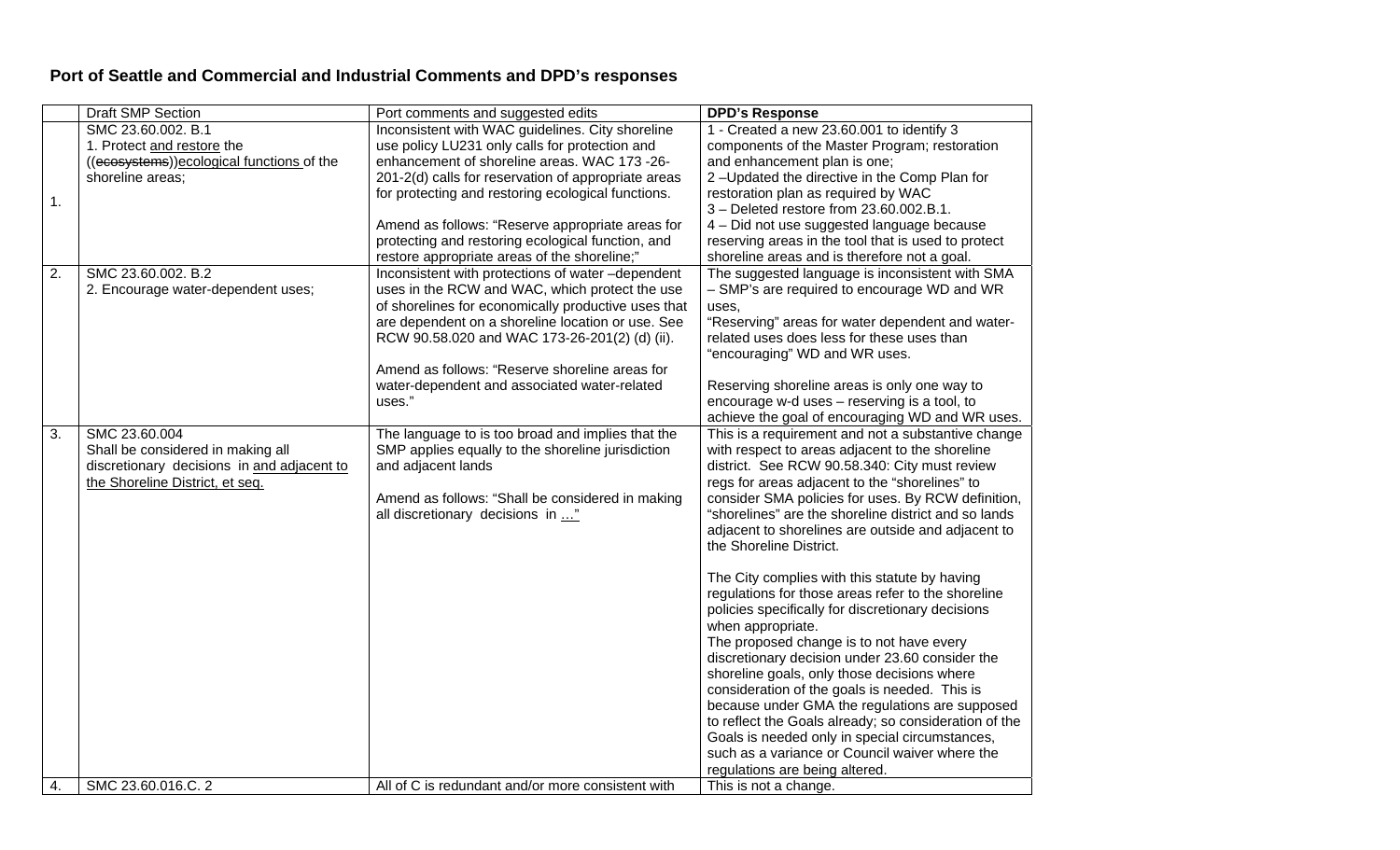|                  | 2. The height ((permitted)) limit for a<br>structure in the Shoreline District ((shall<br>be)) is the lower of the height ((s permitted by<br>the applicable)) limit provided in the<br>shoreline environment, ((and-))the<br>underlying zone, or overlay district, except in<br>the Urban Harborfront (UH) Environment<br>where the shoreline height limit((s shall))<br>controls. | underlying land use code or specific standards<br>related to individual environmental designations. It<br>is only necessary to state A and B. C.1 restates B.<br>C2 and C3 and C4 are located in specific<br>conditions per individual area already and 5, 6.7,<br>should be moved or are already in the<br>measurement section 23.60 subchapter XVII.<br>Delete C and eliminate redundancies within the<br>section.                                                                                                                                                                                                                                                                                                                                                                                                                                                                                                                                                                                      | 1- B is not the same as C, and C1 does not repeat<br>B. B says that the use must be allowed in the<br>underlying zone. C addresses which development<br>standards apply to the use if it is allowed under B<br>and the SMP.<br>2 - A is a general statement that does not contain<br>the specificity of C. A could state the provisions of<br>C1, but it does not because it is a general<br>statement.<br>3- C 2-5 identify provisions where the shoreline<br>code does not automatically control.<br>4 C-6 is arguably covered by C-1 but by setting it<br>out there is no need to determine whether there is<br>an irreconcilable conflict under C-1<br>5. C-7 could be a separate section but has<br>traditionally been here. |
|------------------|-------------------------------------------------------------------------------------------------------------------------------------------------------------------------------------------------------------------------------------------------------------------------------------------------------------------------------------------------------------------------------------|-----------------------------------------------------------------------------------------------------------------------------------------------------------------------------------------------------------------------------------------------------------------------------------------------------------------------------------------------------------------------------------------------------------------------------------------------------------------------------------------------------------------------------------------------------------------------------------------------------------------------------------------------------------------------------------------------------------------------------------------------------------------------------------------------------------------------------------------------------------------------------------------------------------------------------------------------------------------------------------------------------------|-----------------------------------------------------------------------------------------------------------------------------------------------------------------------------------------------------------------------------------------------------------------------------------------------------------------------------------------------------------------------------------------------------------------------------------------------------------------------------------------------------------------------------------------------------------------------------------------------------------------------------------------------------------------------------------------------------------------------------------|
| $\overline{5}$ . | SMC 23.60.016.3<br>3. The floor area ratio (FAR) of the<br>underlying zone may not be exceeded,<br>regardless of whether ((or not-))the<br>maximum height and lot coverage<br>allowed((permitted)) in the applicable<br>shoreline environment can be achieved.                                                                                                                      | See above.                                                                                                                                                                                                                                                                                                                                                                                                                                                                                                                                                                                                                                                                                                                                                                                                                                                                                                                                                                                                | See above                                                                                                                                                                                                                                                                                                                                                                                                                                                                                                                                                                                                                                                                                                                         |
| 6.               | 23.60.027 Ecological restoration and<br>mitigation program                                                                                                                                                                                                                                                                                                                          | In relation to this section, it is important to note of<br>the existence of previously approved shoreline<br>plans from Port of Seattle that should be integrated<br>into planning process as the Port has identified<br>many potential restoration and mitigation sites.<br>The Port is concerned with the implication that<br>rules related to this program would be adopted as<br>a Director's Rule without sufficient public input, and<br>that these post-adoption rules may be beyond the<br>scope of the SMP.<br>The section should be altered to make clear that<br>this is an alternative to compensatory mitigation in<br>areas where it is difficult to plan and permit.<br>Applicants opting for compensatory mitigation<br>would skip this requirement, and any associated<br>fees or payments. Eliminate reference to "best<br>available science" which is a GMA term, and<br>inappropriate within the SMP.<br>Suggested language:<br>23.60.027 Shoreline Alternative Mitigation<br>Program | The provisions in subsection A of the suggested<br>proposal are part of the mitigation sequencing<br>analysis that is done regardless of whether the<br>mitigation is physical or compensatory. They do not<br>need to be set out here and will add to the<br>complexity and length of the code if they are<br>included here.<br>Defined best available science as WAC 173 -26-<br>201(2)(a) and revised this Section.                                                                                                                                                                                                                                                                                                            |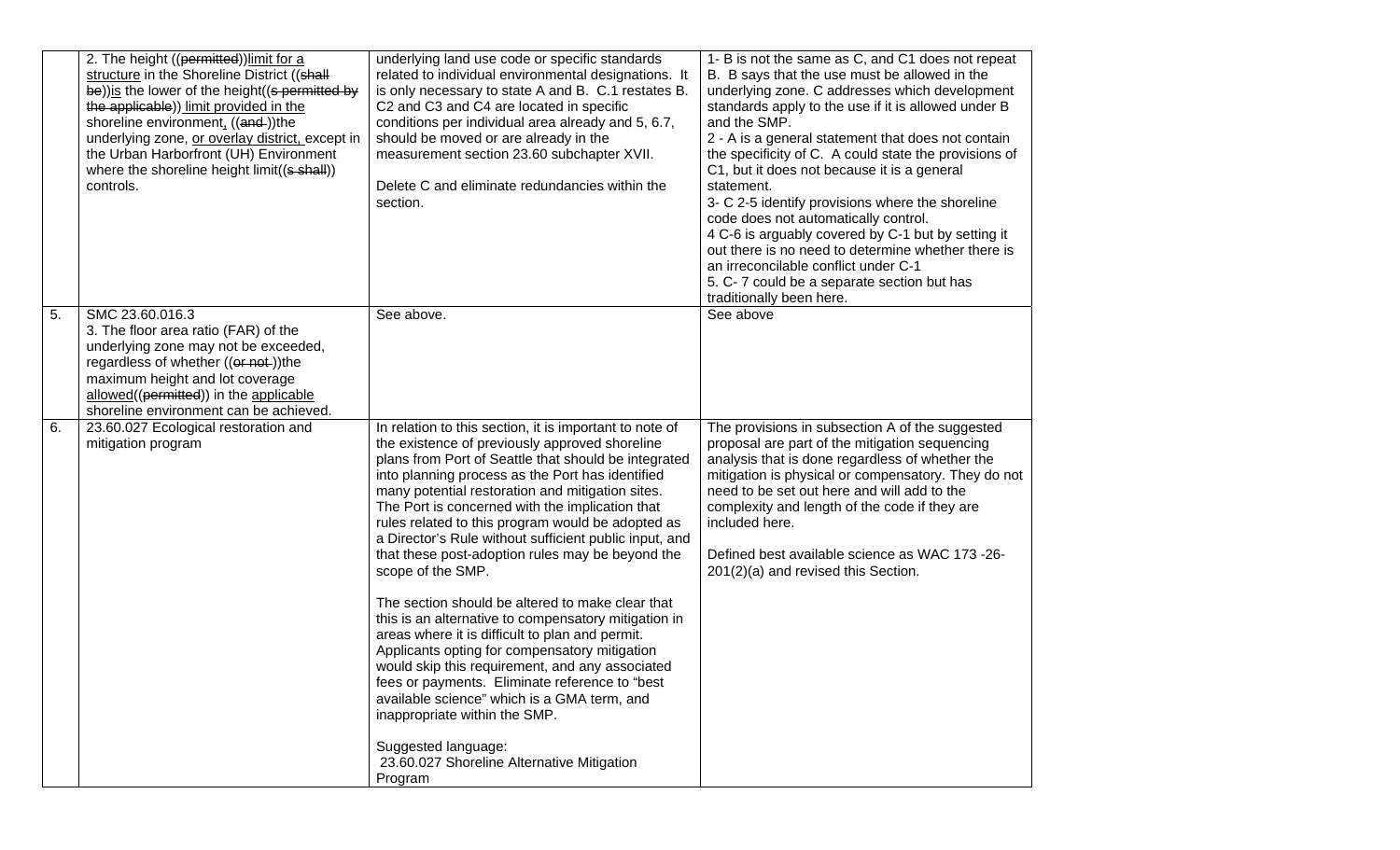| A. To support compliance with general                 |  |
|-------------------------------------------------------|--|
| development standards (SMC                            |  |
| 23.60.152), mitigation sequencing requirements        |  |
| (SMC 23.60.158), and the environmental protection     |  |
| objectives of this Chapter, the Director is           |  |
| authorized to develop and implement a program         |  |
| that will identify practical methods for measuring:   |  |
| 1. baseline ecological conditions in proposed         |  |
| project areas;                                        |  |
| 2. the type and extent of potential impacts to        |  |
| ecological functions resulting from a proposed        |  |
| development,                                          |  |
| shoreline modification and/or shoreline use,          |  |
| relative to baseline ecological conditions;           |  |
| 3. the type and extent of compensatory mitigation     |  |
| that may be required to offset a net loss of          |  |
| ecological functions; and,                            |  |
| 4. the type and extent of ecological functions that   |  |
| are created, restored or enhanced through a           |  |
| proposed compensatory mitigation project.             |  |
|                                                       |  |
| B. If compensatory mitigation actions have been       |  |
| required to offset a net loss of ecological functions |  |
| pursuant to SMC 23.60.152.A and 23.60.158, the        |  |
| Director is authorized to allow the payment of fees   |  |
| in-lieu of an applicant-constructed compensatory      |  |
| mitigation project. The "in-lieu fee" (ILF) option    |  |
| shall be developed and operated consistent with       |  |
| the federal standards for ILF programs enumerated     |  |
| in 33 CFR 332. All fee payments shall be used by      |  |
| the Director for ecological restoration               |  |
| or enhancement in the Shoreline District.             |  |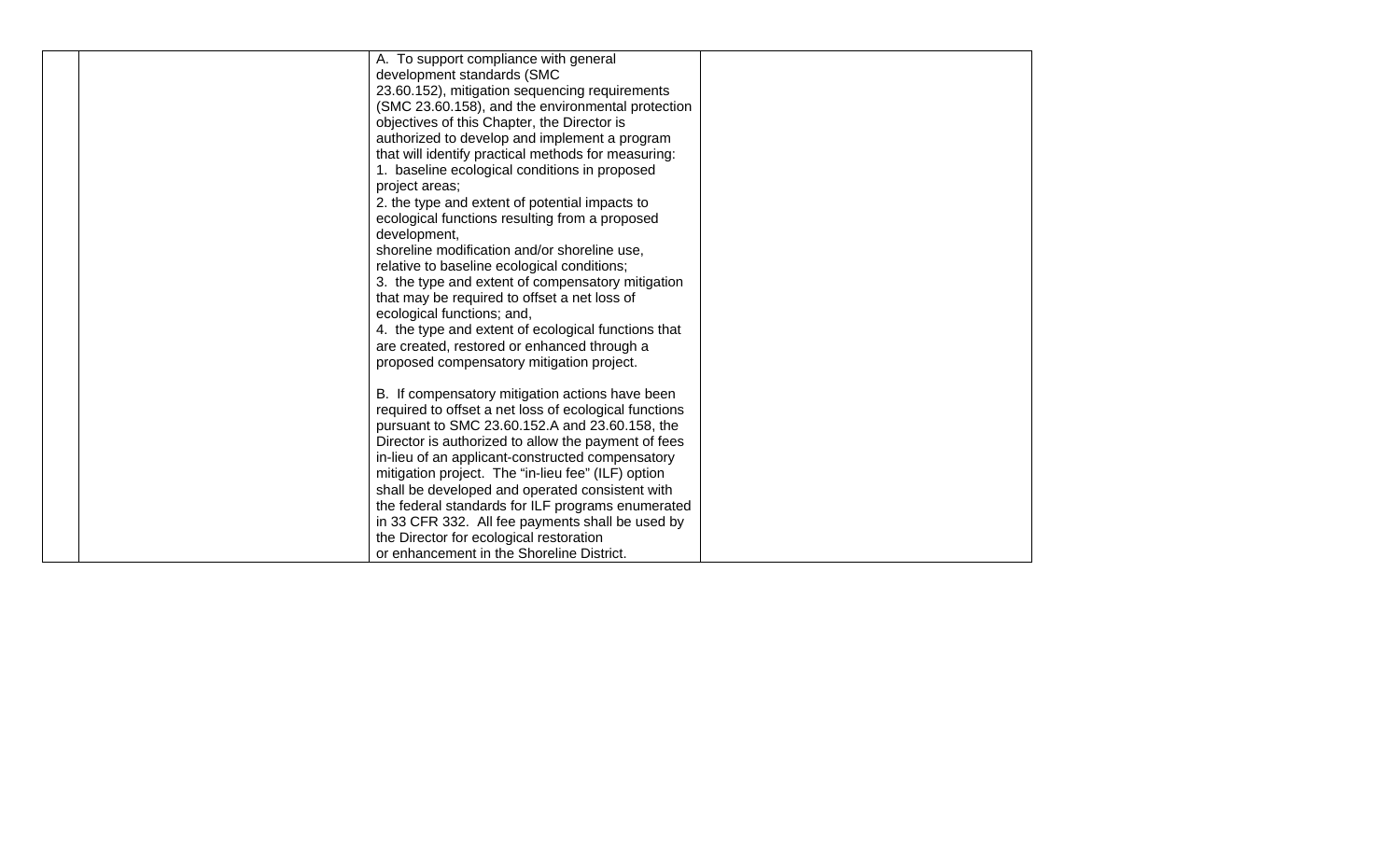| 7.  | 23.60.032.D Criteria for special use<br>approvals((.))<br>D. ((That the)) The proposed use ((will cause<br>no unreasonably)) can mitigate all adverse<br>effects to ecological functions ((the shoreline<br>environment in which it is to be located));<br>and | The uses of this phrase "mitigate all adverse<br>effects" (and repeated elsewhere within the draft<br>SMP are an unreasonable expansion of scope of<br>Master Program. The goal of the plan is to foster<br>reasonable uses, protect ecological functions, and<br>while protecting the public right of navigation and<br>corollary uses. (See WAC 173-26-176(3)). To set<br>a standard of mitigation of all adverse effects to<br>ecological functions does not a.) recognize the<br>state's goal to achieve no net ecological loss. and<br>b.) does not explicitly recognize a distinction<br>between existing development vs. new<br>development. | Code section revised to address comments see<br>23.60.032                                               |
|-----|----------------------------------------------------------------------------------------------------------------------------------------------------------------------------------------------------------------------------------------------------------------|-----------------------------------------------------------------------------------------------------------------------------------------------------------------------------------------------------------------------------------------------------------------------------------------------------------------------------------------------------------------------------------------------------------------------------------------------------------------------------------------------------------------------------------------------------------------------------------------------------------------------------------------------------|---------------------------------------------------------------------------------------------------------|
|     |                                                                                                                                                                                                                                                                | Amend as follows:<br>D. The proposed use can prevent, minimize or<br>replace the loss of ecological functions that may<br>result from shoreline development, shoreline<br>modifications and/or shoreline uses such that there<br>is no net ecological loss associated with the<br>proposed use.                                                                                                                                                                                                                                                                                                                                                     |                                                                                                         |
| 8.  | 23.60.034.B.4<br>4. Can mitigate all adverse effects to<br>ecological functions.                                                                                                                                                                               | As above                                                                                                                                                                                                                                                                                                                                                                                                                                                                                                                                                                                                                                            | Code section revised to address concern see<br>revised section 23.60.034                                |
| 9.  | 23.60.034.A.4<br>4. the proposed development can mitigate<br>all adverse effects to ecological functions<br>unless a variance from this requirement is<br>granted.                                                                                             | As above                                                                                                                                                                                                                                                                                                                                                                                                                                                                                                                                                                                                                                            | Code section revised to address concern see<br>revised section 23.60.034                                |
| 10. | SMC 60.036.C Criteria for shoreline<br>variance permits<br>C. No variance is allowed from the<br>requirements to mitigate all adverse impacts<br>to ecological functions                                                                                       | As above<br>Amend as follows:<br>"C. No variance is allowed from the requirement to<br>prevent, minimize or replace the loss of ecological<br>functions that may result from shoreline<br>development, shoreline modifications and/or<br>shoreline uses such that there is no net ecological<br>loss associated with the proposed use."                                                                                                                                                                                                                                                                                                             | Code section revised to address concern see<br>revised section 23.60.036                                |
| 11. | 23.60.039 Criteria for determination of<br>feasible and infeasible actions                                                                                                                                                                                     | Since the term "feasible" is defined in the Ecology<br>guidelines, this section appears unnecessary, and<br>adds to the length and complexity of the SMP.<br>Delete section and incorporated definition of<br>"feasible" from WAC 173-26-020(13) into the<br>definitions section.                                                                                                                                                                                                                                                                                                                                                                   | Required by WAC 173-26-221(2)(c)(iii).<br>DPD has moved this to the definition section as<br>requested. |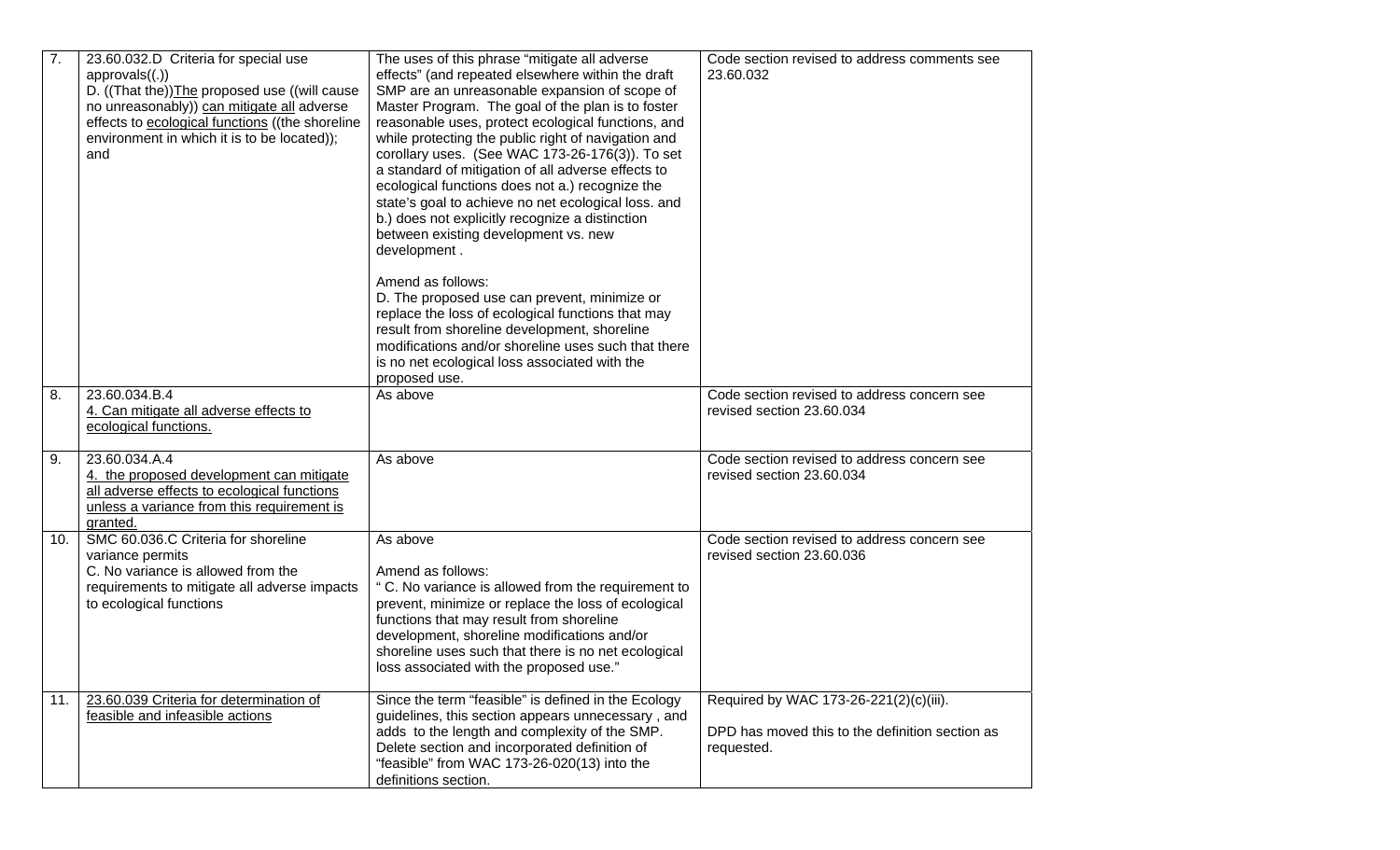| 12. | SMC 23.60.090.B. C. and D.<br>Identification of principal uses.<br>B. ((Unless otherwise stated in this chapter<br>all principal uses on waterfront lots shall be<br>water-dependent, water-related or non-<br>water-dependent with public access.)) Any<br>principal use allowed, allowed as a special<br>use, allowed as a shoreline conditional<br>use, or as a Council conditional use in a<br>specific shoreline environment may be an<br>accessory use and shall be administered<br>as an allowed use, or as a special use,<br>shoreline conditional use or Council<br>conditional use, using the same process<br>as the principal use. | These sections are vague and ambiguous. These<br>sections appear to redefine all accessory uses as<br>principal uses, and to require the regulation<br>accessory uses as principal uses under the SMP.<br>Would a separate permit approval now be required<br>for accessory uses?<br>Delete or substantially revise to clarify intent and<br>impact on regulated uses. The language appears<br>to redefine all accessory uses as principal uses,<br>and regulate them identically.                            | This language is replacing the language in current<br>23.60.092.A.<br>Code section language revised to clarify as<br>requested.                                                                                                                                                                                                                                                                                                                                                              |
|-----|-----------------------------------------------------------------------------------------------------------------------------------------------------------------------------------------------------------------------------------------------------------------------------------------------------------------------------------------------------------------------------------------------------------------------------------------------------------------------------------------------------------------------------------------------------------------------------------------------------------------------------------------------|---------------------------------------------------------------------------------------------------------------------------------------------------------------------------------------------------------------------------------------------------------------------------------------------------------------------------------------------------------------------------------------------------------------------------------------------------------------------------------------------------------------|----------------------------------------------------------------------------------------------------------------------------------------------------------------------------------------------------------------------------------------------------------------------------------------------------------------------------------------------------------------------------------------------------------------------------------------------------------------------------------------------|
| 13. | SMC 23.60.092<br>Temporary uses and developments<br>A. Development, shoreline modifications,<br>limited to floats, and uses that will occur for<br>four weeks or less may be exempt from<br>obtaining a Shoreline Substantial<br>Development Permit as provided in<br>Section 23.60.020; developments that are<br>exempt shall comply with the Shoreline<br>Management Act and the standards and<br>provisions of this Chapter 23.60.                                                                                                                                                                                                         | It is unclear why the definition of a temporary<br>modification limited to "floats". The rule simply<br>should be applied consistently to all shoreline<br>developments.<br>Again, language should be consistent with RCW<br>and WAC, and refer to shoreline uses and<br>developments without particular emphasis on<br>"modifications".                                                                                                                                                                      | This is a special provision that we are including to<br>accommodate boat shows. We are limiting<br>temporary uses to allow only docks not other<br>shoreline modifications because of the long term<br>impacts of other shoreline modification such as<br>hard shoreline stabilization, vegetation removal,<br>and dredging.<br>Additionally see WAC 173-26-231 Shoreline<br>Modifications, which contains the requirements for<br>regulating shoreline modifications., floats, and<br>uses" |
| 14. | SMC 23.60.122.A.2<br>Nonconforming uses<br>2. Any nonconforming use ((which))that<br>has been discontinued for more than<br>$((\text{twelve}(x))12((x)))$ consecutive months $((\text{in})$<br>the CN, CP, CR, CM, CW, UR, UH and US<br>Environments or more than twenty-four<br>(24) consecutive months in the UM, UG or<br>UI Environments)) shall not be<br>reestablished or recommenced.                                                                                                                                                                                                                                                  | Inconsistent with WAC 173-27-080 (9), which<br>defines a discontinuance to a nonconforming use<br>as "discontinued for twelve consecutive months<br>or for twelve months during any two-year period"<br>The WAC allows greater flexibility and would allow<br>for the realities of maintaining shoreline<br>developments during periods of economic<br>uncertainty or hardship. The WAC definition<br>should be adopted instead of the restrictive 12<br>month limit offered in the current draft of the SMP. | Regulations revised as suggested.                                                                                                                                                                                                                                                                                                                                                                                                                                                            |
| 15. | 23.60.150 Applicable development<br>standards<br>All development, and uses((and<br>developments)) in the Shoreline District<br>((shall be))are subject to the ((general<br>development)) standards ((applicable to all<br>environments, to the development<br>standards for the specific environment in                                                                                                                                                                                                                                                                                                                                       | This section does not make clear allowance for<br>vested uses and for associated permitted<br>infrastructure or legal non-conforming uses. There<br>is the implication that a positive obligation is<br>created immediately upon adoption with<br>enforcement obligations.<br>Redraft and clarify. At the minimum, the word                                                                                                                                                                                   | The regulations have been revised to include the<br>following to address comment:<br>1. Restored "shall be" in Section 23.60.150;<br>Additionally, this is no change from existing<br>language. By operation of law this language<br>results in vested or existing uses that do not<br>comply with new standards being (legal)                                                                                                                                                               |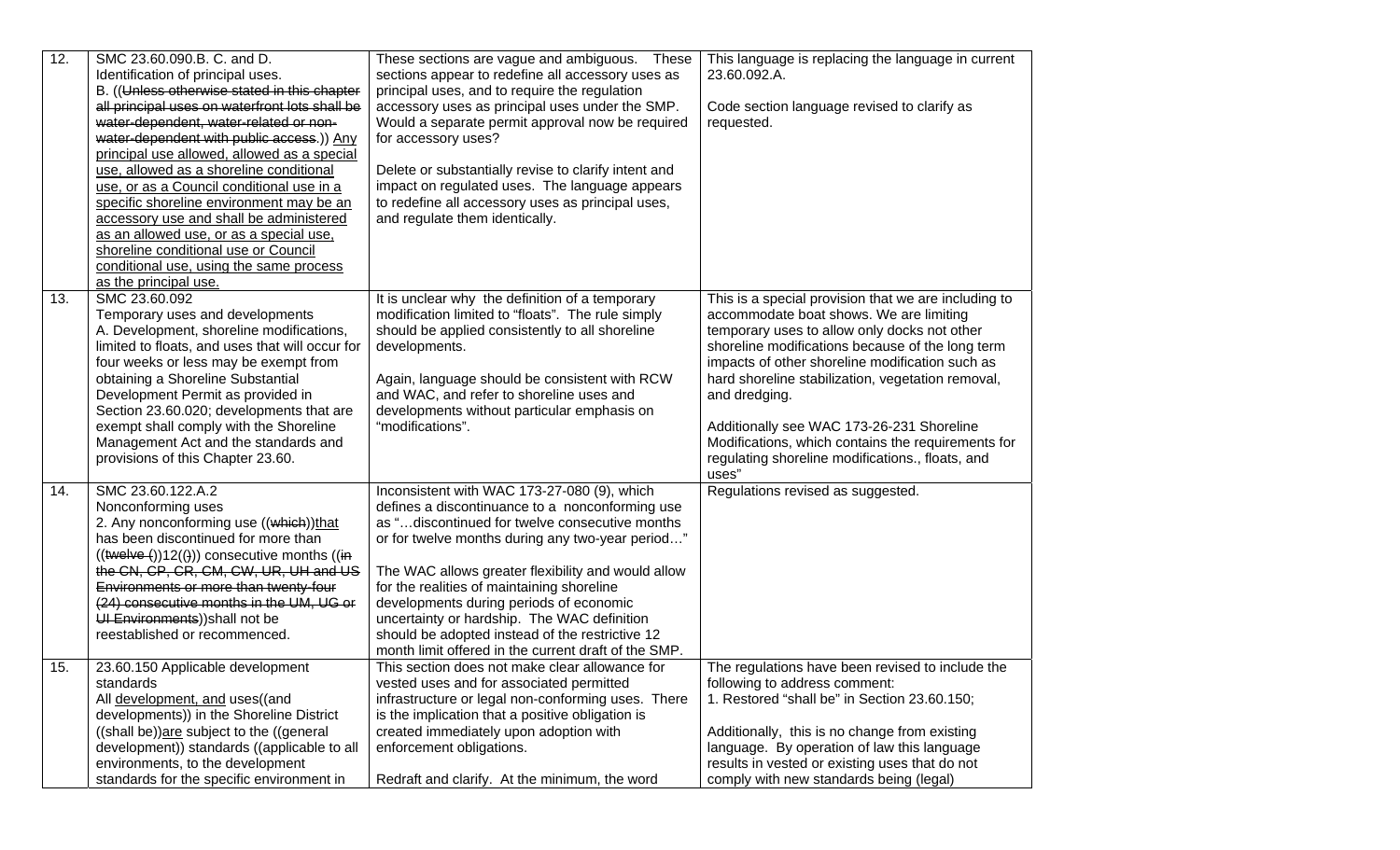|     | which the use or development is located,<br>and to any development standards<br>associated with the particular use or<br>development.)) set out in Subchapter III of<br>this Chapter 23.60 and to the standards for<br>the specific environment in which the<br>development, shoreline modification or use<br>is located. | "new" should be inserted in front of "development<br>and uses" throughout this section.                                                                                                                                                                                                                                                                                                                                                                                                                                                                                                                                                                                                                                                                                                                        | nonconforming uses, as stated in 23.60.122 and<br>124. The City has always construed this language<br>this way.                                                                                                                                                                                                                                                                                                                                                                                                                                                                                                                                                                                                                              |
|-----|---------------------------------------------------------------------------------------------------------------------------------------------------------------------------------------------------------------------------------------------------------------------------------------------------------------------------|----------------------------------------------------------------------------------------------------------------------------------------------------------------------------------------------------------------------------------------------------------------------------------------------------------------------------------------------------------------------------------------------------------------------------------------------------------------------------------------------------------------------------------------------------------------------------------------------------------------------------------------------------------------------------------------------------------------------------------------------------------------------------------------------------------------|----------------------------------------------------------------------------------------------------------------------------------------------------------------------------------------------------------------------------------------------------------------------------------------------------------------------------------------------------------------------------------------------------------------------------------------------------------------------------------------------------------------------------------------------------------------------------------------------------------------------------------------------------------------------------------------------------------------------------------------------|
| 16. | 23.60.152<br><b>General Development</b>                                                                                                                                                                                                                                                                                   | This whole section is redundant, and selectively<br>incorporates language from other sections of the<br>code. Some developments are singled out for<br>mitigation sequencing, when these provisions are<br>laid out separately in 23.60.158 as they apply to all<br>shoreline developments. Unless clarified to apply<br>to new developments, the whole section implies<br>that the existing condition requires mitigation.<br>Redraft, clarify, and simplify. Insert "new" before<br>"development and uses" throughout. Avoid<br>repetition of requirements and redundancy with<br>separate city codes, such as the stormwater<br>ordinance. Eliminate the use of "managed", which<br>implies that the City SMP will be applied to facility<br>operations. "Managed" should be replaced with<br>"maintained". | See response to comment #15. re the code intent<br>to regulated proposed uses and development.<br>Section 23.60.158 does not require mitigation<br>sequencing; it states how mitigation sequencing is<br>carried out.<br>This section was reviewed for redundancy;<br>however some overlap remains because of the<br>structure of the code and the fact that Section<br>23.60.158 is meant to capture mitigation that hasn't<br>been captured in other sections of the regulations.<br>Setting out conditioning authority here allows the<br>City to apply SMP conditioning authority if similar<br>regulations in other codes have objectives that are<br>different from SMA objectives and provides<br>uniformity from project to project. |
| 17. | 23.60.152.D<br>D. All shoreline developments, shoreline<br>modifications and uses shall be located,<br>designed, constructed and managed in a<br>manner that minimizes adverse impacts to<br>surrounding land and water uses and is<br>compatible with the affected area.                                                 | Unclear, and appears to expand the SMP<br>jurisdiction to an undefined area.<br>This concept is covered in multiple sections<br>elsewhere in the SMP. Delete.                                                                                                                                                                                                                                                                                                                                                                                                                                                                                                                                                                                                                                                  | We do not see where this concept is covered in<br>other SMP sections. It is partially covered in<br>mitigation sequencing, but that is only to address<br>NNL of ecological functions, it does not address<br>other adverse impacts or compatibility with the<br>affected area.<br>The City has general planning authority to consider<br>impacts of actions in the Shoreline District on<br>surrounding land whether it is in the Shoreline<br>District or not. The SMA is not the only source of<br>the City's authority.                                                                                                                                                                                                                  |
| 18. | SMC 23.60.152.<br>I. All ((shoreline developments and<br>uses))in- and over-water structures shall<br>be ((located and)) designed, located and<br>managed to ((minimize interference with or<br>adverse impacts to beneficial natural                                                                                     | This requirement is covered elsewhere in the code<br>e.g. in mitigation sequencing and requirements for<br>"no net loss" of shoreline ecological functions.<br>Delete.                                                                                                                                                                                                                                                                                                                                                                                                                                                                                                                                                                                                                                         | Including the General Development Standards<br>Section 23.60.152 provides additional guidance on<br>what potential impacts exist for certain types of<br>projects. It is good policy to keep these general<br>development standards because they will facilitate<br>consistent and fair review and mitigation                                                                                                                                                                                                                                                                                                                                                                                                                                |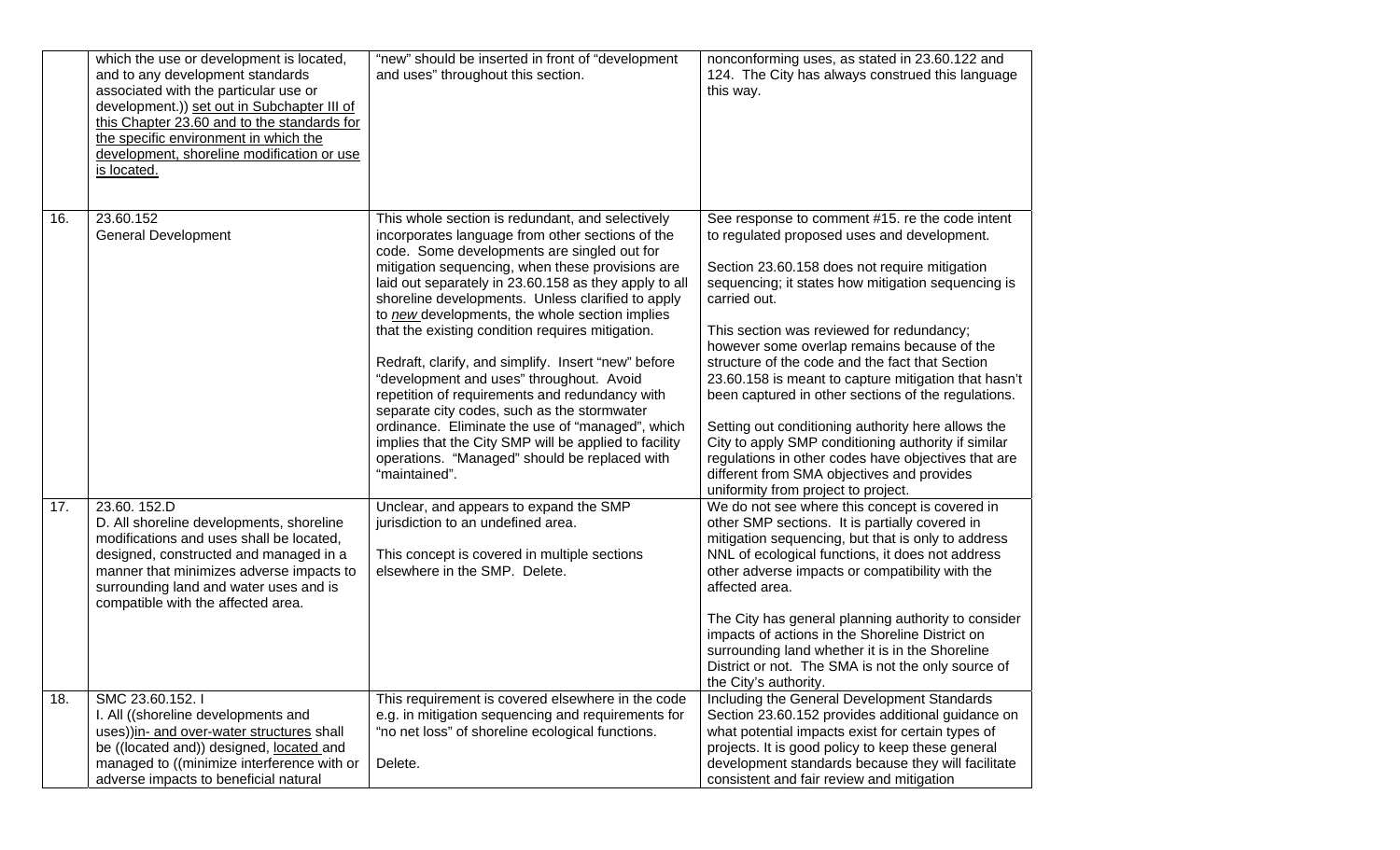|     | shoreline processes such as water<br>circulation, littoral drift, sand movement,<br>erosion and accretion)) keep adverse<br>impacts, such as increased salmonid<br>predator habitat and those adverse<br>impacts due to shading, to a minimum.                                                                                                                                                                                                                                                                                                               |                                                                                                                                                                                                                                                                                                                                                                                                                                                                                                                                            | requirements between planners. And the applicant<br>will know up-front what impacts they need to<br>address prior to submittal of an application.                                                                                                                                                                                                                                                                                                                                                                                                                                                                                                           |
|-----|--------------------------------------------------------------------------------------------------------------------------------------------------------------------------------------------------------------------------------------------------------------------------------------------------------------------------------------------------------------------------------------------------------------------------------------------------------------------------------------------------------------------------------------------------------------|--------------------------------------------------------------------------------------------------------------------------------------------------------------------------------------------------------------------------------------------------------------------------------------------------------------------------------------------------------------------------------------------------------------------------------------------------------------------------------------------------------------------------------------------|-------------------------------------------------------------------------------------------------------------------------------------------------------------------------------------------------------------------------------------------------------------------------------------------------------------------------------------------------------------------------------------------------------------------------------------------------------------------------------------------------------------------------------------------------------------------------------------------------------------------------------------------------------------|
| 19. | SMC 23.60.152.J.<br>J. Durable, non-toxic components are the<br>preferred materials for in-water and over-<br>water structures. Wooden components that<br>will be in contact with standing water or<br>floodwaters shall not contain polycyclic<br>aromatic hydrocarbons,<br>pentachlorophenol, creosote, chromate<br>copper arsenate (CCA), arsenic, or<br>comparably toxic substances. If treated<br>wood is necessary, it shall be applied and<br>used in accordance with the American<br>Wood Preserver Association (AWPA)<br>standards for aquatic use. | As written, this would prohibit all use of treated<br>wood. The AWPA standards for aquatic use allow<br>for the use of ACZA-treated piles, and use of such<br>materials has been approved in adopted SMPs in<br>other jurisdictions.<br>Amend as follows: "Durable, non-toxic<br>components are the preferred materials for in-<br>water and over-water structures. If treated wood is<br>necessary, it shall be applied and used in<br>accordance with the American Wood Preserver<br>Association (AWPA) standards for aquatic use."      | Subsection revised and "arsenic" was deleted.<br>Treated wood will be allowed as follows and we<br>continue to evaluate comments from Western<br>Wood Preservers.<br>WAC 173-26-231(3)(b) says "piers and docks<br>should be designed and constructed to avoid, or if<br>that is not possible to minimize and mitigate the<br>impacts. Master programs shall require that<br>structures be made of materials that have been<br>approved by applicable state agencies." Mitigation<br>sequencing requires this to be proven infeasible;<br>therefore, added "unless it is infeasible," to the first<br>sentence which is what mitigation sequencing<br>uses. |
| 20. | SMC 23.60.152.K<br>K. Pilings treated with creosote shall not<br>be repaired to extend the life of the piling.<br>Such pilings in need of repair shall be<br>replaced and shall comply with subsection<br>23.60.152.J.                                                                                                                                                                                                                                                                                                                                       | As written, this would prohibit the use of casings, or<br>fresh heading of piles. In some cases (e.g. historic<br>piers) repair of the existing pile is the only option.<br>Amend as follows: K. Pilings treated with creosote<br>shall not be repaired to extend the life of the piling.<br>Such pilings in need of repair shall be replaced and<br>shall comply with subsection 23.60.152.J. Creosote<br>piling may be repaired to increase life is permitted<br>when it can be demonstrated that aquatic area<br>effects are minimized. | DON has worked out language with DNR that<br>allows creosote piles to be replaced.<br>Regulations revised to allow "casing" or "sleaving"<br>of creosote piles.<br>Also will work with the mitigation money to remove<br>creosote piles that are not underneath buildings.<br>Additionally, the Port's proposed language is<br>inconsistent with mitigation sequencing: saying<br>"effects are minimized" does not meet the<br>standards of NNL, which requires effects to be<br>minimized and mitigation for any remaining<br>impacts.                                                                                                                     |
| 21. | SMC 23.60.152. L<br>L. Light transmitting features are required<br>to be installed for all replaced covered<br>moorage, piers and floats, over-water boat<br>repair facilities and similar structures to the                                                                                                                                                                                                                                                                                                                                                 | This is an example of language that is too detailed<br>and prescriptive, and which could prevent other<br>innovations. Avoidance of impacts of over-water<br>coverage is covered in section requiring mitigation<br>sequencing and "no net loss". In some cases such                                                                                                                                                                                                                                                                       | See response to comment #18. This standard is<br>included to guide planners and for uniformity in<br>conditioning.<br>Additionally relying on mitigation sequencing as                                                                                                                                                                                                                                                                                                                                                                                                                                                                                      |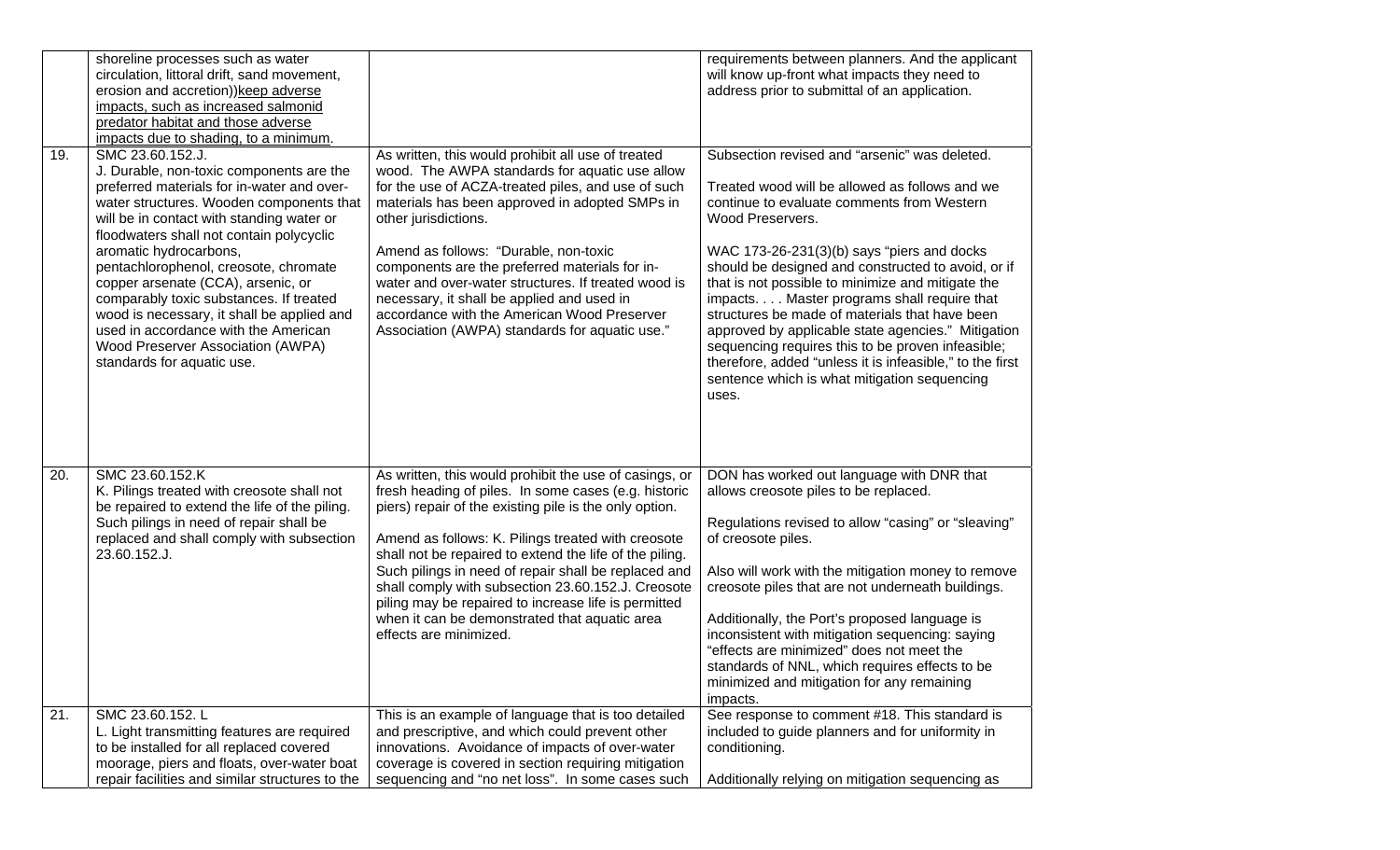|     | maximum extent feasible.                                                                                                                                                                                                                                                                                                                                                                                                                                                                                                                                                                                                                                                                                                                           | as heavy industrial piers, "light transmitting<br>features" are impractical.<br>Delete, and rely on mitigation sequencing                                                                                                                                                                                                                                                                                                                                                                                                                                                                                                                                                                                                                                                                                                                                                                                                                                                         | suggested would result in putting in these features<br>unless it was "infeasible." That is what this sub<br>section already says.<br>Additionally, worked with Port staff and NSIA<br>members to include standards for replacing solid<br>decking with solid decking therefore not requiring<br>grating or other light transmitting surface.                                                                                                                                                                                                                                                                                                                                                                                                                                                                                              |
|-----|----------------------------------------------------------------------------------------------------------------------------------------------------------------------------------------------------------------------------------------------------------------------------------------------------------------------------------------------------------------------------------------------------------------------------------------------------------------------------------------------------------------------------------------------------------------------------------------------------------------------------------------------------------------------------------------------------------------------------------------------------|-----------------------------------------------------------------------------------------------------------------------------------------------------------------------------------------------------------------------------------------------------------------------------------------------------------------------------------------------------------------------------------------------------------------------------------------------------------------------------------------------------------------------------------------------------------------------------------------------------------------------------------------------------------------------------------------------------------------------------------------------------------------------------------------------------------------------------------------------------------------------------------------------------------------------------------------------------------------------------------|-------------------------------------------------------------------------------------------------------------------------------------------------------------------------------------------------------------------------------------------------------------------------------------------------------------------------------------------------------------------------------------------------------------------------------------------------------------------------------------------------------------------------------------------------------------------------------------------------------------------------------------------------------------------------------------------------------------------------------------------------------------------------------------------------------------------------------------------|
| 22. | SMC 23.60.154 D<br>Standards for archaeological and historic<br>resources<br>D. If identified historical or archaeological<br>resources are present, site planning and<br>access to such areas shall be designed<br>and managed to give maximum protection<br>to the resource and surrounding<br>environment and any permit issued shall<br>be revised.                                                                                                                                                                                                                                                                                                                                                                                            | The use of the term "maximum protection" does not<br>account for the relative significance of a resource.<br>Revise to be consistent with WAC 173-26-221 (1),<br>which allows for consultation with the OAHP and<br>affected tribes in the event that a resource is<br>uncovered.                                                                                                                                                                                                                                                                                                                                                                                                                                                                                                                                                                                                                                                                                                 | To address concern deleted term "maximum"<br>DPD's proposal is consistent with the WAC - but<br>the WAC "standards" section stops at what is our<br>subsection 23.60.154.C and doesn't say what to do<br>after consulting. The WAC "principles" section<br>says we have to "protect" historic resources. That<br>is the function of our 154.D.                                                                                                                                                                                                                                                                                                                                                                                                                                                                                            |
| 23. | SMC 23.60.156<br>Standards for environmentally critical<br>areas<br>A. Applicable regulations. The standards<br>and procedures in Chapter 25.09, as set<br>out in Ordinance 122050, and amended by<br>Ordinances 122370, 122738 and the 2011<br>ordinance are incorporated by reference<br>into this Chapter 23.60. These standards<br>and procedures are modified as set out in<br>subsections 23.60.156. E through N for<br>environmentally critical areas in the<br>Shoreline District. If there are any conflicts<br>between the standards and procedures in<br>Chapter 25.09 incorporated into this<br>Chapter and other provisions of the<br>Shoreline Master Program, the<br>requirements most protective of ecological<br>functions apply. | This section appears to require that the ECA<br>ordinance would apply whenever it might contain<br>more protective regulation of ecological functions.<br>This is in direct contradiction of the guidance of the<br>Legislature (ESHB 1653) regarding the SMP/CAO<br>interface. It is essential that the SMP not<br>compromise this approach by carefully considering<br>how incorporating CAO regulations will affect<br>priority uses, such as Port uses, under the SMA.<br>Revise and incorporate this language, which<br>appears in the adopted Anacortes SMP: "In the<br>event a conflict occurs between the provisions of<br>this Master Program and the laws, regulations,<br>codes or rules of any other authority having<br>jurisdiction within the City, the regulations that<br>provide more protection to the shoreline area shall<br>apply, EXCEPT when constrained by federal or<br>state law, or where specifically provided otherwise<br>in this Master Program." | DPD Proposal:<br>A. Applicable regulations. The standards<br>and procedures in Chapter 25.09, as set out in<br>Ordinance 122050, and amended by Ordinances<br>122370, 122738 and the 2011 ordinance are<br>incorporated by reference into this Chapter 23.60.<br>These standards and procedures are modified as<br>set out in subsections 23.60.156. E through N for<br>environmentally critical areas in the Shoreline<br>District. If there are any conflicts between the<br>standards and procedures in Chapter 25.09<br>incorporated into this Chapter and other provisions<br>of the Shoreline Master Program, the requirements<br>most protective of ecological functions apply<br>except when preempted by federal or state law or<br>where this Shoreline Master Program expressly<br>states that these regulations do not apply. |
| 24. | SMC 23.60. 158                                                                                                                                                                                                                                                                                                                                                                                                                                                                                                                                                                                                                                                                                                                                     | The Port is concerned that the proposed language                                                                                                                                                                                                                                                                                                                                                                                                                                                                                                                                                                                                                                                                                                                                                                                                                                                                                                                                  | Regulations revised to address main comments.                                                                                                                                                                                                                                                                                                                                                                                                                                                                                                                                                                                                                                                                                                                                                                                             |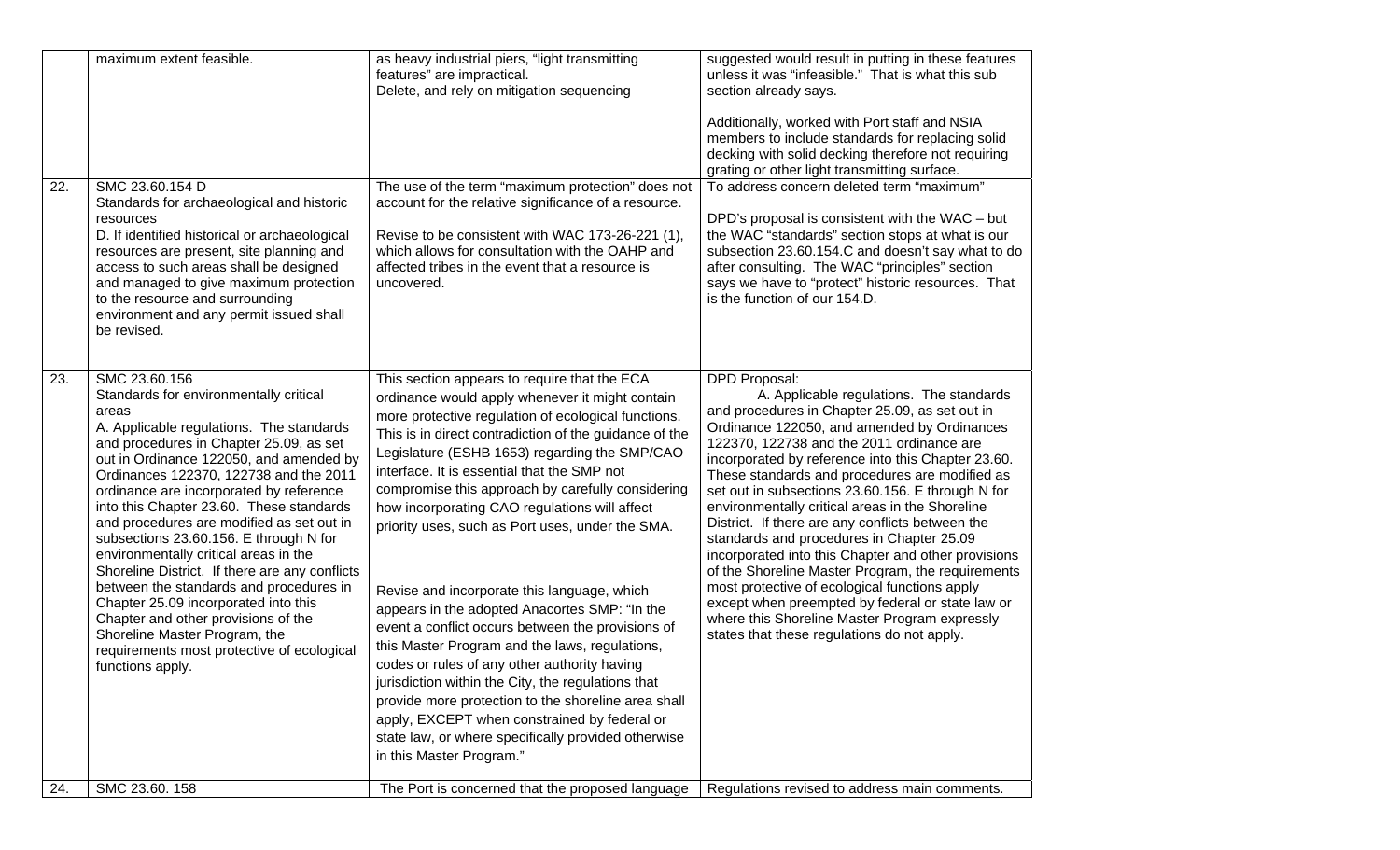| <b>Standards for Mitigation Sequencing</b> | introduces new and vague concepts to a well-<br>established understanding of mitigation, especially<br>as established under SEPA. | Additionally, SEPA mitigation, cited by the Port, is<br>not the relevant test here; the SMA WACs, RCW |
|--------------------------------------------|-----------------------------------------------------------------------------------------------------------------------------------|-------------------------------------------------------------------------------------------------------|
|                                            |                                                                                                                                   | 82.02.020 and constitutional standards are the                                                        |
|                                            | Amend as follows:                                                                                                                 | operative principles for the City to apply.                                                           |
|                                            | Mitigation, as used in this Chapter, is the<br>А.                                                                                 |                                                                                                       |
|                                            | action taken to prevent, minimize or replace<br>the loss of ecological functions that may result                                  |                                                                                                       |
|                                            | from shoreline development, shoreline                                                                                             |                                                                                                       |
|                                            | modifications and/or shoreline uses.                                                                                              |                                                                                                       |
|                                            | Determinations regarding the type and extent                                                                                      |                                                                                                       |
|                                            | of affected ecological functions shall consider                                                                                   |                                                                                                       |
|                                            | at a minimum the location, design, materials,                                                                                     |                                                                                                       |
|                                            | construction methods, construction timing, and                                                                                    |                                                                                                       |
|                                            | post-construction operation of the                                                                                                |                                                                                                       |
|                                            | development, modifications and/or uses.                                                                                           |                                                                                                       |
|                                            | 1. Application of the mitigation<br>В.                                                                                            |                                                                                                       |
|                                            | sequence below shall be undertaken to prevent                                                                                     |                                                                                                       |
|                                            | net loss of ecological functions and includes six                                                                                 |                                                                                                       |
|                                            | steps:                                                                                                                            |                                                                                                       |
|                                            | Step A.<br>Avoiding the impact altogether                                                                                         |                                                                                                       |
|                                            | by not taking a certain action or parts                                                                                           |                                                                                                       |
|                                            | of an action;                                                                                                                     |                                                                                                       |
|                                            | Minimizing the impact by<br>Step B.                                                                                               |                                                                                                       |
|                                            | limiting the degree or magnitude of the                                                                                           |                                                                                                       |
|                                            | action and its implementation by using<br>appropriate technology or by taking                                                     |                                                                                                       |
|                                            | affirmative steps to avoid or reduce                                                                                              |                                                                                                       |
|                                            | impacts;                                                                                                                          |                                                                                                       |
|                                            | Step C.<br>Rectifying the impact by                                                                                               |                                                                                                       |
|                                            | repairing, rehabilitating, or restoring                                                                                           |                                                                                                       |
|                                            | the affected environment to its                                                                                                   |                                                                                                       |
|                                            | ecological function at the time a permit                                                                                          |                                                                                                       |
|                                            | for development is issued;                                                                                                        |                                                                                                       |
|                                            | Reducing or eliminating the<br>Step D.                                                                                            |                                                                                                       |
|                                            | impact over time by preservation and                                                                                              |                                                                                                       |
|                                            | maintenance operations);<br>Step E.<br>Compensating for the impact by                                                             |                                                                                                       |
|                                            | replacing, enhancing, or providing                                                                                                |                                                                                                       |
|                                            | substitute resources or environments);                                                                                            |                                                                                                       |
|                                            | Step F.<br>Monitoring the impact and the                                                                                          |                                                                                                       |
|                                            | compensation projects and taking                                                                                                  |                                                                                                       |
|                                            | appropriate corrective measures.                                                                                                  |                                                                                                       |
|                                            | 2. The mitigation sequence shall be applied in                                                                                    |                                                                                                       |
|                                            | the order of steps listed in subsection                                                                                           |                                                                                                       |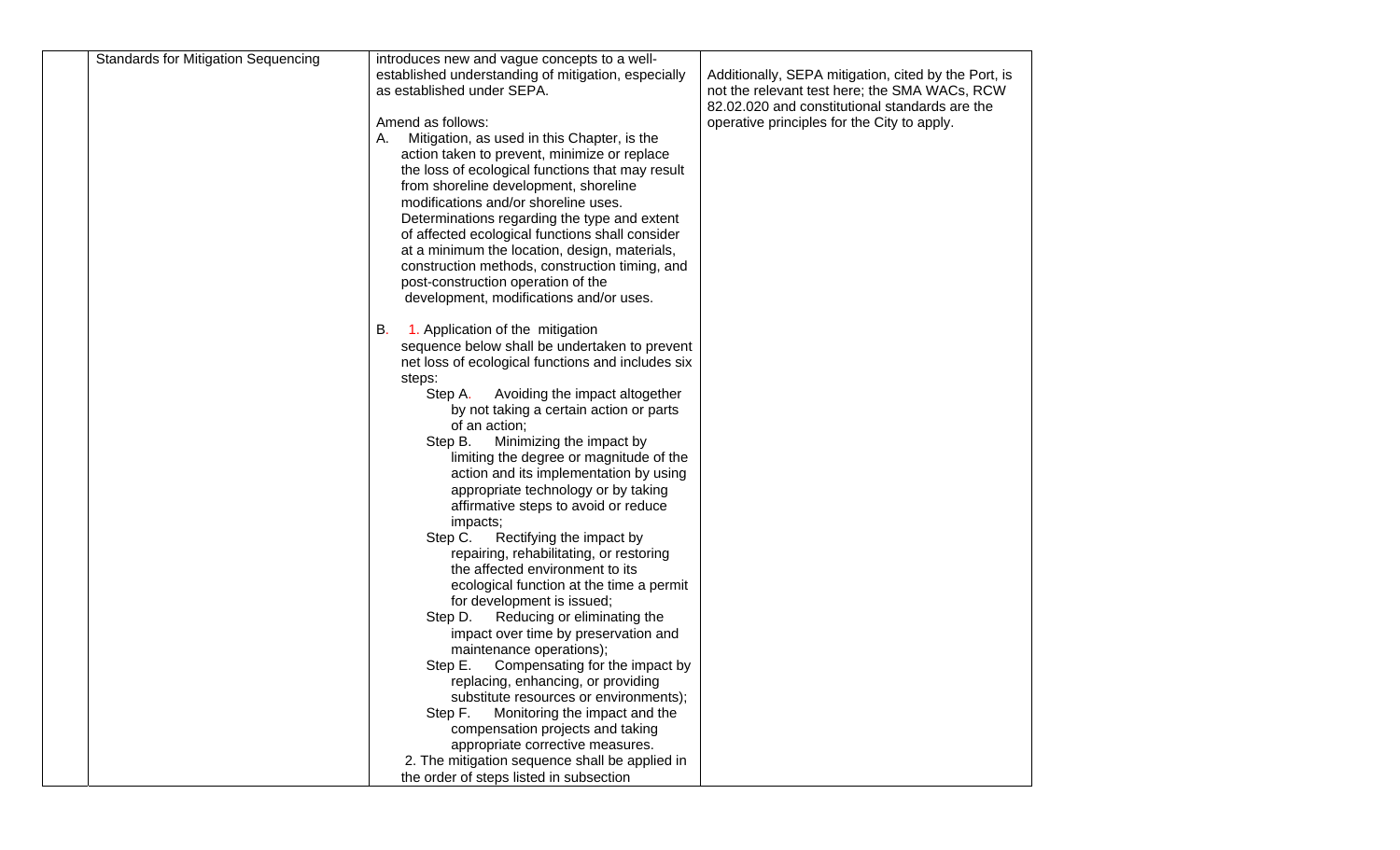|     |                                                                                                                                                                                                                                                                                                                                                                                                                                                                                                                                                                                                                                                                    | 23.60.158.B, except where otherwise indicated<br>for specific project types listed in Table A. If a<br>project includes more than one type, the<br>mitigation sequence shall start at the higher<br>step.<br>3. Lower priority measures shall be applied<br>only if the higher priority measure is infeasible<br>or inapplicable to achieve NNL [roproty<br>measures are determined to be infeasible or<br>inapplicable. [from the WAC]<br>Mitigation shall be designed and undertaken<br>C.<br>to achieve no net loss of ecological function<br>and shall achieve equivalent ecological<br>functions relative to pre-project baseline<br>conditions, as determined by the Director.<br>D. In the event that the requirements of this<br>Section are duplicative, inconsistent or in<br>conflict with other local, state and federal<br>environmental regulations, conditions which<br>are most protective of ecological functions shall<br>apply.<br>E. moved to B 2.<br>Add City D: the scope of the mitigation actions |  |
|-----|--------------------------------------------------------------------------------------------------------------------------------------------------------------------------------------------------------------------------------------------------------------------------------------------------------------------------------------------------------------------------------------------------------------------------------------------------------------------------------------------------------------------------------------------------------------------------------------------------------------------------------------------------------------------|---------------------------------------------------------------------------------------------------------------------------------------------------------------------------------------------------------------------------------------------------------------------------------------------------------------------------------------------------------------------------------------------------------------------------------------------------------------------------------------------------------------------------------------------------------------------------------------------------------------------------------------------------------------------------------------------------------------------------------------------------------------------------------------------------------------------------------------------------------------------------------------------------------------------------------------------------------------------------------------------------------------------------|--|
|     |                                                                                                                                                                                                                                                                                                                                                                                                                                                                                                                                                                                                                                                                    | allowed in a shoreline environment shall be<br>consistent with the standards for the shoreline<br>environment where the mitigation action will occur<br>and with all regulations applicable to the type of<br>mitigation action undertaken.                                                                                                                                                                                                                                                                                                                                                                                                                                                                                                                                                                                                                                                                                                                                                                               |  |
| 25. | SMC 23.60. 160 B.3<br>Standards for priority habitat protection<br>3. No structure, including but not limited to<br>bulkheads, bridges, fill, floats, jetties, utility<br>crossings, and piers, except for piers that<br>are regulated under subsection<br>23.60.160.B.4 and for Essential Public<br>Facilities regulated pursuant to, shall<br>intrude into or over priority saltwater<br>habitats unless the applicant demonstrates<br>that all of the conditions below are met:<br>a. The public's need for such an action or<br>structure is clearly demonstrated and the<br>proposal is consistent with protection of<br>the public trust, as embodied in RCW | The proposed outright prohibition for bulkheads,<br>Required by WAC 173-26-221-(2)(c)(iii)(C).<br>bridges, fill, floats, jetties, utility crossings, and<br>piers in a saltwater habitat is far too restrictive to<br>allow for reasonable protection of container port<br>uses, a mandatory element of the City's<br>comprehensive plan (see RCW 36.70A. 085).<br>The section should be revised to allow for periodic<br>refurbishing and upgrades to support existing uses<br>at marine industrial facilities                                                                                                                                                                                                                                                                                                                                                                                                                                                                                                           |  |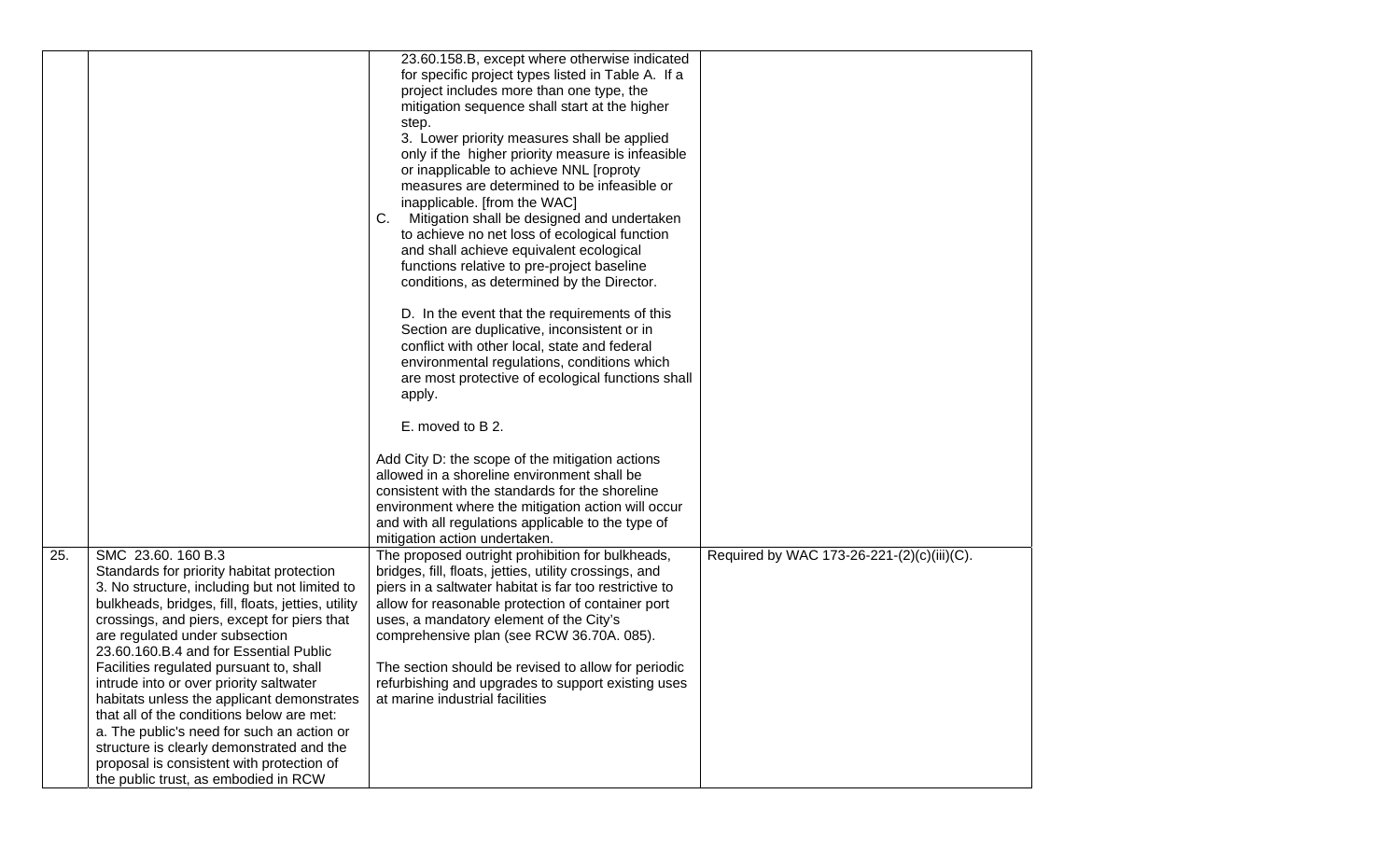|     | 90.58.020;<br>b. It is not reasonable to avoid adverse<br>impacts to priority saltwater habitats by an<br>alternative alignment or location or<br>avoidance would result in unreasonable<br>and disproportionate cost to accomplish<br>the same general purpose; and<br>c. The project is consistent with the state's<br>interest in resource protection and species<br>recovery.                                                                                                                                                                                                                                                                                                                                                                                                                                      |                                                                                                                                                                                                                                                                                                                                                                              |                                                                                                                                                                                                                                                                                                                                                                                                                                                                                                                                                                                                           |
|-----|------------------------------------------------------------------------------------------------------------------------------------------------------------------------------------------------------------------------------------------------------------------------------------------------------------------------------------------------------------------------------------------------------------------------------------------------------------------------------------------------------------------------------------------------------------------------------------------------------------------------------------------------------------------------------------------------------------------------------------------------------------------------------------------------------------------------|------------------------------------------------------------------------------------------------------------------------------------------------------------------------------------------------------------------------------------------------------------------------------------------------------------------------------------------------------------------------------|-----------------------------------------------------------------------------------------------------------------------------------------------------------------------------------------------------------------------------------------------------------------------------------------------------------------------------------------------------------------------------------------------------------------------------------------------------------------------------------------------------------------------------------------------------------------------------------------------------------|
| 26. | SMC 23.60.162.C<br>Standards for parking requirements<br>2. Existing over water parking areas shall<br>not be expanded or restriped to create<br>additional parking stalls.<br>3. Existing over water parking areas may<br>be relocated over water if the relocation<br>results in a 20% reduction in parking area.<br>4. Loading zones are allowed to be located<br>over water on existing structures if the<br>applicant demonstrates that:<br>a. loading zones are necessary for the<br>operation of a water-dependent or water-<br>related use:<br>b. no reasonable alternative location<br>exists; and<br>c. there is no increase in overwater<br>coverage.<br>D. Accessory parking is not allowed unless<br>it is accessory to a use allowed in the<br>shoreline environment in which the parking<br>is located. | This section appears to disallow restriping of<br>existing parking unless the parking is reduced by<br>20%. This would make some existing parking non-<br>conforming. and could create a significant issue for<br>Pier 69, and other UH piers. We need to be able to<br>manage existing approved uses including minor<br>revisions to parking and circulation.<br>Delete #3. | DPD proposal:<br>Revised as follows:<br>3. Existing over water parking<br>areas may be relocated over water if the relocation<br>results in a 20% reduction in parking area or if the<br>relocation results in greater protection of ecological<br>functions;                                                                                                                                                                                                                                                                                                                                             |
| 27. | SMC 23.60. 162E<br>Standards for parking requirements<br>E. The design and construction of parking<br>facilities shall remove to the maximum<br>extent feasible contaminants from surface<br>water runoff prior to its entering adjacent<br>waters and shall prevent erosion of soil or<br>beaches. Control measures may include<br>oil separators, retention ponds, and<br>pervious materials where there is sufficient<br>separation from the shoreline to allow for<br>complete filtration of pollutants.                                                                                                                                                                                                                                                                                                           | This is storm water regulatory language and has<br>the risk of introducing duplications and/or<br>inconsistencies with other sections of the city code,<br>as well as state and federal regulatory<br>requirements. It is an impractical standard for<br>overwater facilities.<br>Delete.                                                                                    | We do not see where parking is allowed overwater<br>in any environment. See 23.60.090.A.<br>The proposal to delete this standard is inconsistent<br>with the WAC. WAC 173-26-221(6) (b) and (c)<br>states the City is supposed to protect storm water,<br>ensure consistency with other regulations, and "the<br>regulations that are the most protective of<br>ecological functions shall apply."<br>DPD analyzed the stormwater code and concluded<br>that for the majority of the SMP requirement we<br>can rely on that code. However, when there is a<br>specific way to implement a stormwater code |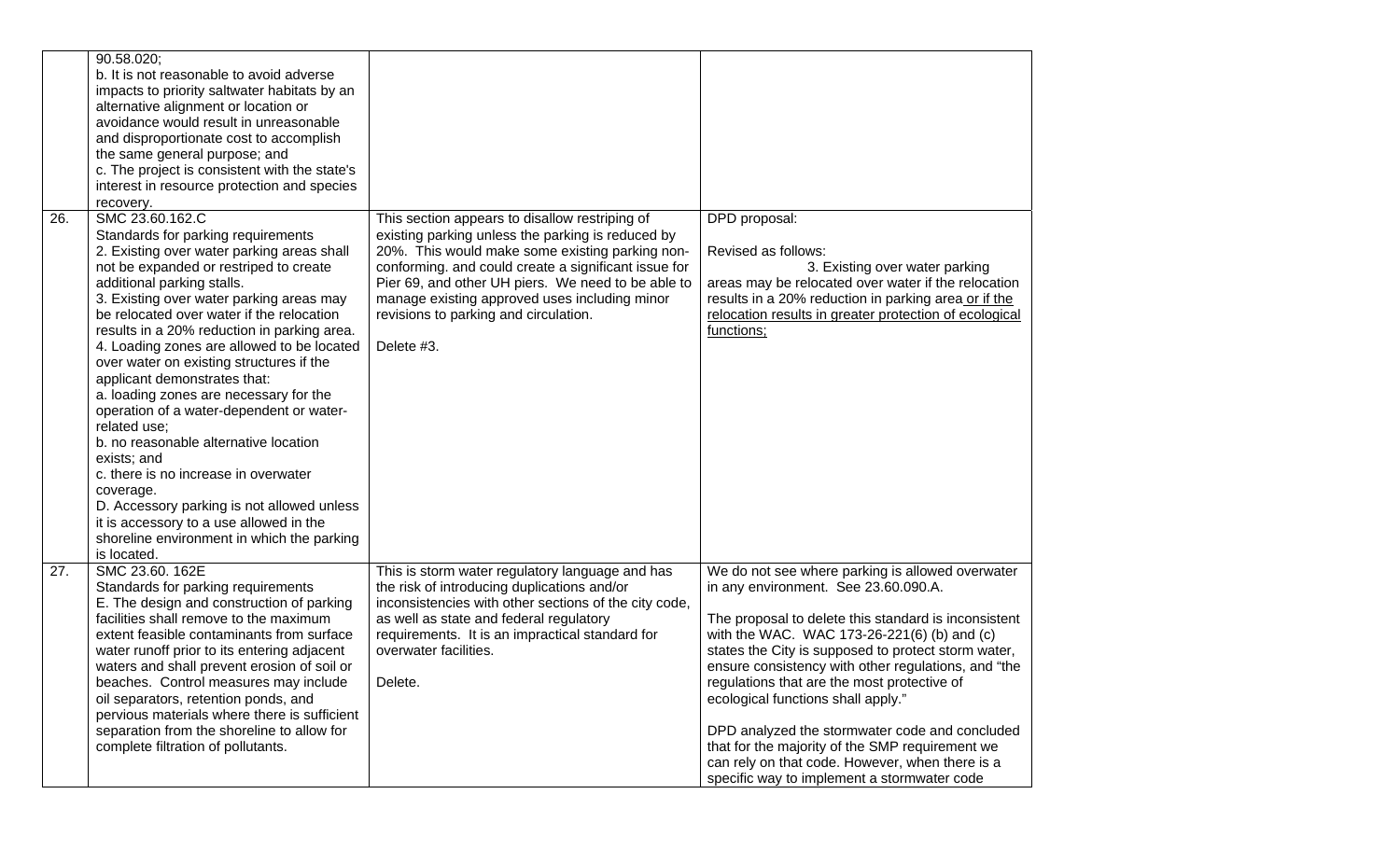|     |                                                                                                                                                                                                                                                                                                                                                                                                                                                                     |                                                                                                                                                                                                                                                                                                                                                                                                                                                                                                                                                                                                                                                                                                                                                                 | requirement we have included that standard in the<br>SMP. The proposed standard is a specific way to<br>implement a stormwater requirement from the<br>stormwater code                                                                                                                                                                                                                                                                                                                               |
|-----|---------------------------------------------------------------------------------------------------------------------------------------------------------------------------------------------------------------------------------------------------------------------------------------------------------------------------------------------------------------------------------------------------------------------------------------------------------------------|-----------------------------------------------------------------------------------------------------------------------------------------------------------------------------------------------------------------------------------------------------------------------------------------------------------------------------------------------------------------------------------------------------------------------------------------------------------------------------------------------------------------------------------------------------------------------------------------------------------------------------------------------------------------------------------------------------------------------------------------------------------------|------------------------------------------------------------------------------------------------------------------------------------------------------------------------------------------------------------------------------------------------------------------------------------------------------------------------------------------------------------------------------------------------------------------------------------------------------------------------------------------------------|
| 28. | SMC 23.60 162F.<br>Standards for parking requirements<br>F. Parking facilities in non-industrial areas<br>shall be screened from residential,<br>recreation, and natural areas using a 5 foot<br>wide landscaping strip with native<br>evergreen plantings at least 3 feet tall. The<br>screening shall be located outside any<br>required sight triangle. The requirement for<br>screening may be waived or modified by<br>the Director to address traffic safety. | It is not clear what is meant by "non-industrial". For<br>example would this include existing marinas? This<br>should be covered by zoning and development<br>standards for the development, and does not<br>belong in the SMP. It introduces the risk of<br>duplications or inconsistencies with other sections<br>of the city code. If those conditions are adopted,<br>existing parking could become non-conforming<br>Delete or clarify the intent of the regulation, and<br>whether the standards are to be applied to new<br>construction.                                                                                                                                                                                                                | Revised 23.60.162.F to state "areas not zoned<br>IG1, IG2, IB and IC" instead of "non industrial".<br>Regulations in Title 23, unless expressly stated<br>otherwise, apply when projects come in for<br>approval and are not enforced against existing<br>facilities. This is controlled by Washington<br>common law principles.<br>Existing facilities that do not have the screening<br>would be non-conforming, whether this change is<br>made in Chapter 23.60 or other chapters of Title<br>23. |
| 29. | SMC 23.60.164 I<br>Standards for regulated public access.<br>General exceptions<br>I. General Exceptions.<br>1. The requirement for one $((4))$ public<br>access site for each ((major)) terminal or<br>facility ((shall)) may be waived if the<br>terminal or facility is included in a public<br>access plan approved by the Council and<br>the applicant complies with the plan.                                                                                 | Fails to allow for full flexibility in public access<br>planning when the Port has an adopted public<br>access plan, as indicated in state SMP regulations.<br>Revise and insert language consistent with WAC<br>173-26-221(4)(c): "Where the Port or other public<br>entity has incorporated public access planning into<br>its master plan, that plan may be serve as a<br>portion of public access planning. This planning<br>may justify more flexible off-site and special area<br>public access provisions in the master program."<br>Where public access requirements are referenced<br>in the environment designation rules (e.g. -164, -<br>236, -392, etc.) the process should defer to the<br>Port's adopted public access plan for Port facilities. | The WAC states that such a Port plan "may serve<br>as portion of the local government's public access<br>planning" if it meets certain requirements.<br>The proposed code (identical to the current code)<br>does not preclude the City from including the Port's<br>plan as part of the council's approved plan. The<br>determination should be made by the council.                                                                                                                                |
| 30. | SMC 23.60. 170 B<br>View corridors                                                                                                                                                                                                                                                                                                                                                                                                                                  | The Port is concerned that view corridor<br>requirement could be interpreted to apply to marine                                                                                                                                                                                                                                                                                                                                                                                                                                                                                                                                                                                                                                                                 | See section 23.60.170<br>The following uses are allowed to be in view                                                                                                                                                                                                                                                                                                                                                                                                                                |
|     | B. Minimum Standards. ((When a view<br>corridor is required the following provisions<br>shall apply:))<br>1. View corridors shall provide a view of                                                                                                                                                                                                                                                                                                                 | terminal equipment and cargo marshalling;<br>transshipment; moored vessels, and/or stacks of<br>cargo, including containers.                                                                                                                                                                                                                                                                                                                                                                                                                                                                                                                                                                                                                                    | corridors under the existing code and the proposed<br>code.<br>a. Open wet moorage;<br>b. Storage of boats                                                                                                                                                                                                                                                                                                                                                                                           |
|     | the water through the lot from the public<br>right-of-way.<br>$((4))2$ . A view corridor or corridors of not<br>less than the percentage of the width of<br>the lot ((indicated in the                                                                                                                                                                                                                                                                              | Amend language to make clear that marine<br>terminal cargo and equipment are not structures<br>subject to view corridor requirements.                                                                                                                                                                                                                                                                                                                                                                                                                                                                                                                                                                                                                           | undergoing repair; and<br>c. Outdoor storage of<br>items accessory to water-dependent or water-<br>related uses.                                                                                                                                                                                                                                                                                                                                                                                     |
|     | development)) pursuant to the standards<br>for the applicable shoreline environment<br>shall be provided and maintained.                                                                                                                                                                                                                                                                                                                                            |                                                                                                                                                                                                                                                                                                                                                                                                                                                                                                                                                                                                                                                                                                                                                                 | Every item described would be and has been<br>allowed using these standards.                                                                                                                                                                                                                                                                                                                                                                                                                         |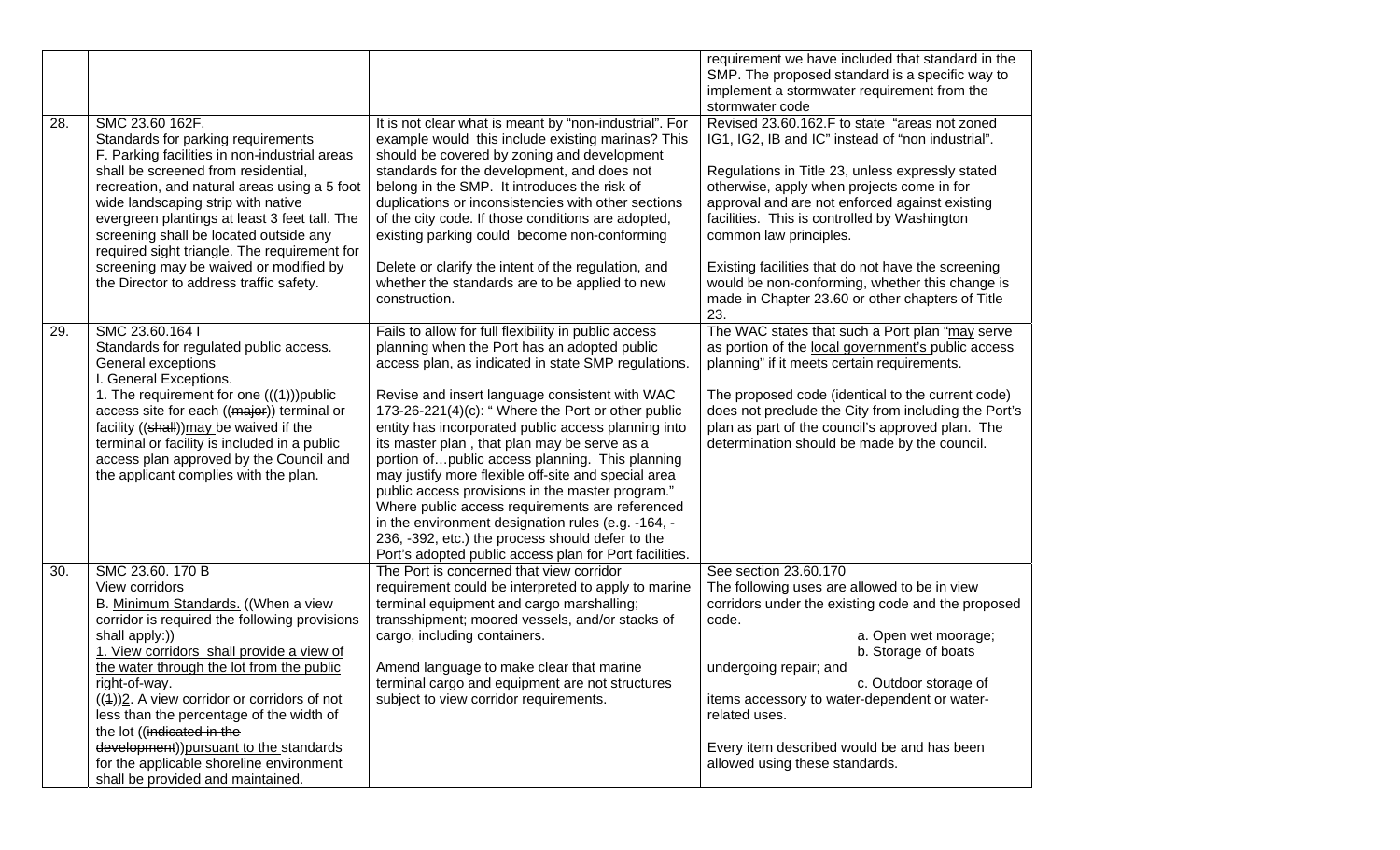|     | Applicants may meet their total percentage<br>by providing multiple view corridors on a<br>lot if each view corridor has a minimum<br>width of 10 feet except in the UH<br>environment, where the maximum number<br>of view corridors is two and each view<br>corridor has a minimum width of 20 feet.<br>((2))3. Structures, including but not limited<br>to buildings, fences, and covered<br>walkways, may not be located in view<br>corridors $((if))$ unless the slope of the lot<br>permits full, unobstructed view of the water<br>over the structures. Eaves and open<br>railings may be located in view corridors. |                                                                                                                                                                                                                                                                                                                                                                                                                                 |                                                                                                                                                        |
|-----|-----------------------------------------------------------------------------------------------------------------------------------------------------------------------------------------------------------------------------------------------------------------------------------------------------------------------------------------------------------------------------------------------------------------------------------------------------------------------------------------------------------------------------------------------------------------------------------------------------------------------------|---------------------------------------------------------------------------------------------------------------------------------------------------------------------------------------------------------------------------------------------------------------------------------------------------------------------------------------------------------------------------------------------------------------------------------|--------------------------------------------------------------------------------------------------------------------------------------------------------|
| 31. | SMC 23.60. 182C<br>Standards for dredging<br>C. Dredging for the purpose of<br>establishing, expanding, ((or-))relocating or<br>reconfiguring navigation channels and<br>basins is allowed if the applicant<br>demonstrates ((shall)) dredging is<br>necessary for assuring safe and efficient<br>accommodation of existing navigational<br>uses.                                                                                                                                                                                                                                                                           | By limiting dredging only to "existing navigational<br>uses" the proposed codes does not comply with<br>the mandate in Ecology SMP rules to<br>accommodate water-dependent uses, and<br>incorporate port plans. See WAC 173-26-<br>201(3)(d)(ii). New dredging could be a component<br>of a cleanup and restoration plan as part of a<br>terminal expansion, and this should be allowed<br>under the SMP.<br>Delete "existing". | "Existing" comes directly from WAC 173-26-231-<br>(3)(iii)(f), second paragraph.                                                                       |
| 32. | SMC 23.60. 182D<br>Standards for dredging<br>D. Maintenance dredging of established<br>navigation channels is restricted to<br>maintaining the location, depth, and width<br>previously authorized by the Army Corps<br>of Engineers.                                                                                                                                                                                                                                                                                                                                                                                       | It is important to make the distinction between<br>"authorized" (which refers to congressional<br>approval of navigation channels) and "permitted"<br>which refers to previously allowed, and thus<br>defines what maintenance is.<br>See main comment letter. Replace "authorized"<br>with "permitted".                                                                                                                        | "Authorized" comes directly from WAC 173-26-231-<br>(3)(iii)(f), second paragraph;<br>Regulations have been revised to include<br>"permitted" as well. |
| 33. | SMC 23.60.182 E<br>E. Dredging shall be timed to be consistent<br>with state and federal regulatory agencies<br>standards for state aquatic priority species<br>and aquatic species protected under the<br><b>Endangered Species Act.</b>                                                                                                                                                                                                                                                                                                                                                                                   | This sections introduces a risk of confusion and/or<br>inconsistency with other state and federal<br>regulations.<br>See main comment letter. Replace with: "Dredging<br>shall be timed to comply with requirements<br>imposed by state and federal agencies with<br>jurisdiction."                                                                                                                                             | Regulations revised to address comment Section<br>23.60.182.E of the proposed regulations.                                                             |
| 34. | SMC 23.60,182K.2.<br>Standards for dredging<br>2. The dredged material will be disposed of<br>at a dry-land or contained submerged<br>disposal site that has been approved by                                                                                                                                                                                                                                                                                                                                                                                                                                               | Dredged material is not solid waste and in-water<br>disposal is not regulated by the health department,<br>but by the interagency Dredged Material<br>Management Office.                                                                                                                                                                                                                                                        | Regulations revised as suggested. See subsection<br>23.60.182.K.2, which references EPA and the<br>DMMP.                                               |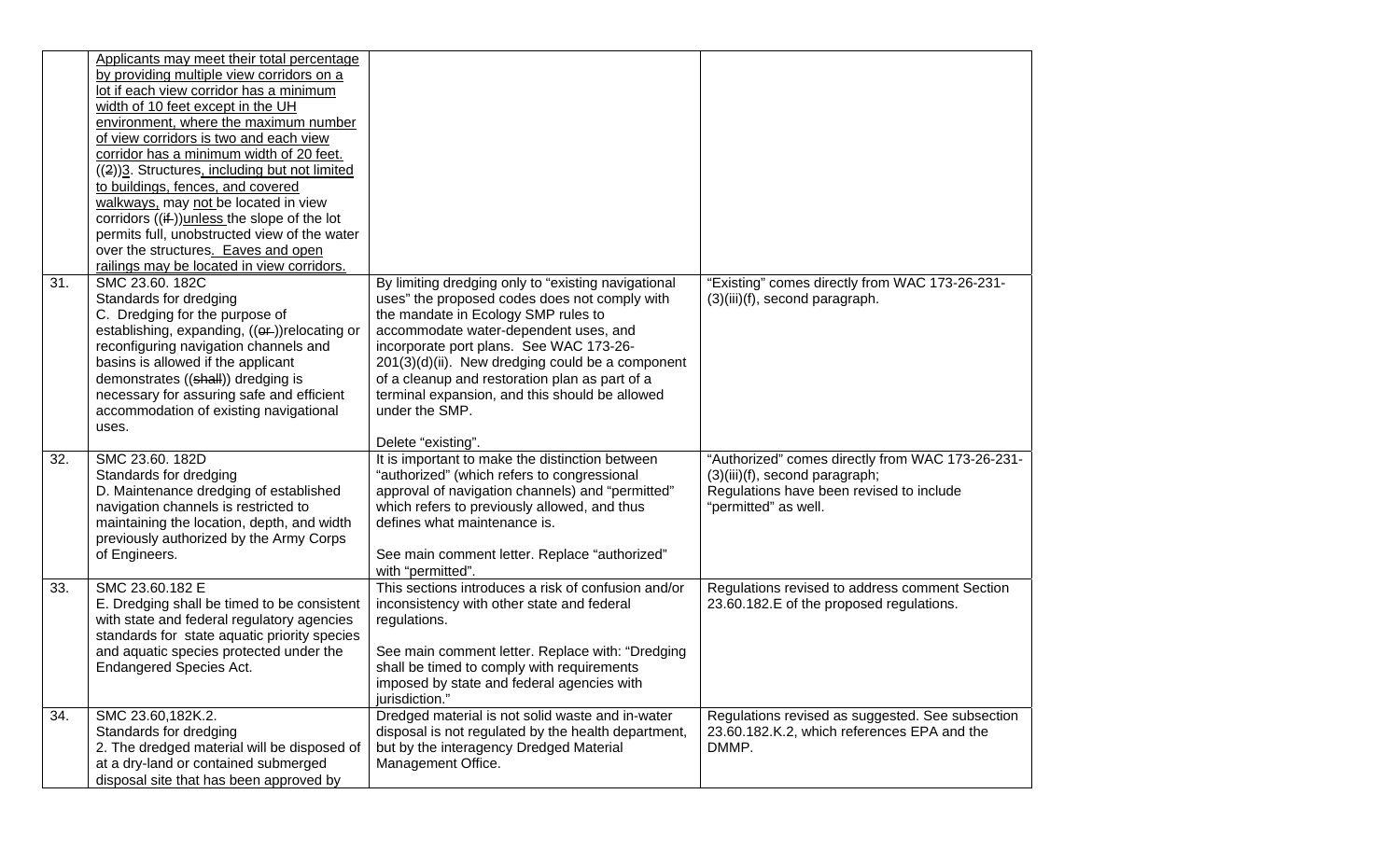|     | the federal Environmental Protection<br>Agency and the Director of the<br>Seattle/King County Department of Public<br>Health, or any successor agency.                                                                                                                                                                                                                                                                                                                                                                                                                                                                                             | See main comment letter. Omit reference to<br>Director of Seattle/King County Department of<br>Public Health.                                                                                                                                                                                                                                                                                                                                                                                                                                                                                                                                                                                                                                                                                                  |                                                                                                                                                                                                                                                                                                                                                                                                                                                                                                                                                                        |
|-----|----------------------------------------------------------------------------------------------------------------------------------------------------------------------------------------------------------------------------------------------------------------------------------------------------------------------------------------------------------------------------------------------------------------------------------------------------------------------------------------------------------------------------------------------------------------------------------------------------------------------------------------------------|----------------------------------------------------------------------------------------------------------------------------------------------------------------------------------------------------------------------------------------------------------------------------------------------------------------------------------------------------------------------------------------------------------------------------------------------------------------------------------------------------------------------------------------------------------------------------------------------------------------------------------------------------------------------------------------------------------------------------------------------------------------------------------------------------------------|------------------------------------------------------------------------------------------------------------------------------------------------------------------------------------------------------------------------------------------------------------------------------------------------------------------------------------------------------------------------------------------------------------------------------------------------------------------------------------------------------------------------------------------------------------------------|
| 35. | SMC 23.60.184. A<br>Standards for fill<br>A. In shoreline environments where fill is<br>allowed or allowed as a special use or a<br>conditional use it shall comply with the<br>standards for fill in the applicable shoreline<br>environment and in this Section 23.60.184.                                                                                                                                                                                                                                                                                                                                                                       | The section requires compliance with both general<br>development standards for fill and the standards in<br>each shoreline environment. However the<br>standards here are a mixture of engineering<br>standards and use standards and are not<br>consistent with fill standards under specific<br>shoreline environments. For example F,G, and H<br>is the section below are allowed actions in all<br>environments, but are not mentioned in any<br>environment designation. It is not clear whether<br>these uses therefore would be prohibited. The<br>same comment about consistency applies to the<br>dredging language in 23.60.182A.<br>Clarify requirements here and in shoreline<br>environment regulations. Suggest preparing a<br>table that clearly shows what is allowed for each<br>designation. | Table for Shoreline Modifications was created see<br>Section 23.60.172 Table A<br>All uses/modifications require compliance with the<br>standards in each environment and all the general<br>standards. See subsections A and B of Section<br>23.60.172. It states that the general standards<br>apply when the placement of fill is allowed (or<br>allowed as a special or conditional use).                                                                                                                                                                          |
| 36. | SMC 23.60.184.F.<br>((J))E. ((Incidental landfill which does not<br>create dry land and is necessary for the<br>installation of a utility line intake or outfall<br>may be placed on submerged land if it will<br>not have long-term adverse impacts to<br>water quality, sediment quality, aquatic life<br>or human health.)) Fill shall not result in<br>the creation of dry land except where<br>necessary for transportation projects of<br>statewide significance as part of ecological<br>restoration and enhancement, beach<br>nourishment, mitigation or where<br>necessary to repair pocket erosion as<br>allowed in Section 23.60.184.G. | Without the allowance in the first sentence, utility<br>pipe bedding and new fill necessary for<br>geotechnical considerations would be restricted.<br>Fill is often required as a temporary or permanent<br>cap, as an anti-degradation layer after some<br>dredging actions.<br>The deleted paragraph should be retained, and<br>other regulations affecting fill in the draft SMP<br>should be reviewed so that these types of<br>incidental fill would be allowed.<br>Fill should be allowed as a special use in all<br>sections as part of habitat mitigation, restoration<br>and enhancement, or beach nourishment project,<br>or when allowed as a regional interagency-<br>approved open-water disposal site, or as an anti-<br>degradation layer.                                                     | Port's proposal to retain J is inconsistent with WAC<br>$173 - 26 - 231(3)(c)$ .<br>Proposal to allow fill as a special use for habitat<br>mitigation, restoration and enhancement, beach<br>nourishment (a type of restoration and<br>enhancement) or anti degradation layer (a type of<br>mitigation or restoration and enhancement) is in<br>the draft in the new Section 23.60.172 Table A.<br>Additionally revised code to allow fill as dredge<br>disposal as a conditional use. WAC 173-26-<br>231(3)(c) requires this type of fill to be a conditional<br>use. |
| 37. | SMC 23.60. 187 C. 3.<br>Standards for piers and floats and over<br>water structures                                                                                                                                                                                                                                                                                                                                                                                                                                                                                                                                                                | This section would effectively prohibit all use of<br>treated wood, and introduces an impractical<br>standard.                                                                                                                                                                                                                                                                                                                                                                                                                                                                                                                                                                                                                                                                                                 | Arsenic was deleted and section revised to allow<br>treated wood.<br>See response in #19                                                                                                                                                                                                                                                                                                                                                                                                                                                                               |
|     | 3. Wood treated with pentachlorophenol,<br>creosote, chromate copper arsenate                                                                                                                                                                                                                                                                                                                                                                                                                                                                                                                                                                      | Insert language consistent with general<br>development standard as amended: "Durable,                                                                                                                                                                                                                                                                                                                                                                                                                                                                                                                                                                                                                                                                                                                          |                                                                                                                                                                                                                                                                                                                                                                                                                                                                                                                                                                        |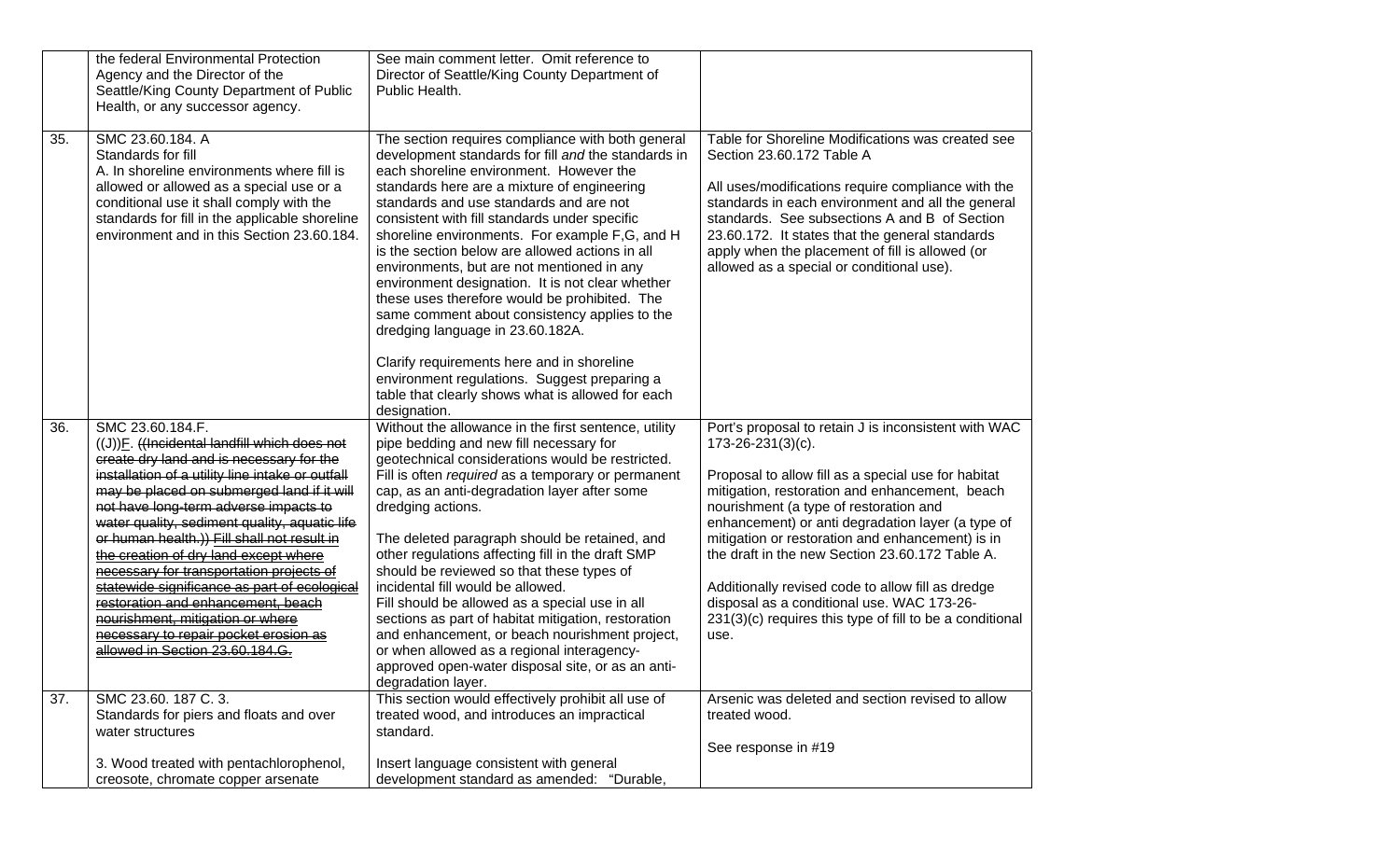|     | (CCA), arsenic, or comparably toxic<br>compounds is prohibited for decking or<br>piling.                                                                                                                                                                                                                                                                                                                                                                                                                      | non-toxic components are the preferred materials<br>for in-water and over-water structures. If treated<br>wood is necessary, it shall be applied and used in<br>accordance with the American Wood Preserver<br>Association (AWPA) standards for aquatic use."                                                                                                                                                                                                                                                                                                                                                                                                                                                                                                                                                                                                                                                                                                                                                                                                                                                                                                                                                                                                                     |                                                                                                                                                                                                         |
|-----|---------------------------------------------------------------------------------------------------------------------------------------------------------------------------------------------------------------------------------------------------------------------------------------------------------------------------------------------------------------------------------------------------------------------------------------------------------------------------------------------------------------|-----------------------------------------------------------------------------------------------------------------------------------------------------------------------------------------------------------------------------------------------------------------------------------------------------------------------------------------------------------------------------------------------------------------------------------------------------------------------------------------------------------------------------------------------------------------------------------------------------------------------------------------------------------------------------------------------------------------------------------------------------------------------------------------------------------------------------------------------------------------------------------------------------------------------------------------------------------------------------------------------------------------------------------------------------------------------------------------------------------------------------------------------------------------------------------------------------------------------------------------------------------------------------------|---------------------------------------------------------------------------------------------------------------------------------------------------------------------------------------------------------|
| 38. | SMC 23.60.188 E.1<br>Standards for shoreline stabilization<br>E. Replacement hard engineering<br>1. Replacement of existing hard<br>engineering structures is prohibited unless:<br>a. the applicant demonstrates need for the<br>replacement structure. In all<br>circumstances, except ecological<br>restoration, enhancement or remediation<br>of hazardous substances and site areas of<br>water-dependent uses, need for<br>replacement of hard engineering shall be<br>demonstrated in one of two ways: | The use of double negatives, with multiple<br>exceptions, makes this section difficult to<br>understand.<br>Amend as follows:<br>E. Replacement hard engineering<br>1. Replacement of existing hard engineering<br>structures is allowed when there is<br>a demonstrated need for the replacement structure<br>and when there is a need for t ecological<br>restoration, enhancement or remediation of<br>hazardous substances or the protection of water-<br>dependent uses, The need for replacement of hard<br>engineering shall be demonstrated in one of two<br>ways:                                                                                                                                                                                                                                                                                                                                                                                                                                                                                                                                                                                                                                                                                                        | Regulations revised to address concerns. See<br>23.60.188.E.1<br>Included standards with input from Port staff and<br>NSIA members for allowing replacement that<br>meets the "infeasible" requirement. |
| 39. | SMC 23.60.188 E. 2<br>Standards for shoreline stabilization<br>2. Replacement of hard engineering shall<br>not encroach waterward of the ordinary<br>high-water mark or existing structure<br>unless it is to protect a residence that has<br>been continuously occupied since<br>December 31, 1991, and there are<br>overriding safety or environmental<br>concerns. In such cases, the replacement<br>structure shall abut the existing shoreline<br>stabilization structure.                               | We need to understand the significance of the<br>December 31, 1991 date. This section may create<br>an unnecessary burden for water-dependent uses.<br>It needs to amended so that it is clear that<br>replacement of existing shoreline stabilization is<br>allowed for water-dependent uses both as an<br>exemption and as a substantial development<br>permit. As written, it appears to imply that there<br>would be loss of upland devoted for marine<br>terminals when shoreline stabilization is replaced.<br>This section creates an unnecessary burden for<br>water dependent uses. The continuity of these<br>uses fluctuates with economic conditions. These<br>built and committed uses within the shoreline are<br>also very often scale dependent and a loss of area<br>limits their viability. Flexibility is needed in order to<br>improve and reinvest in Port and other water-<br>dependent facilities.<br>Amend as follows: 2. Replacement of hard<br>engineering shall not encroach waterward of the<br>ordinary high-water mark or existing structure<br>unless it is to protect a water dependent marine<br>industrial use or there are overriding safety or<br>environmental concerns. In such cases, the<br>replacement structure shall abut the existing | Port's proposal is not consistent with<br>WAC 173-26-231(3)(a)(iii)(C) 2 <sup>nd</sup> bullet.<br>The date comes from the same WAC.                                                                     |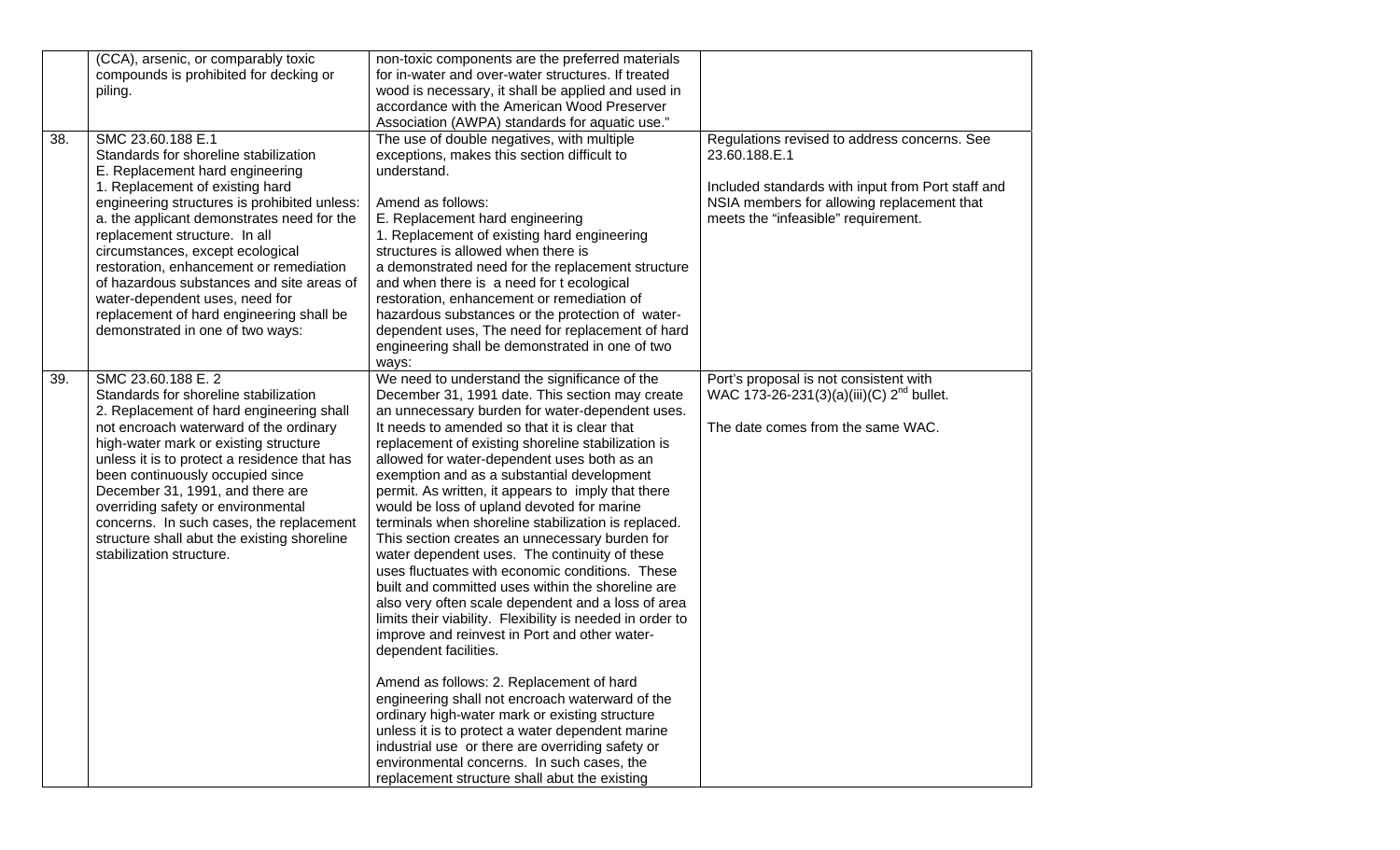|     |                                                                                                                                                                                                                                                                                                                                                                                                                                                                                                                                                                                    | shoreline stabilization structure.                                                                                                                                                                                                                                                               |                                                                                                                                                                                                                                                                                                                                                                                                            |
|-----|------------------------------------------------------------------------------------------------------------------------------------------------------------------------------------------------------------------------------------------------------------------------------------------------------------------------------------------------------------------------------------------------------------------------------------------------------------------------------------------------------------------------------------------------------------------------------------|--------------------------------------------------------------------------------------------------------------------------------------------------------------------------------------------------------------------------------------------------------------------------------------------------|------------------------------------------------------------------------------------------------------------------------------------------------------------------------------------------------------------------------------------------------------------------------------------------------------------------------------------------------------------------------------------------------------------|
| 40. | SMC 23.60.188 G<br>Standards for shoreline stabilization.<br>G. Mitigation sequencing<br>1. In applying mitigation sequencing for<br>new or replaced hard engineering<br>stabilization pursuant to Section<br>23.60.158, adverse impacts on ecological<br>functions to be addressed include, but are<br>not limited to, disturbance of underwater<br>substrate, turbidity, loss or disturbance of<br>food, shelter, spawning, and migration<br>habitat, and loss or disturbance of fish<br>runs, biological communities and<br>biodiversity, particularly benthic<br>productivity. | Standards for mitigation are incorporated in the<br>general development standards, and should not be<br>partially excerpted here. This introduces risk of<br>confusion and/or inconsistency.<br>Delete. This section is redundant, and this is an<br>opportunity to simplify the code.           | DPD proposes to retain this standard. In all cases<br>the list is not inclusive or restrictive and the<br>regulations allow for the applicant to use different<br>methods of mitigation if other methods exist that<br>are as effective or more effective than the listed<br>methods. The methods will guide applicants and<br>planners and this will result in more efficient and<br>fair project review. |
| 41. | SMC 23.60.190. B3<br>Vegetation and impervious surface water<br>management<br>3. In applying mitigation sequencing<br>pursuant to Section 23.60.158, adverse<br>impacts on ecological functions to be<br>addressed include, but are not limited to,<br>disturbance of underwater substrate.<br>turbidity, loss or disturbance of food,<br>shelter, spawning, and migration habitat,<br>and loss or disturbance of fish runs,<br>biological communities and biodiversity,<br>particularly benthic productivity.<br>Note: similar language appears in F2.                            | Standards for mitigation are incorporated in the<br>general development standards, and should not be<br>partially excerpted here. This introduces risk of<br>confusion and/or inconsistency.<br>Delete B3 and F2. This section is redundant, and<br>this is an opportunity to simplify the code. | DPD proposes to retain this standard. In all cases<br>the list is not inclusive or restrictive and the<br>regulations allow for the applicant to use different<br>methods of mitigation if other methods exist that<br>are as effective or more effective than the listed<br>methods. The methods will guide applicants and<br>planners and this will result in more efficient and<br>fair project review. |
| 42. | SMC 23.60.190.F3c<br>Vegetation and impervious surface water<br>management<br>c. replicating the function of the pervious<br>ground through methods that are<br>engineered and designed according to the<br>requirements of Chapters 22.800 through<br>22.808, Stormwater Code.                                                                                                                                                                                                                                                                                                    | The specific code reference may change in the<br>future, and require revision to the SMP.<br>Simply refer to "City Stormwater Code" here. . This<br>section is redundant, and this is an opportunity to<br>simplify the code.                                                                    | DPD proposes to retain language as proposed.<br>The Port's proposed edit does not eliminate the<br>requirement to submit new or revised Stormwater<br>Code sections to the Department of Ecology for<br>approval if changes are made to the Stormwater<br>Code.                                                                                                                                            |
| 43. | SMC 23.60. 200 B.3.<br>Standards for marinas<br>3. Marinas are required to provide upland<br>restrooms for use by any patron of the<br>marina facility. At a minimum, the facilities<br>are required to include one toilet and one<br>washbasin for men and one toilet and one<br>washbasin for women. The Director shall                                                                                                                                                                                                                                                          | This is prescriptive and intrusive regulation of<br>operations, and should not be applied to public<br>marinas.<br>See general comment letter. Delete.                                                                                                                                           | Regulations revised to address comment see<br>Section 23.60.200.B.3                                                                                                                                                                                                                                                                                                                                        |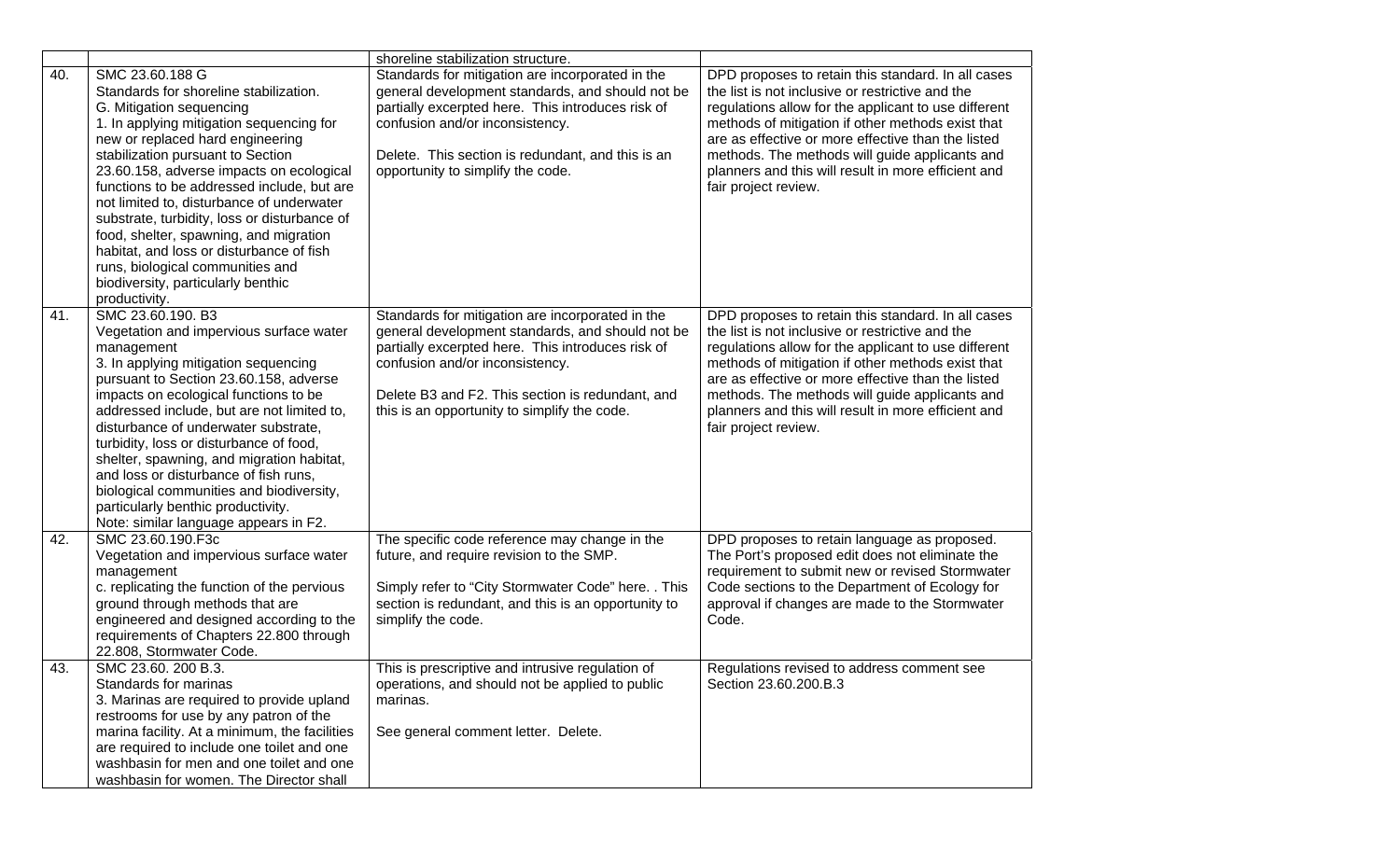|     | determine hours of operation and the need<br>for additional facilities to provide     |                                                                                                      |                                                              |
|-----|---------------------------------------------------------------------------------------|------------------------------------------------------------------------------------------------------|--------------------------------------------------------------|
|     | reasonable hygiene based on the number                                                |                                                                                                      |                                                              |
|     | of slips, percentage of live-aboard slips,                                            |                                                                                                      |                                                              |
|     | and the number of transient moorage slips                                             |                                                                                                      |                                                              |
|     | within the marina.                                                                    |                                                                                                      |                                                              |
| 44. | SMC 23.60. 200 B.7                                                                    | It is unclear whether this would make existing                                                       | DPD still addressing comment.                                |
|     | Standards for marinas                                                                 | facilities non-conforming. In many cases, this                                                       |                                                              |
|     | 7. All buildings and open areas used for                                              | requirement may be impractical due to site                                                           |                                                              |
|     | boat and/or trailer storage are required to                                           | limitations.                                                                                         |                                                              |
|     | be screened with natural existing                                                     |                                                                                                      |                                                              |
|     | vegetated buffers or planted landscaped                                               | Delete.                                                                                              |                                                              |
| 45. | areas.<br>SMC 23.60. 200 B.8                                                          |                                                                                                      | DPD proposal:                                                |
|     | Standards for marinas                                                                 | This section is unclear and is likely unachievable<br>as written. There is no datum reference (OHW?) |                                                              |
|     | 8. In Lake Washington and the Puget                                                   |                                                                                                      | Revised to include in standard "if reasonable"               |
|     | Sound overwater projections, boat lifts,                                              | Delete.                                                                                              |                                                              |
|     | and areas used for vessel moorage shall                                               |                                                                                                      |                                                              |
|     | be located a minimum distance of 30 feet                                              |                                                                                                      |                                                              |
|     | waterward from the OHW mark or in a                                                   |                                                                                                      |                                                              |
|     | minimum water depth of 8 feet, whichever                                              |                                                                                                      |                                                              |
|     | is less. In Lake Union and Portage Bay                                                |                                                                                                      |                                                              |
|     | overwater projections, boat lifts, and areas                                          |                                                                                                      |                                                              |
|     | used for vessel moorage shall be located a                                            |                                                                                                      |                                                              |
|     | minimum distance of 15 feet waterward                                                 |                                                                                                      |                                                              |
|     | from the OHW mark or in a minimum water                                               |                                                                                                      |                                                              |
|     | depth of 8 feet, whichever is less.                                                   |                                                                                                      |                                                              |
| 46. | SMC 23.60. 200 C. 1.b,c.                                                              | It is unclear to whom would such an easement be                                                      | DPD proposal:                                                |
|     | Standards for marinas                                                                 | granted and whether there would be a                                                                 | Revised as follows:                                          |
|     | b. The minimum public access for a marina<br>providing less than 9,000 linear feet of | maintenance agreement. This should not apply to<br>Port-owned marinas, where public access is        | d. Easements are not<br>required for publicly owned marinas. |
|     | moorage space is an improved walkway 5                                                | provided and is publicly owned.                                                                      |                                                              |
|     | feet wide on an easement 10 feet wide                                                 |                                                                                                      |                                                              |
|     | leading to an area located at the water's                                             | Delete, or clarify that easement requirements                                                        |                                                              |
|     | edge, which shall be 10 feet wide and shall                                           | would not apply to publicly-owned marinas                                                            |                                                              |
|     | provide 10 feet of water frontage for every                                           |                                                                                                      |                                                              |
|     | 100 feet of the marina's water frontage.                                              |                                                                                                      |                                                              |
|     | c. The minimum public access for a marina                                             |                                                                                                      |                                                              |
|     | providing 9,000 or more linear feet of                                                |                                                                                                      |                                                              |
|     | moorage space is an improved walkway 5                                                |                                                                                                      |                                                              |
|     | feet wide on an easement 10 feet wide                                                 |                                                                                                      |                                                              |
|     | leading to a public walkway 5 feet wide on                                            |                                                                                                      |                                                              |
|     | an easement 10 feet wide located along<br>the entire length of the marina's water     |                                                                                                      |                                                              |
|     | frontage.                                                                             |                                                                                                      |                                                              |
|     | 99                                                                                    |                                                                                                      |                                                              |
|     |                                                                                       |                                                                                                      |                                                              |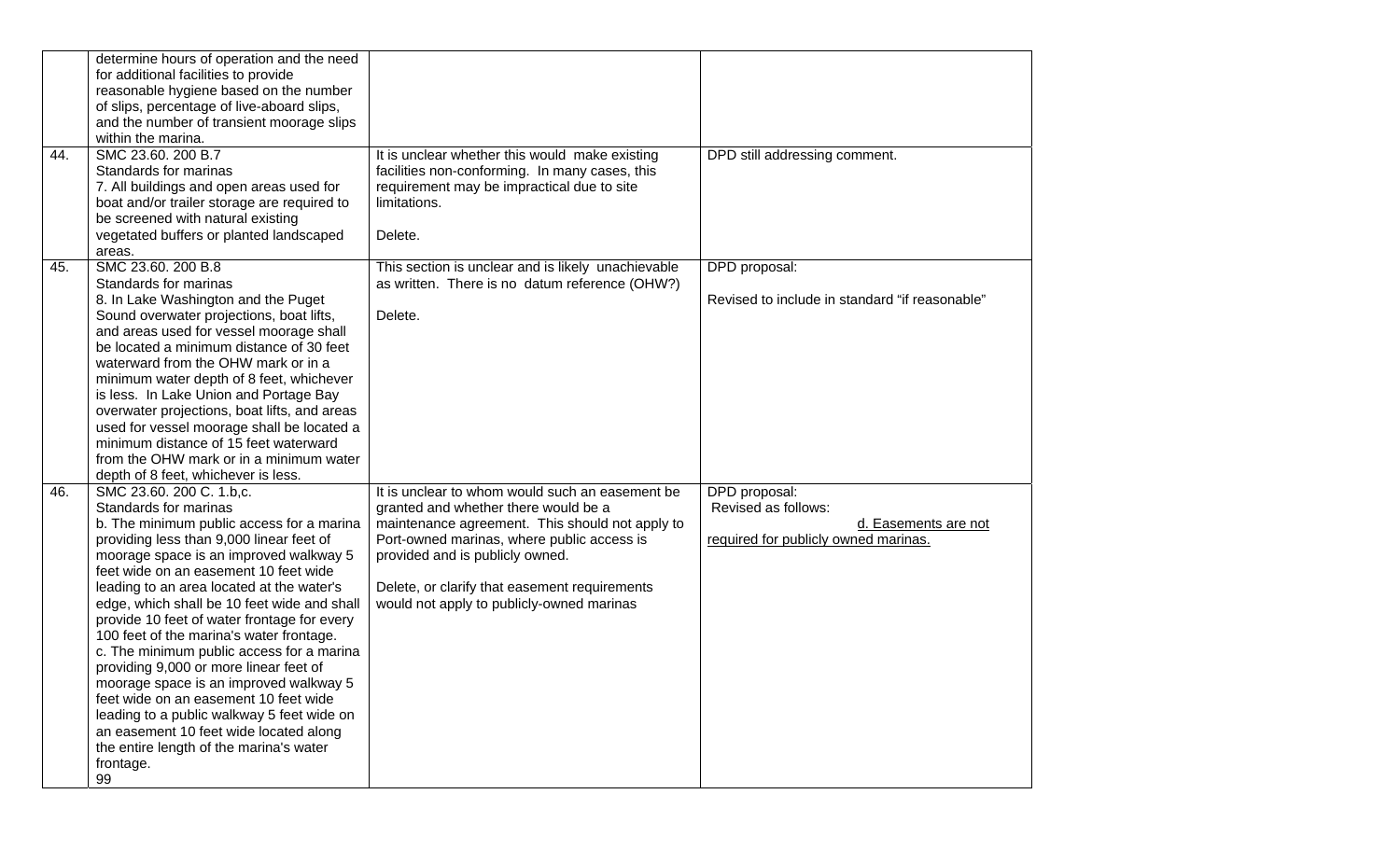| 47. | SMC 23.60. 200 C. 2.<br>Standards for marinas<br>Transient moorage regulations                                                                                                                                                                                                                                                                                                                                                                                                                                                                                                                                                                                                                                                                                                                                                                                                                                                                                                                                                                                                                                                                                                                                                                                                                           | The definition of transient here is different than<br>used by the Port at SBM, and at other marinas.<br>Marina operators should be free to determine the<br>mix of moorage based on market conditions and<br>the characteristics and location of the individual<br>facility. The Port is opposed to a new live aboard<br>registration program due to administrative costs,<br>and the unnecessary intrusion of SMP rules into<br>marina management and financial decision-<br>making.                                                                                                                                                                                | Requiring transient moorage at marinas is part of<br>the existing code and is good policy to help<br>facilitate boating within the City.<br>Please provide information why this has been a<br>problem in the past and provide specific language<br>that would accommodate transient moorage and<br>address your concerns.<br>Section 23.60.200 revised.                                                                                                                                                                                                                             |
|-----|----------------------------------------------------------------------------------------------------------------------------------------------------------------------------------------------------------------------------------------------------------------------------------------------------------------------------------------------------------------------------------------------------------------------------------------------------------------------------------------------------------------------------------------------------------------------------------------------------------------------------------------------------------------------------------------------------------------------------------------------------------------------------------------------------------------------------------------------------------------------------------------------------------------------------------------------------------------------------------------------------------------------------------------------------------------------------------------------------------------------------------------------------------------------------------------------------------------------------------------------------------------------------------------------------------|----------------------------------------------------------------------------------------------------------------------------------------------------------------------------------------------------------------------------------------------------------------------------------------------------------------------------------------------------------------------------------------------------------------------------------------------------------------------------------------------------------------------------------------------------------------------------------------------------------------------------------------------------------------------|-------------------------------------------------------------------------------------------------------------------------------------------------------------------------------------------------------------------------------------------------------------------------------------------------------------------------------------------------------------------------------------------------------------------------------------------------------------------------------------------------------------------------------------------------------------------------------------|
|     |                                                                                                                                                                                                                                                                                                                                                                                                                                                                                                                                                                                                                                                                                                                                                                                                                                                                                                                                                                                                                                                                                                                                                                                                                                                                                                          | See main comment letter. The entire section<br>should be withdrawn and revised extensively, so<br>that the regulations (apparently with concern about<br>floating inns) are focused on the intended target.                                                                                                                                                                                                                                                                                                                                                                                                                                                          |                                                                                                                                                                                                                                                                                                                                                                                                                                                                                                                                                                                     |
| 48. | SMC 23.60.207B<br>Standards for public facilities<br>C. Expansion of Uses in Public Facilities.<br>Uses allowed, allowed as a special use,<br>allowed as a shoreline conditional use, or<br>allowed with modifications pursuant to<br>subsections 23.60.207.A or 23.60.207.B<br>may be expanded as follows:<br>1. Major Expansion. A major expansion of<br>a public facility use occurs when the<br>proposed expansion would not meet<br>development standards or exceed either<br>750 square feet or 10% of its existing area,<br>whichever is greater, including but not<br>limited to gross floor area and areas<br>devoted to active outdoor uses other than<br>parking. Major expansions of uses in<br>public facilities allowed in subsections<br>23.60.207.A and 23.60.207.B are allowed<br>following the standards and procedural<br>requirements in those subsections.<br>2. Minor Expansion. An expansion that<br>falls below the major expansion threshold<br>level is a minor expansion. Minor<br>expansions of uses in public facilities are<br>allowed subject to Chapter 23.76,<br>Procedures for Master Use Permits and<br>Council Land Use Decisions, for a Type I<br>Master Use Permit if the development<br>standards of the zone in which the public<br>facility is located are met. | It is not clear why there are separate standards for<br>private and public projects. Assuming this is meant<br>to apply to Port projects, this would apparently<br>insert City Council approval into Port plans. The<br>Port is concerned with the additional layer of<br>procedure and potential delay created for public<br>projects. The City needs to harmonize these<br>requirements with the required container port<br>element of the GMA, the goals of the SMA, the<br>Port's independent authority to develop its facilities,<br>and other sections of the proposed SMP update.<br>Delete or clarify how this would apply to Port<br>facilities, if at all. | The Port is a public facility and this is existing<br>language and it is intended to assist public<br>facilities. If a use is not identified in the<br>environment where the facility is located, the WAC<br>requires a conditional use permit. This provides an<br>alternate route.<br>If the Port would rather go through the conditional<br>use approval process with Ecology, rather than<br>through City Council, we can create this as an<br>alternative the public facility applicant can elect.<br>Could add "Public agencies may either apply for a<br>conditional use or" |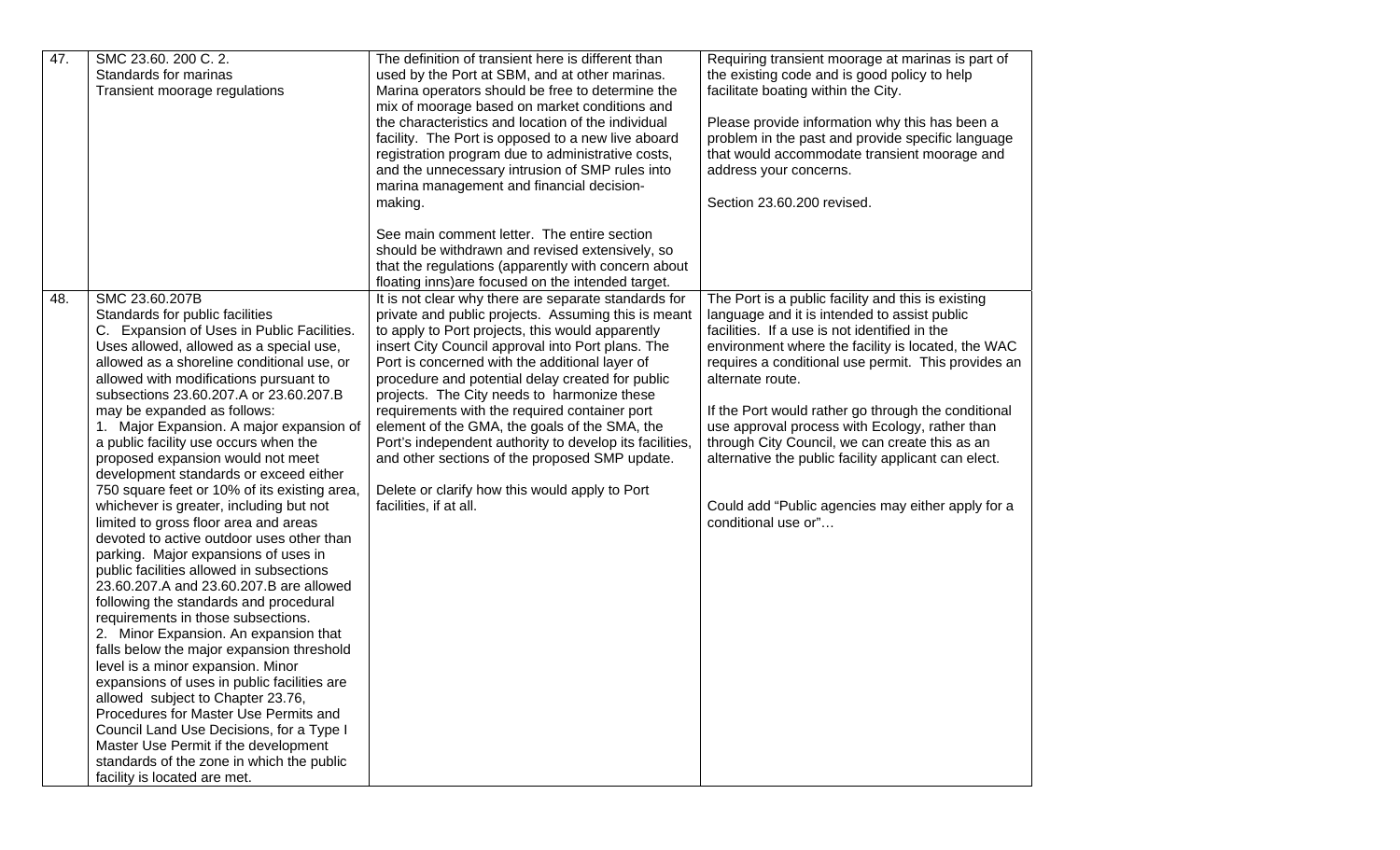| 49. | SMC 23.60.214<br>Standards for uses on vessels<br>A. Dwelling units are allowed on vessels<br>as follows:<br>1. A vessel may be used as a<br>dwelling unit for one household for three<br>nights or fewer per week, beginning on<br>Monday, if the vessel is moored at a<br>marina or moorage authorized for the<br>particular type of vessel.<br>2. A vessel may be used as a<br>dwelling unit for one household for four or<br>more nights per week, beginning on<br>Monday, if the vessel is moored at a<br>marina or moorage authorized for the<br>particular type of vessel, and if at a marina,<br>the marina complies with the standards set<br>out in Section 23.60.200.<br>B. Activities and uses on a vessel,<br>except as allowed in subsection<br>23.60.214.A, that are not customary to that<br>type of vessel are prohibited while the<br>vessel is moored. Customary activities or<br>uses occurring while the vessel is moored<br>are subject to the standards of the<br>applicable shoreline environment unless<br>incidental to the customary use of the<br>vessel or the residential use allowed under | The definition of how a vessel may be used as a<br>dwelling unit is different than that used by the Port<br>at SBM, and at other marinas. Marina operators<br>should be free to determine the mix of moorage<br>based on market conditions and the characteristics<br>and location of the individual facility. The Port is<br>opposed to these standards and an unnecessary<br>intrusion of SMP rules into marina management<br>and financial decision-making.<br>See comments re live aboards above. Withdraw<br>and revise regulation to apply to the targeted issue,<br>rather than all live aboard situations. | Code section revised.<br>Summary of changes:<br>25% limitation is eliminated<br>Gray water needs to be treated<br>New house barges are prohibited<br>Marinas with liveaboards are required to provide<br>bathrooms and showers.                                                                                                                                                                                                                           |
|-----|---------------------------------------------------------------------------------------------------------------------------------------------------------------------------------------------------------------------------------------------------------------------------------------------------------------------------------------------------------------------------------------------------------------------------------------------------------------------------------------------------------------------------------------------------------------------------------------------------------------------------------------------------------------------------------------------------------------------------------------------------------------------------------------------------------------------------------------------------------------------------------------------------------------------------------------------------------------------------------------------------------------------------------------------------------------------------------------------------------------------------|--------------------------------------------------------------------------------------------------------------------------------------------------------------------------------------------------------------------------------------------------------------------------------------------------------------------------------------------------------------------------------------------------------------------------------------------------------------------------------------------------------------------------------------------------------------------------------------------------------------------|-----------------------------------------------------------------------------------------------------------------------------------------------------------------------------------------------------------------------------------------------------------------------------------------------------------------------------------------------------------------------------------------------------------------------------------------------------------|
| 50. | subsection 23.60.214.A.<br>SMC 23.60.220 10.b.4<br>Environments established<br>4) Areas near, but not necessarily adjacent<br>to, residential or ((n))Neighborhood<br>$((e))$ Commercial zones $((which))$ that<br>require ((preservation of views and<br>)) protection from the impacts of heavy<br>industrialization and are therefore<br>inappropriate for a UI Environment<br>designation.((;))                                                                                                                                                                                                                                                                                                                                                                                                                                                                                                                                                                                                                                                                                                                       | This is an example of detailed and prescriptive<br>language that is inappropriate to the SMP. This<br>regulation belongs in the zoning code, not the<br>SMP.<br>Delete, or revise to eliminate reference to UI<br>environment designation.                                                                                                                                                                                                                                                                                                                                                                         | The SMP is part of the City's "zoning code," i.e.,<br>Title 23, and is an overlay district to the general<br>zoning provisions. WAC 173-26-191(2)(a)(1)(C)<br>requires the SMP to have a description of each<br>shoreline environment.<br>Whether this is in the SMP chapter of Title 23 or in<br>another part of Title 23, it has to be part of the SMP<br>and submitted to Ecology.<br>DPD's proposal is to retain language in the current<br>location. |
| 51. | SMC 23.60.224<br>Uses in CM Environment<br>(Use table)<br>Use tables and explanatory text.                                                                                                                                                                                                                                                                                                                                                                                                                                                                                                                                                                                                                                                                                                                                                                                                                                                                                                                                                                                                                                | As written, the table prohibits cargo terminals. This<br>would make the existing conveyance system for<br>Terminal 86 a nonconforming use.<br>Amend to allow existing water-dependent                                                                                                                                                                                                                                                                                                                                                                                                                              | Code revised to allow existing water-dependent<br>cargo terminals                                                                                                                                                                                                                                                                                                                                                                                         |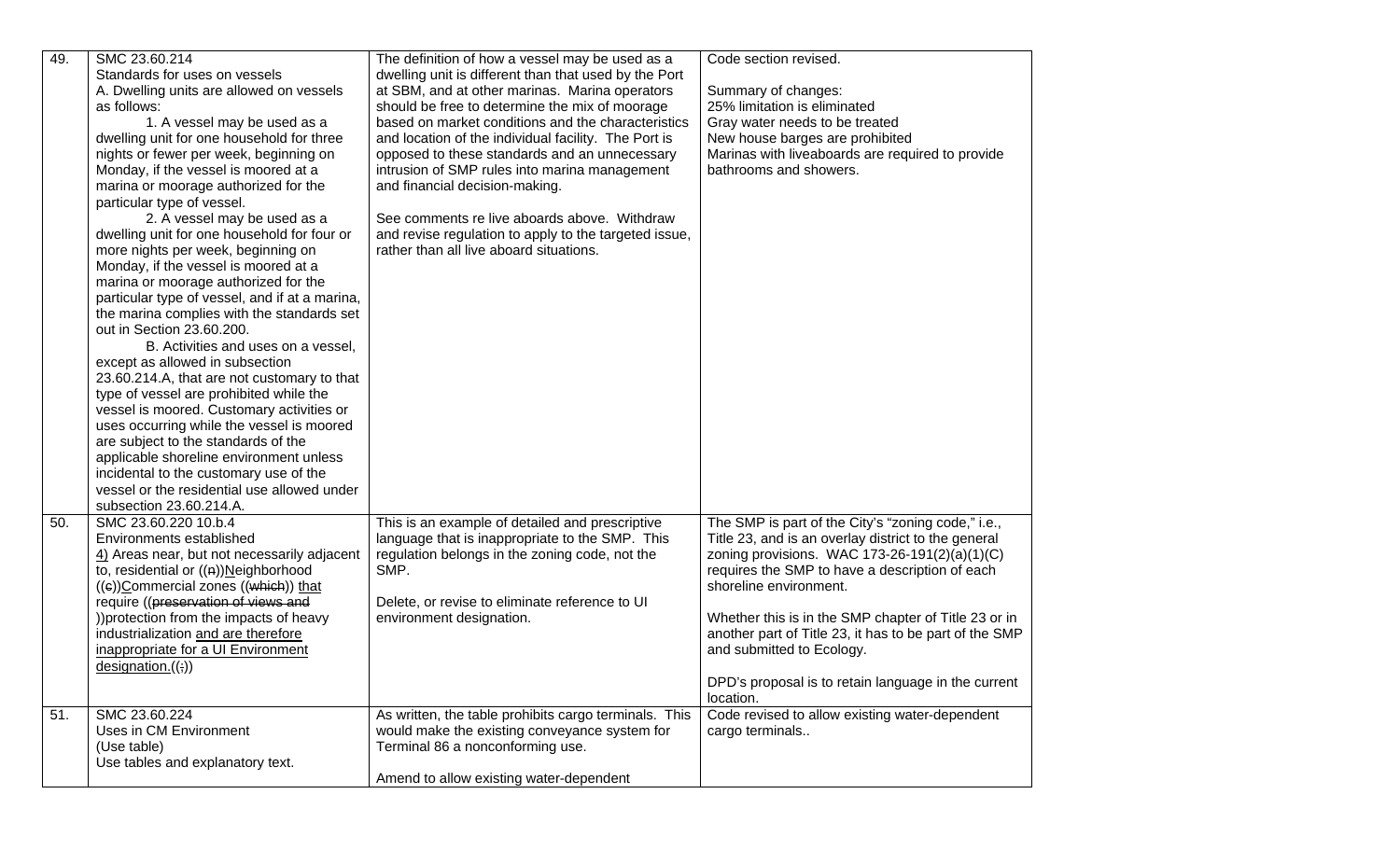|     |                                                                                                                                                                                                                                                                                                                                                                                                                                                                                                                                                                                                                                                                                                                                                                                                                                                                                                                | infrastructure within the CM environment.                                                                                                                                                                                                                                                                                                                                                                                                                                                |                                                                                                                                                                                            |
|-----|----------------------------------------------------------------------------------------------------------------------------------------------------------------------------------------------------------------------------------------------------------------------------------------------------------------------------------------------------------------------------------------------------------------------------------------------------------------------------------------------------------------------------------------------------------------------------------------------------------------------------------------------------------------------------------------------------------------------------------------------------------------------------------------------------------------------------------------------------------------------------------------------------------------|------------------------------------------------------------------------------------------------------------------------------------------------------------------------------------------------------------------------------------------------------------------------------------------------------------------------------------------------------------------------------------------------------------------------------------------------------------------------------------------|--------------------------------------------------------------------------------------------------------------------------------------------------------------------------------------------|
| 52. | SMC 23.60.232<br>Shoreline setbacks in the CM environment<br>Shoreline setback requirements and over<br>water development standards are as<br>follows:<br>A. Development within 15 feet landward of<br>the OHW mark is limited to the minimum<br>necessary to construct and provide access<br>to parks and open space uses and to<br>shoreline modifications allowed, or allowed<br>as a special use or a shoreline conditional<br>use in the CM Environment for water-<br>dependent and water related uses.<br>B. A shoreline setback of 50 feet from the<br>OHW mark is required for uses that are not<br>water-dependent or water-related.<br>C. Development in the area within 50 feet<br>landward of the OHW mark and more than<br>15 feet landward of the OHW mark is<br>limited to the type of development allowed<br>in subsection 23.60.232.A and pathways<br>and viewpoints accessory to a parks and | The entire section is confusing as written. We<br>were unable to discern what the standards are, and<br>the language is unnecessary complex. Simply<br>state what the requirements are (perhaps in tabular<br>form) so that this is clear to both applicants and city<br>staff.<br>Revise and clarify.                                                                                                                                                                                   | Sections revised, also considering including a table<br>for clarity.                                                                                                                       |
| 53. | open space use allowed, or allowed as a<br>special use or a shoreline conditional use<br>in this shoreline environment or for<br>required public access.<br>SMC 23.60.240<br>Uses in the CN Environment<br>Use tables and explanatory text.                                                                                                                                                                                                                                                                                                                                                                                                                                                                                                                                                                                                                                                                    | The DMMP-approved open water dredged material<br>disposal site operated by WDNR is not expressly<br>allowed here. This is approved and existing<br>regional resource, and needs to be allowed.<br>Revise table to include interagency - approved<br>open water disposal of dredged material as an                                                                                                                                                                                        | Code revised as requested and working to include<br>requirements of WAC 173-26-231(3)(c) regarding<br>how to regulate it if it were to expand.                                             |
| 54. | SMC 23.60. 246. F<br>Shoreline modifications in the CN<br>Environment<br>F. Fill.<br>1. Fill is allowed as a special use if it is part<br>of habitat mitigation, restoration and<br>enhancement, or beach nourishment<br>project;                                                                                                                                                                                                                                                                                                                                                                                                                                                                                                                                                                                                                                                                              | allowed use within CN.<br>Per comment above, the regional DMMP open<br>water dredged material disposal site needs to be<br>an allowed use. Fill that is required as an<br>environmental protective measure, such as post-<br>dredging anti-degradation layers, should also be an<br>allowed use.<br>Revise as follows:<br>1. Fill is allowed as a special use if it is part of<br>habitat mitigation, restoration and enhancement, or<br>beach nourishment project, or when allowed as a | WAC $173-26-231(3)(c)$ describes when fill is<br>allowed - see new shoreline modification section<br>23.60.172 where suggested edits have been<br>included in the Fill section of Table A. |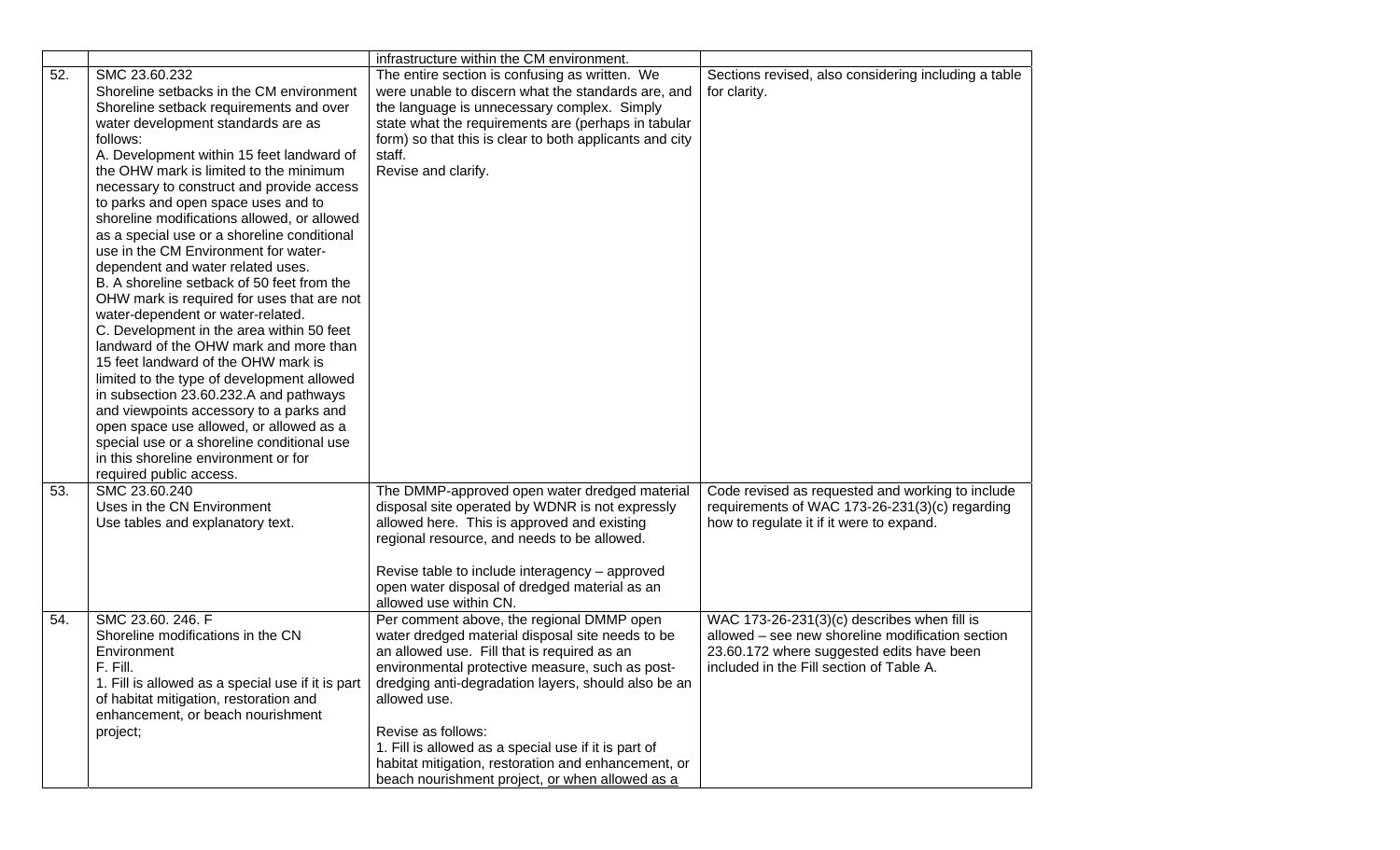|     |                                                                                                                                                                                                                                                                                                                                                                                                                                                                                                                                                               | regional interagency-approved open-water                                                                                                                                                                                                                                                                                                                                                                                                                                                                                                                                                                                                                        |                                                                           |
|-----|---------------------------------------------------------------------------------------------------------------------------------------------------------------------------------------------------------------------------------------------------------------------------------------------------------------------------------------------------------------------------------------------------------------------------------------------------------------------------------------------------------------------------------------------------------------|-----------------------------------------------------------------------------------------------------------------------------------------------------------------------------------------------------------------------------------------------------------------------------------------------------------------------------------------------------------------------------------------------------------------------------------------------------------------------------------------------------------------------------------------------------------------------------------------------------------------------------------------------------------------|---------------------------------------------------------------------------|
|     |                                                                                                                                                                                                                                                                                                                                                                                                                                                                                                                                                               | disposal, or as an anti-degradation layer.                                                                                                                                                                                                                                                                                                                                                                                                                                                                                                                                                                                                                      |                                                                           |
| 55. | SMC 23.60. 254<br>Shoreline modifications in the CP<br>Environment<br>F. Fill.<br>1. Fill is allowed as a special use if it is part<br>of an ecological mitigation, restoration and<br>enhancement, or beach nourishment<br>project;<br>2. Fill is allowed as a shoreline conditional<br>use if it is:<br>a. necessary to install utility lines;<br>b. necessary to install bridges;<br>c. part of the cleanup and disposal of<br>contaminated sediments as part of an<br>interagency environmental clean-up plan;<br>or<br>d. necessary for the expansion or | Consistent with other sections, fill for cleanup and<br>disposal of contaminated sediments as part of an<br>interagency plan should be a special use, rather<br>than a conditional use.<br>Revise as follows:<br>F. Fill.<br>1. Fill is allowed as a special use if it is part of an<br>ecological mitigation, restoration and<br>enhancement, or beach nourishment project; or as<br>an element of cleanup and disposal of<br>contaminated sediments as part of an interagency<br>environmental clean-up plan;<br>2. Fill is allowed as a shoreline conditional use if it<br>is:<br>a. necessary to install utility lines;<br>b. necessary to install bridges; | See response to comment #54.                                              |
|     | alteration of transportation facilities of<br>statewide significance currently located on<br>the shoreline upon a demonstration that<br>alternatives to fill are not feasible.                                                                                                                                                                                                                                                                                                                                                                                | c. necessary for the expansion or alteration of<br>transportation facilities of statewide significance<br>currently located on the shoreline upon a<br>demonstration that alternatives to fill are not<br>feasible.                                                                                                                                                                                                                                                                                                                                                                                                                                             |                                                                           |
| 56. | SMC 23.60. 260.                                                                                                                                                                                                                                                                                                                                                                                                                                                                                                                                               | Note that there may be temporary disturbance to                                                                                                                                                                                                                                                                                                                                                                                                                                                                                                                                                                                                                 | Regulations revised to include suggested edit                             |
|     | Protection in the CP Environment                                                                                                                                                                                                                                                                                                                                                                                                                                                                                                                              | ecological functions during restoration actions.                                                                                                                                                                                                                                                                                                                                                                                                                                                                                                                                                                                                                | "permanently" was added before "disturbing" in<br>subsection 23.60.260.A. |
|     | $((A))$ Development in the CP Environment<br>shall be located and designed to<br>((minimize adverse impacts to natural<br>areas of biological or geological<br>significance)) avoid disturbing ecological<br>functions and to enhance the enjoyment by<br>the public of the shoreline environment<br>((those natural areas))                                                                                                                                                                                                                                  | Revise to allow for temporary disturbances that<br>may occur during construction and restoration<br>activities.                                                                                                                                                                                                                                                                                                                                                                                                                                                                                                                                                 |                                                                           |
| 57. | SMC 23.60.382<br>Uses in the UC Environment<br>Use tables and explanatory text.<br>23.60. 382B.3.<br>3. To be approved, development that<br>includes any of the uses listed in<br>subsection 23.60.382.B.1 shall comply<br>with one of the following conditions or a<br>combination of conditions if the Director<br>determines the combination would achieve<br>a similar offset for siting a use that is not                                                                                                                                                | This entire section is extremely confusing as<br>written. It sets up a long chain of interdependent<br>criteria, with unclear linkages. We were unable to<br>discern how existing and potential future<br>developments at Port facilities within the UC would<br>be affected.<br>Re parking: it is our understanding parking at<br>Shilshole Bay Marina is an accessory to the water-<br>dependent use, and that zoning regulations direct<br>the number of spaces. It appears that this section<br>would alter this, and disallow several existing                                                                                                             | Revised to clarify as suggested.                                          |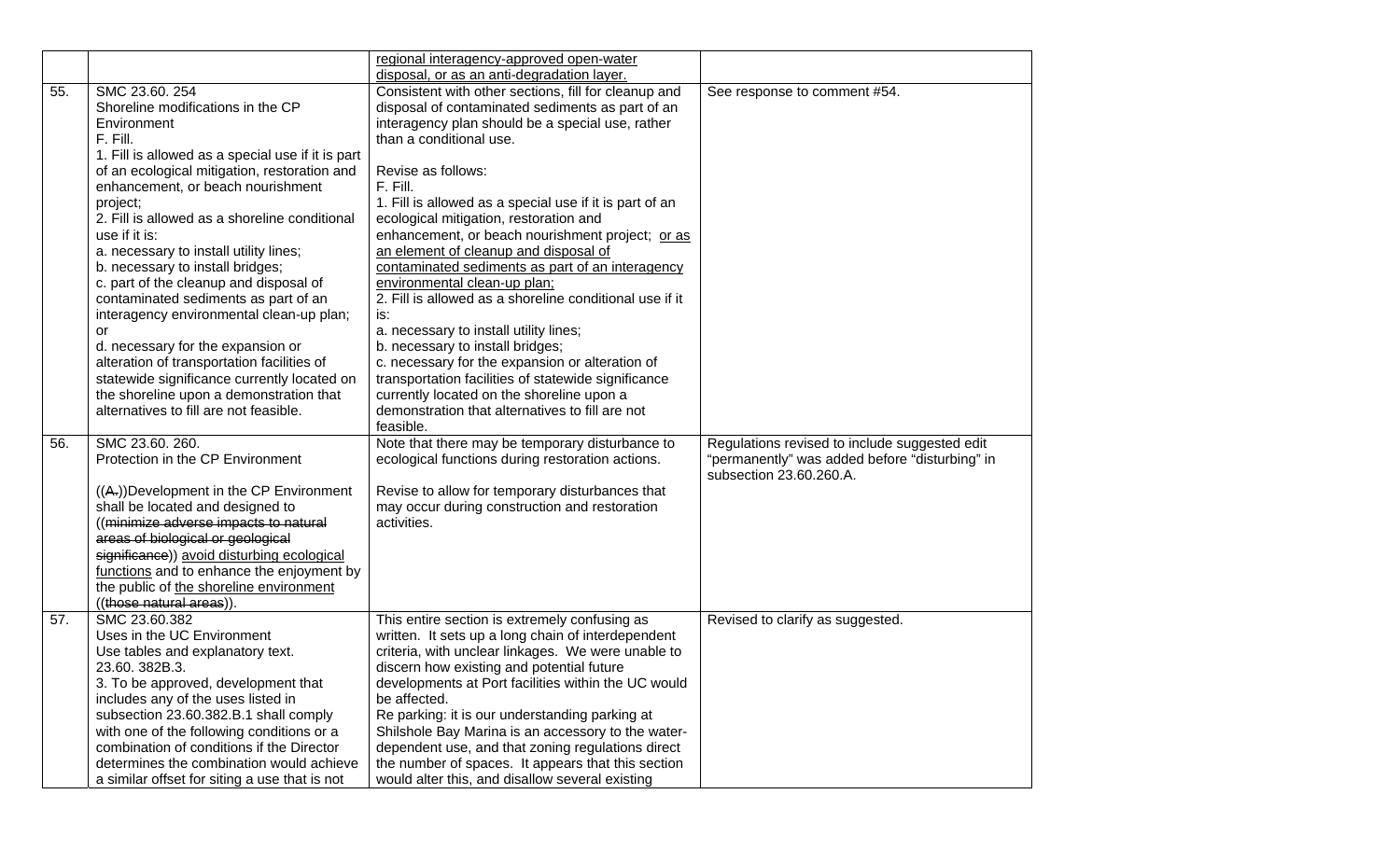|          | water-dependent or water-related on a<br>waterfront lot:<br>Et seq.                                                                                                                                                                                                                                                                                                                                                                                                                                                                                                                                                                        | water-related uses, Because a large part of the site<br>is parking, the requirement for 50% of dry-land<br>being water-dependent may have unintended<br>consequences.<br>Withdraw and revise extensively for clarity.<br>Recommend that statements be in the affirmative<br>(e.g. what is allowed) rather than prohibited with<br>multiple exceptions and caveats.                                                                                                                                                                                                                                                          |                                                                                                                                                                                                                                                                                                                                                                                   |
|----------|--------------------------------------------------------------------------------------------------------------------------------------------------------------------------------------------------------------------------------------------------------------------------------------------------------------------------------------------------------------------------------------------------------------------------------------------------------------------------------------------------------------------------------------------------------------------------------------------------------------------------------------------|-----------------------------------------------------------------------------------------------------------------------------------------------------------------------------------------------------------------------------------------------------------------------------------------------------------------------------------------------------------------------------------------------------------------------------------------------------------------------------------------------------------------------------------------------------------------------------------------------------------------------------|-----------------------------------------------------------------------------------------------------------------------------------------------------------------------------------------------------------------------------------------------------------------------------------------------------------------------------------------------------------------------------------|
| 58       | SMC 23.60. 384 E<br>Shoreline modifications in the UC<br>environment<br>E. Fill.<br>1. Fill is allowed as a special use if it is part<br>of a habitat mitigation, or conditional use if<br>it is:<br>a. necessary to install bridges;<br>b. necessary to install utility lines;<br>c. part of the cleanup and disposal of<br>contaminated sediments as part of an<br>interagency environmental clean-up plan;<br>or<br>d. necessary for the expansion or<br>alteration of transportation facilities of<br>statewide significance currently located on<br>the shoreline upon a demonstration that<br>alternatives to fill are not feasible. | Consistent with other sections, fill for cleanup and<br>disposal of contaminated sediments as part of an<br>interagency plan<br>should be a special use, rather than a conditional<br>use. Fill that is required as an environmental<br>protective measure, such as post-dredging anti-<br>degradation layers, should also be allowed.<br>Revise as follows:<br>1. Fill is allowed as a special use if it is part of<br>habitat mitigation, restoration and<br>enhancement, or beach nourishment project, or<br>when allowed as a regional interagency-approved<br>open-water disposal, or as an anti-degradation<br>layer. | See response to comment #54                                                                                                                                                                                                                                                                                                                                                       |
| 59<br>60 | SMC 23.60.442<br>Uses in the UH Environment<br>Use tables and explanatory text<br>SMC 23.60.442 B                                                                                                                                                                                                                                                                                                                                                                                                                                                                                                                                          | Minor repairs are frequently required for cargo,<br>passenger, and other commercial vessels moored<br>at Port facilities within UH environment, particularly<br>Piers 66 and 69. I.<br>The proposed revisions should not prohibit minor<br>vessel repair, subject to best management<br>practices, as an accessory use within the UH<br>environment, while noting that vessel repair as a<br>primary use is prohibited.<br>It is unclear what the effect of the proposed                                                                                                                                                    | This provision is not changing from existing<br>regulations. Vessel repair is a use and is either<br>minor or major vessel repair.<br>Incidental maintenance would be considered slip-<br>side maintenance a non-commercial nature; i.e. not<br>minor vessel repair or major vessel repair, which<br>are commercial uses.<br>Please provide a list of uses that occur at Pier 69. |
|          | Uses in the UH Environment<br>Use tables and explanatory text                                                                                                                                                                                                                                                                                                                                                                                                                                                                                                                                                                              | changes would be on existing restaurants,<br>conference facilities, and commercial uses at Piers<br>66 and 69. The draft revisions are not clear if such<br>existing uses would be categorized as non-<br>conforming.                                                                                                                                                                                                                                                                                                                                                                                                       |                                                                                                                                                                                                                                                                                                                                                                                   |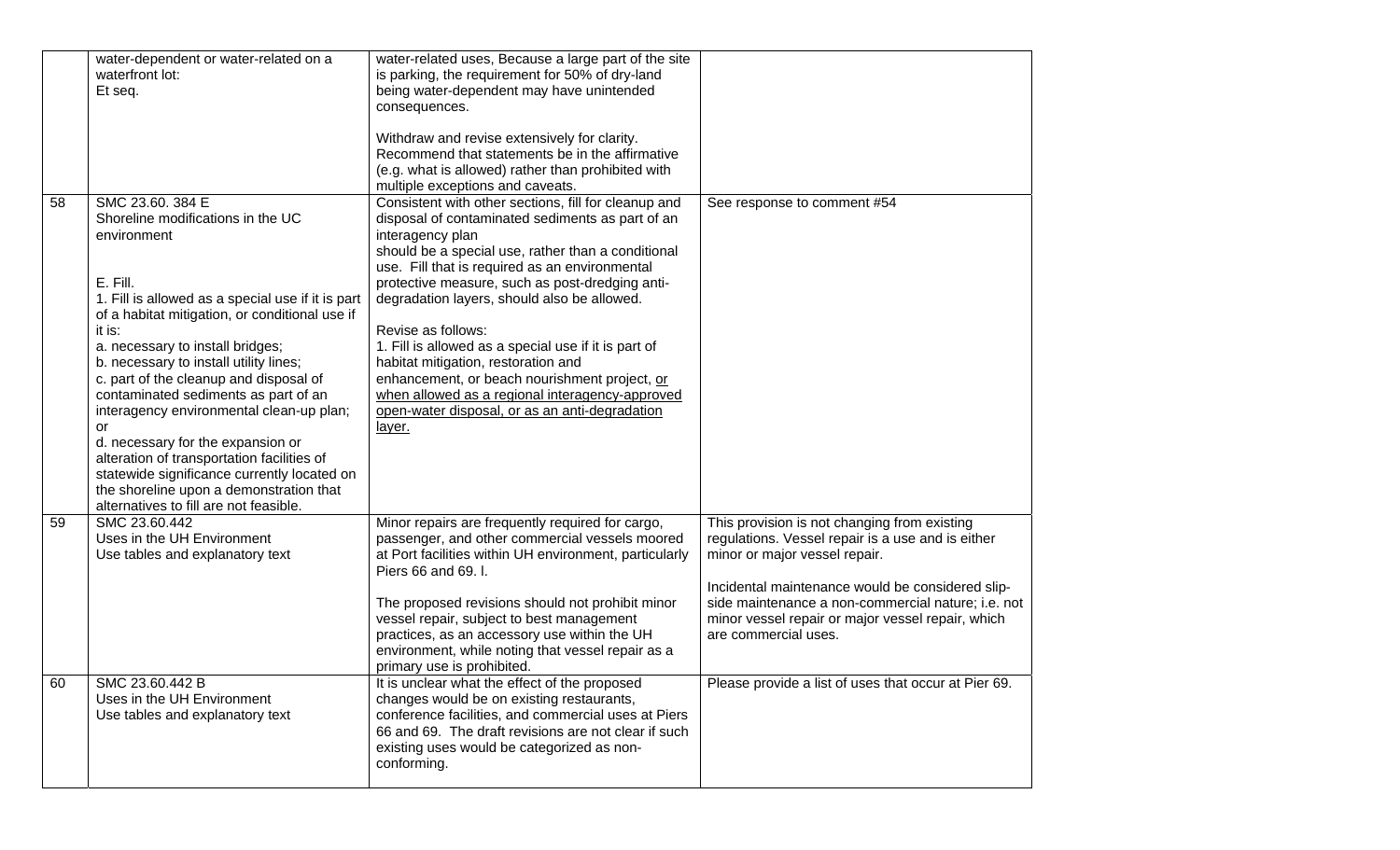|     |                                                                                                                                                                                                                                                                                                                                                                                                                                                                                                                                                                                                                                                                                                                                                          | The draft revisions should not prohibit existing uses<br>identical to those at Pier 66 and 69. Such uses<br>would be subject to DPD review and approval,<br>including permit conditioning.                                                                                                                                                                                                                                                                                                                                                                                                                                                                                                                                                       |                                                                                                                                                                                                                                                                                                                                                                                                            |
|-----|----------------------------------------------------------------------------------------------------------------------------------------------------------------------------------------------------------------------------------------------------------------------------------------------------------------------------------------------------------------------------------------------------------------------------------------------------------------------------------------------------------------------------------------------------------------------------------------------------------------------------------------------------------------------------------------------------------------------------------------------------------|--------------------------------------------------------------------------------------------------------------------------------------------------------------------------------------------------------------------------------------------------------------------------------------------------------------------------------------------------------------------------------------------------------------------------------------------------------------------------------------------------------------------------------------------------------------------------------------------------------------------------------------------------------------------------------------------------------------------------------------------------|------------------------------------------------------------------------------------------------------------------------------------------------------------------------------------------------------------------------------------------------------------------------------------------------------------------------------------------------------------------------------------------------------------|
| 61. | SMC 23.60.442 J<br>Uses in the UH Environment<br>Use tables and explanatory text:<br>J. Public facilities that are water-dependent<br>or water-related or part of an approved<br>public improvement plan for the<br>Harborfront adopted by City Council.                                                                                                                                                                                                                                                                                                                                                                                                                                                                                                 | The Port's principal mission is to provide facilities<br>for water-dependent and water-related uses and<br>activities beneficial to the region. In addition<br>existing shoreline code allows for limited non<br>water-dependent and non water-related uses and<br>activities in the UH environment, subject to DPD<br>review and approval.<br>Requiring City Council approval of "public<br>improvement" plan materials prepared by the Port<br>in the interest of economic development has the<br>potential to create conflict between the interests of<br>the City Council and the Port Commission.<br>Revise SMP draft to distinguish between intent and<br>specific authority of port improvements plans and<br>"public improvement" plans. | This is an option for a public improvement plan to<br>be adopted by City Council, not a requirement. The<br>Port's Public Improvement Plan is not "required" to<br>be approved by City Council nor would it be<br>considered a "Public Improvement Plan" for the<br>Harborfront.<br>Included definition of Public Improvement Plan and<br>the definitions state that it is not a Port<br>Improvement Plan. |
| 62. | SMC 23.60.448<br>Lot coverage in the UH Environment<br>C. Lot Coverage Exceptions. Piers may<br>exceed ((permitted))allowed lot coverage<br>by the addition of floats for open wet<br>moorage. ((Maximum float size above<br>)) Existing or new floats may exceed the<br>existing lot coverage or the lot coverage<br>limit, whichever is greater, ((is thirty-six<br>hundred (3,600) square feet or an area<br>equivalent to twelve (12) feet times the<br>length of the pier, whichever is greater-))by<br>1,600 square feet total for all floats. An<br>additional ((four hundred ())400(())) square<br>feet of coverage ((shall be permitted)) is<br>allowed for an access ramp. ((Existing<br>floats may be increased in size up to this<br>limit.) | This section is overly prescriptive, and may have<br>unintended future consequences. If mitigation<br>sequencing is followed during the review process,<br>it would be assured the minimum necessary<br>coverage for the proposed project and purpose<br>would be allowed.<br>Delete.                                                                                                                                                                                                                                                                                                                                                                                                                                                            | This provision is an existing provision that allows<br>additional lot coverage and is an exception that<br>would allow more lot coverage.<br>If we delete this provision then the lot coverage is<br>the set limit and an applicant would need a<br>variance to exceed the lot coverage.                                                                                                                   |
| 63. | SMC 23.60.450.B<br>Shoreline and side setbacks in the UH<br>Environment<br>B. All development allowed in the shoreline<br>setback shall be designed to:<br>1. avoid reducing vegetation<br>coverage;                                                                                                                                                                                                                                                                                                                                                                                                                                                                                                                                                     | If mitigation sequencing is followed during the<br>review process, these issues would be covered.<br>The standards are vague, and it is unclear what the<br>expectation is, and how it would be determined.<br>Delete this section and refer to overall mitigation<br>sequencing requirements. This section is                                                                                                                                                                                                                                                                                                                                                                                                                                   | #5 in the suggested edit is not likely to be part of<br>mitigation sequencing.<br>This level of specificity provides guidance to<br>applicant and City planners so that it is clear as to<br>what is being mitigated. We believe that this is a<br>helpful addition to the regulations and proposed to                                                                                                     |
|     | 2. avoid adverse impacts to                                                                                                                                                                                                                                                                                                                                                                                                                                                                                                                                                                                                                                                                                                                              | redundant, and this is an opportunity to simplify the                                                                                                                                                                                                                                                                                                                                                                                                                                                                                                                                                                                                                                                                                            | keep these standards in the proposed regulations.                                                                                                                                                                                                                                                                                                                                                          |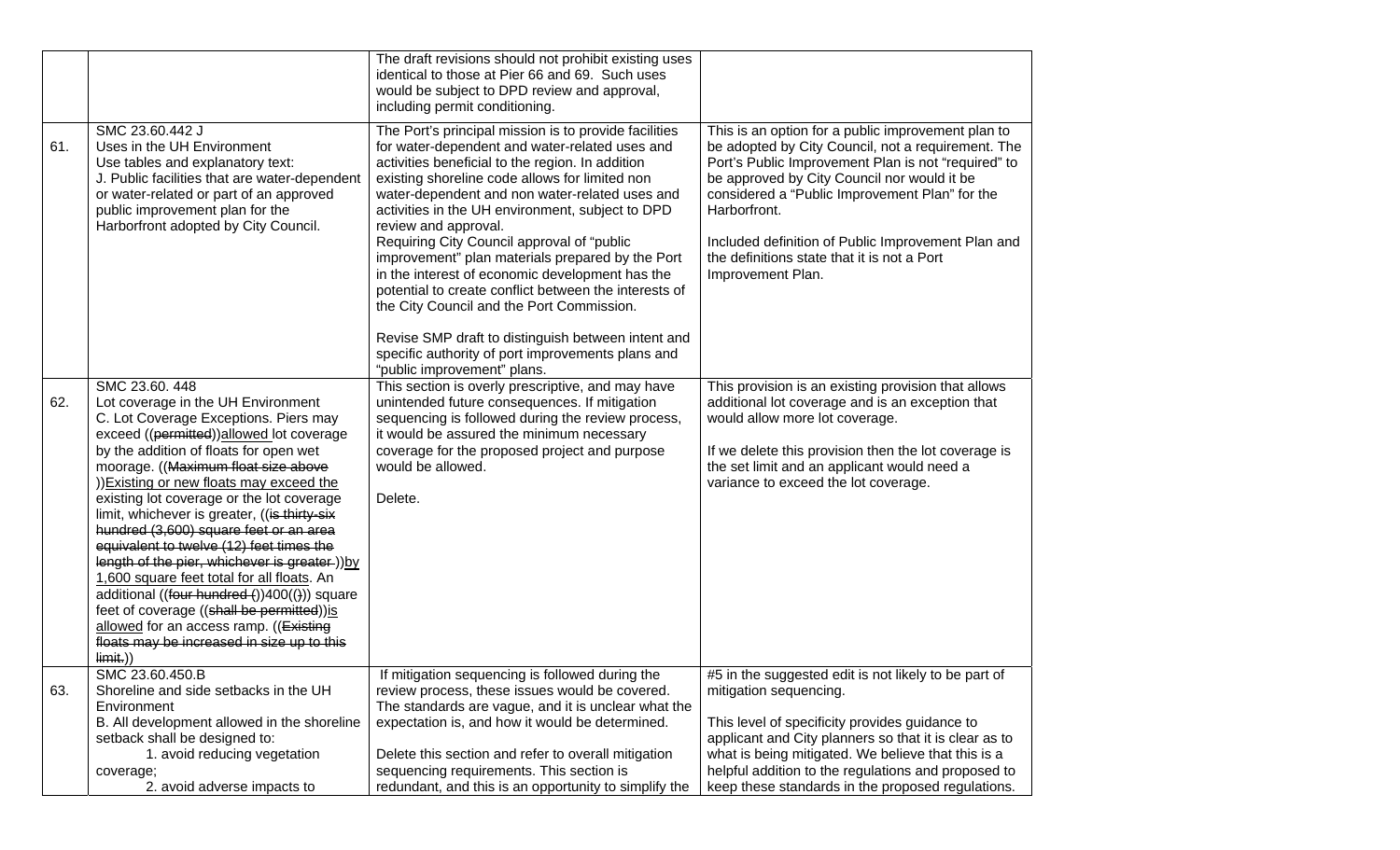|     | habitat;                                                     | code                                                                                                   |                                                    |
|-----|--------------------------------------------------------------|--------------------------------------------------------------------------------------------------------|----------------------------------------------------|
|     | 3. minimize disturbance to natural                           |                                                                                                        |                                                    |
|     | topography;                                                  |                                                                                                        |                                                    |
|     | 4. minimize impervious surface;                              |                                                                                                        |                                                    |
|     | and                                                          |                                                                                                        |                                                    |
|     | 5. prevent the need for shoreline                            |                                                                                                        |                                                    |
|     | stabilization to protect these structures.                   |                                                                                                        |                                                    |
|     |                                                              |                                                                                                        |                                                    |
|     | SMC 23.60. 452.1.                                            | This requirement is already covered under                                                              | This is in addition to what is required in Section |
| 64. | View corridors in the UH Environment                         | 23.60.443. and it appears that a different standard                                                    | 23.60.170 and does not supersede those general     |
|     | 1. View corridors shall allow views of the                   | is described here. The Port has a substantial public                                                   | provisions.                                        |
|     | water from the street. View corridors shall                  | investment in water-dependent moorage facilities                                                       |                                                    |
|     | maintain and enhance pedestrian views                        | at Pier 66. We are concerned that this would apply                                                     | Added clarifying language to Section 23.60.170.    |
|     | from Alaskan Way along traditional view                      | to vessel moorage, and that exemptions for                                                             |                                                    |
|     | corridors established by submerged street                    | vessels been deleted in this section.                                                                  |                                                    |
|     | rights-of-way, as well as views from upland                  |                                                                                                        |                                                    |
|     |                                                              |                                                                                                        |                                                    |
|     | areas along east/west rights-of-way. View                    | Revise to be consistent with general development<br>standards in 23.60.170 (5) that allow for open wet |                                                    |
|     | corridors shall provide views past pier                      |                                                                                                        |                                                    |
|     | development out into the open water of                       | moorage. Open wet moorage should not be                                                                |                                                    |
|     | Elliott Bay and to the Olympic Mountains                     | considered non-conforming use.                                                                         |                                                    |
|     | where possible;                                              |                                                                                                        |                                                    |
|     | SMC 23.60.456                                                | This section is puzzling and overly prescriptive. It                                                   | This is existing language and it is to promote the |
| 65. | Moorage requirements in the UH                               | is unclear why moorage would be required (as                                                           | UH purposes of public access and recreational      |
|     | Environment                                                  | opposed to simply allowed) within the UH. It is                                                        | enjoyment.                                         |
|     | A. Developments in the UH Environment                        | also unclear why floats are specifically called out,                                                   |                                                    |
|     | shall ((provide)) offer moorage on a regular                 | when piers are allowed elsewhere, and presumably                                                       |                                                    |
|     | basis ((either)) through:                                    | allowed for moorage uses.                                                                              |                                                    |
|     | 1. Using on-site moorage as an integral                      |                                                                                                        |                                                    |
|     | part of their operation;                                     | Delete.                                                                                                |                                                    |
|     | 2. Offering ((Leasing their)) on-site                        |                                                                                                        |                                                    |
|     | moorage for lease for use by commercial                      |                                                                                                        |                                                    |
|     | or recreational watercraft; ((er))                           |                                                                                                        |                                                    |
|     | 3. Actively advertising the availability of on-              |                                                                                                        |                                                    |
|     | site transient moorage; or                                   |                                                                                                        |                                                    |
|     | 4. Complying with subsection 23.60.456.D.                    |                                                                                                        |                                                    |
|     | B. To facilitate moorage $((,))$ developments                |                                                                                                        |                                                    |
|     | shall provide((either)):                                     |                                                                                                        |                                                    |
|     | 1. Cleats on the two sides of the pier                       |                                                                                                        |                                                    |
|     | sufficiently strong for the moorage of                       |                                                                                                        |                                                    |
|     | vessels ((one hundred))100 feet in length;                   |                                                                                                        |                                                    |
|     | 2. Floats((, for moorage of smaller                          |                                                                                                        |                                                    |
|     | vessels,)) that are at least ((one thousand                  |                                                                                                        |                                                    |
|     | $eightharpoonup$ hundred $($ ))1,800 $($ )) square feet with |                                                                                                        |                                                    |
|     | a minimum width of $((six))6(())$ feet, for                  |                                                                                                        |                                                    |
|     | moorage of smaller vessels; or                               |                                                                                                        |                                                    |
|     | 3. Alternative moorage facilities providing                  |                                                                                                        |                                                    |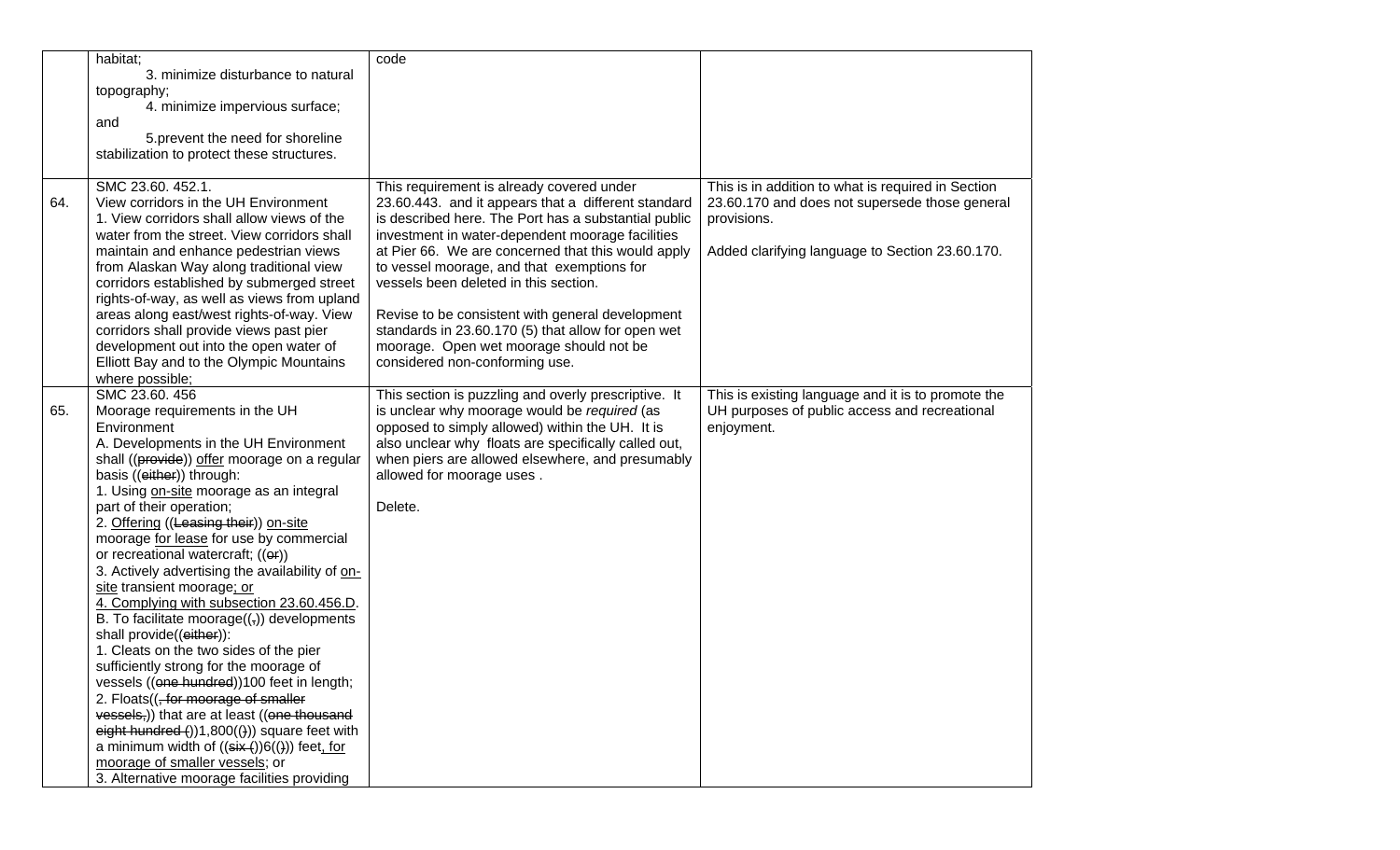|     | an equivalent amount of moorage, as<br>determined by the Director.<br>C. To facilitate access to moorage $((,))$<br>developments shall provide:<br>1. A pier apron of a minimum width of<br>$((eighteen())18())$ feet on each side and<br>the seaward end of the pier or wharf; and<br>2. Railings and/or ramps designed to<br>((permit))facilitate access to the pier apron<br>or roadway from moored ships and boats.                                                                                                                                                                                                                                                                        |                                                                                                                                                                                                                                                                                                                                                                                                                                                                                                                                                                                                                                                                |                                                                                                                                                                                                                     |
|-----|------------------------------------------------------------------------------------------------------------------------------------------------------------------------------------------------------------------------------------------------------------------------------------------------------------------------------------------------------------------------------------------------------------------------------------------------------------------------------------------------------------------------------------------------------------------------------------------------------------------------------------------------------------------------------------------------|----------------------------------------------------------------------------------------------------------------------------------------------------------------------------------------------------------------------------------------------------------------------------------------------------------------------------------------------------------------------------------------------------------------------------------------------------------------------------------------------------------------------------------------------------------------------------------------------------------------------------------------------------------------|---------------------------------------------------------------------------------------------------------------------------------------------------------------------------------------------------------------------|
| 66. | SMC 23.60.482<br>Uses in the UI Environment<br>Use tables and explanatory text.                                                                                                                                                                                                                                                                                                                                                                                                                                                                                                                                                                                                                | The tables need to expressly allow existing and<br>potential future WD/WR marine cargo uses,<br>including WD/WR commercial and industrial<br>moorage (M.3), vehicle storage and maintenance<br>(M.8), passenger terminals and cargo terminals<br>(without the proposed restrictions of 482D). See<br>comments below.<br>Revise tables to expressly allow existing and future<br>WD/WR uses as noted within UI environment.                                                                                                                                                                                                                                     | Commercial moorage and WD and WR cargo<br>terminals are allowed,<br>(23.60.482 Table A)<br>See revised section 23.60.482 Table A<br>However vehicle storage is not water dependent<br>See below re: cargo terminals |
| 67. | SMC 23.60.482 D<br>Uses in the UI Environment<br>D. The following uses are prohibited on<br>submerged land, except they are allowed<br>on existing pier structures at existing<br>terminals if water-dependent, water-related<br>or an accessory office as provided below<br>and the requirements of subsection<br>23.60.482.B.2.c are met:<br>1. Cargo terminal;<br>2. Passenger terminal;<br>3. Food processing and<br>craft work use;<br>4. Light manufacturing;<br>5. Warehouse Storage;<br>and<br>6. Accessory offices less<br>than 1000 square feet for water-dependent<br>uses allowed, or allowed as a special use<br>or a shoreline conditional use provided in<br>Section 23.60.482. | As written, the section is unclear and confusing,<br>and creates a decision loop that would prohibit new<br>or expanded cargo terminals. This is inconsistent<br>with the policy objectives of the SMA as well as<br>specific directives of the SMP rules (again, see<br>WAC 173-26-201 $(3)(d)(ii)$ . It is also inconsistent<br>with the required container terminal development<br>element of the Seattle Comprehensive Plan, and<br>with the Port's adopted Shoreline Plan, which<br>describes potential terminal expansion areas.<br>Revise tables to expressly allow existing and future<br>WD/WR cargo terminal uses as noted within UI<br>environment. | Regulations revised to include suggested edit. See<br>Section 23.60.482 Table A.                                                                                                                                    |
| 68. | SMC 23.60.486 D<br>Height in the UI Environment<br>p. 302<br>D. Rooftop Features.<br>1. Radio and television receiving                                                                                                                                                                                                                                                                                                                                                                                                                                                                                                                                                                         | This section is overly prescriptive, and may have<br>unintended future consequences. If mitigation<br>sequencing is followed during the review process,<br>it would be assured that impacts of rooftop features<br>would adequately mitigated. . Industrial edifices,                                                                                                                                                                                                                                                                                                                                                                                          | Incorrect: mitigation sequencing addresses impacts<br>to ecological functions. These regulations address<br>different impacts.                                                                                      |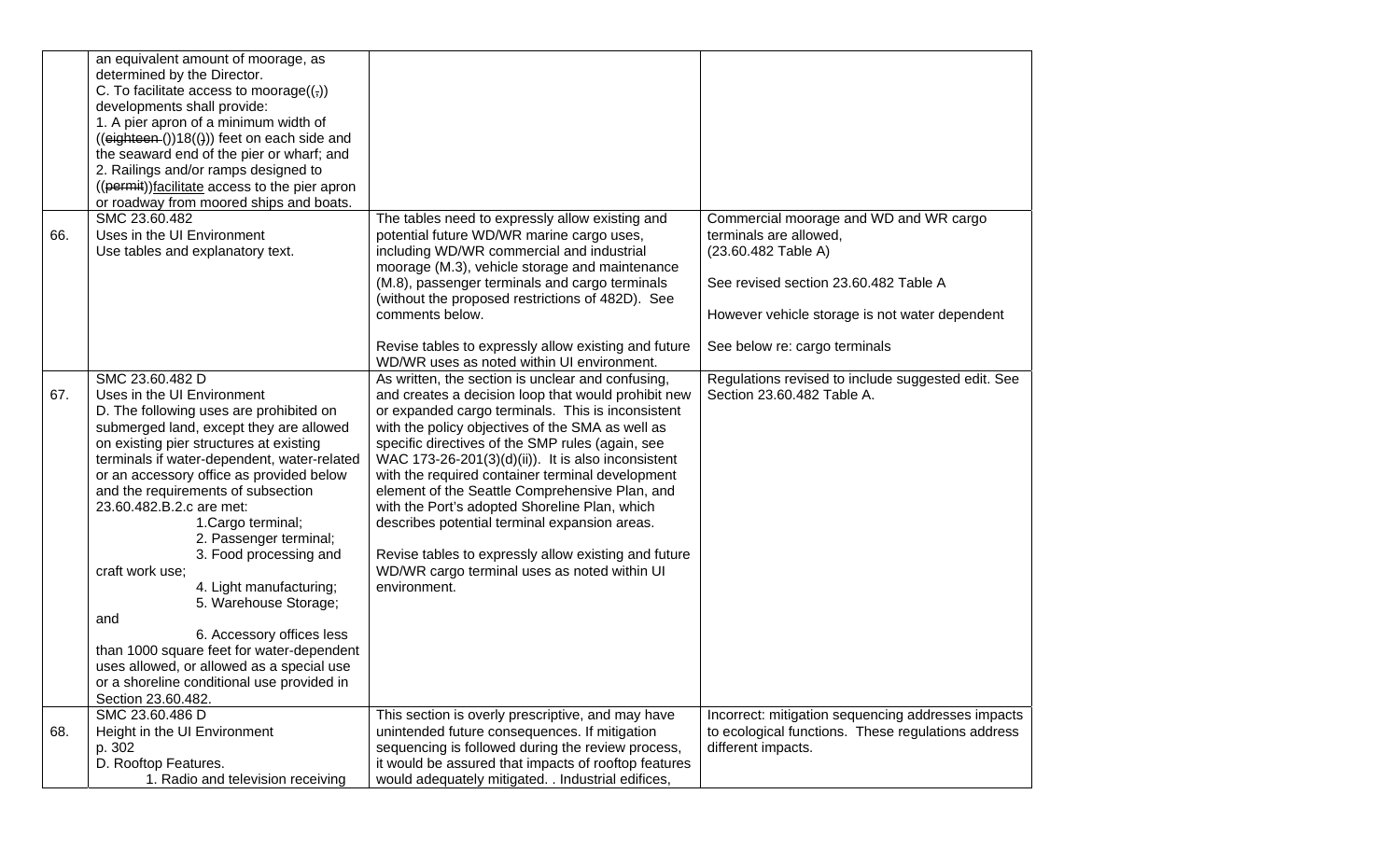antennas, flagpoles, chimneys, ((and-)) smokestacks, and religious symbols for religious institutions are exempt from height controls, ((except as regulated in Chapter 23.64, Airport Height Overlay District, ))provided ((such features are)): a. The feature is ((N))no closer to any adjoining lot line than  $((\text{fifty }())50(())$ percent of their height above existing grade; or

b. If attached  $((\theta n \mathbf{w}))$  to the roof, the feature is no closer to any adjoining lot line than  $((\text{fifty}()) 50 (())$  percent of their height above the roof portion where attached.

 c. The width of the feature does not obstruct the view of the shoreline of a substantial number of residences within the Shoreline District on areas adjoining such shorelines.

 2. Open ((R))railings, skylights, clerestories, solar collectors, parapets, planters, green roofs, greenhouses, ((and)) firewalls, communication utilities, and accessory communication devices may extend  $((four +))4(( )))$  feet above the maximum height ((set in subsections A and B of Section 23.60.632)) limit where allowed in the underlying zone. 3. The following rooftop features may extend  $((ten-))10$  feet above the maximum height limit((set in subsections A and B of Section  $23.60.632$ , so long as )), if the combined total coverage of all features listed in this subsection 23.60.486.C((subparagraph C3)) does not exceed  $((\text{fifteen}())15(())$  percent of the roof area, or  $((\text{twenty}())20(\text{t}))$  percent of the roof area if the total includes screened mechanical equipment and where allowed in the underlying zone or special district, except where the width of such features obstructs the view of the shoreline of a substantial number of residences within the Shoreline District on areas adjoining such shorelines; in which case the Director may authorize a lower height:

including rooftop features, may be necessary for a variety of WD/WR uses. They should not be restricted. Automation of cargo terminals may require radio controls, antennas, security measures, etc, that are a necessary component of the WD/WR use. The shoreline is a dynamic environment that needs to change and accommodate our customers' needs with changing economic paradigms. On occasion, rooftop features may block some component of the viewshed exposed to neighboring zones/environments.

Section 1.c is overly restrictive and vague regarding what would constitute an obstruction. Revise to clarify .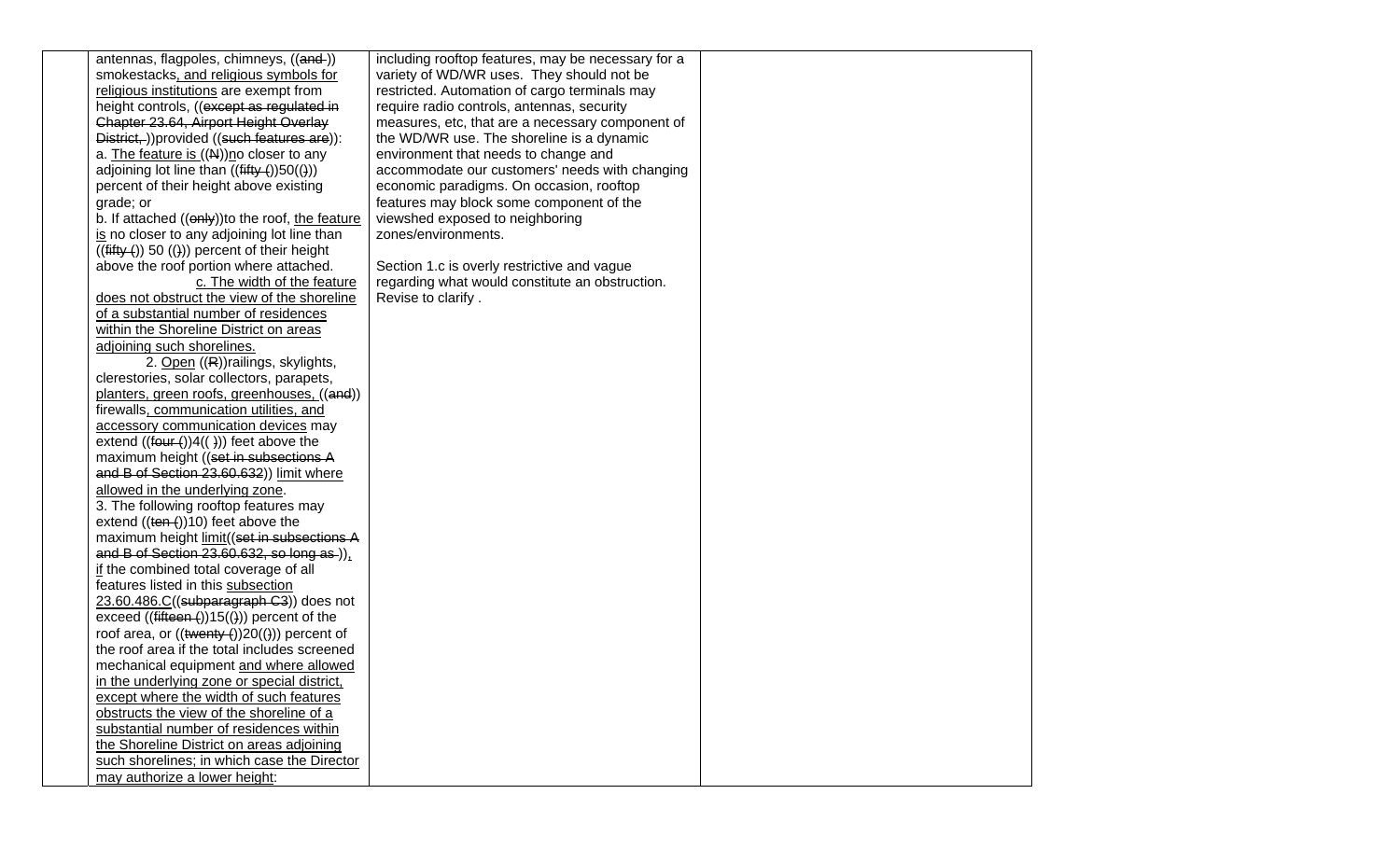|     | a. Solar collectors<br>b. Stair and elevator penthouses;<br>and<br>$((b))c$ . Mechanical equipment.<br>4. Structures may extend 18<br>inches above the maximum height limit if<br>the proposed roof insulation exceeds the<br>current energy code requirements. |                                                                                                                                                                                                                                         |            |
|-----|-----------------------------------------------------------------------------------------------------------------------------------------------------------------------------------------------------------------------------------------------------------------|-----------------------------------------------------------------------------------------------------------------------------------------------------------------------------------------------------------------------------------------|------------|
| 69. | SMC 23.60.502<br>Uses in the UM Environment                                                                                                                                                                                                                     | This is helpful, and accommodates existing and<br>some potential future uses at Fishermen's<br>Terminal. This flexibility is needed for to maintain<br>the economic vitality of this unique maritime<br>complex.<br>No change proposed. | Thank you! |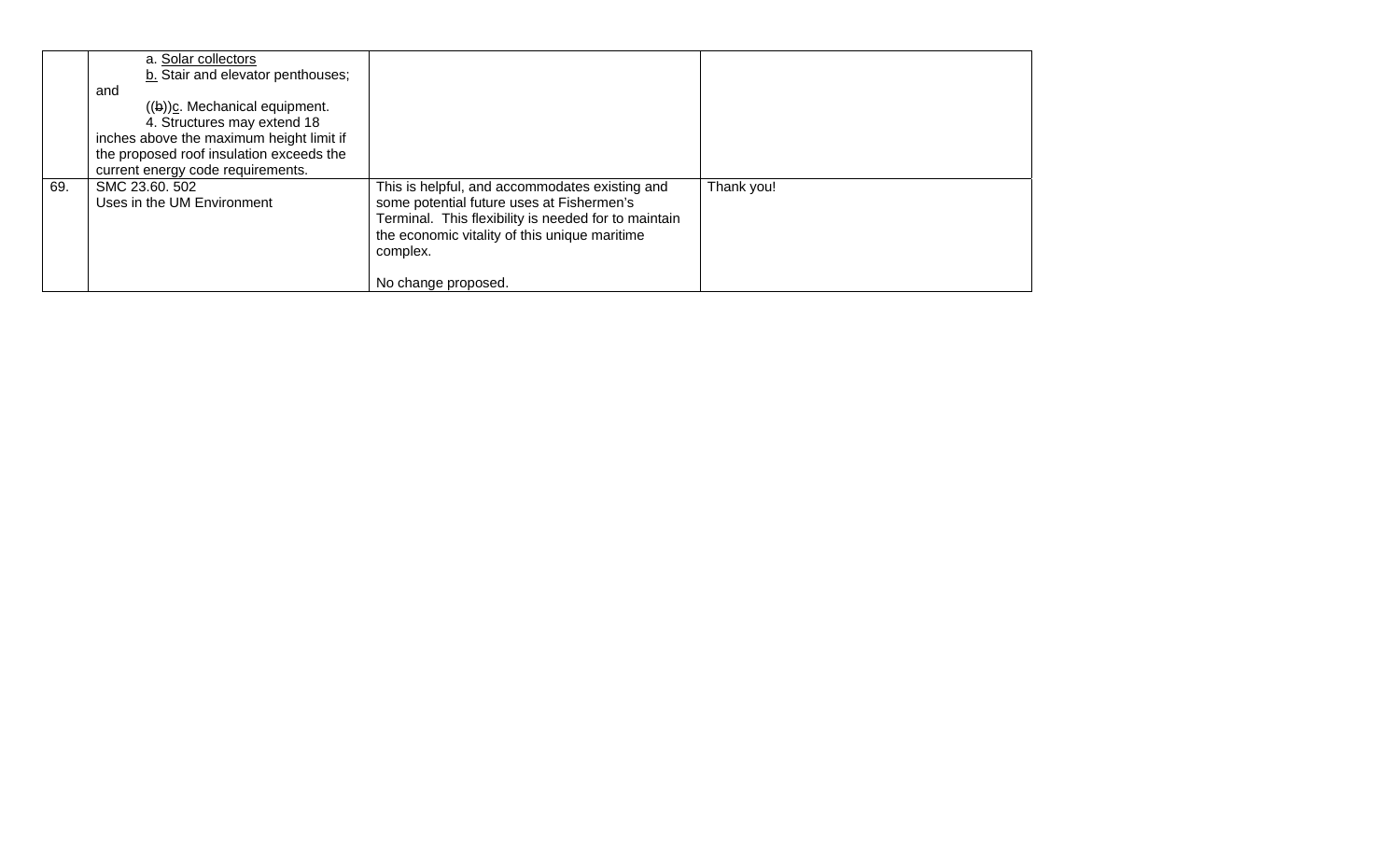|                 | John Houlihan Fremont Dock Company and Nautical Landing |                                                                                                                                                                                                                                                                                                                                                                                                                                                              |                                                                                                                                                                                                                                                                                                                                                                |  |  |
|-----------------|---------------------------------------------------------|--------------------------------------------------------------------------------------------------------------------------------------------------------------------------------------------------------------------------------------------------------------------------------------------------------------------------------------------------------------------------------------------------------------------------------------------------------------|----------------------------------------------------------------------------------------------------------------------------------------------------------------------------------------------------------------------------------------------------------------------------------------------------------------------------------------------------------------|--|--|
|                 | <b>Code Section/Issue</b>                               | Comment                                                                                                                                                                                                                                                                                                                                                                                                                                                      | DPD Response & Port Comment                                                                                                                                                                                                                                                                                                                                    |  |  |
| $\overline{70}$ | 23.60.039                                               | Include cost and economic consideration in the definition of feasible<br>doesn't include cost or economic consideration r                                                                                                                                                                                                                                                                                                                                    | Definition of feasibility comes from the Department of Ecology<br>and therefore where the WAC uses the "feasible" requirement<br>the City is required to have that same standard. Additionally,<br>feasible is also the standard for mitigation sequencing;<br>therefore when "feasible" is used to meet the mitigation<br>requirement feasible is in italics. |  |  |
| $\overline{71}$ | 23.60.090.A.3                                           | Duplicative of subsection A - delete                                                                                                                                                                                                                                                                                                                                                                                                                         | No, these are two standards use needs to be allowed in the<br>environment as stated in subsection A and then specifically<br>allowed overwater in the specific shoreline environment as<br>stated in subsection A.3                                                                                                                                            |  |  |
| $\overline{72}$ | 23.60.090.C                                             | Allow accessory uses over water                                                                                                                                                                                                                                                                                                                                                                                                                              | Revised code to include new sections that regulates property<br>with little or no dry land and accessory uses will be allowed.<br>See Section 23.60.384 and 23.60.504                                                                                                                                                                                          |  |  |
| 73              | 23.60.090.D                                             | allow accessory uses on adjoining lots<br>especially where structures may cover more than one specific tax parcel.                                                                                                                                                                                                                                                                                                                                           | Accessory uses are allowed on adjacent lots to the principal<br>use unless they are a prohibited use, in which case they are<br>required to be located on the same lot as the principal use.<br>Accessory uses have been regulate in this manner for 24 years<br>and it makes regulatory sense to continue this standard.                                      |  |  |
| 74              | 23.60.122.A.2                                           | provide a minimum 24 month period of nonuse before non-confirming use<br>status is extinguished. Allow for additional extension based on economic<br>conditions.                                                                                                                                                                                                                                                                                             | See Comment #14                                                                                                                                                                                                                                                                                                                                                |  |  |
| $\overline{75}$ | 23.60.122.B.1 and 2                                     | Revise to apply to non-conforming structures as well. As written, it appears<br>that maintenance and repair of a non-conforming structure with a non-<br>conforming use is prohibited.                                                                                                                                                                                                                                                                       | Clarification made - maintenance of a non-conforming structure<br>with a non-conforming use is allowed.                                                                                                                                                                                                                                                        |  |  |
| 76              | 23.60.122.D.2                                           | Delete, a switch from one non-conforming use to another (e.g. general<br>office to general sales and service) in an over-water structure does not<br>impose any adverse impact on the baseline ecological function. Exacting<br>36 habitat units per square foot bears no relationship to actual impact of<br>the nonconforming use. This imposition of impact fees to address impacts<br>that are unrelated to the use does not comply with Washington law. | WAC requirement 173-26-241(3)(d)(i) and (ii), the requirement<br>has to do with not meeting one of the three goals of the SMP.<br>This will not impact uses on small lots that have W-D and W-R<br>uses.                                                                                                                                                       |  |  |
| $\overline{77}$ | 23.60.124.D.2                                           | Delete requirement to mitigate impact to ecological function. Rebuilding an<br>existing structure does not result in a "net loss" of ecological function. The<br>existing structure is already included in the ecological function baseline -<br>as such rebuilding the structure does not impose a net loss.                                                                                                                                                | Non-conforming structures are regulated differently than<br>conforming structures. Because the City is allowing them to be<br>rebuilt overwater impacts to ecological function will be reviewed<br>at the time the structure is replaced because of the non-<br>conforming status of the structure.                                                            |  |  |
| 78              | 23.60.124.D.2                                           | delete the language "to the extent reasonable" relating to overwater<br>structures. Overwater structures on lots with little or no dry land should be<br>allowed to rebuild to their existing footprint without a determination of<br>"reasonableness".                                                                                                                                                                                                      | See new Sections 23.60.382 and 23.60.504, which are new<br>sections that address uses on small lots.                                                                                                                                                                                                                                                           |  |  |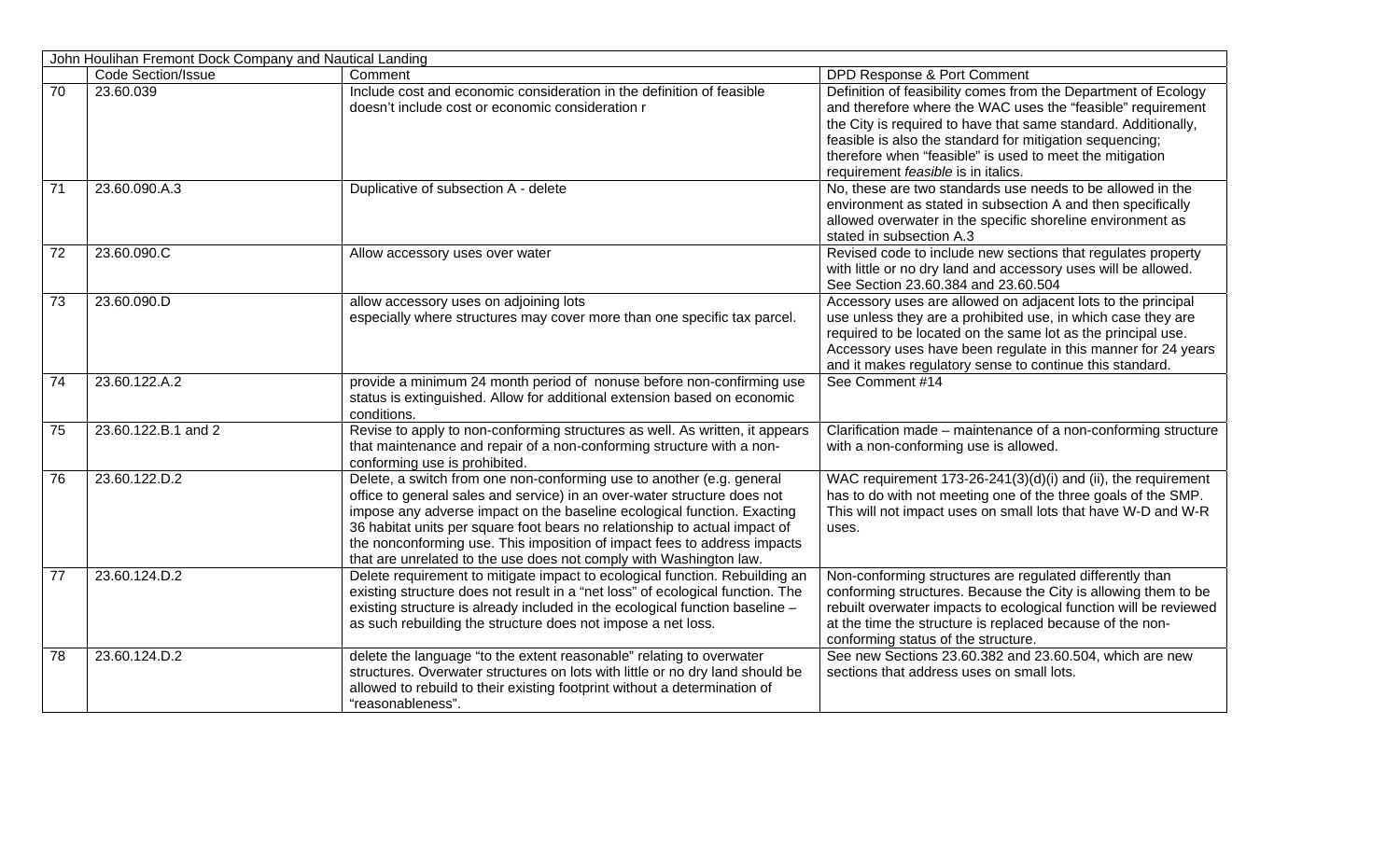| 79 | 23.60.124.H.1 | revised to be consistent with SEPA requirements re[: ] substantial, adverse<br>environmental impacts. As written, even minor or inconsequently adverse<br>impacts would trigger mitigation and if such minor impacts were not<br>capable if mitigation then the application MUST BE DENIED.<br>This standard creates the risk that any permit to rebuild, substantially<br>improve or replace "nonconforming development" would be denied. In<br>addition, the term "nonconforming development" is a not a defined term<br>which creates uncertainty as to the application of this subsection (e.g. does<br>it apply to non-conforming structures? Overall projects with a small portion<br>that is non-conforming?). | Existing standard and consistent with the goals of the SMA and<br>SMP guidelines non-conforming uses and structures by nature<br>have a higher bar to meet when redevelopment occurs.                                                                                     |
|----|---------------|-----------------------------------------------------------------------------------------------------------------------------------------------------------------------------------------------------------------------------------------------------------------------------------------------------------------------------------------------------------------------------------------------------------------------------------------------------------------------------------------------------------------------------------------------------------------------------------------------------------------------------------------------------------------------------------------------------------------------|---------------------------------------------------------------------------------------------------------------------------------------------------------------------------------------------------------------------------------------------------------------------------|
| 80 | 23.60.124.H.2 | deleted. Existing overwater structures on lots with little to no dry land<br>should be allowed to be replaced without mitigation of ecological impacts<br>especially where the replacement is due to loss of the structure to an act of<br>nature. The existing structure is already included in the ecological function<br>baseline. Replacement of the structure does not create a net loss of that<br>baseline ecological function requiring mitigation.                                                                                                                                                                                                                                                           | See response to Comment #78                                                                                                                                                                                                                                               |
| 81 | 23.60.152     | The general developments standards articulated and the associated<br>standards of addressing any adverse impact may contravene or conflict<br>with SEPA mitigation standards. The general development standards<br>should be revised to incorporate the SEPA standard of substantial adverse<br>environmental impact.                                                                                                                                                                                                                                                                                                                                                                                                 | SEPA and Shoreline Regulations are different SEPA is the<br>regulation that captures impacts not mitigated through other<br>regulations. SMP regulations are required to meet the goals of<br>the SMA and the SMP guidelines. See WAC 173-26 and 173-<br>27 and RCW 98.58 |
| 82 | 23.60.152.D   | deleted. First, the language is not limited to uses within<br>the Shoreline Zone and is therefore beyond the authority of the SMP.<br>Second, the term "compatible" is not defined and would allow great<br>discretion in determining if an allowed use is "managed" in way that is<br>compatible with the surrounding<br>area. Finally, the language seems to allow DPD to impose management<br>requirements on uses (i.e. businesses) if the business has an adverse<br>impact on surrounding "land or water uses" (i.e. other businesses). The<br>SMA does not provide DPD with authority to impose management<br>requirements on businesses.                                                                      | See Comment #17                                                                                                                                                                                                                                                           |
| 83 | 23.60.152.H   | deleted. It imposes best management practices and "other control<br>measures" without any link to whether there are substantial adverse<br>environmental impacts or any "net loss of ecological function." The "other<br>control measures" include bioretention, permeable paving, rainwater<br>harvesting,<br>unspecified "filters" (air filters? water filters? sediment filters? or fences?).<br>These "control measures" are potentially cost prohibitive and may<br>contradict or conflict with other development requirements.                                                                                                                                                                                  | Clarified to indicate that mitigation is required to meet the NNL<br>standard. If it is determined that loss of ecological function will<br>occur as a result of a proposed project then mitigation is<br>required.                                                       |
| 84 | 23.60.152.J   | Revise to allow use of treated wood if it complies with the AWPA standards<br>without any determination of whether such treated wooden components<br>are "necessary."                                                                                                                                                                                                                                                                                                                                                                                                                                                                                                                                                 | See Comment #19                                                                                                                                                                                                                                                           |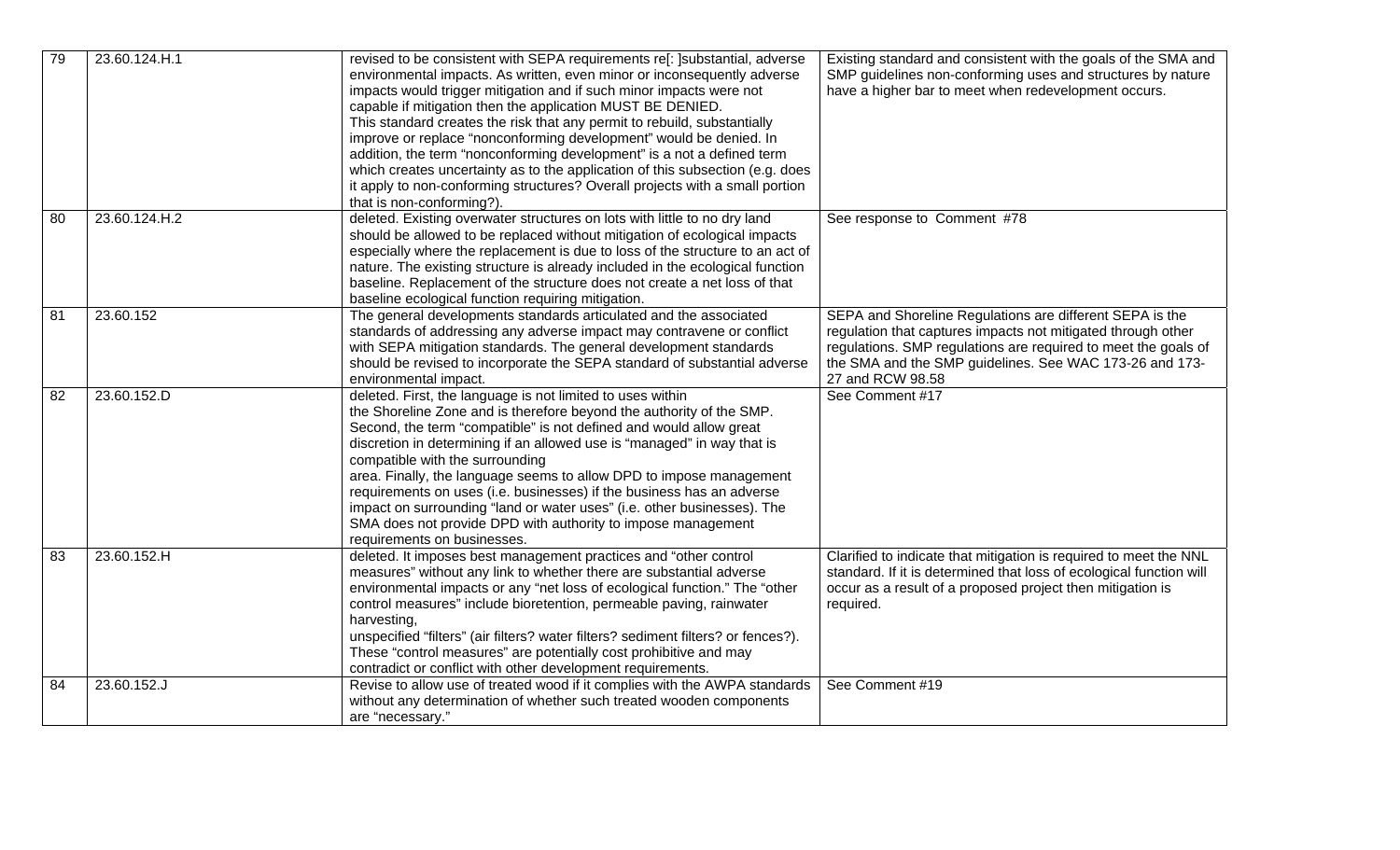| 85 | 23.60.152.K             | Delete, repair of existing creosote pilings does not result<br>in "net loss" of ecological function. The existing pilings are already part of<br>the baseline condition. Repair or capping of existing pilings does not result<br>is a net loss. There is no legal basis within the Shoreline Management Act<br>or the "no net<br>loss of ecological function" policy that requires the removal of creosote<br>pilings.                                                                                      | See Comment #20                                                                                                                                                                                                                                                                                                                                                                                                                  |
|----|-------------------------|--------------------------------------------------------------------------------------------------------------------------------------------------------------------------------------------------------------------------------------------------------------------------------------------------------------------------------------------------------------------------------------------------------------------------------------------------------------------------------------------------------------|----------------------------------------------------------------------------------------------------------------------------------------------------------------------------------------------------------------------------------------------------------------------------------------------------------------------------------------------------------------------------------------------------------------------------------|
| 86 | 23.60.152.L             | delete the language "the maximum extent feasible". As set forth above, the<br>feasible/infeasible determination currently excludes any consideration of<br>cost. This Subsection should be revised to incorporate a "to the extent<br>reasonable" standard.                                                                                                                                                                                                                                                  | See #21                                                                                                                                                                                                                                                                                                                                                                                                                          |
| 87 | 23.60.152.M and N and O | deleted because they overlap, conflict or may be inconsistent with other<br>federal, state and local laws concerning hazardous substance release and<br>response obligations. There is a comprehensive and robust federal and<br>state regulatory regime in place governing the hazardous substance<br>release and response especially with respect to release and response<br>activities on the water. The draft SMP does not need to add additional<br>duplicative or conflicting regulatory requirements. | These are common best management practices that help<br>prevent damage to the ecological condition of the shoreline.<br>The WAC requires, through local SMPs, to govern development<br>and uses that can impact the ecological condition of the<br>shoreline; therefore these standards are warranted.                                                                                                                           |
| 88 | 23.60.160.1.c           | should be revised to specifically define the "hyporehic zones" that are<br>critical habitat and provide a map designating "hyporehic zones" in the<br>Seattle Shoreline environment. As written and defined in the draft SMP,<br>any groundwater to surface water interface or mixing zone could be<br>considered a "hyporehic zone."                                                                                                                                                                        | Hyporehic zones are defined and are required to be protected.<br>DPD will collect existing information regarding the location of<br>hyporehic zones within Seattle's Shoreline District.                                                                                                                                                                                                                                         |
| 89 | 23.60.162.C             | allow existing over-water parking to be restriped, reconfigured or relocated<br>in or on overwater structures. For properties with little to no dry land, the<br>ability to reconfigure and restripe their existing parking overtime is critical<br>to their continued economic survival and flexibility.                                                                                                                                                                                                    | See Comment #26                                                                                                                                                                                                                                                                                                                                                                                                                  |
| 90 | 23.60.162.D and F       | deleted because they may conflict with other<br>development requirements (e.g. landscape code, stormwater management<br>code). Moreover, for overwater structures it simply may not be possible to<br>achieve the screen requirements.                                                                                                                                                                                                                                                                       | See Comment #27 and #28<br>And DPD continues to evaluate landscaping standards                                                                                                                                                                                                                                                                                                                                                   |
| 91 | 23.60.187.C.1           | revised to establish that piers and floats are outright<br>allowed accessory uses without requiring that the applicant "demonstrate"<br>that they are "necessary" for moorage, boat repair, or loading or off-loading<br>goods or materials to and from vessels.                                                                                                                                                                                                                                             | WAC requirement WAC 173-26-231(3)(b)                                                                                                                                                                                                                                                                                                                                                                                             |
| 92 | 23.60.187.C.2           | revised to allow covered moorage, subject to mitigation if there is a net loss<br>of ecological function.<br>. Overwater work sheds should not be prohibited nor relegated to the UI<br>and UM environments. For example, work sheds should be allowed in the<br>UC environment<br>for water dependent uses (e.g. Lake Union Dry Dock).                                                                                                                                                                      | One of the reasons for the prohibition of covered moorage in<br>Lake Union is to preserve views of the water, another is to<br>protect ecological functions. Covered moorage will continue to<br>be prohibited for the above reasons. Work sheds are allowed if<br>accessory to a use that requires the work sheds for their<br>operation and are required to meet a development coverage<br>standard. See revised code section. |
| 93 | 23.60.187.C.3           | use of certain treated lumber for decking or piling should be deleted<br>because it is duplicative or revised to allow use of treated lumber in<br>accordance with AWPA management practices.                                                                                                                                                                                                                                                                                                                | See Comments #19 and #37                                                                                                                                                                                                                                                                                                                                                                                                         |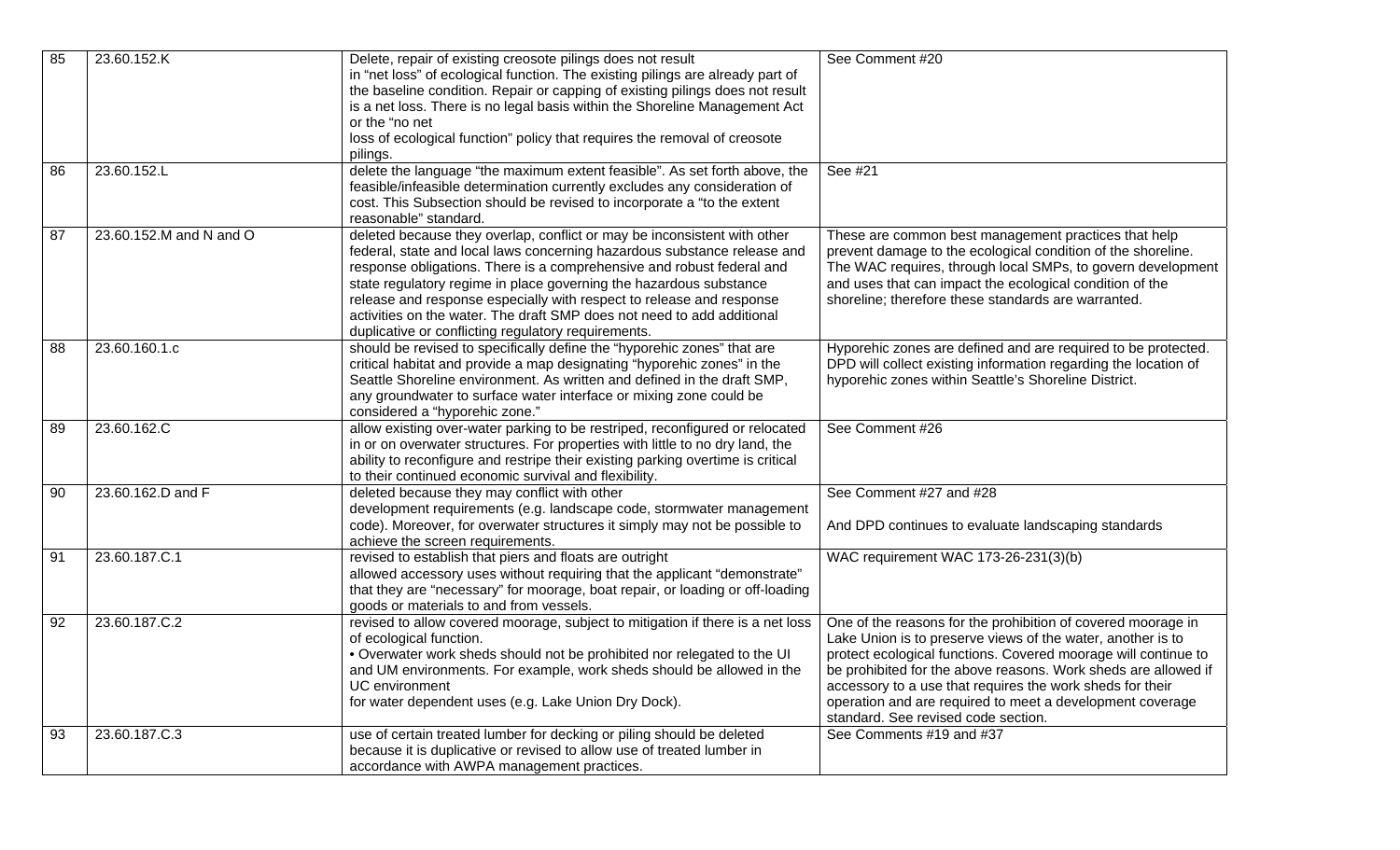| 94              | 23.60.187.D       | concerning slip-side vessel maintenance should be deleted in its entirety.<br>The section is too limiting in its description of allowed slip-side vessel<br>activities and intrudes on the day to day business operations of boat<br>owner, marina owners and numerous marine service providers. If the<br>provision will not be deleted, then the language should be revised to simply<br>prohibit bottom paint removal or scraping and adherence to industry best<br>practices to minimize deposition of materials into the water during<br>maintenance activities.                                                                                                                                                                                                                                                                                                                                                                                                                                                                                                                             | Slip side maintenance was revised to clarify see subsection<br>23.60.187.D.<br>And BMPs are required per the Department of Ecology's<br>Resource Manual For Pollution Prevention in Marinas May<br>1998, Revised 2009 Publication #9811 |
|-----------------|-------------------|---------------------------------------------------------------------------------------------------------------------------------------------------------------------------------------------------------------------------------------------------------------------------------------------------------------------------------------------------------------------------------------------------------------------------------------------------------------------------------------------------------------------------------------------------------------------------------------------------------------------------------------------------------------------------------------------------------------------------------------------------------------------------------------------------------------------------------------------------------------------------------------------------------------------------------------------------------------------------------------------------------------------------------------------------------------------------------------------------|-----------------------------------------------------------------------------------------------------------------------------------------------------------------------------------------------------------------------------------------|
| 95              | 23.60.188.D and E | concerning new and replacement hard engineered shoreline stabilization<br>are clearly designed to prohibit new and replacement hard engineered<br>shoreline stabilization regardless of whether the hard engineering results in<br>a "net loss of ecological function."<br>. It does not appear that any geotechnical report could meet the<br>requirements to "conclusively demonstrate" the enumerated criteria. For<br>example, could any report ever conclusively demonstrate that non-<br>structural or soft engineering methods are "infeasible" when the standard<br>for "feasibility" is devoid of any cost considerations?<br>• The provisions should be revised to:<br>o Allow new hard engineered shoreline stabilization where it is reasonable<br>for protection of land, property or shoreline uses, and that mitigation be<br>required where there is a "net loss of ecological function".<br>o Replacement hard engineered shoreline stabilization should be allowed<br>outright as long as it does not increase the footprint of the pre-existing hard<br>engineered structures. | See Comments #38 and #39                                                                                                                                                                                                                |
| 96              | 23.60.190         | . The regulatory regime articulated in this section would likely require<br>permits for routine landscape maintenance and replacement especially on<br>larger upland properties.<br>• The provisions are overly complex and burdensome.<br>• The provisions should be simplified and substantially reduced especially<br>for the UC, UM, UG and UH and UI environments.                                                                                                                                                                                                                                                                                                                                                                                                                                                                                                                                                                                                                                                                                                                           | Section revised to clarify and DPD continue to work to clarify<br>this section.                                                                                                                                                         |
| $\overline{97}$ | 23.60.200         | • The marina standards as proposed reveal that DPD has a complete<br>misunderstanding of the operational practices and needs of commercial<br>and recreational marinas.<br>• The imposition of BMPs through the SMP is not needed and may conflict<br>with existing BMPs.<br>• The commercial and recreational marinas already have comprehensive<br>BMPs developed in conjunction with the Department of Ecology. At most,<br>the Marina standards in the draft SMP should incorporate by reference the<br>existing BMPs, not impose additional, duplicative and potentially conflicting<br>BMPs.                                                                                                                                                                                                                                                                                                                                                                                                                                                                                                | Section revised so that BMPs are required per the Department<br>of Ecology's Resource Manual For Pollution Prevention in<br>Marinas May 1998, Revised 2009 Publication #9811.                                                           |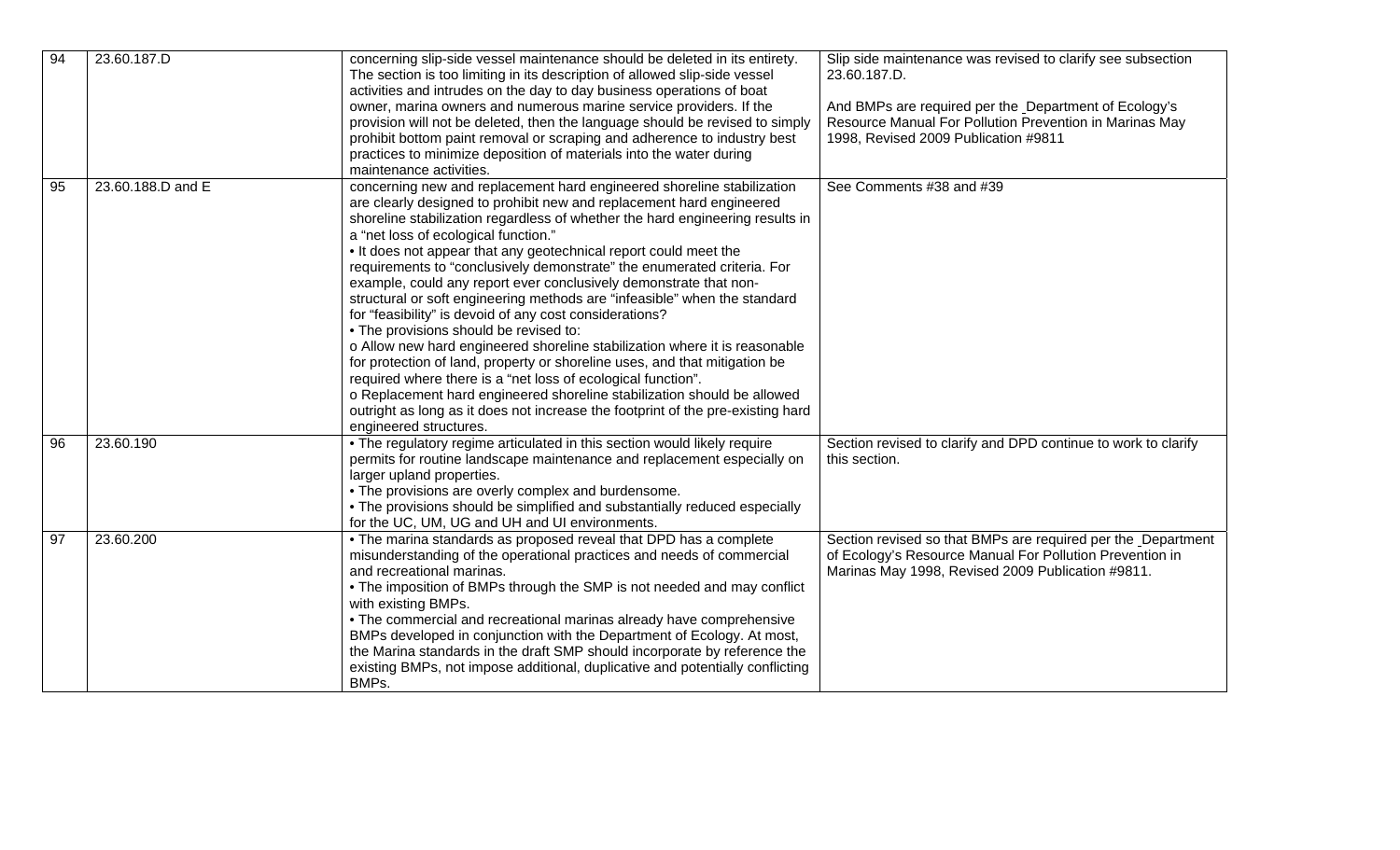| $\overline{98}$<br>99 | 23.60.200.B.3<br>23.60.200.B.6 | mandating separate "upland" restrooms for men and women and<br>vesting the Director with the power to regulate the hours of operation of<br>such restrooms and the ability to require more restrooms should be<br>deleted. For marinas with little to no dry land, it may simply be impossible<br>to provide "upland" restrooms. Moreover, the term upland is confusing.<br>Does it mean on dry land or is it intended to actually mean "upland" as<br>defined in the SMP i.e. locate the bathrooms on property which is<br>separated from the water by a street?<br>concerning slip side maintenance should be deleted or substantially                                                                                                                                                                                                                  | Upland means on dry land. Section revised to clarify and the<br>standard for gender specific restrooms was deleted.<br>See Comment #94                                                                                                                              |
|-----------------------|--------------------------------|-----------------------------------------------------------------------------------------------------------------------------------------------------------------------------------------------------------------------------------------------------------------------------------------------------------------------------------------------------------------------------------------------------------------------------------------------------------------------------------------------------------------------------------------------------------------------------------------------------------------------------------------------------------------------------------------------------------------------------------------------------------------------------------------------------------------------------------------------------------|---------------------------------------------------------------------------------------------------------------------------------------------------------------------------------------------------------------------------------------------------------------------|
|                       |                                | reduced in its application by solely prohibiting slip side bottom paint<br>removal and mandating compliance with industry BMPs re vessel<br>maintenance.                                                                                                                                                                                                                                                                                                                                                                                                                                                                                                                                                                                                                                                                                                  |                                                                                                                                                                                                                                                                     |
| 100                   | 23.60.200.B.9                  | Delete the "to the maximum extent feasible" language for grating in piers<br>and floats. Either the standard for "feasible/infeasible" must be revised to<br>include cost consideration or this section should be revised to require<br>grating only where reasonable and practicable.                                                                                                                                                                                                                                                                                                                                                                                                                                                                                                                                                                    | WAC requirement 173-26-231(3)(b)<br>The regulations were revised to define what circumstances<br>exist at a site that necessitates solid decking. See revised<br>section.                                                                                           |
| 101                   | 23.60.200.C.1                  | exemption from the public access requirement for recreational<br>marinas should be expanded to apply to marinas with less than 5,000<br>linear feet of moorage space.                                                                                                                                                                                                                                                                                                                                                                                                                                                                                                                                                                                                                                                                                     | Please provide reasoning for an exemption for marinas with<br>5,000 linear feet rather than the existing requirement of 2,000<br>linear feet.<br>Additionally subsection revised to provide exemptions for<br>marinas with a lot depth of less than 35 linear feet. |
| 102                   | 23.60.200.E                    | imposing additional standards on marinas providing slips to live aboard<br>vessels requires substantial review and revision in conjunction with the<br>marina industry.<br>o The definition of live aboard (4 or more days out of any seven day<br>period) is so broad that almost every marina would be classified as<br>providing liveaboard moorage. A holiday weekend stay on a boat just once<br>a year would render it a "live aboard" vessel.<br>o The limitation of 25% live-aboard vessels in a marina is arbitrary and<br>capricious and must be deleted.<br>o The Registration Requirement is overly broad and simply a new tax on<br>marina operations. A single boat used for a holiday weekend sleep over<br>would require that the marina owner register and pay an undisclosed "fee."<br>This is simply not workable and must be deleted. | See revised section 23.60.204 and 23.60.214<br>Summary of changes:<br>25% limitation is eliminated<br>Gray water needs to be treated<br>New house barges are prohibited<br>Marinas with liveaboards are required to provide bathrooms<br>and showers.               |
| 103                   | 23.60.204                      | . This section should be deleted in its entirety.<br>• These new provisions governing "house barges" appear to infringe upon<br>and violate federal maritime jurisdiction because they specifically apply to<br><b>U.S.</b><br>Coast Guard licensed vessels. Please explain the legal authority to prohibit<br>a licensed vessel from navigating or otherwise using the waters of the<br>United States.                                                                                                                                                                                                                                                                                                                                                                                                                                                   | DPD and the City Law Department respectfully disagree.<br>The SMA provides the authority to DPD to regulate uses within<br>the shoreline district and this includes uses on vessels.                                                                                |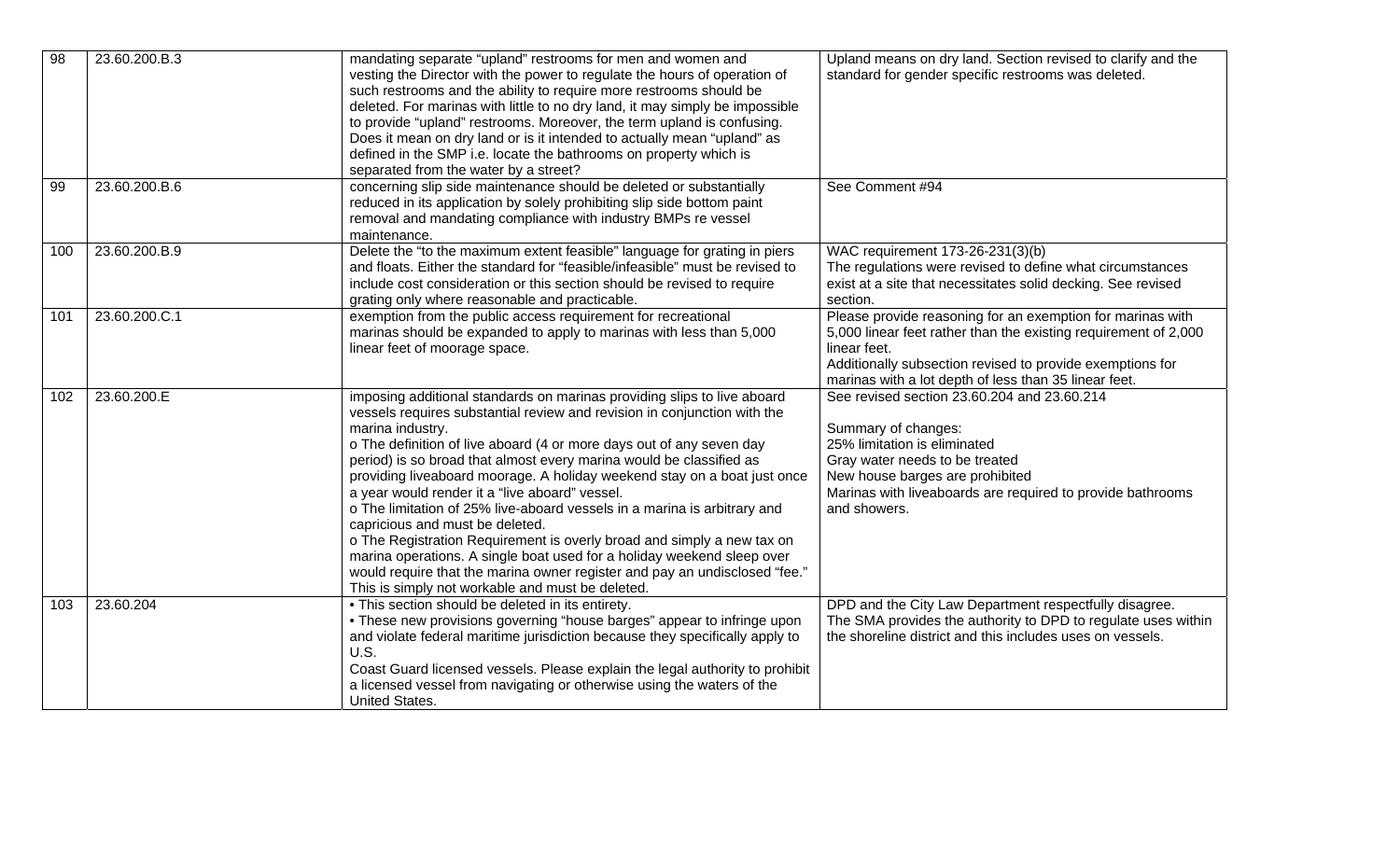| 104 | 23.60.204.A     | The section is vague and ambiguous. Does the City intend to prohibit<br>House Barges in any area of the Shoreline Environments? Does the City<br>mean that House Barges are prohibited from navigating the waters of the<br>United States within the Shoreline Environment?<br>. Existing house barges with permits that date to June 1990 are allowed.<br>Please explain the significance of June 1990. Does the City intend that<br>house barges that were constructed post-1990 are also prohibited? Are<br>they a nonconforming use?                                                                                                                                                                                                                                      | New house barges are prohibited.                                                                                                                                                                                                                                                     |
|-----|-----------------|-------------------------------------------------------------------------------------------------------------------------------------------------------------------------------------------------------------------------------------------------------------------------------------------------------------------------------------------------------------------------------------------------------------------------------------------------------------------------------------------------------------------------------------------------------------------------------------------------------------------------------------------------------------------------------------------------------------------------------------------------------------------------------|--------------------------------------------------------------------------------------------------------------------------------------------------------------------------------------------------------------------------------------------------------------------------------------|
| 105 | 23.60.214       | . Please explain the legal authority that allows the City to regulate "dwelling"<br>uses" on licensed vessels navigating on the waters of the United States.<br>• It appears that these standards violate federal maritime law and exceed<br>the statutory authority of the Shoreline Management Act.<br>. What uses are "customary" for a moored vessel? What uses are not<br>customary such that they are prohibited? How is "customary" determined<br>and by whom?<br>The director? The DPD compliance inspector?<br>• This section should be deleted in its entirety.                                                                                                                                                                                                     | Local jurisdictions do not regulate the operation of vessels;<br>however, where vessels are moored and how they are used<br>can be regulated through the City's SMP.<br>See Comment #102.<br>Additionally, DPD continues to work on defining "customary"<br>uses for moored vessels. |
| 106 | 23.60.216       | . Please explain the legal authority under the Shoreline Management Act<br>that allows the City to regulate uses on vessels.<br>• This section should be deleted in its entirety.                                                                                                                                                                                                                                                                                                                                                                                                                                                                                                                                                                                             | SMP regulates uses in the Shoreline District therefore uses on<br>vessels are regulated it is the operation of vessels that are not<br>regulated.                                                                                                                                    |
| 107 | 23.60.310.K     | Delete. The limitation on moorage of vessels in the<br>CW to 7 days for repairs and 24 hours in all other instances is inconsistent<br>with the regular and customary usage of the Waterways and will impose<br>substantial economic hardship on the water-dependent and water-related<br>uses currently utilizing the Waterways in their businesses.<br>• Any limitation on the moorage of vessels in the CW should be<br>constrained to moorage that unreasonably obstructs navigation and<br>commerce which are the intended and dedicated purposes of the<br>waterways.<br>• Please provide clarification on whether existing permits to use and<br>occupy street ends / waterways will be terminated or superseded by the<br>SMP if it is adopted as currently proposed. | Section revised as suggested.                                                                                                                                                                                                                                                        |
| 108 | 23.60.402.A     | . Boat moorage should be changed to an allowed use.<br>• Piers and Floats should be an allowed use if accessory to another<br>allowed use.                                                                                                                                                                                                                                                                                                                                                                                                                                                                                                                                                                                                                                    | Section revised as requested.                                                                                                                                                                                                                                                        |
| 109 | 23.60.404.C.2   | • Breakwaters should be an allowed use - not a conditional use - when<br>accessory to a water-dependent use.                                                                                                                                                                                                                                                                                                                                                                                                                                                                                                                                                                                                                                                                  | Required by WAC                                                                                                                                                                                                                                                                      |
| 110 | 23.60.404.H     | . Piers and floats should be an allowed use - not a conditional use - when<br>accessory to an allowed use in the UG environment especially boat<br>moorages.                                                                                                                                                                                                                                                                                                                                                                                                                                                                                                                                                                                                                  | Section revised as requested.                                                                                                                                                                                                                                                        |
| 111 | 23.60.406.D.1.c | deleted or revised to limit obstruction of nearby residential views to those<br>residences located within the shoreline zone. As drafted it is vague and<br>could be interpreted to mean any residence that has a<br>view of the water no matter how far away from the shoreline zone the<br>residence is located.                                                                                                                                                                                                                                                                                                                                                                                                                                                            | Revised for clarification - required per RCW 90.58.320.                                                                                                                                                                                                                              |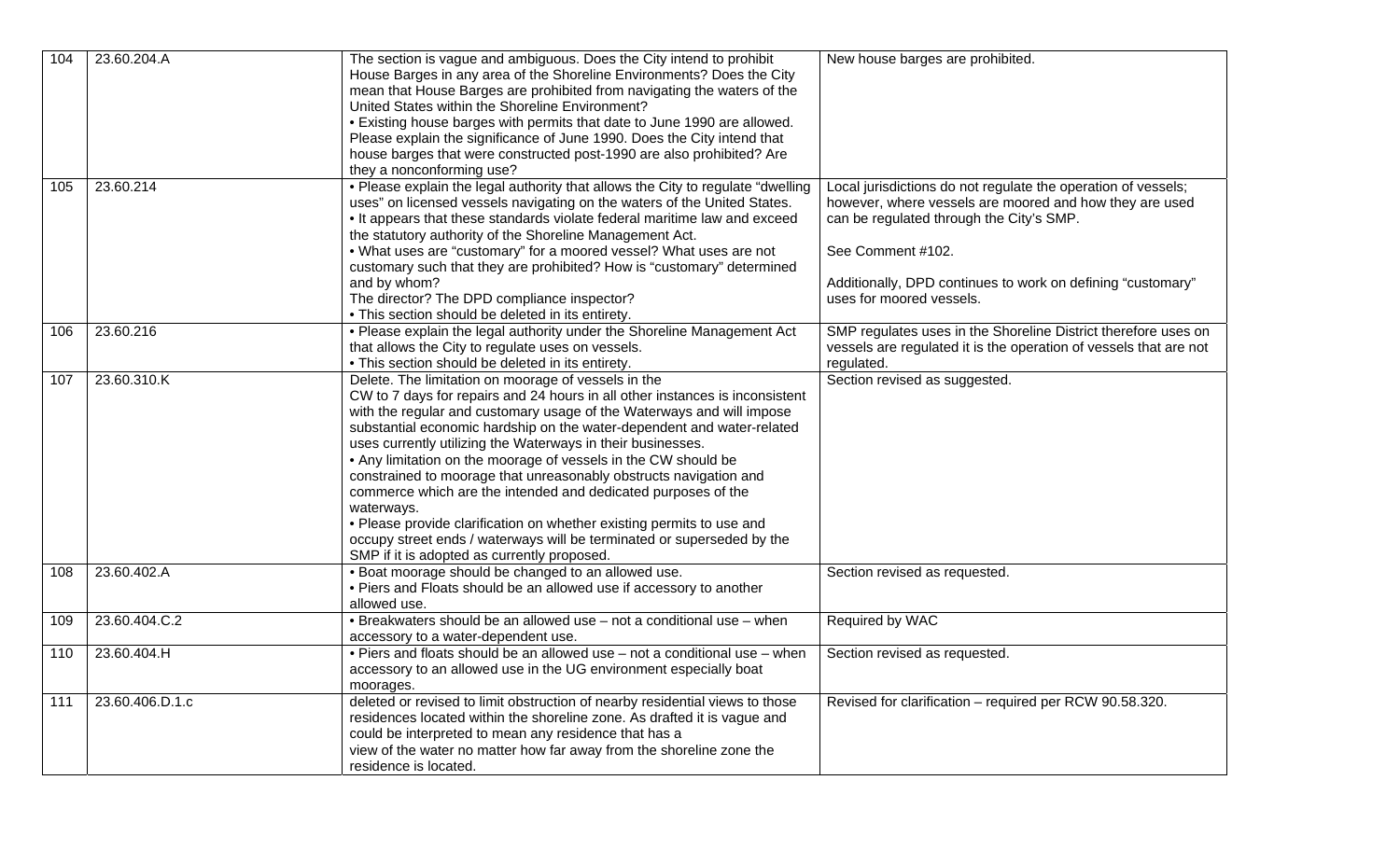| 112 | 23.60.410         | As set forth above in the general comments, shoreline setback should be<br>limited to 15ft landward of OHW.<br>• 35ft setback for non-water-dependent and non-water-related uses should<br>be deleted.<br>. The ship canal is a man-made navigational canal which will remain a<br>highly modified artificial shoreline environment. Increasing set-backs will<br>not provide for continuous, connected habitat because the shallow and<br>near-shore habitats will, as a matter of federal navigational requirements                                                                                                                                                                                                                                                                              | Setbacks are appropriate in the urban environment and are a<br>good way to protect ecological function. See WAC 173-26-<br>221(5)(b)                                                                                                                                                                                                                                                                                                                                                                                |
|-----|-------------------|----------------------------------------------------------------------------------------------------------------------------------------------------------------------------------------------------------------------------------------------------------------------------------------------------------------------------------------------------------------------------------------------------------------------------------------------------------------------------------------------------------------------------------------------------------------------------------------------------------------------------------------------------------------------------------------------------------------------------------------------------------------------------------------------------|---------------------------------------------------------------------------------------------------------------------------------------------------------------------------------------------------------------------------------------------------------------------------------------------------------------------------------------------------------------------------------------------------------------------------------------------------------------------------------------------------------------------|
| 113 | 23.60.412         | remain in their current armored condition.<br>• Please provide the map referenced to determine which upland properties                                                                                                                                                                                                                                                                                                                                                                                                                                                                                                                                                                                                                                                                             | DPD will work to provide this information.                                                                                                                                                                                                                                                                                                                                                                                                                                                                          |
|     |                   | are required to have view corridors.                                                                                                                                                                                                                                                                                                                                                                                                                                                                                                                                                                                                                                                                                                                                                               |                                                                                                                                                                                                                                                                                                                                                                                                                                                                                                                     |
| 114 | 23.60.414         | • Delete public access requirement for marinas.                                                                                                                                                                                                                                                                                                                                                                                                                                                                                                                                                                                                                                                                                                                                                    | WAC requirement per 173-26-241(3)(c).                                                                                                                                                                                                                                                                                                                                                                                                                                                                               |
| 115 | 23.60.502.H       | . New recreational marinas should not be prohibited. The City's own                                                                                                                                                                                                                                                                                                                                                                                                                                                                                                                                                                                                                                                                                                                                | Section revised to allow recreational marinas in the UM                                                                                                                                                                                                                                                                                                                                                                                                                                                             |
|     |                   | economic study evidences a growing demand for recreational marinas in<br>the Lake Union area. The combination of this prohibition and the new<br>operational limitations imposed on marinas under section 23.60.200 will<br>substantially adversely impact this growing segment of the maritime<br>industry. Recreational marinas and the boat ownership that accompany<br>them support the maritime industry in Seattle. Marinas should be<br>encouraged and incentivized in the UM, especially<br>in the Lake Union area -- not prohibited.                                                                                                                                                                                                                                                      | environment in the Lake Union Ship Canal area                                                                                                                                                                                                                                                                                                                                                                                                                                                                       |
| 116 | 23.60.502.H       | • Existing recreational marinas should not be prohibited from expanding. If<br>expansion is to be limited, then "expansion" should not include larger boats<br>or "additional boats." The SMP as drafted will slowly but surely cause the<br>failure of the recreational marina businesses in the UM environment.<br>• For example, if a 50 foot boat leaves a recreational marina, then it<br>appears the SMP would prohibit replacement of that lost moorage tenant<br>with two 20 foot boats because of an increase in the number of boats even<br>though the net overwater coverage would be reduced.                                                                                                                                                                                          | Section revised so that this standard no longer applies and<br>recreational marinas are allowed in the Lake Union and Ship<br>Canal in the UI and UM with standards.                                                                                                                                                                                                                                                                                                                                                |
| 117 | 23.60.382         | No uses are enumerated for submerged lots. To simplify the provisions, a<br>third column should be added for submerged lots. Maximum flexibility in<br>uses should be afforded submerged lots.                                                                                                                                                                                                                                                                                                                                                                                                                                                                                                                                                                                                     | Section 23.60.384 is a new section that provides for uses on<br>lots with little or not dry land.                                                                                                                                                                                                                                                                                                                                                                                                                   |
| 118 | 23.60.382.B and D | • Limitations and conditions on the following uses should be eliminated to<br>encourage vibrant, mixed use developments in the UC environment:<br>o Office;<br>o Eating and drinking establishments;<br>o Entertainment;<br>o General Sales and Services; and<br>o Small and Large Boat Sales, Rentals and boat parts and accessories.<br>. Habitat Unit monetary value needs to be defined or a set formula<br>developed that is reasonable, calculable and certain.<br>. Habitat Unit payments for uses in existing structures should be deleted.<br>. Prohibition of office over water should be eliminated or at least clarified to<br>apply only to office as a primary use. Overwater office as an accessory use<br>to any other allowed, condition or special use should be an allowed use. | There are no limitations for small and large boat rentals.<br>Limitations for the other uses help achieve the SMP goal of<br>providing for WD and WR uses.<br>Clarification regarding the types of offices allowed was included<br>Habitat Units are defined and is available for review.<br>Habitat units are required for uses that are not water dependent<br>or water related whether they are in existing buildings or new<br>buildings and this is a WAC requirement. See WAC 173-26-<br>$241(3)(d)$ and (f). |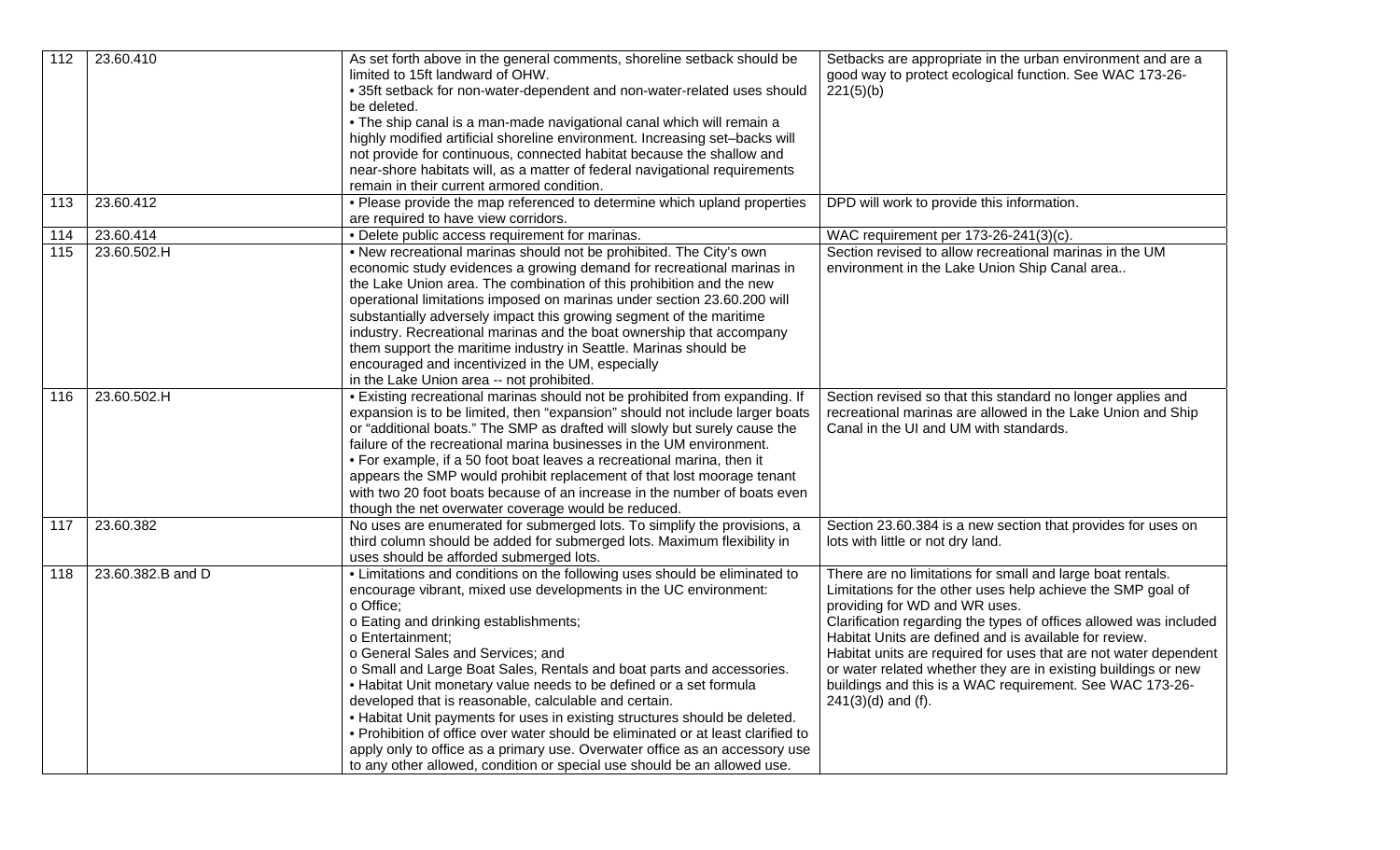| 119 | 23.60.384.C.2                   | • Breakwaters should be an allowed use – not a conditional use – when<br>accessory to a water-dependent use.                                                                                                                                                                                                                                                                                                                                                                                                                      | WAC requirement 173-26-231(3)(d).                                                                                                                                                                                                                                                                                                                                  |
|-----|---------------------------------|-----------------------------------------------------------------------------------------------------------------------------------------------------------------------------------------------------------------------------------------------------------------------------------------------------------------------------------------------------------------------------------------------------------------------------------------------------------------------------------------------------------------------------------|--------------------------------------------------------------------------------------------------------------------------------------------------------------------------------------------------------------------------------------------------------------------------------------------------------------------------------------------------------------------|
| 120 | 23.60.384.G                     | . Piers and floats should be an allowed use - not a conditional use - when<br>accessory to an allowed use in the UC environment especially boat<br>moorages.                                                                                                                                                                                                                                                                                                                                                                      | Piers and floats are an allowed use when accessory to an<br>allowed use including boat moorage.                                                                                                                                                                                                                                                                    |
| 121 | 23.60.384.H.2                   | Hard shoreline stabilization should be an allowed use - not a special use --<br>if it is repair, replacement or maintenance of existing hard stabilization.                                                                                                                                                                                                                                                                                                                                                                       | This section of the regulations for new uses. Maintenance,<br>repair and replacement of existing hard stabilization are an<br>exempt activity; however, even though they are exempt they<br>are required to comply with the SMP regulations per WAC 173-<br>27-040(1)(b) and (e).                                                                                  |
| 122 | 23.60.386.D.2                   | Delete or revise to limit obstruction of nearby<br>residential views to those residences located within the shoreline zone. As<br>drafted it is vague and could be interpreted to mean any residence that has<br>a view of the water no matter how far away from the shoreline zone the<br>residence is located.                                                                                                                                                                                                                  | Revised as suggested                                                                                                                                                                                                                                                                                                                                               |
| 123 | 23.60.388.A.1                   | Revise to increase the lot coverage to at least 75% for lots with little to no<br>dry land.                                                                                                                                                                                                                                                                                                                                                                                                                                       | The lot coverage is the same for both overwater and dry land<br>so it doesn't matter if the lot has little or no dry land.                                                                                                                                                                                                                                         |
| 124 | 23.60.392                       | . Public access on private property should not be required. The public<br>safety and liability implications and exposure are absolutely untenable for<br>marina owners.<br>• If DPD retains public access requirements, then a complete exemption<br>from public access requirements should be made for lots with little or no<br>dry land or wholly submerged lots. Requiring public access to such lots<br>would likely entail requiring public access to the privately owned structures<br>themselves and not the "shoreline." | Public access is required per WAC 173-26-221(4).<br>The regulations have been revised so that lots with a lot depth<br>of 35-ft or less are not required to provide public access at<br>recreational marinas.<br>If there is a small lot and there is are uses that are not water<br>dependent then public access is required except as provided in<br>23.60.164.I |
|     | <b>Coastal Transportation's</b> |                                                                                                                                                                                                                                                                                                                                                                                                                                                                                                                                   |                                                                                                                                                                                                                                                                                                                                                                    |
| 125 |                                 | Prohibited repair of treated wooden pilings<br>Pulling and replacing wooden pilings under warehouses or docks is<br>financially prohibitive and unrealistic                                                                                                                                                                                                                                                                                                                                                                       | See Comment #20                                                                                                                                                                                                                                                                                                                                                    |
| 126 |                                 | Public access in industrial areas<br>$\bullet$<br>This is an unwarranted additional requirement in industrial areas which<br>$\circ$<br>poses a safety and security risk to maritime terminals                                                                                                                                                                                                                                                                                                                                    | Public access is required per WAC 173-26-221(4) for uses that<br>are not water dependent. Can consider ecological restoration in<br>lieu of public access per WAC 173-26-241(3)(d)(i) and (ii) and<br>173-26-241(3)(d)(i) and (ii).<br>Section modified to exempt recreational marinas with less than<br>35-ft of dry land.                                        |
| 127 |                                 | No new recreational marinas or expansion<br>The property that Coastal Transportation resides on is home to a<br>$\circ$<br>variety of other businesses, including wooden boat repair shops, yacht<br>sales, and boat houses<br>Limiting the expansion of these businesses impacts their economic<br>$\circ$<br>viability as well as the ability of the landlord to adapt to tenants' needs                                                                                                                                        | See Comments #116 and #117.<br>Additionally, code revised to allow recreational marinas in the<br>Lake Union and the Ship Canal in the UI and UM shoreline<br>environments.                                                                                                                                                                                        |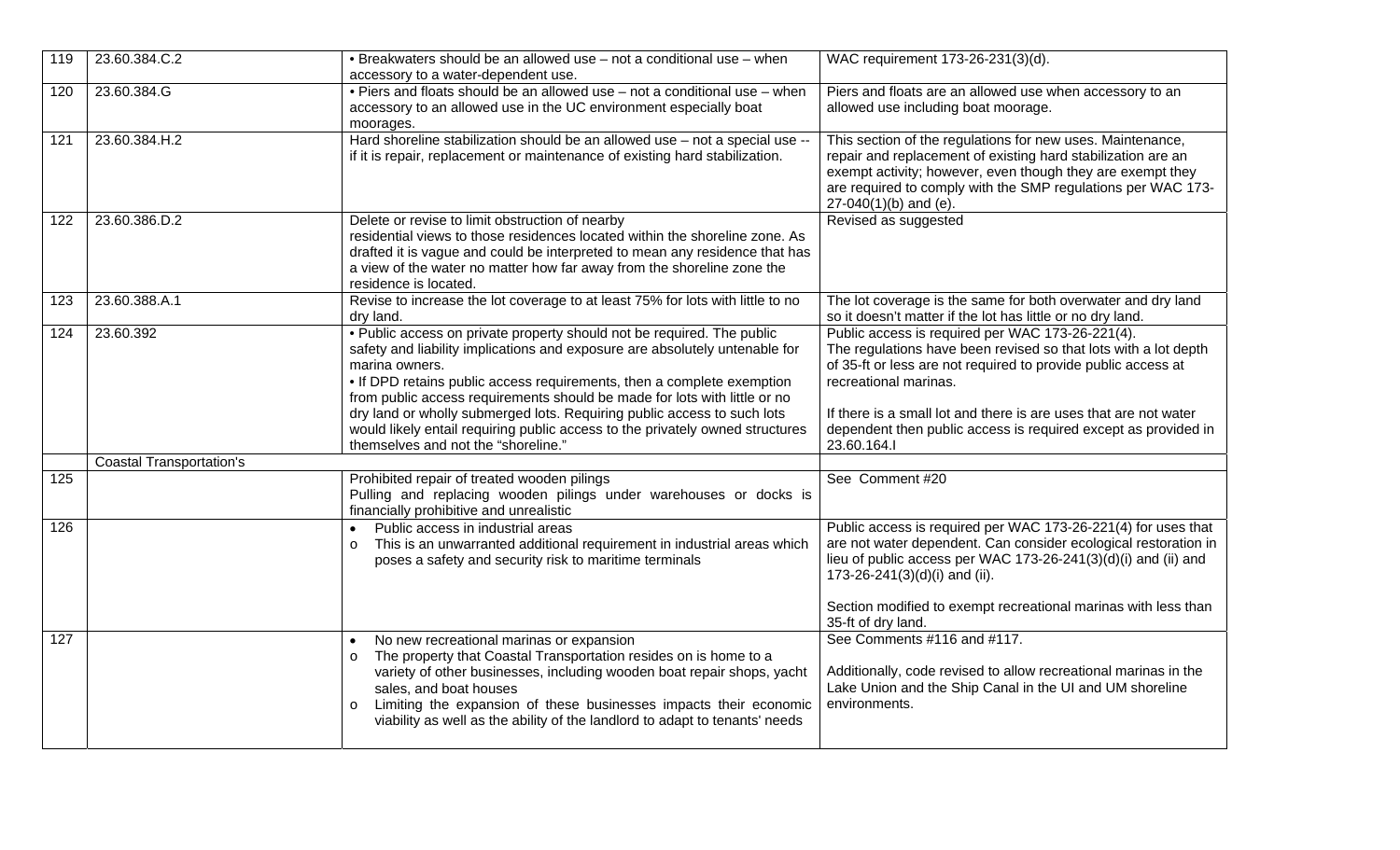| 128 |                                       | View corridors<br>$\bullet$<br>This is also an unreasonable new requirement for the UI overlay<br>$\circ$                                                                                                                                                                                                                                                                                                                                                                                                                                                                                                                                                                                                                                                                                                                                                                  | This is not a new requirement and has been a part of the<br>existing code since 1987.                                                     |
|-----|---------------------------------------|----------------------------------------------------------------------------------------------------------------------------------------------------------------------------------------------------------------------------------------------------------------------------------------------------------------------------------------------------------------------------------------------------------------------------------------------------------------------------------------------------------------------------------------------------------------------------------------------------------------------------------------------------------------------------------------------------------------------------------------------------------------------------------------------------------------------------------------------------------------------------|-------------------------------------------------------------------------------------------------------------------------------------------|
|     |                                       |                                                                                                                                                                                                                                                                                                                                                                                                                                                                                                                                                                                                                                                                                                                                                                                                                                                                            | There are exceptions for view requirements in 23.60.492.                                                                                  |
|     |                                       |                                                                                                                                                                                                                                                                                                                                                                                                                                                                                                                                                                                                                                                                                                                                                                                                                                                                            | Continuing to evaluate view corridor criteria for water<br>dependent uses on the submerged area of the lot.                               |
|     | <b>Commercial Marine Construction</b> |                                                                                                                                                                                                                                                                                                                                                                                                                                                                                                                                                                                                                                                                                                                                                                                                                                                                            |                                                                                                                                           |
| 129 |                                       | INABILITY TO ADD MORE BOATS TO MARINA. The number of vessels<br>at our docks depends on the size of each vessel. We are limited by the<br>dock length as to how many vessels will fit. The size of vessel is<br>determined by the type of fishery in the Alaska waters. Crab boats,<br>seiners, processors are all different lengths and have different seasons in<br>the Alaska waters. These vessels come to Seattle, where they can be<br>refurbished, repaired, re-powered, etc. Once they come through the<br>Locks, the fresh water provides a better environment where this work can<br>be done.                                                                                                                                                                                                                                                                    | This requirement is for non-conforming marinas. The existing<br>and proposed regulations allow for additional boat moorage at<br>marinas. |
| 130 |                                       | IMPACT ON BUSINESSES OF ALLOWING PUBLIC ACCESS - We<br>cannot allow public access on our property as it is completely submerged.<br>It would simply be dangerous to have the public allowed to walk the docks.<br>The boat tenants would certainly not like it. Our liability insurance would<br>not cover the extra liability from the proposed public access. Lake Union<br>can be viewed from the Westlake walking and bike trail.                                                                                                                                                                                                                                                                                                                                                                                                                                      | See Comment #126                                                                                                                          |
| 131 |                                       | IMPACT ON BUSINESS OF PROHIBITING OVER WATER WORK<br>SHEDS - Over water work sheds are currently located in Lake Union and<br>have been repairing boats from nearby marinas for many years. These<br>were permitted structures, many costing the owners many thousands of<br>dollars for construction. These small businesses now find themselves out<br>of compliance with the proposed regulations by only allowing over water<br>work shed in UI or UM designations. This is arbitrary, burdensome and<br>unnecessary.<br>Our second property is in the Urban Industrial Zone. We have 5<br>businesses located on the uplands ranging from a manufacturer of marine<br>generators (been there 50 years) to support offices for commercial fishing<br>vessels that come down to Seattle every year from Alaska. At least 200<br>people are employed in these businesses. | Work sheds are allowed for water dependent uses that require<br>them for their operation. See Comment #92                                 |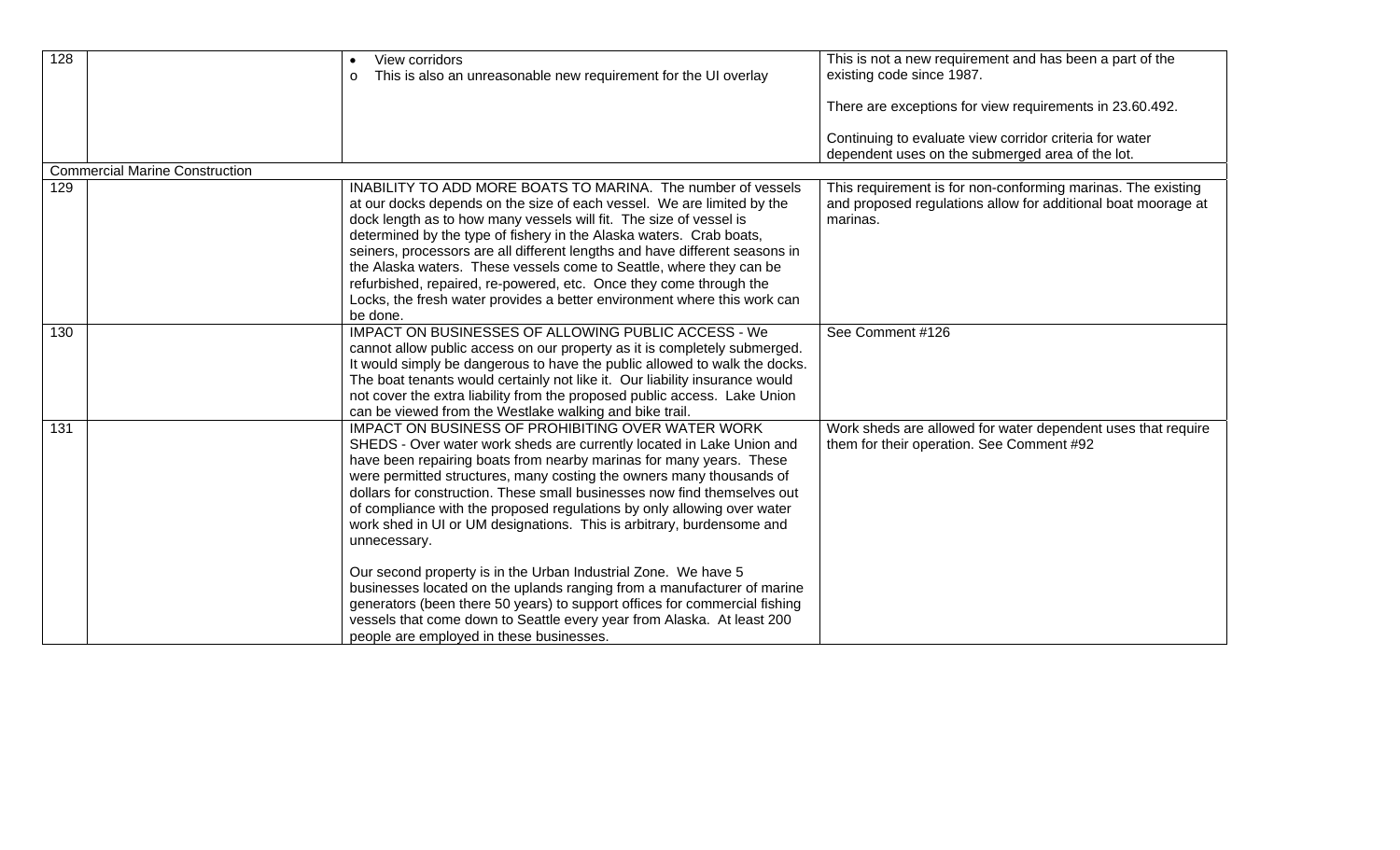| $\overline{132}$ |                                                          | INABILITY TO USE TREATED WOOD FOR DOCK REPAIR - Docks are in<br>constant need of repair. They need to be in good repair at all times to<br>withstand the beating from the large vessels that are moored there. Docks<br>are accessed by forklifts, trucks with cranes for engine removal, etc. By<br>not allowing treated wood, repairs would need to occur much more | See Comment #19 and #20                                           |
|------------------|----------------------------------------------------------|-----------------------------------------------------------------------------------------------------------------------------------------------------------------------------------------------------------------------------------------------------------------------------------------------------------------------------------------------------------------------|-------------------------------------------------------------------|
|                  |                                                          | frequently which would disrupt ongoing business and become prohibitively<br>expensive. When a dock is being repaired, parts of it become unusable. If                                                                                                                                                                                                                 |                                                                   |
|                  |                                                          | we were required to replace treated wood with metal pilings or non-treated                                                                                                                                                                                                                                                                                            |                                                                   |
|                  |                                                          | material, we would consider removing the docks and ending our lease with<br>the DNR.                                                                                                                                                                                                                                                                                  |                                                                   |
| 133              |                                                          | ALLOWING PUBLIC ACCESS - The City of Seattle has many<br>opportunities to provide public access on their many properties.                                                                                                                                                                                                                                             | See Comment #126                                                  |
|                  |                                                          | Businesses and property owners need to be protected from this                                                                                                                                                                                                                                                                                                         |                                                                   |
|                  |                                                          | burdensome liability.                                                                                                                                                                                                                                                                                                                                                 |                                                                   |
| 134              |                                                          | 20% WATER DEPENDENT USE - In order to remain economically<br>productive, we have docks on submerged lands leased from the DNR.                                                                                                                                                                                                                                        | Section revised as suggested.                                     |
|                  |                                                          | There may be a time in the future when we decide not to lease these                                                                                                                                                                                                                                                                                                   |                                                                   |
|                  |                                                          | submerged lands and remove our docks. since almost 100% of our fee-                                                                                                                                                                                                                                                                                                   |                                                                   |
|                  |                                                          | simple land is uplands, we would not be able to provide water dependent<br>uses if we are unable to use the adjacent waterway. This proposal in the                                                                                                                                                                                                                   |                                                                   |
|                  |                                                          | Draft unduly restricts use of our property.                                                                                                                                                                                                                                                                                                                           |                                                                   |
|                  | Nickerson Marina and Seattle Marina two letters the same |                                                                                                                                                                                                                                                                                                                                                                       |                                                                   |
| 135              |                                                          | Grandfather in existing liveaboard slips and delete registration and fee                                                                                                                                                                                                                                                                                              | See Comment #49                                                   |
|                  |                                                          | requirements                                                                                                                                                                                                                                                                                                                                                          |                                                                   |
| 136              | 23.60.162.E                                              | Requires additional parking or reconfigures parking "remove to the<br>maximum extent feasible contaminants from the surface water" Request                                                                                                                                                                                                                            | See Comment #27                                                   |
|                  |                                                          | replacing the word "feasible" with "reasonable"                                                                                                                                                                                                                                                                                                                       |                                                                   |
| 137              | 23.60.152.L                                              | Requires light transmitting features to be used for all replaced piers, floats                                                                                                                                                                                                                                                                                        | See Comment #21                                                   |
|                  |                                                          | and similar structures to the maximum extent feasible                                                                                                                                                                                                                                                                                                                 | Additionally code revised to include standards for when light     |
|                  |                                                          | Request replacing the word "feasible" with "reasonable"                                                                                                                                                                                                                                                                                                               | transmitting features are not required.                           |
|                  |                                                          |                                                                                                                                                                                                                                                                                                                                                                       | Feasible is the standard that is used for mitigation              |
|                  |                                                          |                                                                                                                                                                                                                                                                                                                                                                       | requirements; therefore, feasible is the correct term to be used. |
| 138              | 23.60.200                                                | Requires marina piers and floats to be grated to the maximum extent                                                                                                                                                                                                                                                                                                   | See Comment #137                                                  |
|                  |                                                          | feasible.<br>Request replacing the word "feasible" with "reasonable"                                                                                                                                                                                                                                                                                                  |                                                                   |
|                  |                                                          |                                                                                                                                                                                                                                                                                                                                                                       |                                                                   |
|                  |                                                          |                                                                                                                                                                                                                                                                                                                                                                       |                                                                   |
|                  |                                                          |                                                                                                                                                                                                                                                                                                                                                                       |                                                                   |
|                  |                                                          |                                                                                                                                                                                                                                                                                                                                                                       |                                                                   |
|                  |                                                          |                                                                                                                                                                                                                                                                                                                                                                       |                                                                   |
|                  |                                                          |                                                                                                                                                                                                                                                                                                                                                                       |                                                                   |
|                  |                                                          |                                                                                                                                                                                                                                                                                                                                                                       |                                                                   |
|                  |                                                          |                                                                                                                                                                                                                                                                                                                                                                       |                                                                   |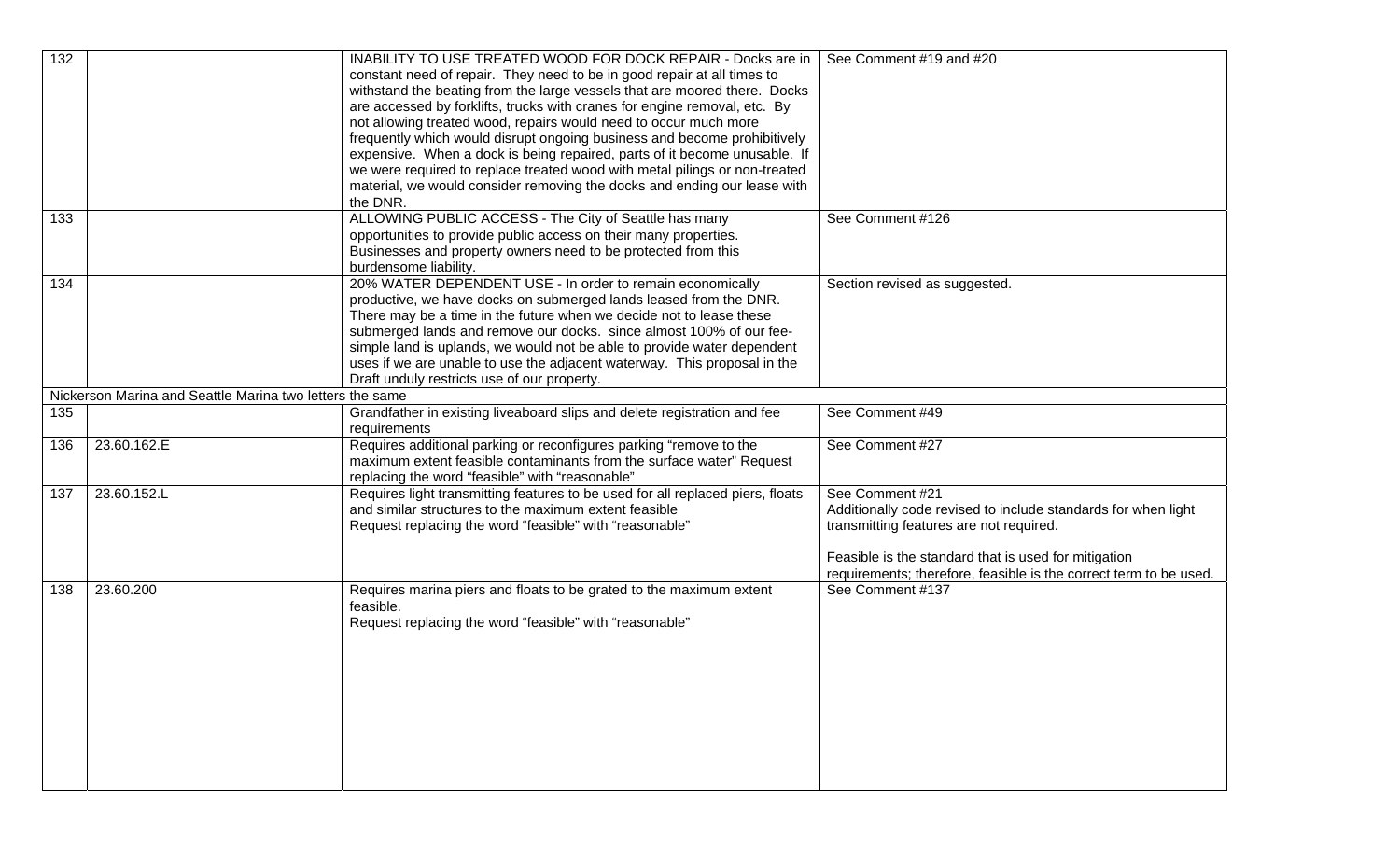|     | Lake Union Dry Dock |                                                                                                                                                                                                                                                                                                                                                                                                                                                                                                                                                                                                                                                                                                                                                                                                                                                         |                                                                                                                                                                                                                                                                                                                                                                                                                                                                                                                                                                                                                                                                                                                                                                                                                                                                                                       |
|-----|---------------------|---------------------------------------------------------------------------------------------------------------------------------------------------------------------------------------------------------------------------------------------------------------------------------------------------------------------------------------------------------------------------------------------------------------------------------------------------------------------------------------------------------------------------------------------------------------------------------------------------------------------------------------------------------------------------------------------------------------------------------------------------------------------------------------------------------------------------------------------------------|-------------------------------------------------------------------------------------------------------------------------------------------------------------------------------------------------------------------------------------------------------------------------------------------------------------------------------------------------------------------------------------------------------------------------------------------------------------------------------------------------------------------------------------------------------------------------------------------------------------------------------------------------------------------------------------------------------------------------------------------------------------------------------------------------------------------------------------------------------------------------------------------------------|
| 139 | 23.60.036.B.3       | Variances on uses or shoreline modifications may only be granted by the<br>Director if the applicant demonstrates there is no reasonable use of the<br>property without the variance. This standard is too strict. If the Director<br>determines that the use is in the public interest (as well as meeting other<br>standards for variances), the variance should be granted, even though<br>someone could argue that there may be some other possible, reasonable<br>use of the property. In the next few years before another revision of these<br>regulations, many unforeseen good reasons for variance are likely to<br>develop, and there is no good reason to eliminate choices now. Variances<br>on use should be granted if the Director determines that the use is not<br>conflicting with other allowed uses and is in the public interest. | Required by WAC 173-27-170                                                                                                                                                                                                                                                                                                                                                                                                                                                                                                                                                                                                                                                                                                                                                                                                                                                                            |
| 140 | 23.60.038           | The City Council may only grant conditional use approval if the use meets<br>the Comprehensive Plan and the broad Shoreline Goals and Policies. The<br>Council should be able to make exceptions to the Comprehensive Plan<br>and the Shoreline Goals and Policies. These very broad planning<br>documents cannot anticipate every possible situation that may be a<br>desirable exception to the rules. They were rules originally passed by the<br>City Council, so the City Council should have authority to change them or<br>grant exceptions.                                                                                                                                                                                                                                                                                                     | The full code citation is as follows:<br>"Uses that are identified in this chapter as requiring Council<br>conditional use approval may be approved if the use as<br>conditioned meets the Comprehensive Plan Shoreline Goals<br>and Policies, the Shoreline Management Act, the criteria<br>provided for each Council conditional use in the applicable<br>environment and any additional criteria given in this chapter"<br>Council and DPD have the responsibility to identify more<br>particular regulations that implement goals and policies of<br>Seattle's Comprehensive Plan. This is the essential part of the<br>process b/c the public has the right to understand the<br>constraints of the requirements for development of their<br>property. Therefore, Council cannot make exceptions without<br>changing the related goals, policies and regulations for which<br>they have adopted. |
| 141 | 23.60.039           | The determination of "feasible" only considers what is technologically<br>possible, likely to achieve the intended purpose, and does not preclude the<br>project's primary intended legal use. There currently is no economic<br>consideration. This could lead to impossibly high costs of meeting<br>requirements that are deemed feasible, but which are not really feasible in<br>the ordinary sense of the word. Feasible must take economics into<br>consideration.                                                                                                                                                                                                                                                                                                                                                                               | Feasible is a definition in WAC 173-26-020 and the City is<br>required to use this definition where the WAC requires a<br>standard to be "feasible" and when implementing the mitigation<br>sequencing requirements.                                                                                                                                                                                                                                                                                                                                                                                                                                                                                                                                                                                                                                                                                  |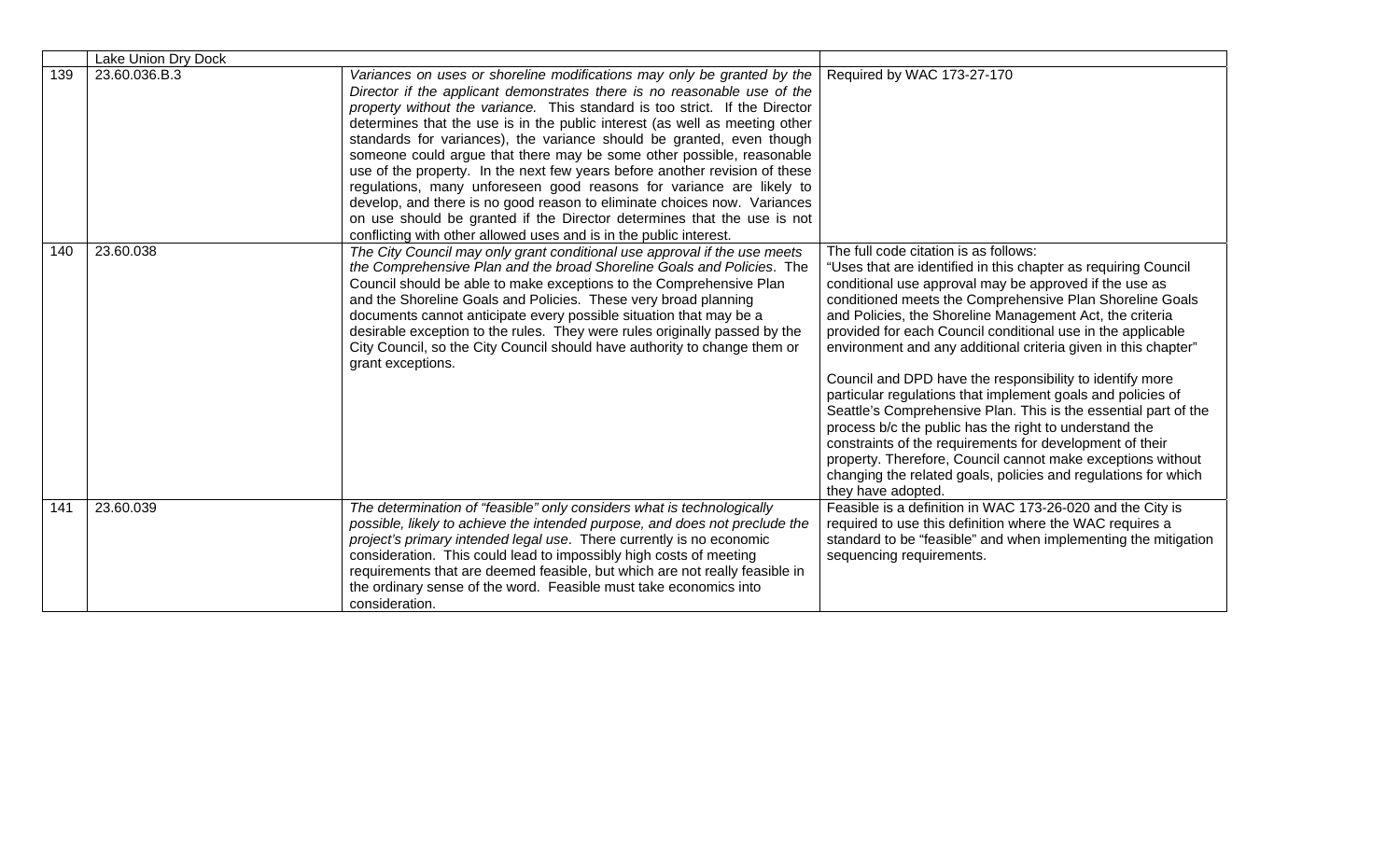| 142 | 23.60.090.C    | Uses prohibited as principal uses but customarily incidental to a use             | The WAC established preferred uses and uses that are allowed    |
|-----|----------------|-----------------------------------------------------------------------------------|-----------------------------------------------------------------|
|     |                | allowed, allowed as a special use, a shoreline conditional use or a Council       | overwater in order to provide for the balance of the three main |
|     |                | Conditional use may be authorized on dry land as accessory uses                   | goals of the SMP. This is the reason why some uses over water   |
|     |                | using the same process as the principal use if clearly incidental to and          | are prohibited, whether they are a principal or an accessory    |
|     |                | necessary for the operation of that principal use, unless expressly allowed       | use.                                                            |
|     |                | or prohibited as accessory uses." The same rule should apply over water.          |                                                                 |
|     |                | There is no good reason for the city shoreline rules to prohibit a customary      |                                                                 |
|     |                | incidental accessory use (like an office for example) just because it is          |                                                                 |
|     |                | located over water. Total water coverage should be the only regulation            |                                                                 |
|     |                | applicable to that decision. Also, the standard should not require this           |                                                                 |
|     |                | customary accessory use to be necessary for operation of the principal            |                                                                 |
|     |                | use, only that it enhances the principal use or is desirable. There is no         |                                                                 |
|     |                | legitimate reason for this restriction, and it could easily kill a business plan. |                                                                 |
|     |                | The bold underlined words need to be deleted.                                     |                                                                 |
| 143 | Q: 23.60.090.D | Accessory use must be located on the same lot as the principal use.               | See Comment #73                                                 |
|     |                | There is no definition of "lot" to clarify the meaning of this provision,         |                                                                 |
|     |                | whether it applies to lots on a plat or tax lots, but it makes no sense either    |                                                                 |
|     |                | way. There is no good reason for this requirement, no matter how it is            |                                                                 |
|     |                | interpreted. Business should be granted maximum flexibility consistent            |                                                                 |
|     |                | with legitimate regulation for the public good. This is another provision that    |                                                                 |
|     |                | doesn't meet that standard, and should therefore be deleted.                      |                                                                 |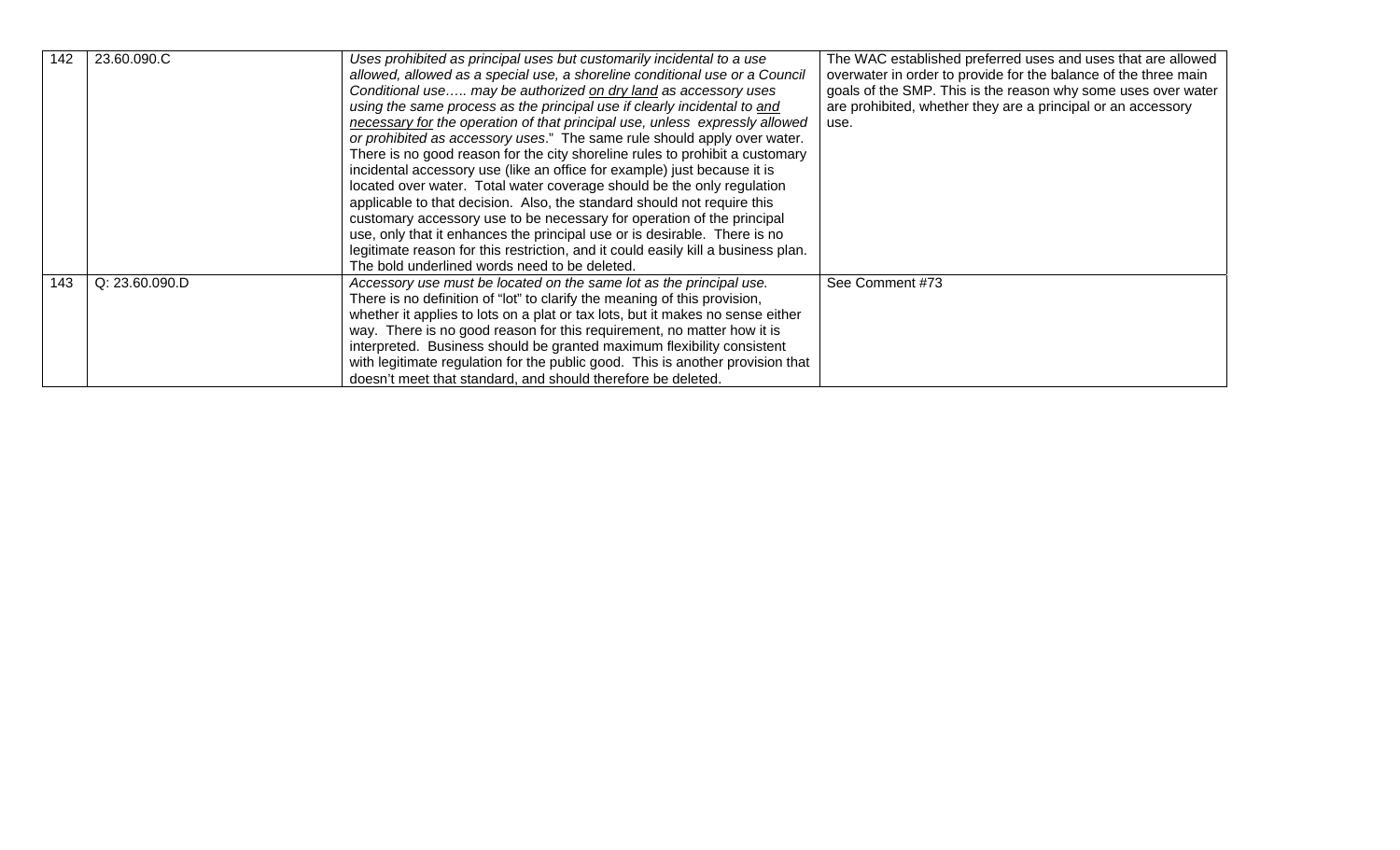| 144 | 23.60.122.E | A non-conforming moorage (such as a pleasure craft moorage in a UM                                                                                       |
|-----|-------------|----------------------------------------------------------------------------------------------------------------------------------------------------------|
|     |             | zone) that is lost to fire may only be reconfigured if (among other                                                                                      |
|     |             | requirements) :                                                                                                                                          |
|     |             | • E.1 a. "The Director determines that the goals of this chapter<br>(SMP), including limiting location of structures over water would be                 |
|     |             | better served." and                                                                                                                                      |
|     |             | E.2<br>Unless a conditional use permit is obtained, the total area                                                                                       |
|     |             | of overwater coverage is reduced by 20 percent, not including any                                                                                        |
|     |             | credit for translucent or grated decking.                                                                                                                |
|     |             | A nonconforming moorage that has suffered a fire should be able to rebuild                                                                               |
|     |             | without reducing its size. It is unlikely that the Director would determine<br>that rebuilding the nonconforming moorage would better serve the goals of |
|     |             | the chapter, particularly since the chapter prohibits it. That effectively                                                                               |
|     |             | prevents rebuilding. The principles of grandfathering should be preserved,                                                                               |
|     |             | and fire or other disasters should not force a change in use or configuration                                                                            |
|     |             | of property. Such provisions encourage arson, giving an arsonist the                                                                                     |
|     |             | power to permanently change the use of property.<br>A moorage does not necessarily cover an entire property. It may be only                              |
|     |             | an incidental use that fills in otherwise unused property, like a place to park                                                                          |
|     |             | the business owner's boat and maybe another boat or two. With this                                                                                       |
|     |             | provision, a fire could wipe out the owner's right to moor boats on his own                                                                              |
|     |             | property. That is unreasonable.                                                                                                                          |
|     |             | There are no conditions prescribed for the conditional use permit to allow<br>rebuilding without a 20% reduction. No reduction in the moorage should     |
|     |             | be required under any conditions.                                                                                                                        |
|     |             |                                                                                                                                                          |
|     |             | The city's economic study shows clearly a major demand for recreational                                                                                  |
|     |             | marinas. The city should provide for this need to be concentrated in urban                                                                               |
|     |             | areas, not limit and reduce it in the city where the demand exists. This<br>runs counter to the goals of the state shorelines program which              |
|     |             | encourages growth to occur in urban shorelines instead of pristine                                                                                       |
|     |             | shorelines outside the city. The Urban Maritime zone includes a lot of                                                                                   |
|     |             | pleasure craft moorage, and that is a very legitimate and strictly water                                                                                 |
|     |             | dependent use that should not be made nonconforming.                                                                                                     |
|     |             | Boating is one of the best features of Seattle, and it is part of our history                                                                            |
|     |             | and heritage. The city should encourage and foster its growth, not restrict                                                                              |
|     |             | and gradually eliminate it.                                                                                                                              |
|     |             | The argument that we need to protect and save UM zoned property for                                                                                      |
|     |             | future UM uses is ignoring the fact that the few uses allowed on UM                                                                                      |
|     |             | property are likely to avoid locating in Seattle because of the highly                                                                                   |
|     |             | restrictive, inflexible regulations.                                                                                                                     |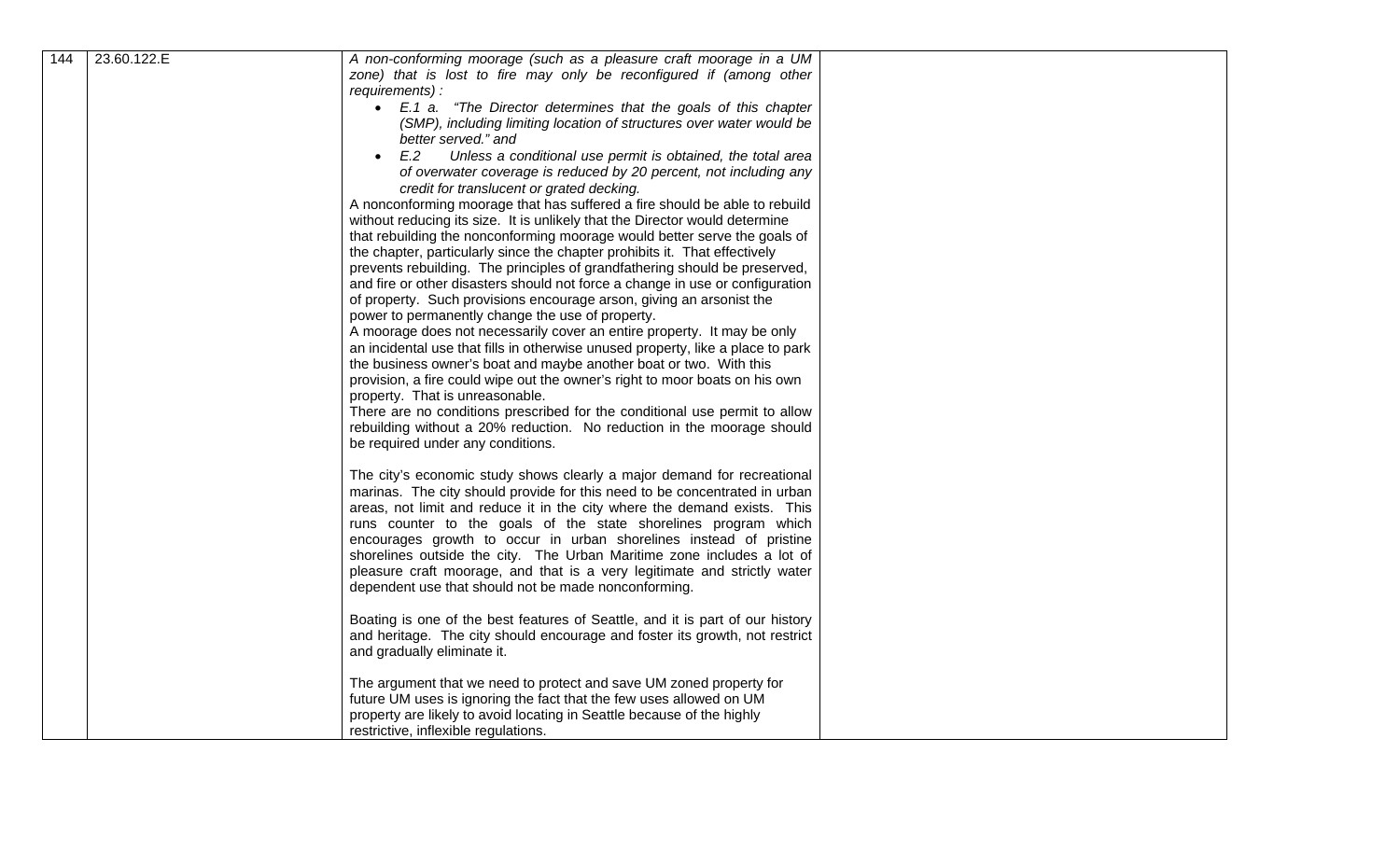| 145 | 23.60.124.C   | Nonconforming structures over water are prohibited from being<br>substantially improved, replaced or expanded in ways that increase<br>nonconformity "except as provided in 23.60.124.D.2 and 23.60.122.E", but<br>23.60.124.D.2 and 23.60.122.E don't provide for any increase in<br>nonconformity at all. Those provisions are simply further restrictions on<br>any rebuilding, maintenance or reconfiguration. Improvement or<br>replacement should be allowed unless it "substantially" increases<br>nonconformity.                                                                                                                                                                                                                                                                                                                                                                                                                                                                                                                                                                                                                                                                                                                                               | See Comments #77 and #78                                                                                                                                            |
|-----|---------------|------------------------------------------------------------------------------------------------------------------------------------------------------------------------------------------------------------------------------------------------------------------------------------------------------------------------------------------------------------------------------------------------------------------------------------------------------------------------------------------------------------------------------------------------------------------------------------------------------------------------------------------------------------------------------------------------------------------------------------------------------------------------------------------------------------------------------------------------------------------------------------------------------------------------------------------------------------------------------------------------------------------------------------------------------------------------------------------------------------------------------------------------------------------------------------------------------------------------------------------------------------------------|---------------------------------------------------------------------------------------------------------------------------------------------------------------------|
| 146 | 23.60.124.D.2 | Rebuilding or substantial improvement of a nonconforming structure is<br>allowed if it mitigates impacts to ecological function AND may have to be<br>moved to dry land, if available.<br>It should be clarified that existing structures that are nonconforming to the<br>mitigation development standard are not nonconforming structures for the<br>purpose of 23.60.124.<br>Rebuilding, substantial improvement or reconfiguration of nonconforming<br>structures should base mitigation requirements on the net effects of the<br>current development (change). i.e. credit should be given for the loss of<br>ecological function due to the structure being replaced. Mitigation of the<br>new structure should not be required as if the old structure was not there.<br>Most people familiar with this legislation believe that the intent is to<br>evaluate developments on a standard of "no net loss of ecological<br>function." If the intent is to require mitigation as if the old development was<br>not there, this intent should be made plain and clear in the proposed<br>ordinance so people reviewing it will understand, and city staff should not<br>use the terms "no net loss of ecological function" in describing the<br>mitigation goals. | Evaluation for non-conforming structures is different than for<br>conforming structures. See Comment #77.                                                           |
| 147 | 23.60.152.A   | A general development standard says that, "All shoreline developments<br>and uses shall be located and constructed to achieve no net loss of<br>ecological function." Since virtually every structure, certainly every over<br>water structure impacts ecological function, then this provision makes them<br>all nonconforming just on that basis. It should be clarified that existing<br>structures that are nonconforming to the mitigation development standard<br>are not nonconforming structures.                                                                                                                                                                                                                                                                                                                                                                                                                                                                                                                                                                                                                                                                                                                                                              | See subsection 23.60.016.C.1 "A development, shoreline<br>modification, or use in the Shoreline District shall meet the<br>development standards of Chapter 23.60," |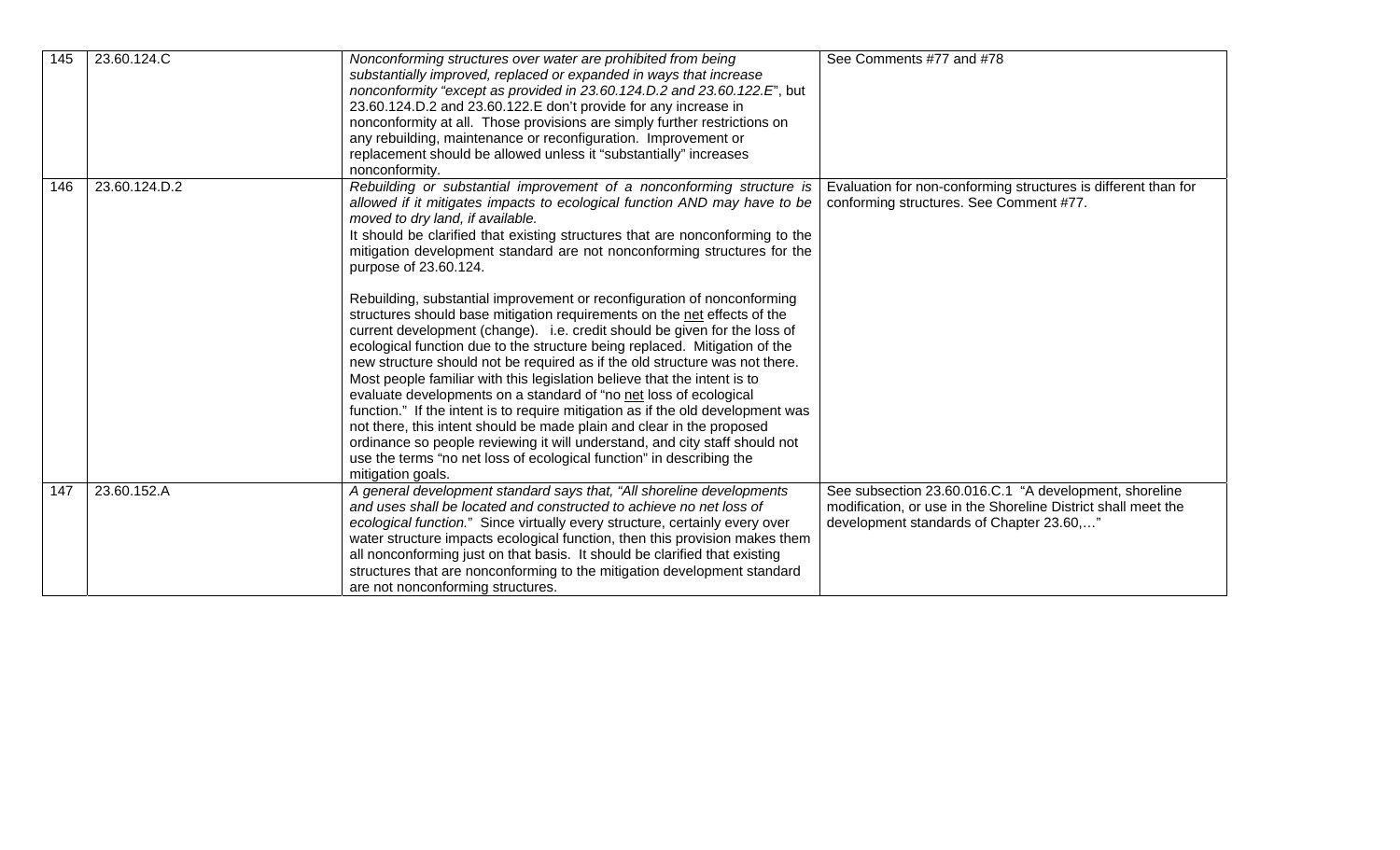| 148 | 23.60.122.67.L | Light transmitting features are to be installed for ALL replaced piers, floats,<br>over water boat repair facilities and similar structures to the maximum<br>extent feasible. This would be very expensive and impractical in most<br>structures, particularly heavy built structures, and it would result in more<br>spillage and debris falling through gratings. With regard to shading the<br>water, the impact of a narrow pier in deep water is minimal compared to a<br>wide pier in shallow water, yet this provision makes no distinction. There<br>has been no cost/benefit analysis conducted, only careless disregard for<br>the firms and people who want to improve the shoreline and do business<br>here. In most cases the requirement for light transmitting surfaces will be<br>very impractical. The requirements for light transmitting piers and floats<br>should be confined to new construction where the configuration and use<br>makes it practical.                                                                                                                                                                                                                                                | See Comments #21 and #100                                                                                                                                                                                                                                                                                                                                                                                                                                                                                                                                              |
|-----|----------------|-------------------------------------------------------------------------------------------------------------------------------------------------------------------------------------------------------------------------------------------------------------------------------------------------------------------------------------------------------------------------------------------------------------------------------------------------------------------------------------------------------------------------------------------------------------------------------------------------------------------------------------------------------------------------------------------------------------------------------------------------------------------------------------------------------------------------------------------------------------------------------------------------------------------------------------------------------------------------------------------------------------------------------------------------------------------------------------------------------------------------------------------------------------------------------------------------------------------------------|------------------------------------------------------------------------------------------------------------------------------------------------------------------------------------------------------------------------------------------------------------------------------------------------------------------------------------------------------------------------------------------------------------------------------------------------------------------------------------------------------------------------------------------------------------------------|
|     |                | Replacement of structures should not require changing of the structures.<br>Such requirements will tend to encourage, and in some cases dictate, that<br>structures remain unimproved for many years, leading to run down<br>structures in disrepair.<br>In general, where changes are made that do not affect ecological function,<br>such as replacement of piers or change of use, there should be no<br>requirement to increase ecological function. If, and to the extent that a<br>new action increases ecological function, the property should receive a<br>credit for increased ecological function. Maybe in the future, a different<br>action will reduce ecological function, and the credit could be applied or<br>sold to a different developer as habitat units.                                                                                                                                                                                                                                                                                                                                                                                                                                               |                                                                                                                                                                                                                                                                                                                                                                                                                                                                                                                                                                        |
| 149 | 23.60.158      | Mitigation sequencing is ill-defined and not understandable. It is subject to<br>abuse by DPD interpreting requirements and costs, so that the developer<br>is at DPD's mercy. There is no process for oversight of alternative<br>mitigation projects. There is no limit to the demands DPD can place on<br>developers based on subjective determinations of impact. The alternative<br>mitigation program details should be made public and be subject to public<br>review and comment. The process here is hidden from public view, is<br>based on subjective views with little to no science, and is unfair and unjust.<br>The alternative mitigation plan needs to be fully disclosed. Nobody could<br>understand the impact of the mitigation provisions by reading this code.<br>Certainly this code does not explain the differences in habitat units in<br>different geographical areas or how they will be determined, equated with<br>dollars or equated with specific project features such as water coverage,<br>placement of impervious surface, etc. The entire alternative mitigation plan<br>needs to be stricken or must be fully developed and subject to public<br>review and comment prior to inclusion. | Mitigation sequencing is a WAC requirement and there are<br>legal constraints around mitigation. Mitigation can only be<br>required for impacts from a project.<br>See Comment #24.<br>Additionally, the alternative mitigation program is public and<br>there was a citizen advisory committee (CAC) involved during<br>the development of the program. Information is available at:<br>http://www.seattle.gov/DPD/Planning/Shoreline_Alternative_Mitigation_Plan/Overview/<br>And two NSIA members were a part of the CAC for the<br>alternative mitigation program. |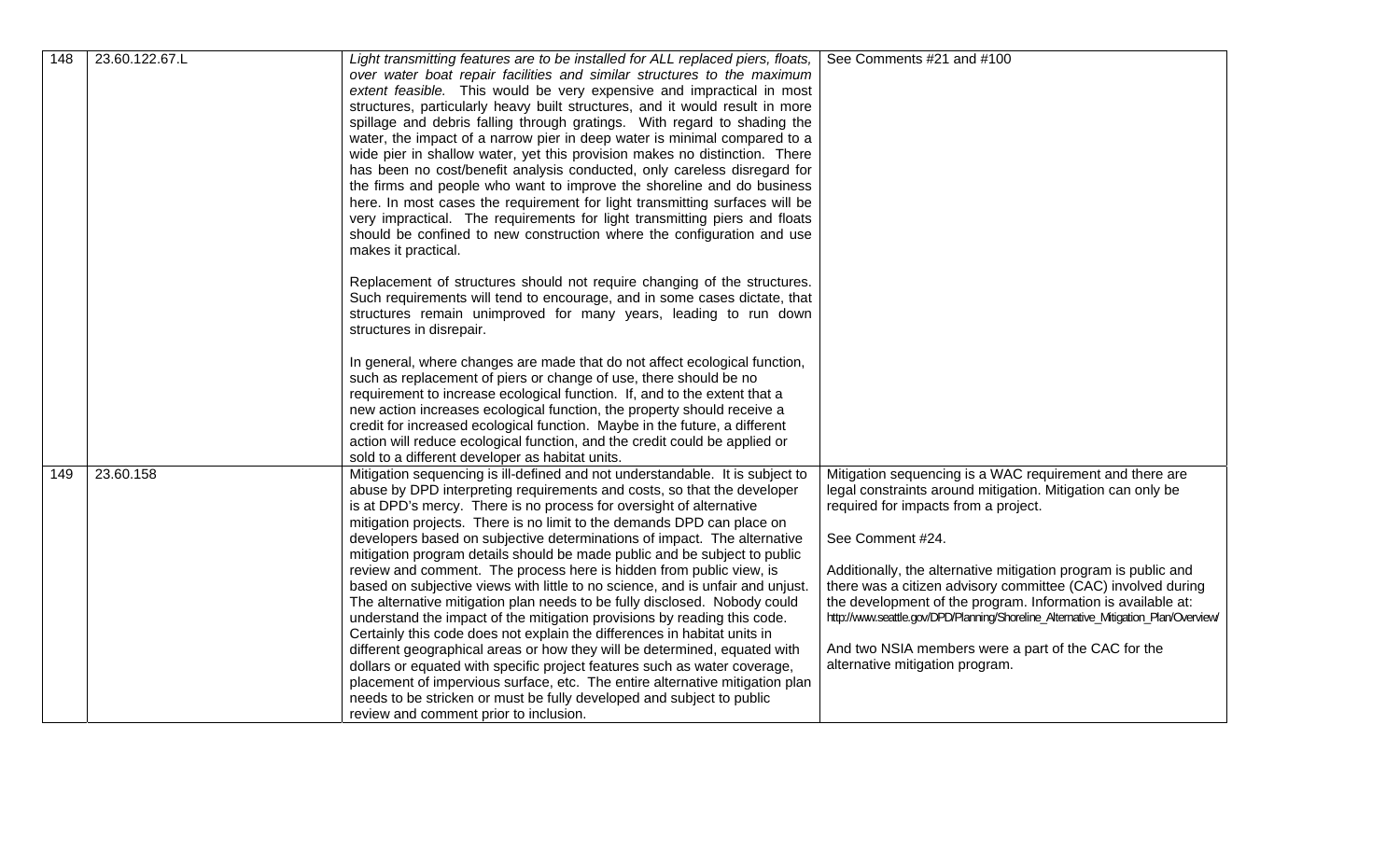| 150 | 23.60.162.C      | New over-water parking is prohibited. Existing over-water parking shall                                                                            | See Comment #26  |
|-----|------------------|----------------------------------------------------------------------------------------------------------------------------------------------------|------------------|
|     |                  | not be expanded, and if relocated, must be reduced by 20 percent. More                                                                             |                  |
|     |                  | flexibility is desperately needed for businesses that operate entirely over                                                                        |                  |
|     |                  | water. The requirement for reduction of parking because of moving it must                                                                          |                  |
|     |                  | be deleted. Business cannot function without parking, and on-street                                                                                |                  |
|     |                  | parking is diminishing to the point of jeopardizing business operations. Our                                                                       |                  |
|     |                  | lot is entirely submerged, yet to stay in business we need parking. In the                                                                         |                  |
|     |                  | long run, we estimate that lack of parking will eventually drive us out of the                                                                     |                  |
|     |                  | city or put us out of business. This provision is insensitive to our needs.                                                                        |                  |
|     |                  | For example, sometimes the Coast Guard includes in their specification                                                                             |                  |
|     |                  | that the shipyard must provide a certain number of parking spaces in a                                                                             |                  |
|     |                  | lighted, fenced area with roving security within 1/4 mile of the ship. If we                                                                       |                  |
|     |                  | qualify our bid and say we can only provide a lesser number or at a greater                                                                        |                  |
|     |                  | distance, our bid will be disqualified automatically. We could move some                                                                           |                  |
|     |                  | lumber storage or change or move something else to make room for                                                                                   |                  |
|     |                  | temporary increased parking. We can't afford to miss an opportunity for a                                                                          |                  |
|     |                  | multimillion dollar job because of inflexible shorelines rules that prevent                                                                        |                  |
|     |                  | reasonable use of our property. This has nothing to do with building more                                                                          |                  |
|     |                  | structure over water. This has nothing to do with habitat. This is merely a                                                                        |                  |
|     |                  | change of accessory use to accommodate specific business needs.                                                                                    |                  |
| 151 | Q: 23.60.187.C.2 | Over water work sheds are not allowed in Lake Union. There is no                                                                                   | See Comment #131 |
|     |                  | definition of over-water work sheds. There are two shipyards in UM, and                                                                            |                  |
|     |                  | they have work sheds, some floating, some portable and some fixed, some                                                                            |                  |
|     |                  | with floors and some you could drive a boat into. It would be very                                                                                 |                  |
|     |                  | damaging to our business to require that all work accomplished on                                                                                  |                  |
|     |                  | submerged land be done out in the weather without benefit of any work                                                                              |                  |
|     |                  | sheds, notwithstanding that a significant amount of work requires                                                                                  |                  |
|     |                  | protection from the elements while in progress. This prohibition should be                                                                         |                  |
|     |                  | deleted.                                                                                                                                           |                  |
| 152 | 23.60.187.D.2    | Slip-side vessel exterior scraping, sanding or cutting is limited to ten linear                                                                    | See Comment #94  |
|     |                  | feet of a vessel per person working on the project. Presumably this                                                                                |                  |
|     |                  | provision has been inserted because city planners think they know better                                                                           |                  |
|     |                  | than Dept of Ecology how to design Best Management Practices for boat<br>and ship repair. The fact is that they know nothing about shipyards. (For |                  |
|     |                  | example their definition of dry dock in this legislation does not describe a                                                                       |                  |
|     |                  | dry dock at all. They describe a graving dock. There are no dry docks in                                                                           |                  |
|     |                  | Seattle that operate as described in this code.) One person per ten lineal                                                                         |                  |
|     |                  | feet of a boat has no correlation to the level of effort needed to prevent                                                                         |                  |
|     |                  | dust or contaminants from entering the water. The city should leave best                                                                           |                  |
|     |                  | management practices for ship and boat repair to people already charged                                                                            |                  |
|     |                  | with regulating that activity. For example they do not distinguish from                                                                            |                  |
|     |                  | scraping on the hull over water and scraping on the house over a 20 foot                                                                           |                  |
|     |                  | wide deck, nor between a 20 foot boat and a 300 foot boat. Clearly the                                                                             |                  |
|     |                  | DPD does not have the expertise to regulate such issues. DPD should                                                                                |                  |
|     |                  | leave such Best Management Practices issues to other regulatory                                                                                    |                  |
|     |                  | authorities that already have more comprehensive regulations in place.                                                                             |                  |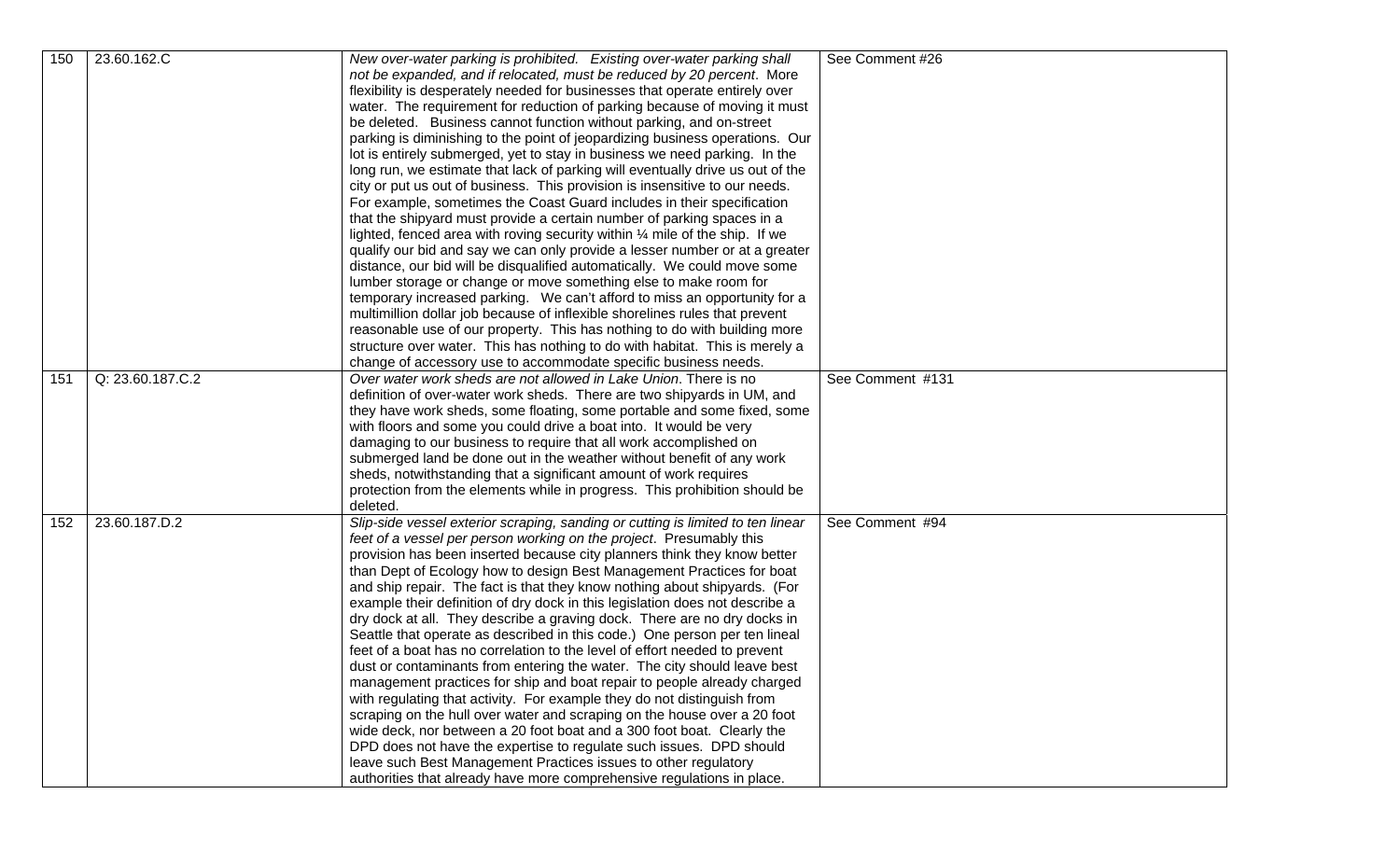| 153 | 23.60.310   | Uses in CW Environment The waterways around Lake Union, according to                                                                                                   | See Comment #107                                     |
|-----|-------------|------------------------------------------------------------------------------------------------------------------------------------------------------------------------|------------------------------------------------------|
|     |             | state law are reserved for the convenience of commerce and navigation.                                                                                                 |                                                      |
|     |             | Our shipyard abuts waterways, and we conduct commerce there adjacent                                                                                                   |                                                      |
|     |             | to our pier. The draft ordinance prohibits sales and service uses, vessel                                                                                              |                                                      |
|     |             | repair, marine service station and other uses that are routinely conducted                                                                                             |                                                      |
|     |             | for the convenience of commerce and navigation. This draft appears to be                                                                                               |                                                      |
|     |             | contrary to state law.                                                                                                                                                 |                                                      |
| 154 | 23.60.502.A | UM Use table.                                                                                                                                                          | Code section revised. See Section 23.60.502 and 504. |
|     |             | Incredibly the ONLY uses allowed outright on waterfront lots are as follows:                                                                                           |                                                      |
|     |             | Commercial uses:                                                                                                                                                       |                                                      |
|     |             | Sales & services, marine (But note: Heavy commercial services are prohibited)<br>1.                                                                                    |                                                      |
|     |             | Parks & open space uses:<br>Shoreline<br>1.                                                                                                                            |                                                      |
|     |             | Transportation Facility Uses:                                                                                                                                          |                                                      |
|     |             | Bridges & tunnels                                                                                                                                                      |                                                      |
|     |             | Dry Boat storage                                                                                                                                                       |                                                      |
|     |             | Rail transit facilities<br>3.                                                                                                                                          |                                                      |
|     |             | services<br>4.                                                                                                                                                         |                                                      |
|     |             | Tugboat Railroads<br>5.<br>6.<br><b>Streets</b>                                                                                                                        |                                                      |
|     |             | <b>Utility Lines</b><br>$\bullet$                                                                                                                                      |                                                      |
|     |             | These are the ONLY uses allowed outright on Urban Maritime waterfront lots.                                                                                            |                                                      |
|     |             | This is not reasonable. This is our prime maritime business property that we should be                                                                                 |                                                      |
|     |             | putting to its highest and best use. We should expand the allowable uses. At the very least,                                                                           |                                                      |
|     |             | uses allowed outright in UM should include:<br>• Heavy Commercial Uses (There are two major shipyards in the UM zone) These                                            |                                                      |
|     |             | should not be nonconforming uses. There should be no worry that someone will                                                                                           |                                                      |
|     |             | locate a new shipyard here in UM zoned property. Seattle's restrictive shorelines                                                                                      |                                                      |
|     |             | regulations as well as general bad business climate will prevent that. Heavy                                                                                           |                                                      |
|     |             | Commercial Uses should be allowed outright or shipyards should not be considered                                                                                       |                                                      |
|     |             | Heavy Commercial Uses.<br>Recreational Marina (There is a lot of UM property that has at least some                                                                    |                                                      |
|     |             | recreational marina use.) Recreational marina use is flexible in the sense that it                                                                                     |                                                      |
|     |             | can be expanded and contracted easily by simply moving floating docks around.                                                                                          |                                                      |
|     |             | Therefore, it can be used as an interim use and provide much needed revenue                                                                                            |                                                      |
|     |             | while allowing room for expansion of another principal use. Or properties could                                                                                        |                                                      |
|     |             | switch between recreational and commercial moorage based on seasonal factors.<br>Besides what is allowed outright, there are some very narrow exceptions:              |                                                      |
|     |             | General sales & services, warehouse storage, light and general manufacturing are                                                                                       |                                                      |
|     |             | allowed if they are water related. They should be allowed as incidental accessory                                                                                      |                                                      |
|     |             | uses even if not water related. A percentage limitation may be appropriate for non                                                                                     |                                                      |
|     |             | water related uses as accessory uses, but non water related accessory uses should                                                                                      |                                                      |
|     |             | not be outright banned.                                                                                                                                                |                                                      |
|     |             | General sales & services, craft work, light & general manufacturing uses that are<br>not water related are allowed as conditional uses if they occupy no more than 20% |                                                      |
|     |             | of the dry land area of the lot. We don't have any dry land, but we have been doing                                                                                    |                                                      |
|     |             | business here for over 90 years, and we steadfastly defend our right to perform                                                                                        |                                                      |
|     |             | craft work that is not water related. That work does not displace water dependent                                                                                      |                                                      |
|     |             | work; it enhances it and makes it possible, and uses essentially the same facilities<br>as our water dependent use.                                                    |                                                      |
|     |             | The 20% rule should not relate only to dry land. The best solution would be to remove the                                                                              |                                                      |
|     |             | words "dry land" from this provision. Alternatively, a separate rule could apply to property that                                                                      |                                                      |
|     |             | has no significant dry land available. The dry land may not be the most logical place to locate                                                                        |                                                      |
|     |             | the non water related use, particularly if the entire property is not being rebuilt. Instead of                                                                        |                                                      |
|     |             | conditional uses, this provision should allow these non water related uses outright as<br>accessory uses.                                                              |                                                      |
|     |             |                                                                                                                                                                        |                                                      |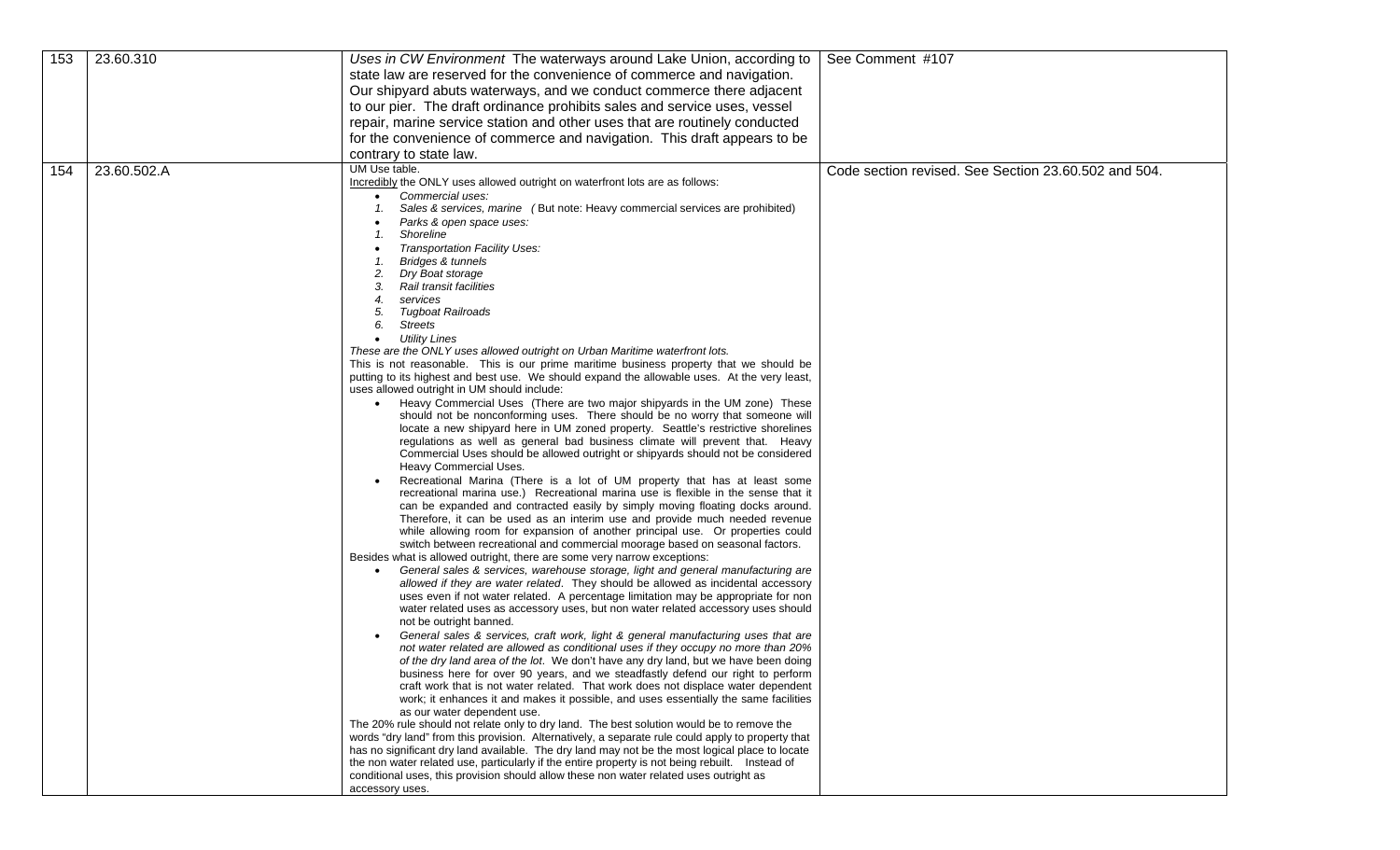| 155 | 23.60.502.H                 | In UM zones, existing recreational marinas are not allowed to expand by<br>adding piers or floats or adding vessels or mooring larger vessels. New<br>recreational marinas are prohibited. This section should be deleted. The<br>economic study commissioned by the city shows little demand for water<br>dependent use on submerged land except recreational marinas.<br>Recreational marinas are desirable and should be permitted in UM zones.<br>For the reasons mentioned above, UM properties need the flexibility to<br>expand and contract, and recreational marinas are an ideal way to do that.<br>If the regulations prohibit expansion, then what is the baseline if they<br>contract? If boats leave, can they come back? The city should not be<br>trying to micro-manage our marine businesses, and limit their reasonable<br>use of property. | See Comment #116                       |
|-----|-----------------------------|----------------------------------------------------------------------------------------------------------------------------------------------------------------------------------------------------------------------------------------------------------------------------------------------------------------------------------------------------------------------------------------------------------------------------------------------------------------------------------------------------------------------------------------------------------------------------------------------------------------------------------------------------------------------------------------------------------------------------------------------------------------------------------------------------------------------------------------------------------------|----------------------------------------|
| 156 | 23.60.512                   | View corridor requirements are reduced to 15% if water dependent uses<br>occupy more than 40% of the dry land. This is unfair to a company that<br>has no dry land and could have up to 100% of water dependent use. A<br>clause should be added to this provision so it reads, "View corridor<br>requirements are reduced to 15% if water dependent uses occupy more<br>than 40% of the dry land or if there is no dry land being used for non water<br>related use."                                                                                                                                                                                                                                                                                                                                                                                         | DPD continues to evaluate this request |
|     | <b>Fremont Boat Company</b> |                                                                                                                                                                                                                                                                                                                                                                                                                                                                                                                                                                                                                                                                                                                                                                                                                                                                |                                        |
| 157 | Treated wood.<br>23.60.152  | Our marina facility is built on non-treated logs with non-treated<br>piling (except for the City bulkhead holding up Northlake Way)<br>however some of the piling the building rest on are creosoted.<br>We don't like cutting trees down unnecessarily to replace<br>untreated wood and use treated ACZA treated planks. We do<br>check to see that the vendor uses<br>BMP's so the leaching amount is negligible when it rains.<br>We'd like to continue doing that and not get into trouble with State<br>or local regulators - please get everyone on the same page.<br>Now as to the building piling - there is just no physical way to pull<br>those piling out without taking down the building. It would be of<br>enormous help to include capping as an alternative to the<br>language in the draft code.                                             | See Comments #19 and #20               |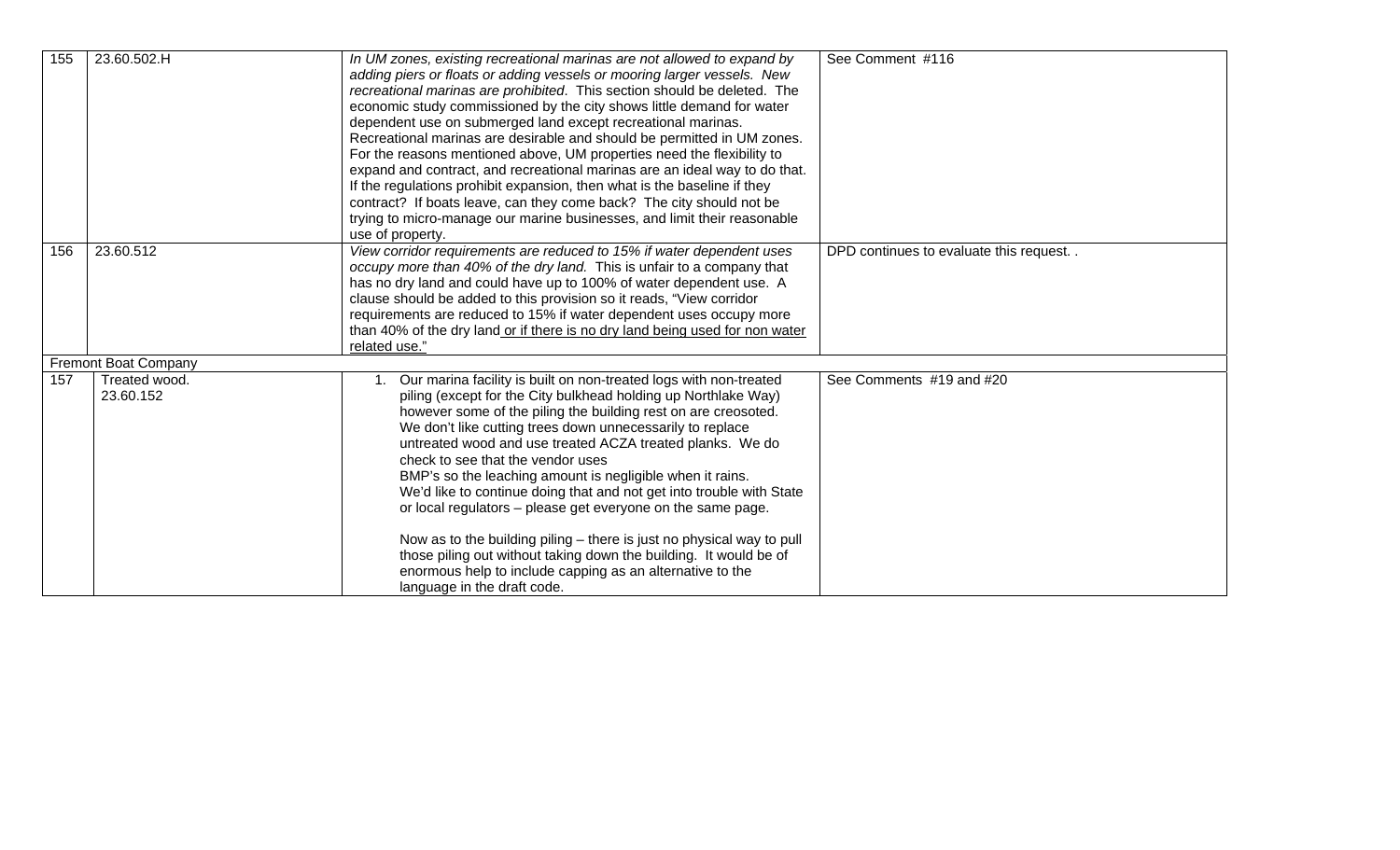| 158 | Use of the property | If we didn't have the ability to put in those very different 26<br>1.<br>businesses starting in 2009, we would have depleted our reserves<br>and not been able to pay our real estate taxes. That's not a good<br>situation for the owner or the City. We see no difference in our<br>marina office using a copier or computer than the Green house<br>builder does upstairs. It's an office. Trying to pin folks down to a<br>narrow use is fairly backward thinking and does nothing for the<br>innovation the City is known for.<br>Inside the Locks is the most unique waterfront in the Pacific<br>Northwest. Visitors marvel - especially when the fishing fleet is in<br>town. This was accomplished because we had a tie to the water,<br>loved it and knew how to do business. We've got floating homes<br>near dry-docks and marinas, house barges near sand and gravel<br>barges and the most vibrant fishing fleet all mixed in with office use<br>and universities over flown by seaplanes and looked on by<br>restaurant patrons. We agree with the goals - do no harm, fix it if<br>you do. But, within reason, leave us to our own business<br>decisions.                                                               | Use sections revised; however, preferred uses on waterfront<br>lots per the SMA/WAC are for water dependent and water<br>related uses. Therefore the City does not have a lot of<br>discretion regarding the uses that can be allowed on waterfront<br>lots. |
|-----|---------------------|-----------------------------------------------------------------------------------------------------------------------------------------------------------------------------------------------------------------------------------------------------------------------------------------------------------------------------------------------------------------------------------------------------------------------------------------------------------------------------------------------------------------------------------------------------------------------------------------------------------------------------------------------------------------------------------------------------------------------------------------------------------------------------------------------------------------------------------------------------------------------------------------------------------------------------------------------------------------------------------------------------------------------------------------------------------------------------------------------------------------------------------------------------------------------------------------------------------------------------------------|--------------------------------------------------------------------------------------------------------------------------------------------------------------------------------------------------------------------------------------------------------------|
|     |                     | By the way, have you tried to work yourself through the code<br>wearing a UC user hat and wanting to put in office use? How<br>about any use at all? Daunting; we can do better by the cutting<br>back the complexity in the draft code.                                                                                                                                                                                                                                                                                                                                                                                                                                                                                                                                                                                                                                                                                                                                                                                                                                                                                                                                                                                                |                                                                                                                                                                                                                                                              |
| 159 | Public Access.      | This is a bit of a sore point. We 'had' to put in public access<br>1.<br>because we changed the use inside a building! Still doesn't make<br>sense to us. We received no acknowledgment that we bring<br>hundreds onto the water (dozens & dozens on each Tuesday duck<br>dodge alone) with our water dependent marina.<br>The whole property wasn't looked at $-$ just the fact that we had<br>non-water dependent on the upper floors. Okay, fine water under<br>the bridge. However, if we need a permit in the future, what will<br>our public access requirements be? There's no room (literally)<br>because we've done what we could. So do we have to 'pay' (via<br>Habitat Units) again because we built way back when?<br>Where will anyone in UC be able to physically put the required<br>access?<br>Now we have MARSEC (U.S. Coast Guard Marine Safety Levels)<br>rules - because of our tugboat company - to abide by and it's a fine<br>line we walk every time someone goes past our "end of access"<br>sign".<br>Now it seems we're trying to connect the dots on a map between marinas<br>creating a path that impossible to put in. How does that protect our water<br>dependent uses or our private property rights? | See Comments #101, #114 and #126.                                                                                                                                                                                                                            |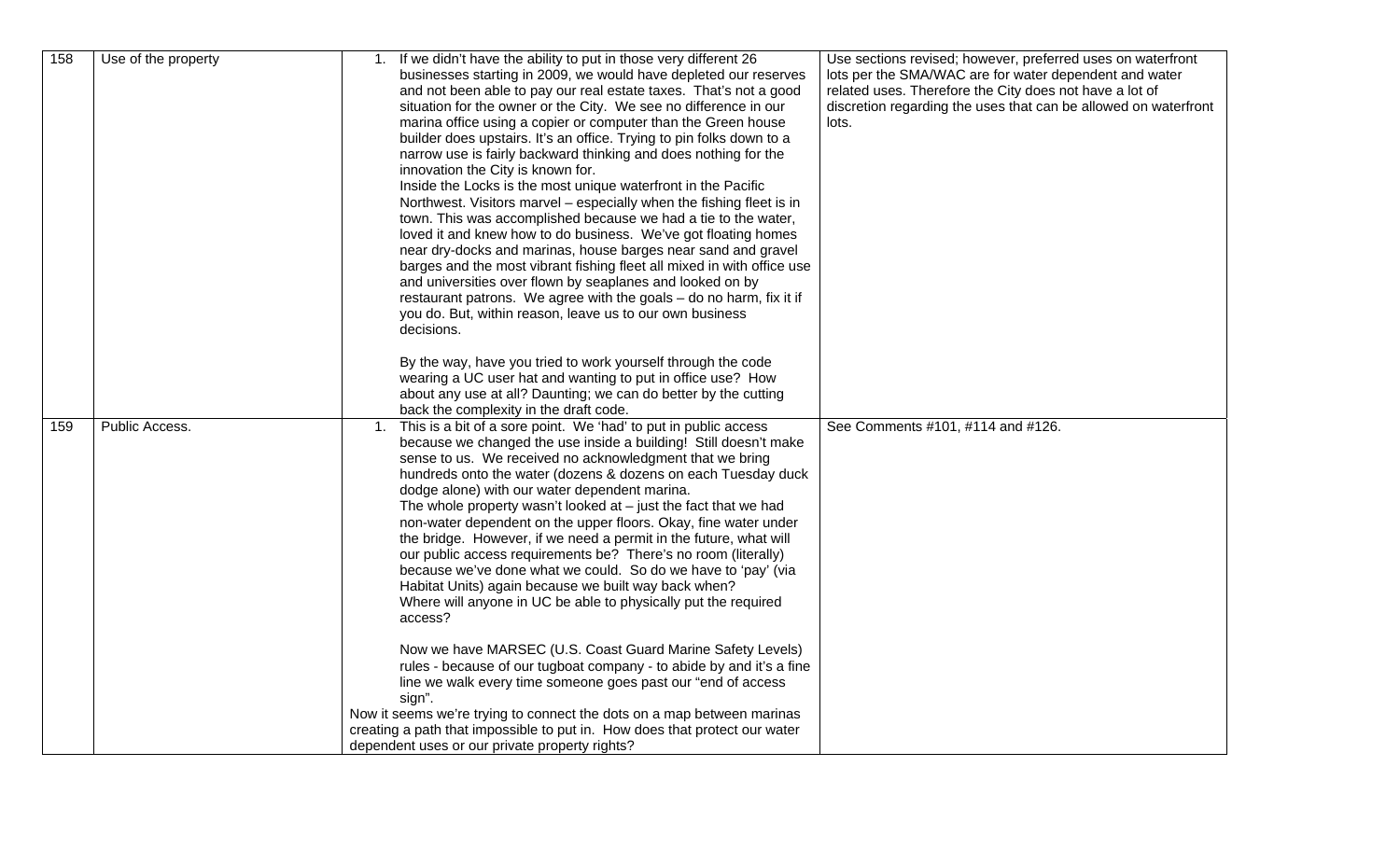| 160 | Setbacks, corridors and lot coverage. | Wow, that's a lot of land not being used. And it's a sure thing no<br>one would have paid the price for the land with those restrictions in<br>place back in the day. So, what's the intent? That is unclear.<br>We think the code needs to be pretty clear that those that built can<br>replicate - if destroyed by elements or if torn down for rebuilding.<br>Because if that's not in the<br>code, everyone will want to hang on to what they've got and<br>Seattle doesn't need slum buildings or falling in marinas.<br>Fremont Boat Co., Inc.<br>Page 4<br>$5 - 30 - 11$<br>Give credits or incentives of some nature for those that want to give extra<br>views or access and stop the restrictive way of thinking.                                     | See Comment #112                                                                                                                     |
|-----|---------------------------------------|-----------------------------------------------------------------------------------------------------------------------------------------------------------------------------------------------------------------------------------------------------------------------------------------------------------------------------------------------------------------------------------------------------------------------------------------------------------------------------------------------------------------------------------------------------------------------------------------------------------------------------------------------------------------------------------------------------------------------------------------------------------------|--------------------------------------------------------------------------------------------------------------------------------------|
| 161 | Marina standards.<br>23.60.200        | 2. What's needed here is a minimalist approach and a need to step<br>away from running someone else's business.<br>a. Reference the Marina Best Management Practices well<br>known to the industry (DOE, Puget Soundkeepers, DNR, etc.)<br>that have been in existence since the late 1980's and built<br>upon. Require that they be part of the moorage agreement.<br>These deal with most of the problems.<br>b. Use the existing language for lavatory facilities.<br>c. Use sewage pump-outs or third party providers.<br>d. Recognize that marinas already do provide public access and<br>a valuable water dependent use.<br>Allow businesses to make the financial and operational decisions<br>surrounding live-aboards and the type of vessel allowed. | See Comment #97                                                                                                                      |
|     | Fergusson Marine Terminal             |                                                                                                                                                                                                                                                                                                                                                                                                                                                                                                                                                                                                                                                                                                                                                                 |                                                                                                                                      |
| 162 | Vessel maintenance                    | Suggest no new shore side over water regulations for maintenance                                                                                                                                                                                                                                                                                                                                                                                                                                                                                                                                                                                                                                                                                                | See Comment #94                                                                                                                      |
| 163 | Uses on vessels                       | We must allow crew to stay on board large seafood processing and other<br>vessels in the harbor                                                                                                                                                                                                                                                                                                                                                                                                                                                                                                                                                                                                                                                                 | In the first draft of the regulations this was allowed and it<br>remains allowed in the second draft of the regulations.             |
| 164 | Office in UI and UM                   | We should have additional options                                                                                                                                                                                                                                                                                                                                                                                                                                                                                                                                                                                                                                                                                                                               | The use standards in the UI and UM shoreline environment<br>have been revised. See Section 23.60.482, 502 and 504.                   |
| 165 | UI                                    | Ship Canal UI needs different rules than Duwamish River UI Through the<br>use of additional caveats?                                                                                                                                                                                                                                                                                                                                                                                                                                                                                                                                                                                                                                                            | Please provide information regarding the additional caveats<br>needed and the reason for the caveats.                                |
| 166 | UI                                    | Caretaker on property in UI This is most important for security                                                                                                                                                                                                                                                                                                                                                                                                                                                                                                                                                                                                                                                                                                 | 23.60.092 accessory use - caretaker quarters are allowed as<br>an accessory use.                                                     |
| 167 | 20% nonWD/WR                          | Provide more non WD/WR uses                                                                                                                                                                                                                                                                                                                                                                                                                                                                                                                                                                                                                                                                                                                                     | The use standards in the UI and UM shoreline environment<br>have been revised. See Section 23.60.482, 502 and 504.                   |
| 168 | Height                                | Height restrictions should be 60 ft Allows for future dry stack marinas and<br>warehouse options (Ferguson Terminal warehouse is 60 ft in height) (How<br>else are we going to come up with the 315,866 sq ft of moorage?)                                                                                                                                                                                                                                                                                                                                                                                                                                                                                                                                      | Additional height exceptions have been provided in the UI and<br>UM shoreline environments. See Sections 23.60.486 and<br>23.60.506. |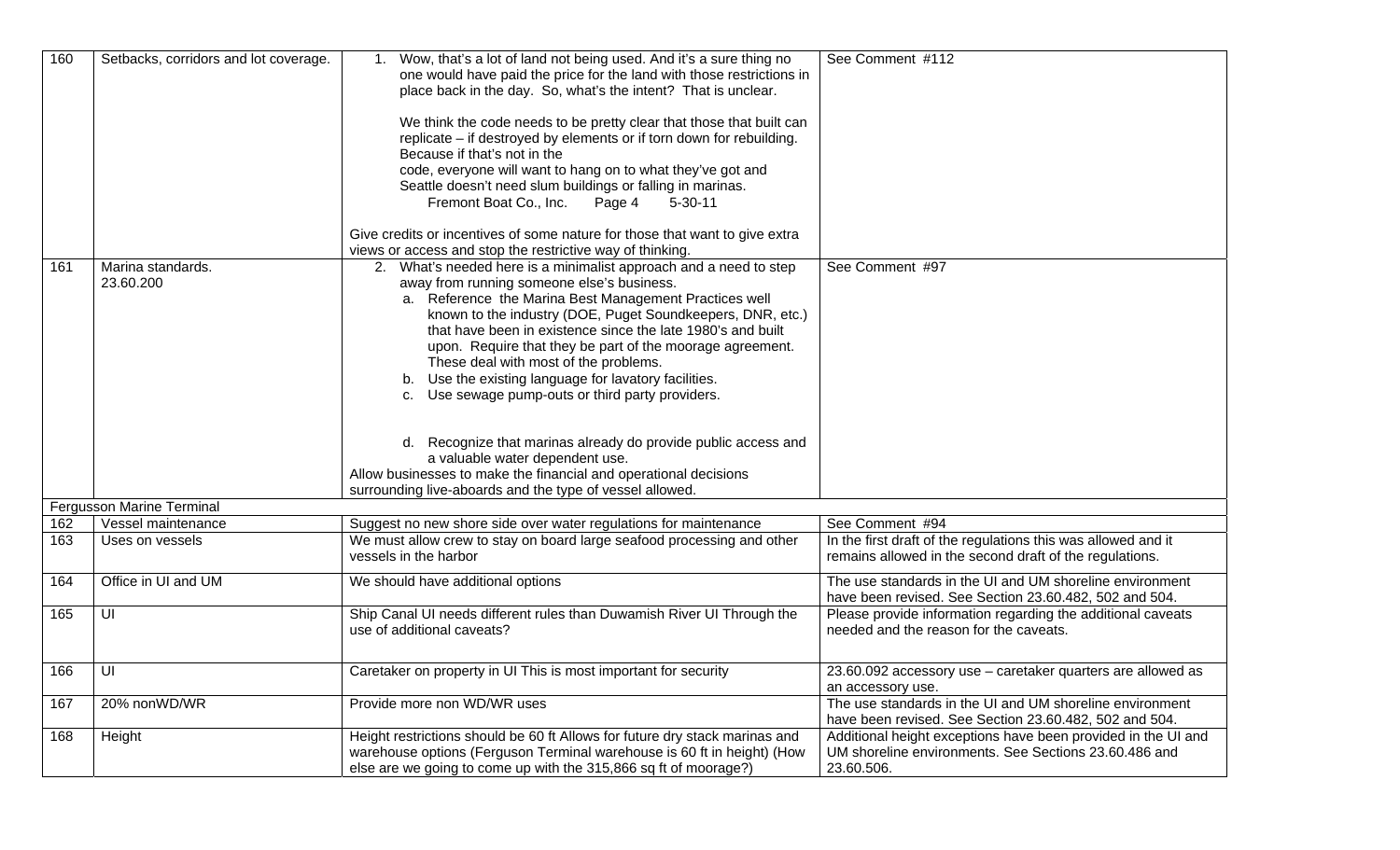| 169         | Recreational Moorage in the UI                                                    | According to your "Comparison of Land Supply and Demand for Water<br>Dependent and Water Related Uses" (12/09), recreational moorage in the<br>Ship Canal will have a future growth of 315,866 sq ft or 66% of total Ship<br>Canal growth by 2030. Why make this use a conditional use and force<br>future operators to go through the City Council? The conditional use<br>process is very expensive, and may require 1 to 2 years for approval.<br>There are 10 recreational moorages in the Ship Canal UI at this time,<br>including one of the largest covered moorages in Puget Sound. A new<br>recreational moorage would not be a new industry. Boating clubs are a<br>major factor in making industry grow. If we are going to have the amount of<br>moorage in the Ship Canal and Lake Union as proposed in your study, we<br>should allow yacht and boat clubs. The industry often says to sell boats,<br>sell boating. | Regulations revised as suggested with standards included that<br>limit the location of recreational marinas to areas where they<br>will not interfere with industrial uses.                                                                                                                                                                                                                                                                                                                                                                                                                                                                                               |
|-------------|-----------------------------------------------------------------------------------|-----------------------------------------------------------------------------------------------------------------------------------------------------------------------------------------------------------------------------------------------------------------------------------------------------------------------------------------------------------------------------------------------------------------------------------------------------------------------------------------------------------------------------------------------------------------------------------------------------------------------------------------------------------------------------------------------------------------------------------------------------------------------------------------------------------------------------------------------------------------------------------------------------------------------------------|---------------------------------------------------------------------------------------------------------------------------------------------------------------------------------------------------------------------------------------------------------------------------------------------------------------------------------------------------------------------------------------------------------------------------------------------------------------------------------------------------------------------------------------------------------------------------------------------------------------------------------------------------------------------------|
| 170         | Public Access in UI or force to<br>payment for an alternative location            | This will only reduce future growth and present serious security problems.<br>have been advised by an attorney that public access is not required by<br>DOE.                                                                                                                                                                                                                                                                                                                                                                                                                                                                                                                                                                                                                                                                                                                                                                      | Water-dependent uses are not required to provide public<br>access except for recreational marinas. Recreational marinas<br>because they are boating facilities are required by WAC 173-<br>26-241(3)(c) to provide public access. New exception added to<br>exempt marinas with less than 35-ft of dry land. Additionally,<br>there are exemptions for uses that are not water-dependent<br>see Section 23,60,164.I Other uses that do not meet the<br>exception criteria and that are not water-dependent are<br>required to provide public access to meet the public access<br>standards in 23.60.164 and in the shoreline environment in<br>which the use is proposed. |
| 171         | <b>View Corridor Restriction</b>                                                  | Why no wet moorage, storage of boats under repair, open storage or<br>parking? Most of the Ship Canal is at the bottom of a hill and very little, if<br>any, of the view would change by allowing the above. These restrictions<br>would not be acceptable for a cargo operation.                                                                                                                                                                                                                                                                                                                                                                                                                                                                                                                                                                                                                                                 | These uses are allowed in the view corridor see Section<br>23.60.178. In an effort to consolidate the code instead of<br>repeating these standards in each shoreline environment it is<br>now stated only once in the View Corridor section.                                                                                                                                                                                                                                                                                                                                                                                                                              |
| 172         | No wood piling repair                                                             | This requirement is not acceptable. Do you have any studies that show<br>how much of a problem a 25-year old wood piling is compared to removing<br>the piling and roof as well as a floor of a building to drive a new steel<br>piling? I understand no new wood piling, but a 25-year old piling may not<br>leach an amount that could be considered a threat to the environment.                                                                                                                                                                                                                                                                                                                                                                                                                                                                                                                                               | See comment #19 and #20                                                                                                                                                                                                                                                                                                                                                                                                                                                                                                                                                                                                                                                   |
| CalPortland |                                                                                   |                                                                                                                                                                                                                                                                                                                                                                                                                                                                                                                                                                                                                                                                                                                                                                                                                                                                                                                                   |                                                                                                                                                                                                                                                                                                                                                                                                                                                                                                                                                                                                                                                                           |
| 174         | 23.60.002<br>regulates shoreline<br>developments and "shoreline<br>modifications" | Analysis: Shoreline modification is defined broadly to include construction,<br>grading, etc, and also altering vegetation, applying chemicals.                                                                                                                                                                                                                                                                                                                                                                                                                                                                                                                                                                                                                                                                                                                                                                                   | Some modifications don't fit well into development or use, yet<br>the WAC requires that they be regulated. Therefore, the City is<br>including shoreline modifications to ensure development<br>standards apply to them.                                                                                                                                                                                                                                                                                                                                                                                                                                                  |
|             |                                                                                   | This concept comes from the WDOE guidelines but appears to be an<br>expansion of the regulatory scope of the SMA which governs<br>"development".                                                                                                                                                                                                                                                                                                                                                                                                                                                                                                                                                                                                                                                                                                                                                                                  | WAC 173-27-140(1) states, "No authorization to undertake use<br>or development on shorelines of the state shall be granted by<br>the local government unless upon review the use or<br>development is determined to be consistent with the policy and                                                                                                                                                                                                                                                                                                                                                                                                                     |
|             |                                                                                   | If there is a conflict between the guidelines and the Act, the Act controls.<br>WAC 173-26-186(1).                                                                                                                                                                                                                                                                                                                                                                                                                                                                                                                                                                                                                                                                                                                                                                                                                                | provisions of the Shoreline Management Act and the master<br>program." Therefore, activity that is not "development" or<br>"substantial development" still must comply with the City's SMP                                                                                                                                                                                                                                                                                                                                                                                                                                                                                |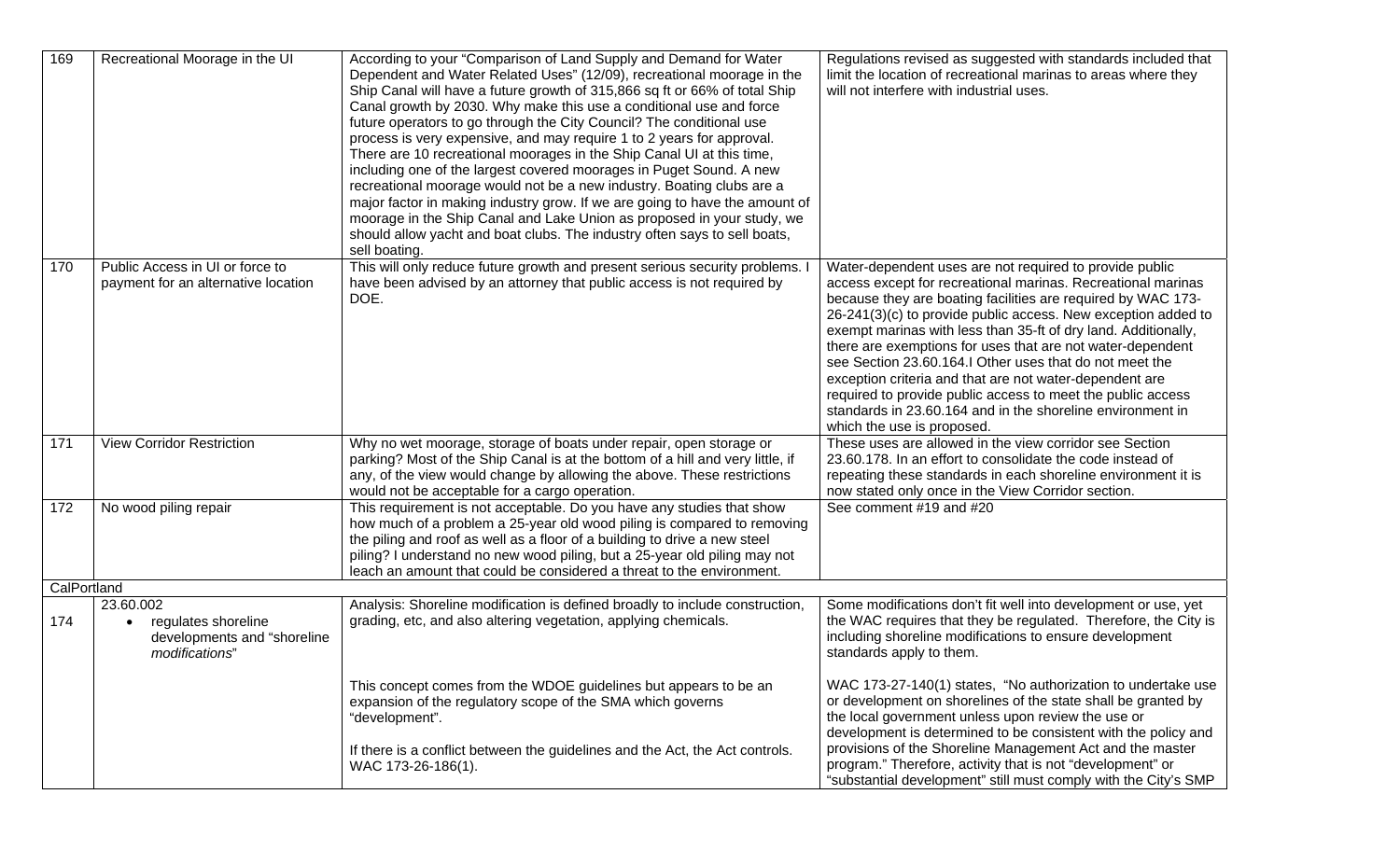|     |                                                        |                                                                                                                                                                                                                                                                                                                                                                                                                                                                                                                                                                                                                                                                                                                                                                                                                                                                                                                                                                                                                                                                                                                                                                                                                                                                                                                                                                                                                                                                                                                                                                                                                                                                                                                                                                                                                                                                                                                                     | and obtain appropriate City permits, even though an SSDP is   |
|-----|--------------------------------------------------------|-------------------------------------------------------------------------------------------------------------------------------------------------------------------------------------------------------------------------------------------------------------------------------------------------------------------------------------------------------------------------------------------------------------------------------------------------------------------------------------------------------------------------------------------------------------------------------------------------------------------------------------------------------------------------------------------------------------------------------------------------------------------------------------------------------------------------------------------------------------------------------------------------------------------------------------------------------------------------------------------------------------------------------------------------------------------------------------------------------------------------------------------------------------------------------------------------------------------------------------------------------------------------------------------------------------------------------------------------------------------------------------------------------------------------------------------------------------------------------------------------------------------------------------------------------------------------------------------------------------------------------------------------------------------------------------------------------------------------------------------------------------------------------------------------------------------------------------------------------------------------------------------------------------------------------------|---------------------------------------------------------------|
|     |                                                        |                                                                                                                                                                                                                                                                                                                                                                                                                                                                                                                                                                                                                                                                                                                                                                                                                                                                                                                                                                                                                                                                                                                                                                                                                                                                                                                                                                                                                                                                                                                                                                                                                                                                                                                                                                                                                                                                                                                                     | not required.                                                 |
| 175 | "protect and restore"<br>$\bullet$                     | Analysis: The goal of restoration becomes more paramount under the<br>proposal. The concept is derived from the WDOE guidelines, which rely on<br>one passage from the statutory goals in RCW 90.58.020. The passage<br>itself is only one finding among many, and merely states that there is<br>"concern" relating to shoreline utilization, protection, restoration and<br>preservation. See, WAC 173-26-176. The regulations and proposed<br>SSMP take the restoration concept further than it has ever been applied<br>before, and appears to be a statutory expansion. If there is a conflict<br>between the guidelines and the Act, the Act controls. WAC 173-26-186(1).<br>With regard to the SSMP, the burden for restoration appears to be shifting<br>burden to private property owners. More importantly, with regard to the<br>Duwamish MIC, there is no recognition that industrial developed shorelines<br>are permanently altered (ECA, for example, recognizes WD/WR as being<br>eligible for development in a buffer area per 25.09.200B.4.c); here, in<br>contrast, there is no water dependent or water related use preference.<br>See DOE shoreline guidelines policy goal supporting utilization of<br>shorelines for economically productive uses that are particularly dependent<br>on shoreline location or use WAC 173-26-176(3). See also, RCW<br>90.58.020 recognizing that alterations of the natural conditions of<br>shorelines of the state, in those limited circumstances when authorized,<br>shall be given "priority for industrial and commercial developments which<br>are particularly dependent on their location on or use of the shorelines of<br>the state."<br>Request: The SSMP regulations pertaining to the UI environment in the<br>Duwamish should be reviewed and refined to prefer water dependent and<br>water related industry over protection and restoration. We support the | See Comment #1                                                |
|     |                                                        | Port's proposed language to reserve "appropriate areas" for restoration.<br>The UI is not an appropriate area.                                                                                                                                                                                                                                                                                                                                                                                                                                                                                                                                                                                                                                                                                                                                                                                                                                                                                                                                                                                                                                                                                                                                                                                                                                                                                                                                                                                                                                                                                                                                                                                                                                                                                                                                                                                                                      |                                                               |
| 176 | 23.60.004<br>adds lands "adjacent to" the<br>shoreline | Analysis: Some industrial users are concerned that there may be an<br>expansion of the regulatory scope of SMA to "adjacent" lands in a manner<br>inconsistent with GMA. The correct approach is to ensure that the GMA<br>Comprehensive Plan and mandates of consistency are met. The City has<br>enacted Comp Plan policies to preserve industrial lands for industrial uses,                                                                                                                                                                                                                                                                                                                                                                                                                                                                                                                                                                                                                                                                                                                                                                                                                                                                                                                                                                                                                                                                                                                                                                                                                                                                                                                                                                                                                                                                                                                                                     | See Comment #3<br>RCW requirement 90.58.340                   |
|     |                                                        | and the SSMP should implement and be consistent with this policy. As<br>drafted, the proposed SSMP is inconsistent with the Comp Plan policies,<br>because it makes it more difficult for industrial uses to survive, rather than<br>fostering retention and expansion of industrial uses as required by the<br>Comp Plan.<br>Request: The SSMP regulations pertaining to the UI environment in the                                                                                                                                                                                                                                                                                                                                                                                                                                                                                                                                                                                                                                                                                                                                                                                                                                                                                                                                                                                                                                                                                                                                                                                                                                                                                                                                                                                                                                                                                                                                 | The Urban Industrial use table has been updated as requested. |
|     |                                                        | Duwamish should be reviewed and refined to foster retention and                                                                                                                                                                                                                                                                                                                                                                                                                                                                                                                                                                                                                                                                                                                                                                                                                                                                                                                                                                                                                                                                                                                                                                                                                                                                                                                                                                                                                                                                                                                                                                                                                                                                                                                                                                                                                                                                     | See Section 23.60.482.                                        |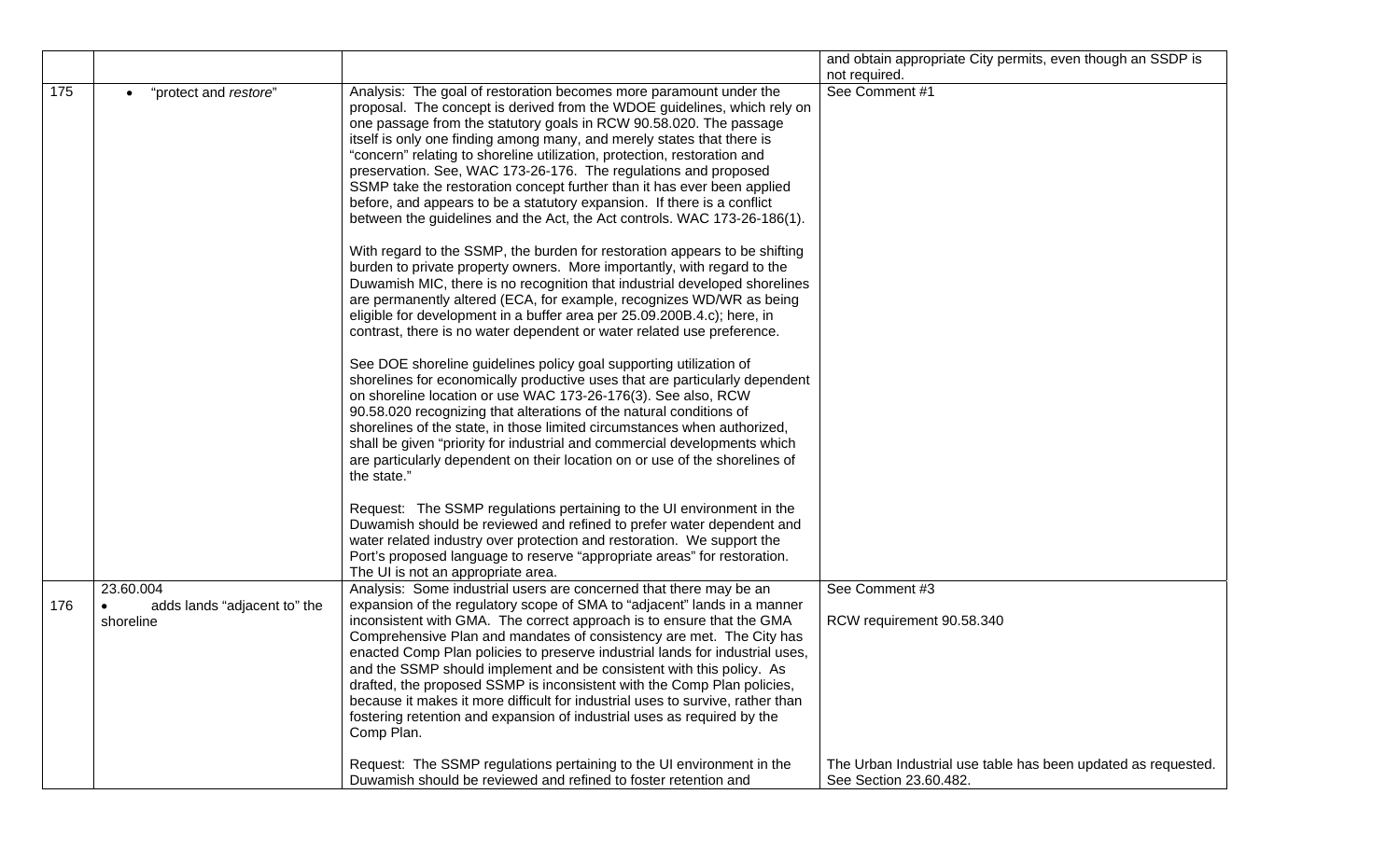|     |                                       | expansion of water dependent and water related industry on shorelines          |                                                                     |
|-----|---------------------------------------|--------------------------------------------------------------------------------|---------------------------------------------------------------------|
|     |                                       | and adjacent lands. Examples are noted herein; among the more                  |                                                                     |
|     |                                       | concerning is the failure to allow water dependent and water related uses      |                                                                     |
|     |                                       | outright in the UI Duwamish area; instead they are allowed as special or       |                                                                     |
|     |                                       | conditional uses with criteria that cannot be met.                             |                                                                     |
|     | SUBCHAPTER II ADMINISTRATION          |                                                                                |                                                                     |
|     |                                       | PART 1 APPLICABILITY                                                           |                                                                     |
|     |                                       | Analysis and Requested Changes                                                 |                                                                     |
|     | <b>Code Section</b>                   |                                                                                |                                                                     |
|     | 23.60.016                             | See comment above; Act does not appear to allow "modifications" to be          |                                                                     |
| 177 | C.1 shoreline developments "and       | regulated if they are not development.                                         | See Comment #174                                                    |
|     | modifications" must meet              |                                                                                |                                                                     |
|     | development standards                 |                                                                                |                                                                     |
|     | C.5 submerged lands not counted       | Could make some lots nonconforming, and others non-developable                 | No change from how submerged lands are used to calculate            |
| 178 | toward lot area for purposes of       |                                                                                | minimum lot area.                                                   |
|     | minimum lot area                      |                                                                                |                                                                     |
|     | 23.60.020                             | Analysis: The treatment of statutory exemptions has been eroded over           | The RCW regulates uses see RCW 90.58.100                            |
|     | exempt actions and shoreline          | time, and now the exemption process has itself become a permit process.        |                                                                     |
|     | modifications must still comply with  | This concept may come from the WDOE guidelines but appears to be an            | And WAC 173-27-040(1)(b) and (e). requires that exempt              |
|     | Act even if not a substantial         | expansion of the regulatory scope of the SMA which governs                     | activities meet the substantive requirements of the SMA/SMP         |
|     | development                           | "development". If there is a conflict between the guidelines and the Act,      | but they are not required to meet the procedural requirements.      |
|     | see also 23.60.062                    | the Act controls. WAC 173-26-186(1)                                            |                                                                     |
|     |                                       |                                                                                | Exemptions are regulated by Section 23.60.020 if a proposal is      |
|     |                                       | Request: The exemption process should be more predictable, streamlined         | not development it is required to follow the substantive            |
|     |                                       | and not be treated as a permit process in itself. For example, is a permit     | requirements of the regulations                                     |
|     |                                       | exemption expected for normal WD 40 applications, now that a shoreline         |                                                                     |
|     |                                       | modification includes any spray activity? This section could be untenable;     |                                                                     |
|     |                                       | industry does not want to have to go to the permit counter to maintain its     | Exempt activities typically take $2 - 3$ weeks for review, which is |
|     |                                       | facilities in a normal and routine way. Please develop a more workable         | not an unreasonable amount of time                                  |
|     |                                       | threshold in the second draft.                                                 |                                                                     |
|     | 23.60.020 C.                          | Clarify: Is the new term "act of nature" intended to include normal            | Change proposed is being withdrawn. RCW uses the word               |
| 179 | The exemptions include normal         | weathering? If not, it should be. It should not just be for extraordinary acts | elements; therefore no change proposed from existing                |
|     | maintenance or report of existing     | of nature, like earthquakes.                                                   | language.                                                           |
|     | structures or developments, including |                                                                                |                                                                     |
|     | damage by accident, fire or acts of   |                                                                                |                                                                     |
|     | nature; the word "elements" has been  |                                                                                |                                                                     |
|     | deleted and replaced with the new     |                                                                                |                                                                     |
|     | phrase "act of nature"                |                                                                                |                                                                     |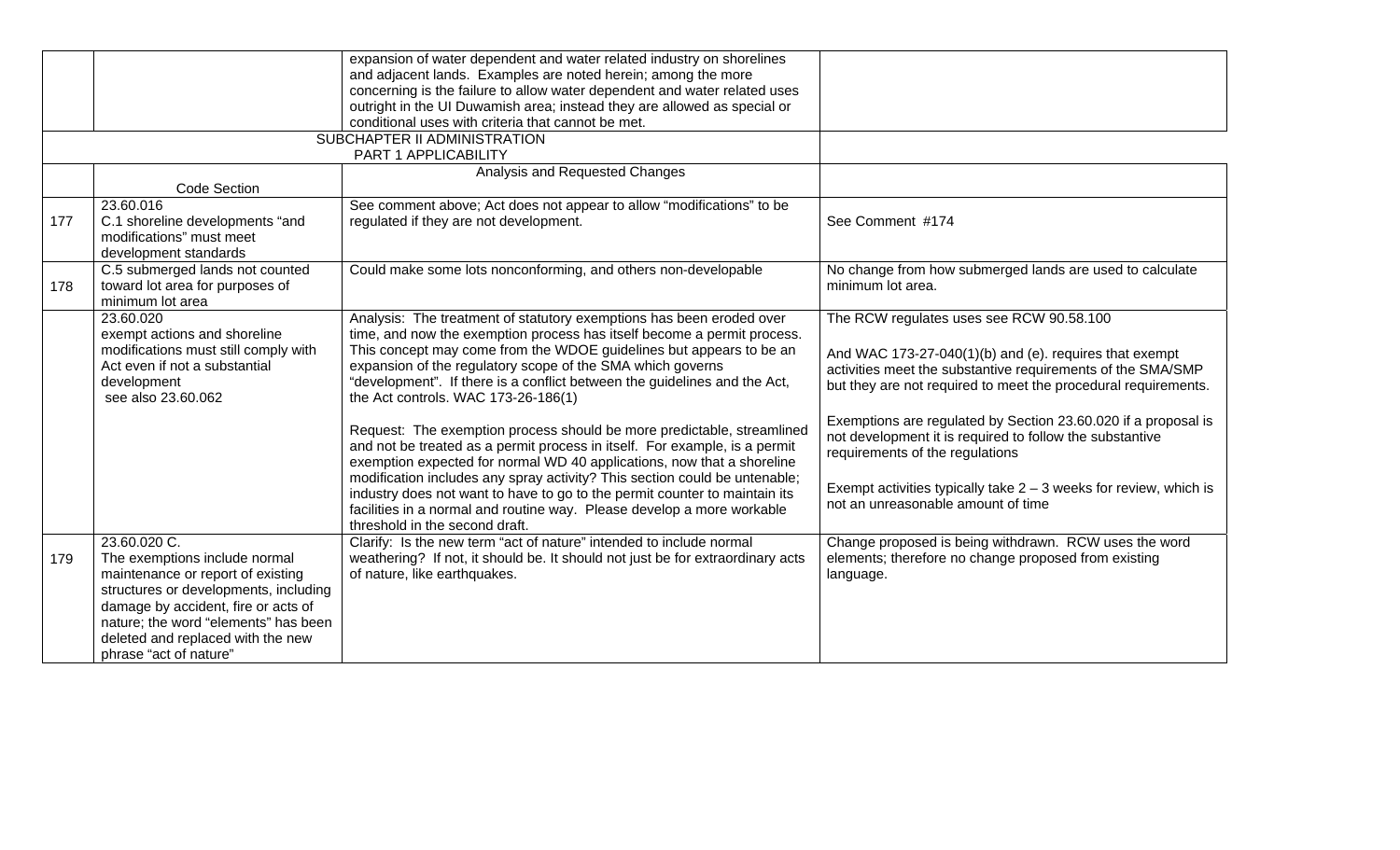| 180 | 23.60.027<br>A. Allows Director to create<br>Ecological restoration and mitigation<br>program;<br>B. payment in lieu option allowed                                                           | Analysis: This implementation of this section appears to be a one size fits<br>all. The so-called "SAMP" approach could be a successful option where<br>mitigation is warranted, but not all shoreline districts are created equal.<br>Specifically, the Duwamish is an industrialized and developed shoreline<br>where the Comp Plan policies of the city support retention and expansion<br>of industrial uses. Mitigation should not be required in many cases, but if it<br>is, the cost should not be the same as development in other areas.<br>Request: Clarify the purpose of this section and revise it to note that the<br>program may vary by zone and shoreline environment, so that less is<br>required for urban industrial shorelines in the Duwamish area.                                                                                                                                                                                                                                                                                                                                                                                                                                                   | Mitigation is required for impacts to ecological functions.<br>Clarified this section See revised section and response to<br>Comment #6.                          |
|-----|-----------------------------------------------------------------------------------------------------------------------------------------------------------------------------------------------|------------------------------------------------------------------------------------------------------------------------------------------------------------------------------------------------------------------------------------------------------------------------------------------------------------------------------------------------------------------------------------------------------------------------------------------------------------------------------------------------------------------------------------------------------------------------------------------------------------------------------------------------------------------------------------------------------------------------------------------------------------------------------------------------------------------------------------------------------------------------------------------------------------------------------------------------------------------------------------------------------------------------------------------------------------------------------------------------------------------------------------------------------------------------------------------------------------------------------|-------------------------------------------------------------------------------------------------------------------------------------------------------------------|
|     |                                                                                                                                                                                               | PART 2: CRITERIA FOR APPLICATION REVIEW                                                                                                                                                                                                                                                                                                                                                                                                                                                                                                                                                                                                                                                                                                                                                                                                                                                                                                                                                                                                                                                                                                                                                                                      |                                                                                                                                                                   |
|     | <b>Code Section</b>                                                                                                                                                                           | Analysis and Requested Changes                                                                                                                                                                                                                                                                                                                                                                                                                                                                                                                                                                                                                                                                                                                                                                                                                                                                                                                                                                                                                                                                                                                                                                                               |                                                                                                                                                                   |
| 181 | Overview of Impact to Industrial Uses                                                                                                                                                         | Analysis: The section on criteria for various permits takes on significant<br>new meaning, because under the new SSMP many WD/WR industrial and<br>commercial uses are no longer permitted outright in the UI environment.<br>Thus, the uses may technically become nonconforming uses and any<br>expansions will trigger the new permit requirements and criteria. The<br>ability to permit such uses would become substantially harder and perhaps<br>even impossible under the proposed SSMP. This approach is inconsistent<br>with the SMA preference for such uses and also with the Comprehensive<br>Plan policies of the City. The City Council has repeatedly adopted policies<br>to support the retention and expansion of industrial uses in the Duwamish<br>area. The SSMP must be consistent with and implement the GMA Comp<br>Plan.<br>Request: The use table needs to be substantially re-written to prefer WD<br>and WR industrial, commercial and manufacturing uses, and allow such<br>uses outright. The use that requires a special use or conditional use<br>should be rare; where required, the criteria need to be revised to make<br>them achievable, otherwise it amounts to preclusion of the use. | The change proposed was to require Heavy Manufacturing use<br>on waterfront lots to be water-dependent.<br>See revised use Table in Section 23.60.482.            |
| 182 | 23.60.032 Special Use<br>criteria<br>Uses identified as requiring<br>special use approval may be<br>approved, conditioned, denied if an<br>applicant has demonstrated all of the<br>criteria: | Analysis:<br>Use Table. This section needs to be considered in<br>conjunction with the use table of 23.60.482. Industrial uses are not<br>mentioned as a permitted use. Most uses would appear to fit under<br>Manufacturing/Heavy or Transportation. WD Heavy manufacturing uses<br>are allowed in UI only as a special use (23.60.482.F). If not WD, then see<br>shoreline conditional use requirements.                                                                                                                                                                                                                                                                                                                                                                                                                                                                                                                                                                                                                                                                                                                                                                                                                   | Subsection 23.60.032.D was revised to clarify intent.<br>Additionally, use regulations for WD/WR uses have been<br>revised and they do not require a special use. |
|     | D. use can mitigate all<br>adverse effects to ecological<br>functions"<br>E. the public interest suffers<br>no substantial detrimental effect                                                 | Criteria: The previous standard of no unreasonably<br>adverse effects is replaced by criteria that include the "no effects"<br>language. This would be an impossible standard to meet, and open the<br>WD industry up to challenges on every permit. Also, it appears to be<br>inconsistent with the WDOE guidelines. See WAC 173-27-160 governing<br>conditional uses (WDOE does not seem to have a special use category,                                                                                                                                                                                                                                                                                                                                                                                                                                                                                                                                                                                                                                                                                                                                                                                                   |                                                                                                                                                                   |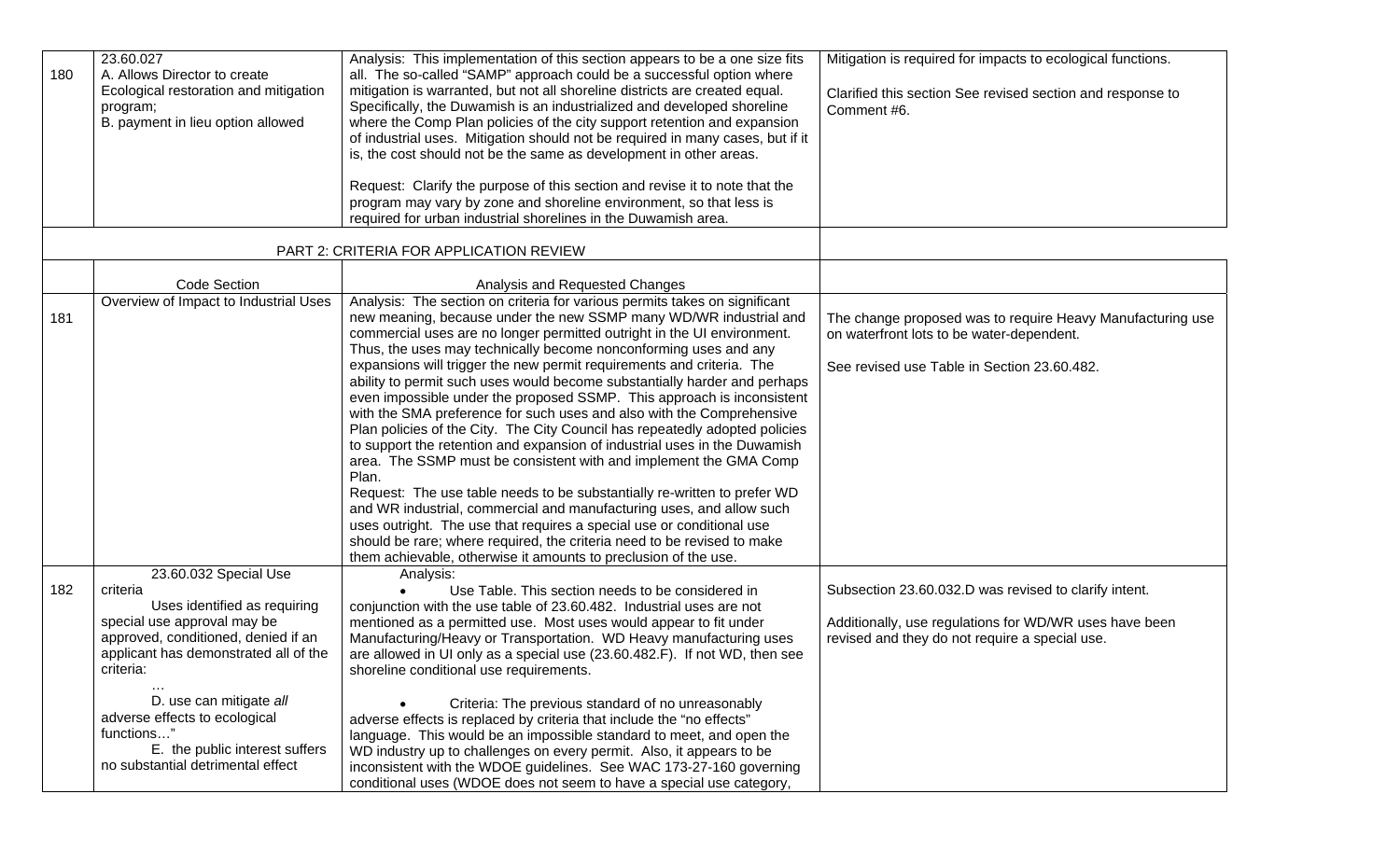|     |                                        | but the conditional use category has the "no significant adverse effects"     |                                                                   |
|-----|----------------------------------------|-------------------------------------------------------------------------------|-------------------------------------------------------------------|
|     |                                        | language).                                                                    |                                                                   |
|     |                                        |                                                                               |                                                                   |
|     |                                        | Request:                                                                      |                                                                   |
|     |                                        | The use table should be substantially rewritten to allow                      |                                                                   |
|     |                                        | WD and WR industrial uses outright in the Duwamish.                           |                                                                   |
|     |                                        |                                                                               |                                                                   |
|     |                                        | The criteria for special use permits and conditional use                      |                                                                   |
|     |                                        | permits should be rewritten to restore the prior language that referred to    |                                                                   |
|     |                                        | "no unreasonably significant adverse" effects.                                |                                                                   |
| 183 | 23.60.034 Shoreline                    | Analysis: W/R heavy manufacturing is allowed as a shoreline                   |                                                                   |
|     | conditional uses may be approved,      | conditional use (Note cement terminals are considered WR under the            | Section revised to clarify intent.                                |
|     | conditioned, denied if an applicant    | definitions.)                                                                 |                                                                   |
|     | has demonstrated all of the criteria   |                                                                               | And WD/WR industrial uses are not conditional uses. See           |
|     | B.4. can mitigate all adverse          | Request: See above comment for special uses.                                  | revised use Table in Section 23.60.482.                           |
|     | effects to ecological functions        |                                                                               |                                                                   |
|     | 23.60.036 Variances may be             | Analysis: The criteria grant no preference for WD/WR uses (see in             | Section revised to clarify the intent.                            |
| 184 | approved, conditioned, denied if an    | contrast, view corridor waiver or modification 23.60.170C.f).                 |                                                                   |
|     | applicant has demonstrated all of the  |                                                                               |                                                                   |
|     | criteria                               | The proposal also sets up a standard that likely cannot be met; it is not     |                                                                   |
|     | 4. the development can mitigate all    | very workable to have a "variance" from a variance criteria. The regulation   |                                                                   |
|     | adverse effects to ecological          | already requires compliance with the WAC, which has strict criteria related   |                                                                   |
|     | functions unless a variance from this  | to mitigation, so there is no reason to layer on additional requirements. It  |                                                                   |
|     | requirement is granted                 | will likely result in litigation over legislative intent, on whether stricter |                                                                   |
|     |                                        | criteria were intended and would be allowed, since a purpose of the           |                                                                   |
|     |                                        | variance under the Act is to allow for flexibility in unforeseen situations.  |                                                                   |
|     |                                        |                                                                               |                                                                   |
|     |                                        | Request: The criteria should be deleted; the section already requires         |                                                                   |
|     |                                        | conformance with the WDOE WAC on variances. Additional criteria are           |                                                                   |
|     |                                        | not warranted and will only create confusion. If any new criteria are added,  |                                                                   |
|     |                                        | they should provide more flexibility for WD and WR uses in the UI             |                                                                   |
|     |                                        | environment.                                                                  |                                                                   |
|     | 23.60.039                              | Analysis: No preference is given to water-dependent uses; the test criteria   | WAC requirement: DPD used feasible when required by SMP           |
| 185 | If the regulations require that an     | viewed per least impact to ecological function and impacts to the public.     | guidelines and the definition is Ecology's definition.            |
|     | action be feasible, such as a project, |                                                                               |                                                                   |
|     | mitigation or preservation             | Request: The criteria should be revised to reflect the statutory preference   | The full definition of "reasonable" is:                           |
|     | requirement, then the applicant shall  | for WD/WR uses, and the Comp Plan policies supporting industrial uses in      | A. If the regulations of this chapter require that an             |
|     | demonstrate the following standards    | the industrial area                                                           | action be reasonable in connection with determining mitigation    |
|     | are met:                               |                                                                               | measures, environmental impacts, or alternative development.      |
|     | 1. the action can be accomplished      |                                                                               | the applicant shall demonstrate that the action will allow a      |
|     | with technologies and methods that     |                                                                               | proposal to attain or approximate a its objectives with the least |
|     | have been use in the past or studies   |                                                                               | impact to ecological function in consideration of the costs and   |
|     | or test demonstrate are available      |                                                                               | alternatives.                                                     |
|     | 2. the action provides a reasonable    |                                                                               | B. If the regulations of this chapter require that an             |
|     | likelihood of achieving its intended   |                                                                               | action be reasonable in determining location, the applicant shall |
|     |                                        |                                                                               | demonstrate that a location can accommodate the proposal's        |
|     | purpose                                |                                                                               |                                                                   |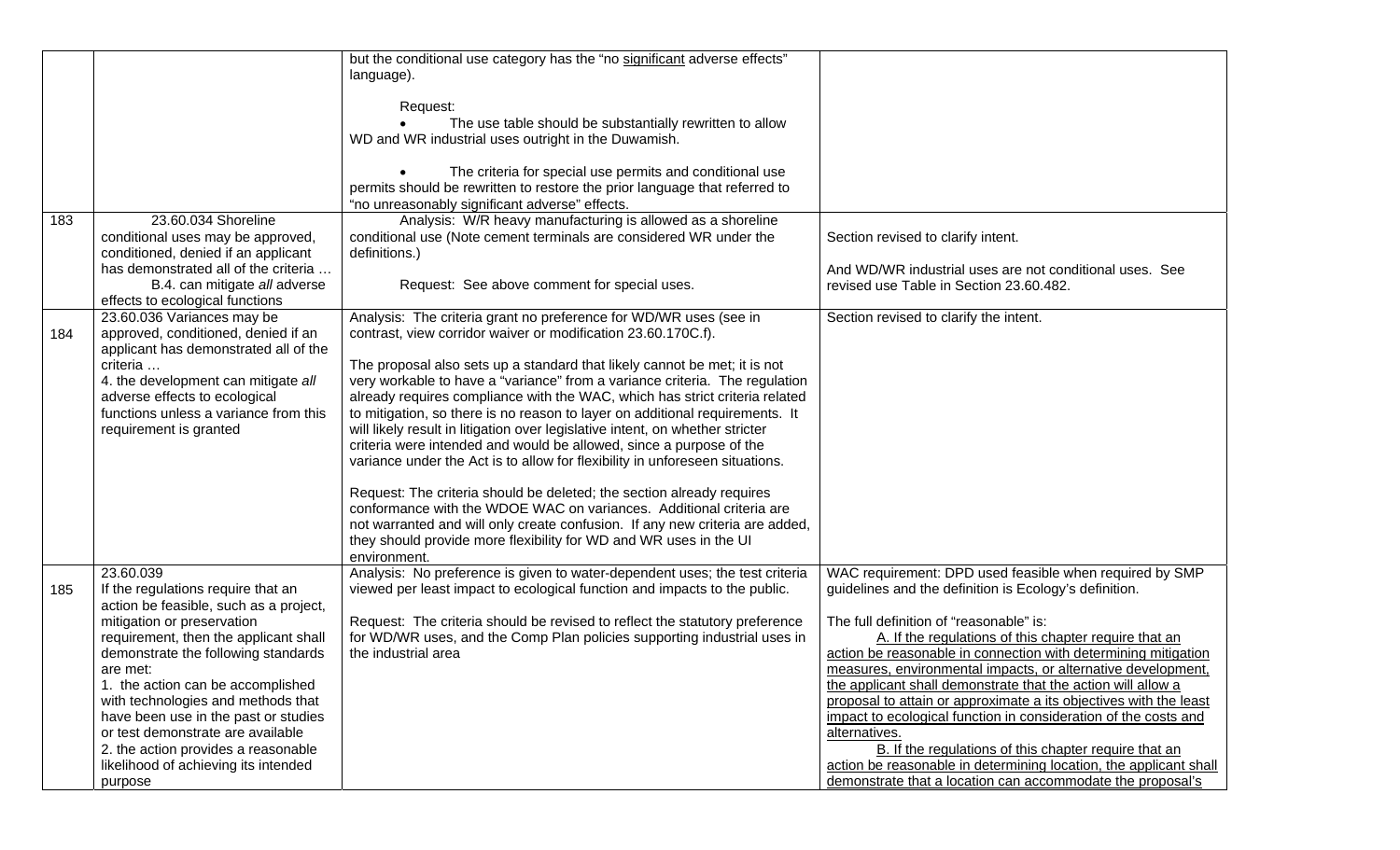|     | 3. the action does not physically<br>preclude achieving the project's<br>primary intended legal use Criteria for<br>feasible/infeasible actions<br>23.60.040<br>Criteria for determination of<br>reasonableness<br>Aleast impact to ecological<br>function<br>B.  lowest level of impacts to the<br>ecological function                          |                                                                                                                                                                                                                                                                                                                                                                                                                                                                                                                                                                        | objectives at the lowest level of impact to ecological function in<br>consideration of the environmental, social and economic<br>impacts on the public and the cost to the applicant.                                                                                |
|-----|--------------------------------------------------------------------------------------------------------------------------------------------------------------------------------------------------------------------------------------------------------------------------------------------------------------------------------------------------|------------------------------------------------------------------------------------------------------------------------------------------------------------------------------------------------------------------------------------------------------------------------------------------------------------------------------------------------------------------------------------------------------------------------------------------------------------------------------------------------------------------------------------------------------------------------|----------------------------------------------------------------------------------------------------------------------------------------------------------------------------------------------------------------------------------------------------------------------|
|     |                                                                                                                                                                                                                                                                                                                                                  | PART 3 PROCEDURES                                                                                                                                                                                                                                                                                                                                                                                                                                                                                                                                                      |                                                                                                                                                                                                                                                                      |
|     | Code Section                                                                                                                                                                                                                                                                                                                                     | Analysis and Requested Changes                                                                                                                                                                                                                                                                                                                                                                                                                                                                                                                                         |                                                                                                                                                                                                                                                                      |
| 186 | 23.60.066<br>requires WD component or phase<br>and public access must be done by<br>final inspection                                                                                                                                                                                                                                             |                                                                                                                                                                                                                                                                                                                                                                                                                                                                                                                                                                        | Additional information needed to address comment.                                                                                                                                                                                                                    |
| 187 | 23.60.066<br>Plan shoreline permits allowed, but<br>just for utilities                                                                                                                                                                                                                                                                           | Analysis: The SSMP proposal contains very limited opportunities for early<br>shoreline permitting.<br>Request: Consider whether more phased developments or general<br>"programmatic" permits should be allowed. If for example programmatic<br>permits for pile replacement or dredging could be accomplished that would<br>streamline permitting and help to implement the Comp Plan policies to<br>retain and expand industrial uses on industrial lands.                                                                                                           | DPD will consider this for work program after SMP update is<br>complete.                                                                                                                                                                                             |
|     |                                                                                                                                                                                                                                                                                                                                                  | SUBCHAPTER III GENERAL PROVISIONS                                                                                                                                                                                                                                                                                                                                                                                                                                                                                                                                      |                                                                                                                                                                                                                                                                      |
|     |                                                                                                                                                                                                                                                                                                                                                  | PART 1 USE STANDARDS                                                                                                                                                                                                                                                                                                                                                                                                                                                                                                                                                   |                                                                                                                                                                                                                                                                      |
|     | <b>Code Section</b>                                                                                                                                                                                                                                                                                                                              | Analysis and Requested Changes                                                                                                                                                                                                                                                                                                                                                                                                                                                                                                                                         |                                                                                                                                                                                                                                                                      |
| 188 | 23.60.090<br>A. In all shoreline environments,<br>overwater uses prohibited unless<br>the use is allowed or allowed as a<br>special use, cond. use, or CCU and is<br>1. "boat moorage, off loading goods<br>from boats, dry docks, swimming<br>platforms, uses on vessels and other<br>use components that by their nature<br>require over water | Analysis: This section is too narrow for the UI environment. It is unclear<br>why this outright prohibition with few exceptions should apply equally in all<br>zones. Criteria #3 may save the section, but note that it says the<br>overwater use must be allowed in specific use regulations, and does not<br>mention a shoreline environment, such as UI. The text is also repetitive<br>(e.g., the requirement for special use, shoreline cond. use or CCU appears<br>twice)<br>Request: Criteria #3 should at least add the words "or shoreline"<br>environment." | Overwater structures are allowed for water-dependent uses,<br>public access or ecological restoration. New structures that can<br>be located on dry land should be located on dry land except for<br>lots that have little or no dry land. See WAC 173-26-211(5)(c). |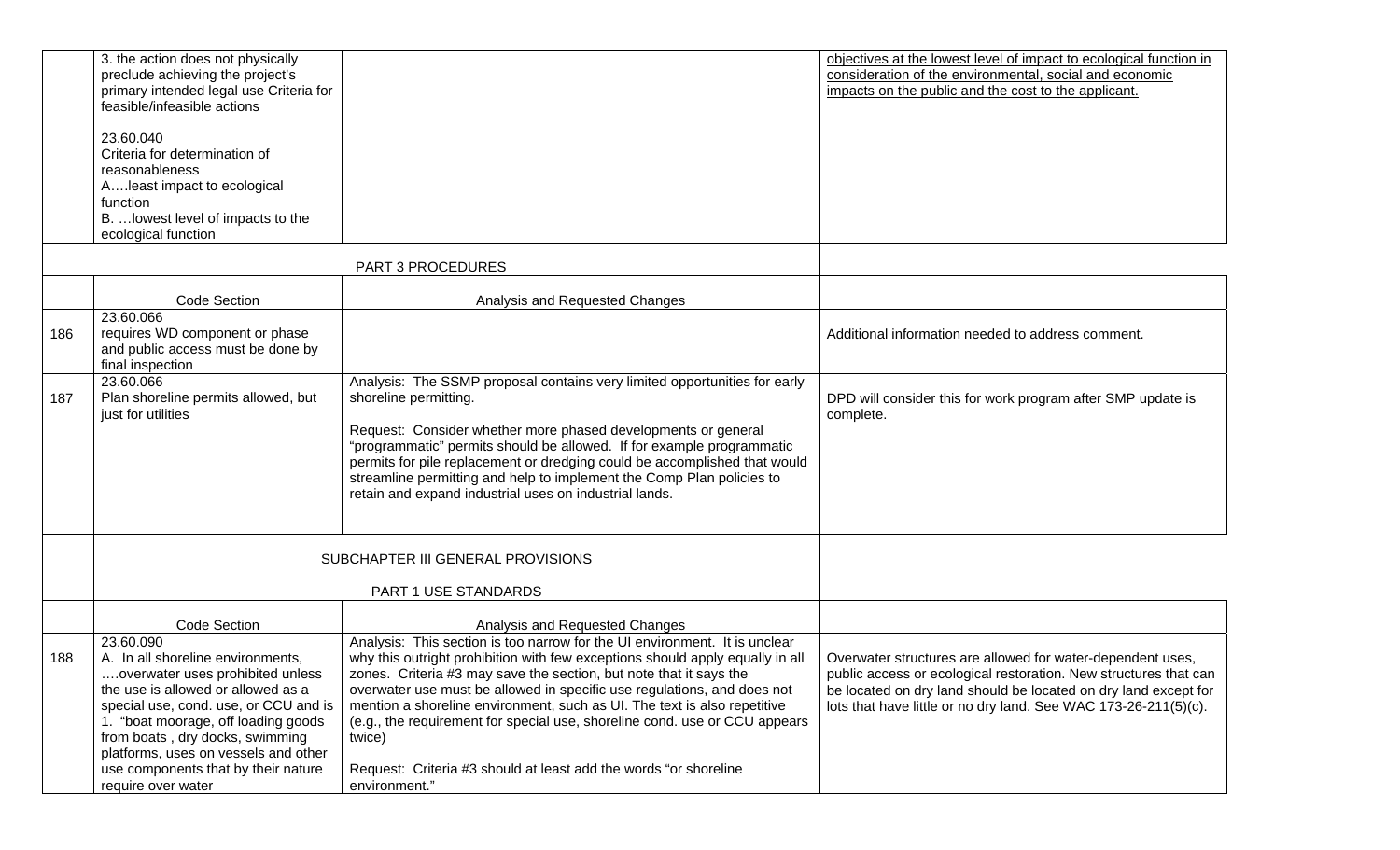|     | 2. rail, rail transit, street and bridges,<br>tunnels<br>3. allowed, allowed as a special use,<br>conditional use or CCU overwater in<br>specific use regulations<br>23.60.092                                                                       |                                                                                                                                                                                                                                                                                                                                                                                                                                                                                                                                                                                 |                                                                                                                                                                                                                                                                 |
|-----|------------------------------------------------------------------------------------------------------------------------------------------------------------------------------------------------------------------------------------------------------|---------------------------------------------------------------------------------------------------------------------------------------------------------------------------------------------------------------------------------------------------------------------------------------------------------------------------------------------------------------------------------------------------------------------------------------------------------------------------------------------------------------------------------------------------------------------------------|-----------------------------------------------------------------------------------------------------------------------------------------------------------------------------------------------------------------------------------------------------------------|
| 189 | allows temporary uses of 4 weeks, up<br>to six months with Director approval                                                                                                                                                                         |                                                                                                                                                                                                                                                                                                                                                                                                                                                                                                                                                                                 | Additional information needed to address comment.                                                                                                                                                                                                               |
|     |                                                                                                                                                                                                                                                      | PART 2 NONCONFORMING USES AND STRUCTURES                                                                                                                                                                                                                                                                                                                                                                                                                                                                                                                                        |                                                                                                                                                                                                                                                                 |
|     | Code Section                                                                                                                                                                                                                                         | Analysis and Requested Changes                                                                                                                                                                                                                                                                                                                                                                                                                                                                                                                                                  |                                                                                                                                                                                                                                                                 |
| 190 | 23.60.122<br>Nonconforming uses<br>b. deletes renovations from what<br>is allowed                                                                                                                                                                    | Analysis. Because the draft SSMP is so draconian toward industrial uses,<br>many uses that are allowed now will become nonconforming. They may<br>become nonconforming by virtue of the fact they do not have a conditional<br>use or special use permit, because they were built at a time when they<br>were allowed outright. They may also become nonconforming structures, if<br>they no longer conform to current development standards, setbacks,<br>buffers, view corridors.                                                                                             | Section 23.60.482 has been revised to address the concerns<br>raised over uses.<br>Description is not accurate no use becomes non-conforming if it<br>has not received a conditional use or a special use approval.                                             |
|     |                                                                                                                                                                                                                                                      | The best approach is to revise the SSMP to ensure industrial uses are<br>fostered and preferred, and to that end, they should be allowed outright<br>and not made into a nonconforming use. Similarly, existing structures<br>should not be made nonconforming.                                                                                                                                                                                                                                                                                                                 | Renovate means repair. Renovation has been deleted to<br>remove any confusion over any perceived difference between<br>renovation and repair.                                                                                                                   |
|     |                                                                                                                                                                                                                                                      | If manufacturing and industrial uses are suddenly made into<br>nonconforming uses, then this Part 2 section becomes critical. It is not<br>clear why "renovation" is deleted.<br>Note that a conforming structure containing a nonconforming use that is<br>destroyed cannot be substantially improved or rebuilt except as provided.<br>If the industrial areas are to be saved for industrial uses and protected from<br>competing uses such as recreation or commercial or residential uses, then<br>the SSMP should assist industry in renovating, expanding or rebuilding. | Structures may become non-conforming depending on the use,<br>location of the structure and shoreline environment. However,<br>shoreline setbacks in the UI environment are the minimum to<br>protect bank stability.                                           |
|     |                                                                                                                                                                                                                                                      | Request: Revise the use tables to allow industrial uses outright. Add<br>renovation back into the section. Make sure the new development<br>standards do not create nonconformities for existing industrial uses. New<br>standards should only apply to "new" development.                                                                                                                                                                                                                                                                                                      | Standards apply to new development and for substantial<br>redevelopment. Repair and maintenance                                                                                                                                                                 |
| 191 | 23.60.124 Nonconforming<br>structures<br>D. Maintenance and Repair-<br>1. total footprint may not increase<br>3. portions of existing principal<br>structures on dry land may be<br>reconfigured as part of a repair if<br>b. views from neighboring | Analysis: This section is very strict. Also, in some cases, a larger footprint  <br>might be better for the environment if other measures, such as open<br>decking, were used. Private view protection not afforded by SMA, so why<br>does it appear in the criteria? Water dependent uses should have<br>preference rights.<br>Request: Delete the reference to residential views, at a minimum, for uses<br>in the UI Duwamish area. Revise the criteria to provide more flexibility as                                                                                       | This section is not strict because these are standards for non-<br>conforming structures and the City is allowing flexibility for<br>reconfiguration of such structures if there is less of an<br>ecological impact.<br>DPD continues to evaluate this request. |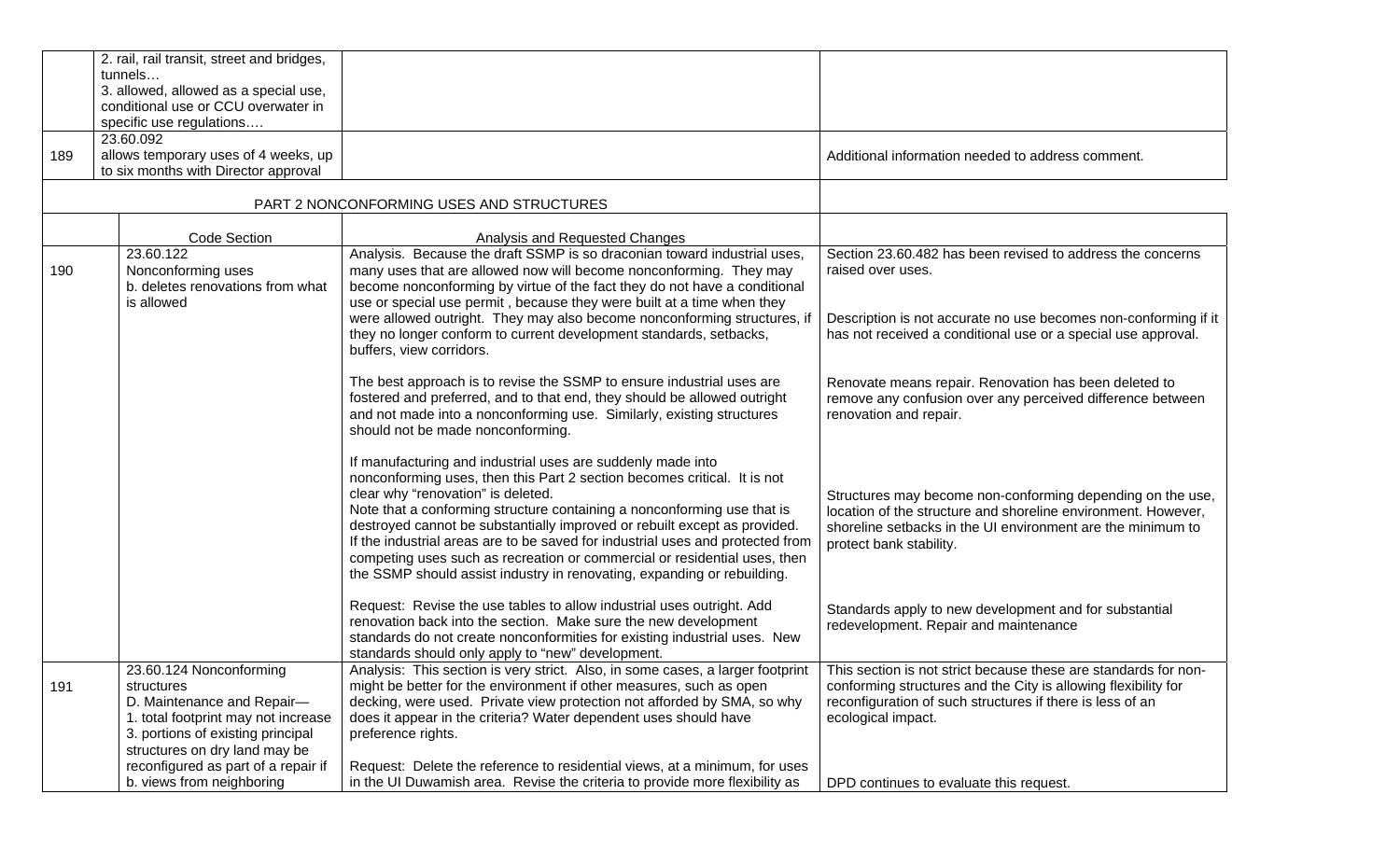|     | residences are not affected         | needed for industry in the UI area.                                           |                                                                             |
|-----|-------------------------------------|-------------------------------------------------------------------------------|-----------------------------------------------------------------------------|
|     | H. The Director shall require       | Analysis: This section could be a significant obstacle to maintaining         | WD/WR uses in the Urban Industrial will not become                          |
| 192 | compliance with 23.60.152           | nonconforming uses. It does not appear to provide any flexibility for         | nonconforming uses.                                                         |
|     | (general standards, minimize        | WD/WR industries.                                                             |                                                                             |
|     | impacts, etc) if a nonconforming    |                                                                               |                                                                             |
|     | structure is substantially          | Request: Revise the criteria to provide more flexibility as needed for        | Existing code no changes proposed. Please provide reasons                   |
|     | improved, replaced or rebuilt       | industry in the UI area, at least in the Duwamish.                            | why and how the additional flexibility meets the SMA.                       |
|     | under this section, if the Director |                                                                               |                                                                             |
|     | finds that continued                |                                                                               |                                                                             |
|     | nonconformity will cause adverse    |                                                                               |                                                                             |
|     | impacts; if an impact cannot be     |                                                                               |                                                                             |
|     | mitigated, the application shall be |                                                                               |                                                                             |
|     | denied with some exceptions         |                                                                               |                                                                             |
|     | I. Nonconforming structures         | Analysis: Some industries are concerned that reconfiguration requires a       | This is an addition to the existing requirements and provides               |
|     |                                     |                                                                               |                                                                             |
| 193 | destroyed by fire, act of nature    | showing of reduced impacts, but this section could help provide flexibility   | greater flexibility for replacement of non-conforming structures.           |
|     | may be rebuilt only if conditions   | from the general rule that nonconforming structures be rebuilt at same or     |                                                                             |
|     | are met                             | smaller configurations.                                                       |                                                                             |
|     | 1.a same or smaller configuration   |                                                                               |                                                                             |
|     | 1.b. reconfigured to result in      | Request: Clarify and rewrite this section to allow more flexibility as needed |                                                                             |
|     | reduced impacts on ecological       | for industry in the UI area, at least in the Duwamish.                        |                                                                             |
|     | functions                           |                                                                               |                                                                             |
|     | PART 3 DEVELOPMENT STANDARDS        |                                                                               |                                                                             |
|     | <b>Code Section</b>                 | Analysis and Requested Changes                                                |                                                                             |
|     | 23.60.152 General Development       | Analysis: This section requires minimization of impacts; no preference is     | WAC requirement to first avoid and then minimize impacts even               |
| 194 | standards                           | given for WD/WR uses. Non-shoreline issues become regulated, like             | for WD/WR. See WAC 173-26-201(2)(e).                                        |
|     | B. all shoreline development        | references to protecting public health and safety; this section should be     |                                                                             |
|     | shall be located designed,          | revised to delete reference to areas regulated by other laws, such as         | SMA and SMP guidelines state that WD/WR uses are allowed                    |
|     | constructed and managed to first    |                                                                               | to negatively impact ecological functions but they are required             |
|     | avoid and second to minimize        | safety laws, air quality laws, or clean water laws.                           | to mitigate the impacts.                                                    |
|     | adverse impacts                     |                                                                               |                                                                             |
|     |                                     | Section B is inconsistent with mitigation sequencing and should be            |                                                                             |
|     | C. prevent shoreline stabilization  | deleted; not all uses should be treated to require avoidance and              | Proposal is to move specific development standards to relevant<br>sections. |
|     | D. minimize adverse impacts         | minimization; the UI area should be preserved for industrial uses; WD and     |                                                                             |
|     | E. manage shoreline uses to         | WR uses should not have to avoid the area as they are preferred uses for      |                                                                             |
|     | protect the public health and       | the shoreline and industry is preferred along the Duwamish                    | Regarding comment on Section B: Mitigation sequencing                       |
|     | safety                              |                                                                               | required by the WAC include avoidance and minimization and                  |
|     | F. minimize land clearance          | Some of the standards (section K) are internally inconsistent, like           | should be used during the project planning stage.                           |
|     | I. all in and over water structures | the AWPA which actually advocates for some of the chemicals the reg.          |                                                                             |
|     | shall be designed, located and      | would ban (see Port comments).                                                |                                                                             |
|     | managed to keep adverse             |                                                                               |                                                                             |
|     | impacts on habitat to a minimum     | Some sections should be deleted or at least revised (e.g., section            |                                                                             |
|     | J. requires nontoxic treatments     | I, L) to provide for a balancing and mitigation sequencing; sometimes         |                                                                             |
|     | consistent with AWPA                | safety requirements may require a walkway width that needs to be              |                                                                             |
|     | K. requires creosote pilings        | balanced against light transmission.                                          |                                                                             |
|     | replaced                            |                                                                               |                                                                             |
|     | L. light transmitting to be         | Many water related and water dependent uses are so intertwined,               |                                                                             |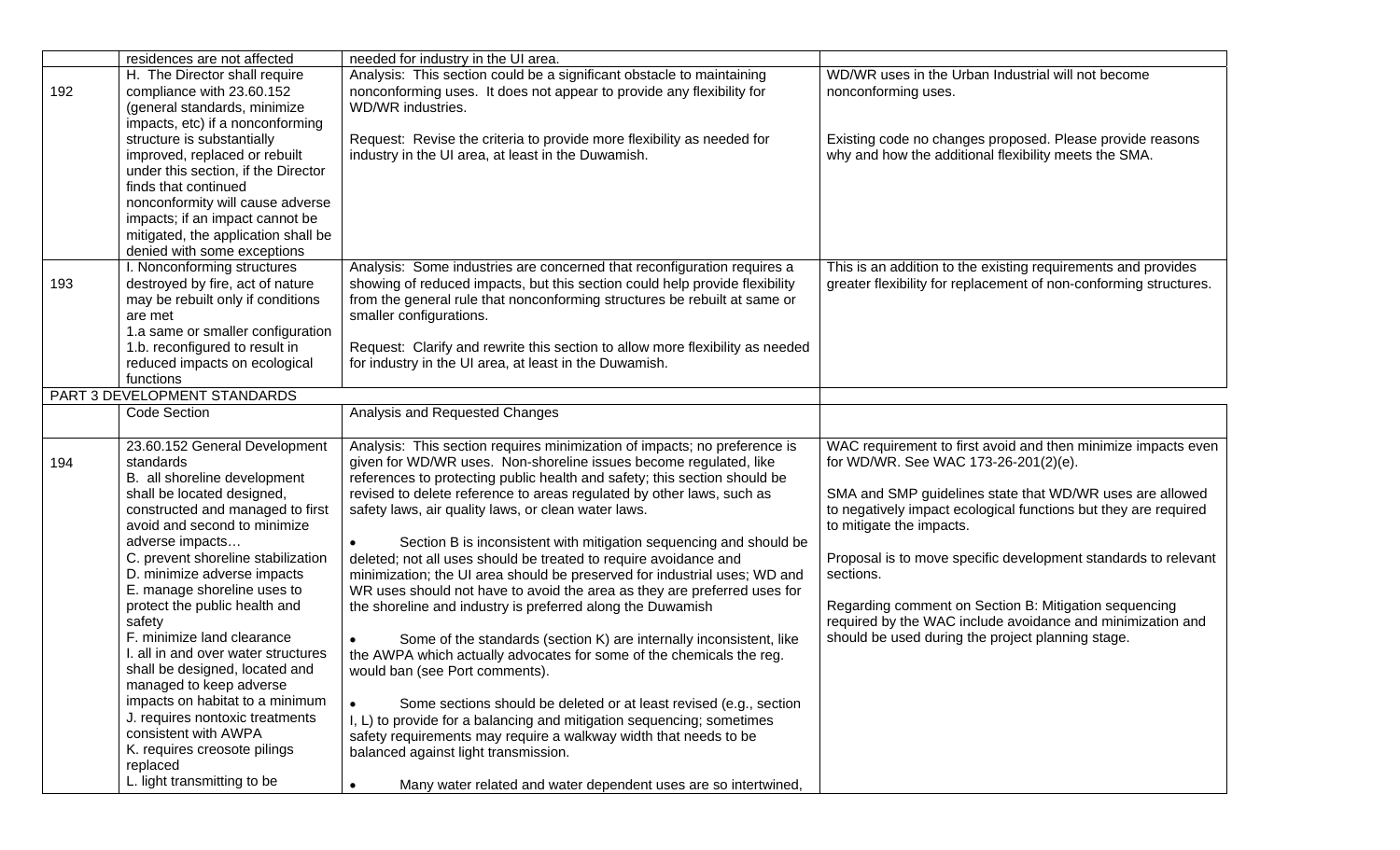| Uses in the Urban Industrial and Urban Maritime shoreline<br>environments were re-evaluated and no major changes from |
|-----------------------------------------------------------------------------------------------------------------------|
|                                                                                                                       |
|                                                                                                                       |
|                                                                                                                       |
|                                                                                                                       |
|                                                                                                                       |
|                                                                                                                       |
|                                                                                                                       |
|                                                                                                                       |
|                                                                                                                       |
|                                                                                                                       |
|                                                                                                                       |
|                                                                                                                       |
|                                                                                                                       |
|                                                                                                                       |
| existing code are proposed regarding uses.                                                                            |
|                                                                                                                       |
| WAC requirement - WD/WR are required to meet NNL                                                                      |
|                                                                                                                       |
| See WAC 173-26-221(2)(c)(iii) and (iv).                                                                               |
|                                                                                                                       |
| Revised section to allow structures and other shoreline                                                               |
| modifications in migration corridors for WD uses.                                                                     |
|                                                                                                                       |
|                                                                                                                       |
|                                                                                                                       |
|                                                                                                                       |
|                                                                                                                       |
|                                                                                                                       |
|                                                                                                                       |
| WD industrial users are not required to provide public access.                                                        |
|                                                                                                                       |
| WAC requirement for WR and non-water dependent uses to                                                                |
|                                                                                                                       |
|                                                                                                                       |
| Additionally, provided an exception from public access for WR                                                         |
| uses that require a waterfront location to function.                                                                  |
|                                                                                                                       |
|                                                                                                                       |
| Non-water dependent industrial uses on waterfront lots will be                                                        |
| required to provide public access or ecological improvement.                                                          |
|                                                                                                                       |
|                                                                                                                       |
| View corridors are not required if a WD/WR use occupies the                                                           |
|                                                                                                                       |
|                                                                                                                       |
|                                                                                                                       |
|                                                                                                                       |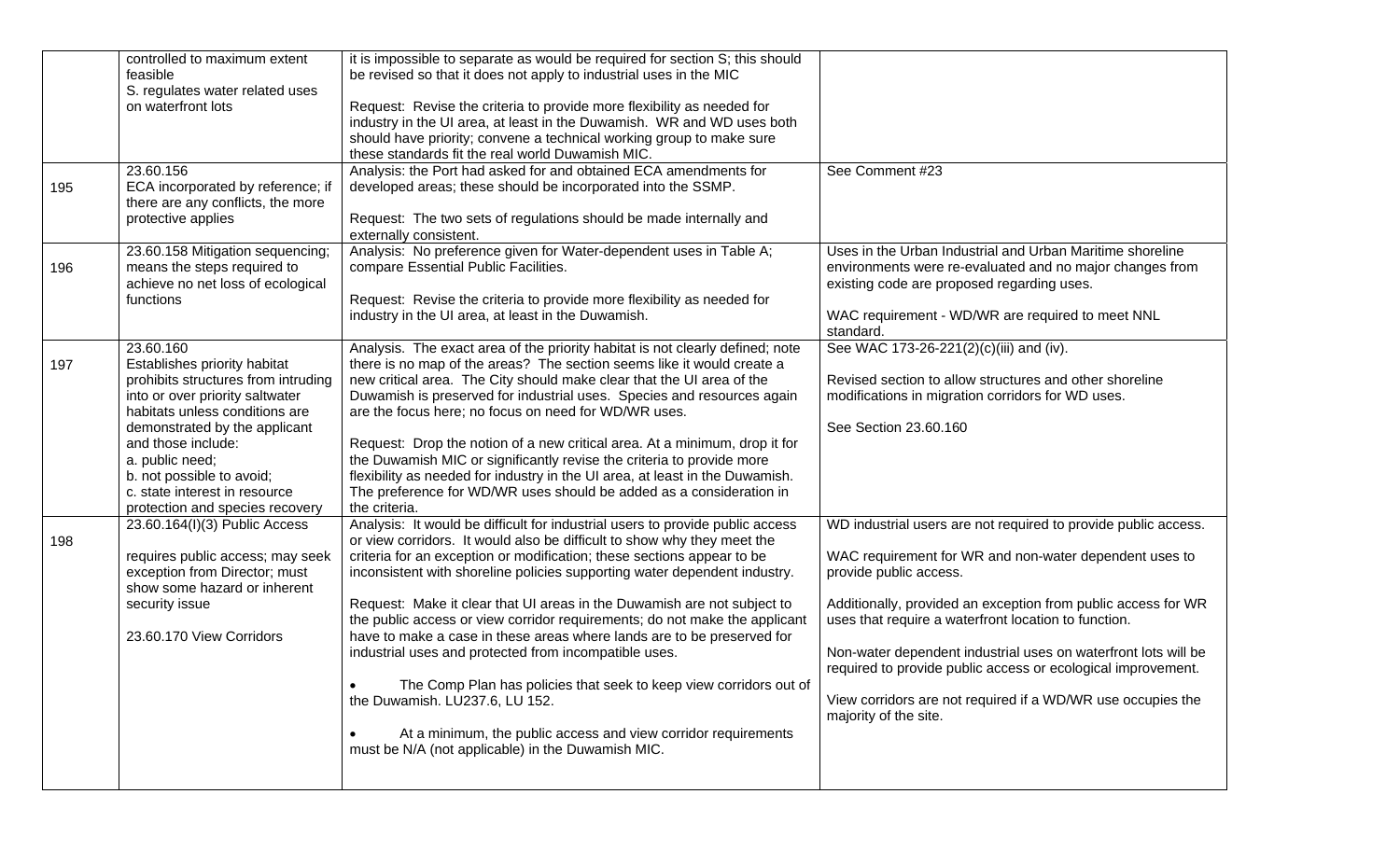|     | PART 4 STANDARDS APPLICABLE TO SHORELINE MODIFICATIONS                                                                                                                                                                                                                                                                                                                                                                 |                                                                      |                                                                                                                                                                                                                                                                                                                                                                                                                                           |
|-----|------------------------------------------------------------------------------------------------------------------------------------------------------------------------------------------------------------------------------------------------------------------------------------------------------------------------------------------------------------------------------------------------------------------------|----------------------------------------------------------------------|-------------------------------------------------------------------------------------------------------------------------------------------------------------------------------------------------------------------------------------------------------------------------------------------------------------------------------------------------------------------------------------------------------------------------------------------|
|     | <b>Code Section</b>                                                                                                                                                                                                                                                                                                                                                                                                    | Analysis and Requested Changes                                       |                                                                                                                                                                                                                                                                                                                                                                                                                                           |
| 199 | 23.60.182 Standards for<br>Dredging                                                                                                                                                                                                                                                                                                                                                                                    | Industry should review in detail with City staff or a working group. | See WAC 173-26-231, which contains strict standards for all<br>shoreline modifications.                                                                                                                                                                                                                                                                                                                                                   |
| 200 | 23.60.184<br>Standards for fill                                                                                                                                                                                                                                                                                                                                                                                        | Industry should review in detail with City staff or a working group. | See WAC 173-26-231, which contains strict standards for all<br>shoreline modifications.                                                                                                                                                                                                                                                                                                                                                   |
| 201 | 23.60.186<br>Standards for grading, landfill and<br>slope stabilization                                                                                                                                                                                                                                                                                                                                                | Industry should review in detail with City staff or a working group. | See WAC 173-26-231, which contains strict standards for all<br>shoreline modifications.                                                                                                                                                                                                                                                                                                                                                   |
| 202 | 23.60.187<br>Standards for Piers and<br>overwater structures<br>C. Nonresidential development<br>1. piers and floats allowed if<br>applicant demonstrates they are<br>necessary to accommodate boat<br>repair or off-loading of goods<br>2. covered moorage prohibited;<br>over water work sheds allowed in<br>UI if accessory to legitimate<br>vessel repair and light<br>permeability retained to extent<br>feasible | Industry should review in detail with City staff or a working group. | See WAC 173-26-231, which contains strict standards for all<br>shoreline modifications. Additionally, the WAC requires that<br>new overwater coverage is allowed if demonstrated for a water-<br>dependent use. DPD defined what uses are required to be<br>overwater. And DPD has included provisions for when solid<br>decking is allowed without providing additional information<br>based on the use at the site and site conditions. |
| 203 | D. Slip-side vessel maintenance-<br>limited to interior vessel repair<br>and cleaning, replacement of<br>running gear and other cleaning<br>and repair activities excluding hull<br>scraping which is prohibited<br>exterior scraping, sanding or<br>cutting is limited to one person<br>per 10 linear feet of one side of a<br>vessel during any period where<br>material may escape into air or<br>water             | Industry should review in detail with City staff or a working group. | See Comment #94                                                                                                                                                                                                                                                                                                                                                                                                                           |
| 204 | 23.60.188<br><b>Shoreline Stabilization</b><br>D. new hard engineering is<br>prohibited unless geotech report<br>shows all of criteria are<br>conclusively met<br>E. Replacement of existing hard                                                                                                                                                                                                                      | Industry should review in detail with City staff or a working group. | See WAC 173-26-231, which contains strict standards for all<br>shoreline modifications. Additionally, DPD has included<br>standards for replacement of hard shoreline stabilization with<br>same based on information provided by industrial users.                                                                                                                                                                                       |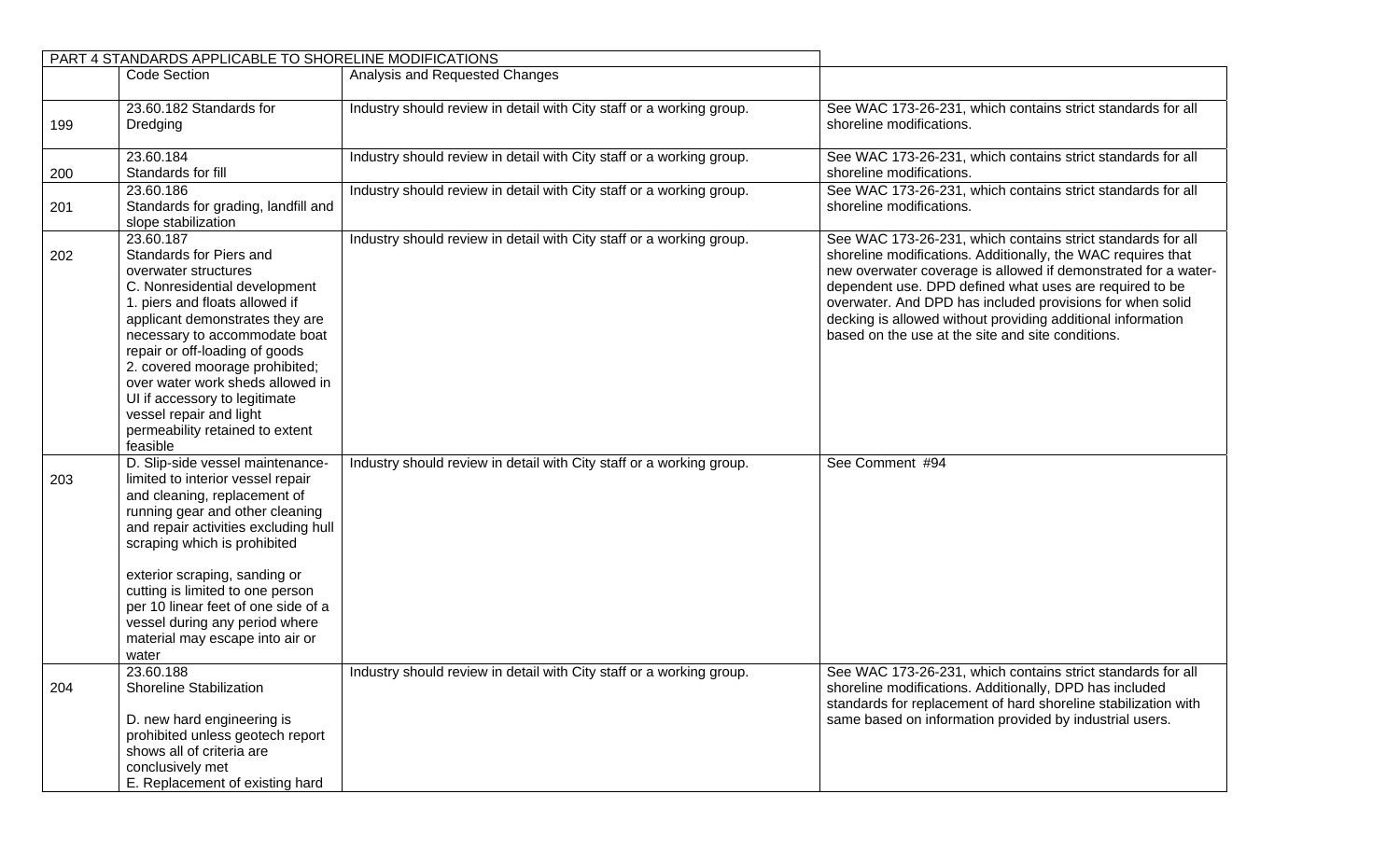|     | engineering is prohibited unless<br>strict criteria are met                                                                                |                                                                                                                                                                                                                                                                                                                                                                                                                                 |                                                                                                                                                |
|-----|--------------------------------------------------------------------------------------------------------------------------------------------|---------------------------------------------------------------------------------------------------------------------------------------------------------------------------------------------------------------------------------------------------------------------------------------------------------------------------------------------------------------------------------------------------------------------------------|------------------------------------------------------------------------------------------------------------------------------------------------|
| 205 | 23.60.190 Vegetation and<br>impervious surface management<br>F. vegetation alteration and<br>increase in imperious surface                 | Analysis: This is a new requirement for an application and a plan for all<br>actions allowed. Again--Ecological protection elevated above other goals of<br>the SMA.<br>Request: Revise the criteria to provide more flexibility as needed for                                                                                                                                                                                  | Required by WAC 173-26-221(5). Removal of vegetation and<br>increase of impervious surface is allowed if NNL of ecological<br>function is met. |
|     | requires all adverse impacts to<br>ecological functions shall be<br>mitigated<br>G. Application of pesticides and<br>fertilizers regulated | industry in the UI area, at least in the Duwamish.                                                                                                                                                                                                                                                                                                                                                                              |                                                                                                                                                |
|     | PART 5 STANDARDS APPLICABLE TO SPECIFIC USES                                                                                               |                                                                                                                                                                                                                                                                                                                                                                                                                                 |                                                                                                                                                |
|     | Code Section                                                                                                                               | Analysis and Requested Changes                                                                                                                                                                                                                                                                                                                                                                                                  |                                                                                                                                                |
| 206 | 23.60.199<br>Intakes and outfalls                                                                                                          |                                                                                                                                                                                                                                                                                                                                                                                                                                 | Additional information needed to address comment.                                                                                              |
|     | 23.60.210                                                                                                                                  | Analysis: Business signs are stricken from allowed signs; would such signs                                                                                                                                                                                                                                                                                                                                                      | Business signs are a subset of "on-premise signs" and was                                                                                      |
| 207 | Signs                                                                                                                                      | be allowed under one of the other categories?                                                                                                                                                                                                                                                                                                                                                                                   | struck because it is redundant.                                                                                                                |
|     |                                                                                                                                            |                                                                                                                                                                                                                                                                                                                                                                                                                                 | On-premises signs seem to include business signs. However,                                                                                     |
|     |                                                                                                                                            | Note also, safety signs are required for most industrial uses. The text                                                                                                                                                                                                                                                                                                                                                         | signs, business are defined in 23.84A. (On-premise signs seem                                                                                  |
|     |                                                                                                                                            | should make clear these are allowed.                                                                                                                                                                                                                                                                                                                                                                                            | to include business and safety signs and are allowed in UC,                                                                                    |
|     |                                                                                                                                            |                                                                                                                                                                                                                                                                                                                                                                                                                                 | UG, UH, UI and UM shoreline environments.)                                                                                                     |
|     | SUBCHAPTER IV<br>SHORELINE ENVIRONMENTS                                                                                                    |                                                                                                                                                                                                                                                                                                                                                                                                                                 |                                                                                                                                                |
|     | SUBCHAPTER XIII<br>THE URBAN INDUSTRIAL (UI) ENVIRONMENT                                                                                   |                                                                                                                                                                                                                                                                                                                                                                                                                                 |                                                                                                                                                |
|     | <b>Code Section</b>                                                                                                                        | Analysis and Requested Changes                                                                                                                                                                                                                                                                                                                                                                                                  |                                                                                                                                                |
| 208 | 23.60.482<br>Use chart                                                                                                                     | Analysis: Industry should review the use chart in detail. The new<br>regulations appear to be going in a direction inconsistent with the<br>Comprehensive Plan. The proposed SSMP appear to make it more<br>difficult, burdensome and impossible to retain and expand industrial uses.<br>Uses are no longer allowed outright in many cases; they become special<br>uses, conditional uses, or uses with many strings attached. | See revised Section 23.60.482. Code has been revised to<br>address comment.                                                                    |
| 209 | B. General sales and services,<br>Outdoor and warehouse storage<br>uses, Light Manufacturing and<br>General Manufacturing on               | Industry should review in detail. These uses should be permitted outright<br>in the UI, especially in the Duwamish area.                                                                                                                                                                                                                                                                                                        | B. These uses are allowed if WD/WR<br>And additional flexibility for uses on existing piers.<br>D. This section allows additional flexibility. |
|     | waterfront lots allowed if they are<br>WD or WR and comply with<br>23.60.482.B.2.                                                          |                                                                                                                                                                                                                                                                                                                                                                                                                                 | E Revised to address comment WD/WR heavy commercial<br>services are allowed.                                                                   |
|     | D. Certain listed uses are                                                                                                                 |                                                                                                                                                                                                                                                                                                                                                                                                                                 | F. Proposal withdrawn: no change from existing code now                                                                                        |
|     | prohibited on submerged land,                                                                                                              |                                                                                                                                                                                                                                                                                                                                                                                                                                 | proposed; therefore WD/WR heavy manufacturing are allowed                                                                                      |
|     | except allowed on existing pier                                                                                                            |                                                                                                                                                                                                                                                                                                                                                                                                                                 | without a conditional or special use approval. See revised                                                                                     |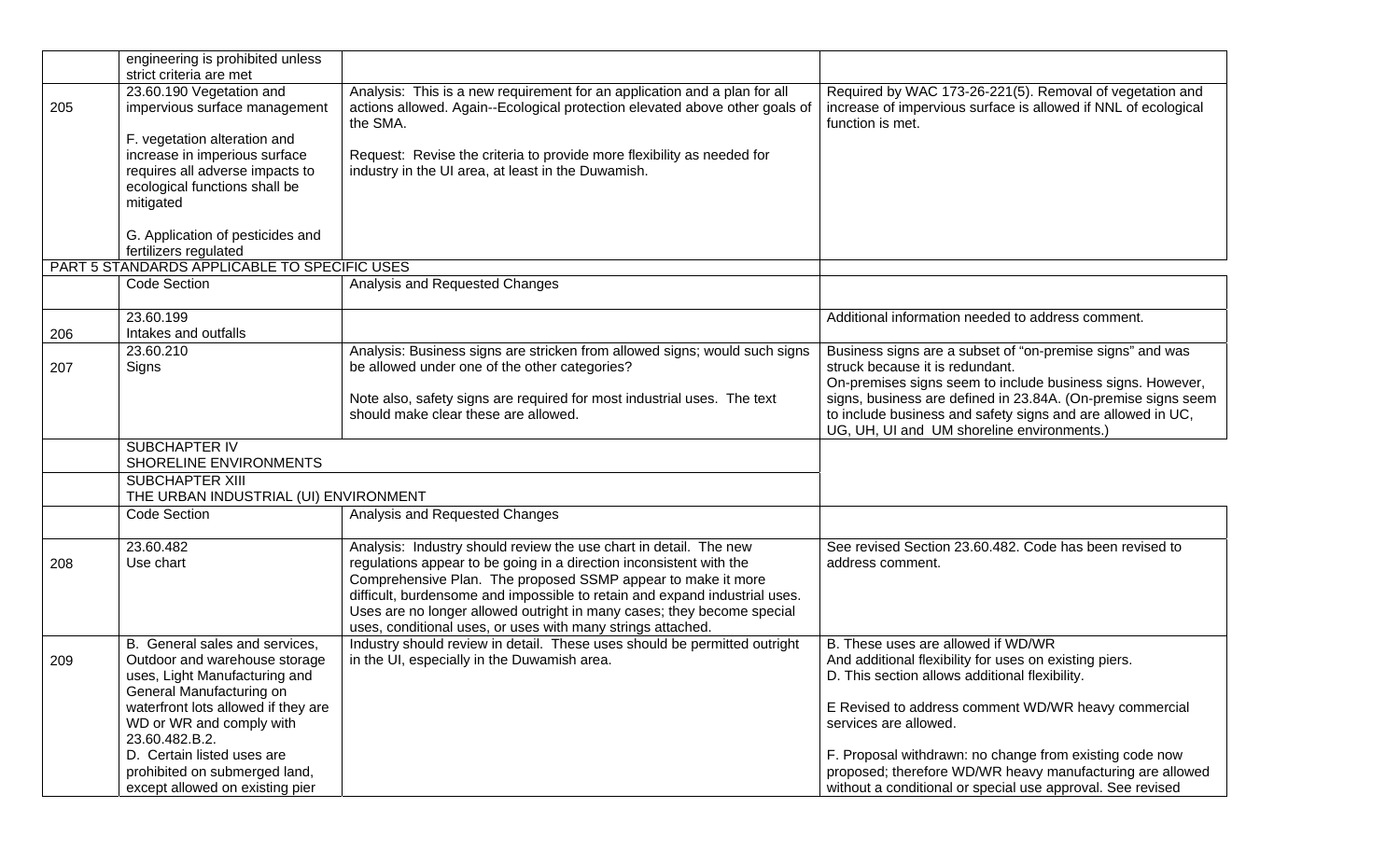| Water related outdoor storage is allowed and can be located on  |
|-----------------------------------------------------------------|
|                                                                 |
|                                                                 |
|                                                                 |
|                                                                 |
| Water related warehouse uses are allowed and can be located     |
|                                                                 |
|                                                                 |
| Existing non-water dependent or water-related warehouse uses    |
| are allowed and 20% of lot can be used for warehouse uses.      |
|                                                                 |
| WD/WR cargo terminals are allowed in the UI environment         |
|                                                                 |
|                                                                 |
|                                                                 |
|                                                                 |
|                                                                 |
|                                                                 |
| Vehicle storage and maintenance can be allowed as an            |
| accessory use but is not an appropriate principal use on        |
| waterfront lots. It is allowed on upland lots if allowed by the |
|                                                                 |
|                                                                 |
| See WAC 173-26-231, which contains strict standards for all     |
|                                                                 |
|                                                                 |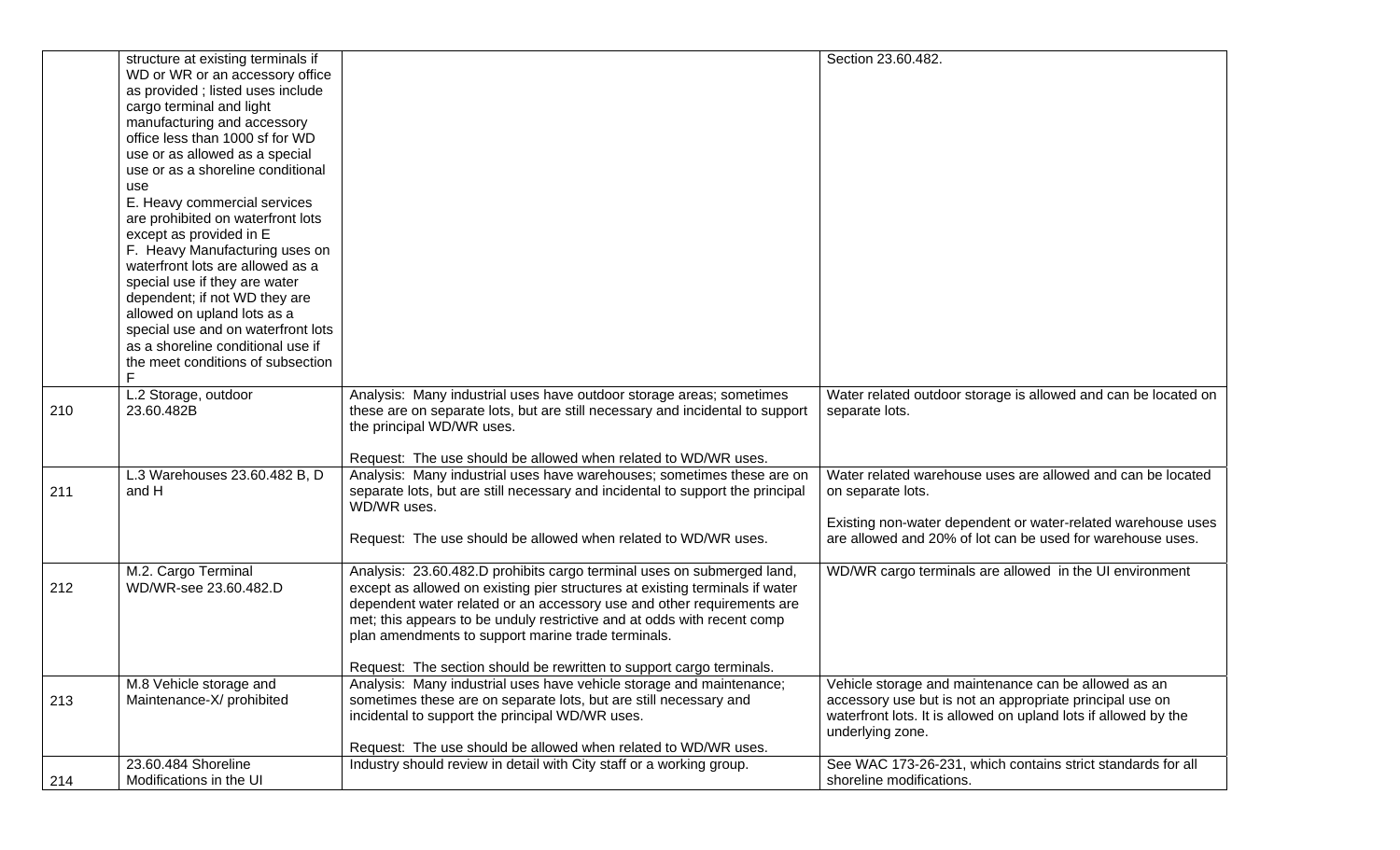|     | D. Dredging                                                | Industry should review in detail with City staff or a working group.                                                                         | See WAC 173-26-231, which contains strict standards for all         |
|-----|------------------------------------------------------------|----------------------------------------------------------------------------------------------------------------------------------------------|---------------------------------------------------------------------|
| 215 | Dredging is allowed as a special                           |                                                                                                                                              | shoreline modifications.                                            |
|     | use if                                                     | Request: Develop a programmatic permit or other process for                                                                                  |                                                                     |
|     | a. necessary for a WD use, or                              | maintenance dredging that is routine and necessary for WD/WR uses.                                                                           | Will consider adding developing programmatic permits to work        |
|     | b. to provide navigational access                          |                                                                                                                                              | plan after SMP update is complete.                                  |
|     | for existing navigational use.                             |                                                                                                                                              |                                                                     |
|     | $F.$ Fill                                                  | Analysis: Industry should review in detail. The definition is too strict;                                                                    | Fill is on submerged land therefore what is described is not "fill" |
| 216 | 1. allowed as a special use if part                        | stockpiling seems to be considered fill, and such uses are often integral to                                                                 | and would be considered storage of material taken from or           |
|     | of an ecological mitigation                                | WD/WR uses that import materials and off load them from barges, stock                                                                        | delivered to a barge or vessel is a WD/WR use and is allowed.       |
|     | 2. allowed as conditional use if                           | pile the materials, and then transfer to vehicles to transport the material to                                                               |                                                                     |
|     | necessary for bridges, utilities,                          | market. If such use is "fill", then the regulations need to be more flexible.                                                                | See WAC 173-26-231, which contains strict standards for all         |
|     | cleanup of contamination, or                               |                                                                                                                                              | shoreline modifications.                                            |
|     | transportation facility.                                   | Request: Revise the criteria to provide more flexibility as needed for                                                                       |                                                                     |
|     | 3. prohibited otherwise                                    | industry in the UI area, at least in the Duwamish.                                                                                           |                                                                     |
|     | G. Grading                                                 | Analysis: Industry should review in detail. Same concerns as noted under                                                                     | The described activities are exempt because they are normal         |
| 217 |                                                            | Fill, above.                                                                                                                                 | maintenance and repair. However, exempt activities require          |
|     |                                                            |                                                                                                                                              | review by DPD for compliance with the SMP.                          |
|     |                                                            | Request: An example of a section that needs refining is the definition of                                                                    |                                                                     |
|     |                                                            | fill; cleaning out of drainage swales or stormwater channels could                                                                           |                                                                     |
|     |                                                            | technically be considered grading; these types of routine maintenance                                                                        |                                                                     |
|     |                                                            | services should be exempt.                                                                                                                   |                                                                     |
|     | H. Piers and Floats                                        | Industry should review in detail with City staff or a working group.                                                                         | See WAC 173-26-231, which contains strict standards for all         |
| 218 |                                                            |                                                                                                                                              | shoreline modifications.                                            |
|     |                                                            |                                                                                                                                              | DPD incorporated standards for when solid decking can be            |
|     |                                                            |                                                                                                                                              | uses base on input from industrial users.                           |
|     | PART 2 DEVELOPMENT STANDARDS                               |                                                                                                                                              |                                                                     |
|     | Code Section                                               | Analysis and Requested Changes                                                                                                               |                                                                     |
|     | 23.60.486                                                  | Analysis: Industry should review in detail with City staff or a working                                                                      | Exceptions are provided for similar equipment; therefore if a       |
| 219 | Height: Maximum height is 35                               | group. It would seem additional height for other structures should be                                                                        | WD needs additional height for equipment the additional height      |
|     | feet but water dependent uses                              | allowed in the UI, Duwamish industrial area where off-loading of goods,                                                                      | is allowed.                                                         |
|     | may have cranes, lights,                                   | storage towers, silos, cranes and such are needed.                                                                                           |                                                                     |
|     | conveyers above max                                        |                                                                                                                                              | Additionally, code revise to allow additional height exceptions.    |
|     |                                                            | Request: Revise the criteria to provide more flexibility as needed for                                                                       |                                                                     |
|     |                                                            | industry in the UI area, at least in the Duwamish.                                                                                           |                                                                     |
|     | 23.60.488 Lot Coverage                                     |                                                                                                                                              | Additional information needed to address comment.                   |
| 220 | may not exceed underlying zone                             |                                                                                                                                              |                                                                     |
|     | 23.60.490                                                  | Analysis: Industry should review in detail. No setback should be required                                                                    | Regulations clarified that setback is for structure.                |
| 221 | <b>Shoreline Setbacks</b>                                  | in the UI, Duwamish industrial area where off-loading of goods, storage                                                                      |                                                                     |
|     |                                                            | towers, conveyors, cranes and such are needed.                                                                                               | Uses in the setback area is allowed as described and include        |
|     | Require a 15 foot setback in UI                            |                                                                                                                                              | locating and using equipment in this area.                          |
|     |                                                            | Request: Revise the criteria to provide more flexibility as needed for                                                                       |                                                                     |
|     |                                                            | industry in the UI area, at least in the Duwamish.                                                                                           |                                                                     |
|     |                                                            |                                                                                                                                              |                                                                     |
|     | 23.60.492                                                  | Analysis: Industry should review in detail. It would seem no view corridor                                                                   | See Comment #134                                                    |
| 222 | <b>View Corridors</b><br>35% of the width of the lot shall | should be required in the UI, Duwamish industrial area where off-loading of<br>goods, storage towers, conveyors, cranes and such are needed. |                                                                     |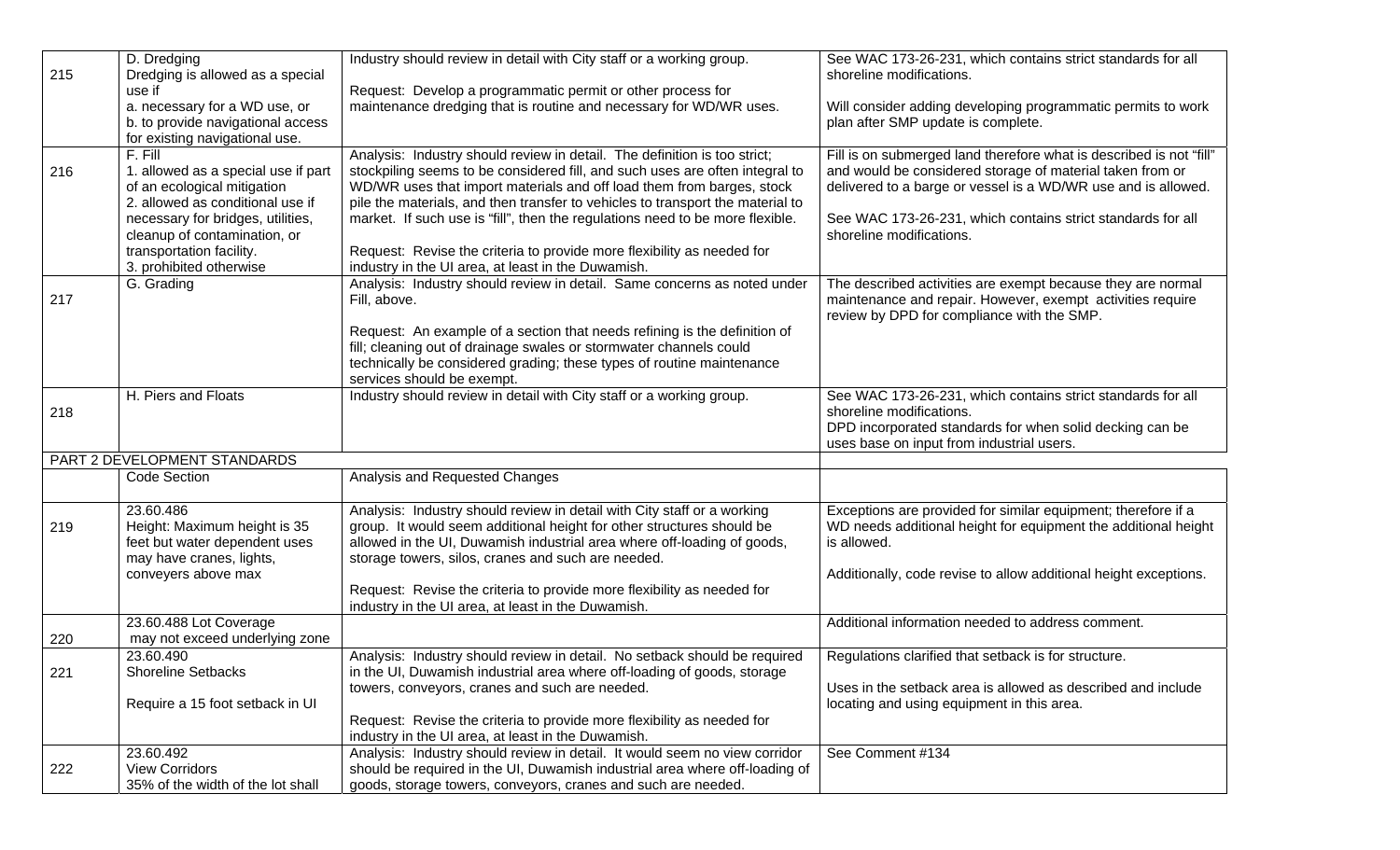|     | be provided and maintained as a<br>view corridor on all waterfront | Request: Revise the criteria to provide more flexibility as needed for                |                                                          |
|-----|--------------------------------------------------------------------|---------------------------------------------------------------------------------------|----------------------------------------------------------|
|     | lots, except I water dependent or                                  | industry in the UI area, at least in the Duwamish.                                    |                                                          |
|     | water related uses occupy more                                     |                                                                                       |                                                          |
|     | than 50% of the dry land area of                                   |                                                                                       |                                                          |
|     | the lot                                                            |                                                                                       |                                                          |
|     | 23.60.494                                                          | Analysis: Industry should review in detail. It would seem no public access            | See Comment #134                                         |
| 223 | <b>Regulated Public Access</b>                                     | should be required on individual sites in the UI, Duwamish industrial area            |                                                          |
|     | public access must be provided<br>on private lots for developments | where off-loading of goods, storage towers, conveyors, cranes and such<br>are needed. |                                                          |
|     | that are not water dependent                                       |                                                                                       |                                                          |
|     | except on certain lots in the Lake                                 | Request: Revise the criteria to provide more flexibility as needed for                |                                                          |
|     | Union area.                                                        | industry in the UI area, at least in the Duwamish.                                    |                                                          |
|     | SUBCHAPTER XVI DEFINITIONS                                         |                                                                                       |                                                          |
|     | Code Section                                                       | Analysis and Requested Changes                                                        |                                                          |
|     |                                                                    |                                                                                       |                                                          |
|     |                                                                    | Analysis: Industry should review the definitions in detail with City staff or a       | Please provide specific comments on suggested changes to |
|     |                                                                    | working group.                                                                        | the definitions.                                         |
|     |                                                                    |                                                                                       |                                                          |
|     |                                                                    | Request: Revise the definitions if needed to provide more clarity or                  |                                                          |
|     |                                                                    | consistency                                                                           |                                                          |
|     | Fill means the addition of soil,                                   |                                                                                       | Additional input needed to address comment.              |
| 224 | sand, rock, gravel, sediment,                                      |                                                                                       |                                                          |
|     | earth retaining structure or other                                 |                                                                                       |                                                          |
|     | material to an area waterward of<br>the OHWM                       |                                                                                       |                                                          |
|     | Grading means excavation,                                          |                                                                                       | Additional input needed to address comment.              |
| 225 | filling, in place ground                                           |                                                                                       |                                                          |
|     | modification, removal of roots or                                  |                                                                                       |                                                          |
|     | stumps, stockpiling of earth                                       |                                                                                       |                                                          |
|     | materials, establishment of a                                      |                                                                                       |                                                          |
|     | grade following demolition of a                                    |                                                                                       |                                                          |
|     | structure                                                          |                                                                                       |                                                          |
|     | Cargo terminal means a                                             |                                                                                       | Additional input needed to address comment.              |
| 226 | transportation facility in which                                   |                                                                                       |                                                          |
|     | quantities of goods or container                                   |                                                                                       |                                                          |
|     | cargo are stored without                                           |                                                                                       |                                                          |
|     | undergoing any manufacturing                                       |                                                                                       |                                                          |
|     | processes, transferred to other                                    |                                                                                       |                                                          |
|     | carriers or accessory<br>warehouses, rail yards, storage           |                                                                                       |                                                          |
|     | yards, and offices                                                 |                                                                                       |                                                          |
|     | Manufacturing-- defined in the                                     |                                                                                       | Additional input needed to address comment.              |
| 227 | zoning code                                                        |                                                                                       |                                                          |
|     | 23.84A.025 Manufacturing,                                          |                                                                                       |                                                          |
|     | general means mnf. use having                                      |                                                                                       |                                                          |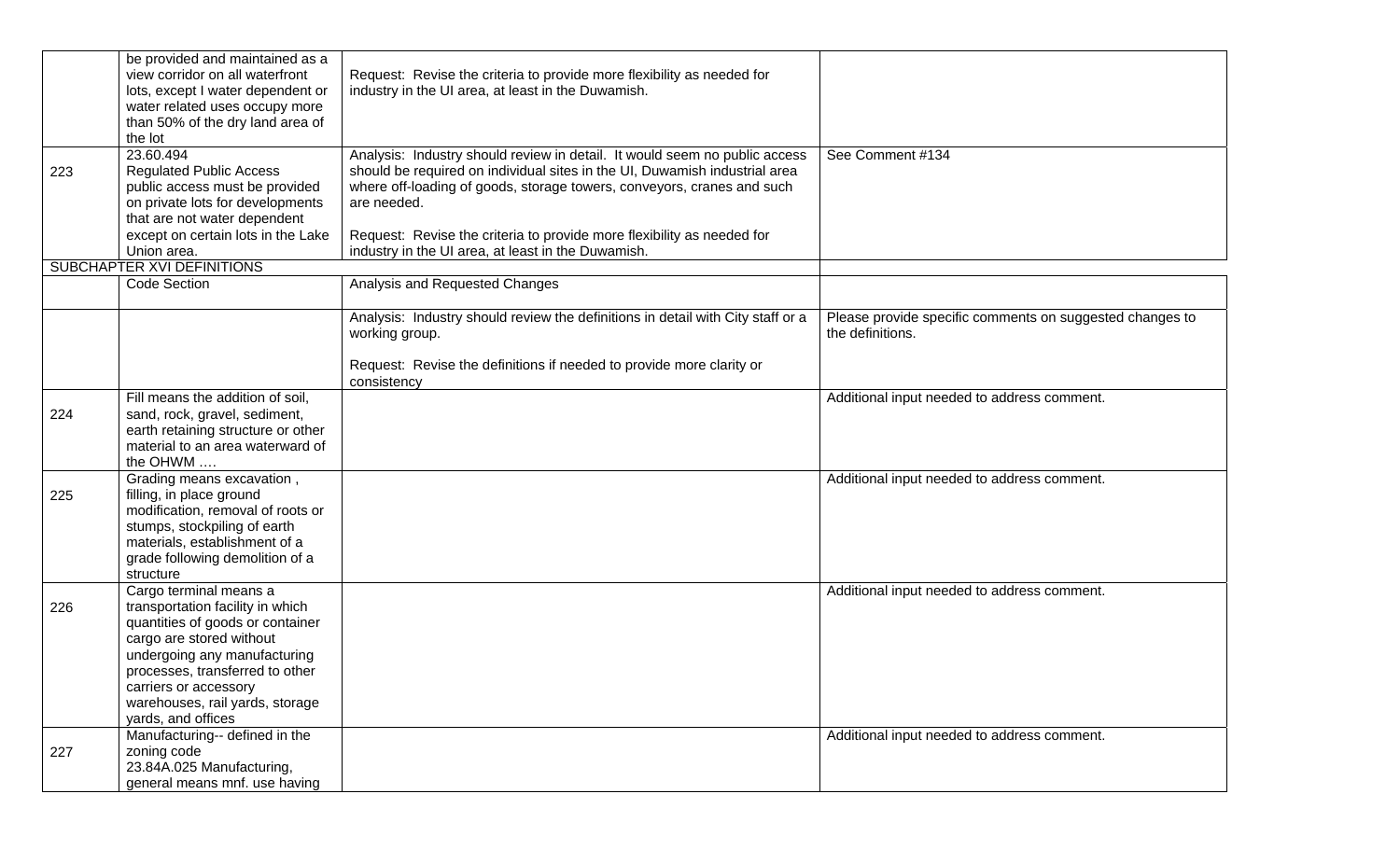|     | the potential of creating moderate<br>noise, smoke, dust, vibration or |                                                                           |                                                              |
|-----|------------------------------------------------------------------------|---------------------------------------------------------------------------|--------------------------------------------------------------|
|     | other env. impacts including: a)                                       |                                                                           |                                                              |
|     | production of items made from                                          |                                                                           |                                                              |
|     | stone or concrete                                                      |                                                                           |                                                              |
|     | Manufacturing, heavy means a                                           |                                                                           |                                                              |
|     | mnf. use typically having the                                          |                                                                           |                                                              |
|     | potential of creating substantial                                      |                                                                           |                                                              |
|     | noise, smoke, dust, vibration and                                      |                                                                           |                                                              |
|     | other impacts or pollution                                             |                                                                           |                                                              |
|     | including but not limited to b.                                        |                                                                           |                                                              |
|     | processing or refining of raw                                          |                                                                           |                                                              |
|     |                                                                        |                                                                           |                                                              |
|     | materials                                                              |                                                                           |                                                              |
|     | Shoreline Modification means                                           | Has the City Law Department reviewed this section? It would seem that it  | Law Department has reviewed the draft regulations and the    |
| 228 | those actions that modify the                                          | would be expanding the jurisdiction of the SMA. Would the spraying of     | City can regulate such actions as applying chemicals. The    |
|     | physical configuration or qualities                                    | chemicals such as WD 40 on machinery be covered? the expansive            | application of toxic substances are required to be kept from |
|     | of the shoreline area usually                                          | definition appears to go beyond what would reasonably be considered       | water bodies pursuant to 23.60.152.M                         |
|     | through construction Shoreline                                         | shoreline development.                                                    |                                                              |
|     | modifications can be other                                             |                                                                           |                                                              |
|     | actions such as clearing, grading                                      |                                                                           |                                                              |
|     | adding impervious surface,                                             |                                                                           |                                                              |
|     | altering vegetation or applying                                        |                                                                           |                                                              |
|     | chemicals                                                              |                                                                           |                                                              |
|     | Water Dependent use                                                    |                                                                           | See next comment.                                            |
| 229 | means a use which cannot exist                                         |                                                                           |                                                              |
|     | in other than a waterfront location                                    |                                                                           |                                                              |
|     | and is dependent on the water by                                       |                                                                           |                                                              |
|     | reason of intrinsic nature of its                                      |                                                                           |                                                              |
|     | operations; includes marine                                            |                                                                           |                                                              |
|     | construction and repair, cargo                                         |                                                                           |                                                              |
|     | terminal for marine commerce or                                        |                                                                           |                                                              |
|     | industry, tug and barge                                                |                                                                           |                                                              |
|     | operations; water dependent use                                        |                                                                           |                                                              |
|     | includes businesses that receive                                       |                                                                           |                                                              |
|     | or transport 50% or more product                                       |                                                                           |                                                              |
|     | used in the business via the                                           |                                                                           |                                                              |
|     | water adjacent to such business.                                       |                                                                           |                                                              |
|     | <b>Water Related</b>                                                   | Note: A business that is otherwise water-related would be water dependent | Code revised as requested.                                   |
| 230 | means a use or portion of a use                                        | if it meets the definition above; the water dependent definition should   |                                                              |
|     | not intrinsically dependent on a                                       | control if there is a conflict.                                           |                                                              |
|     | waterfront location but whose                                          |                                                                           |                                                              |
|     | economic viability is dependent                                        |                                                                           |                                                              |
|     | upon a location in the shoreline                                       |                                                                           |                                                              |
|     | because;                                                               |                                                                           |                                                              |
|     | 1. the use has a functional                                            |                                                                           |                                                              |
|     | requirement such as the arrival or                                     |                                                                           |                                                              |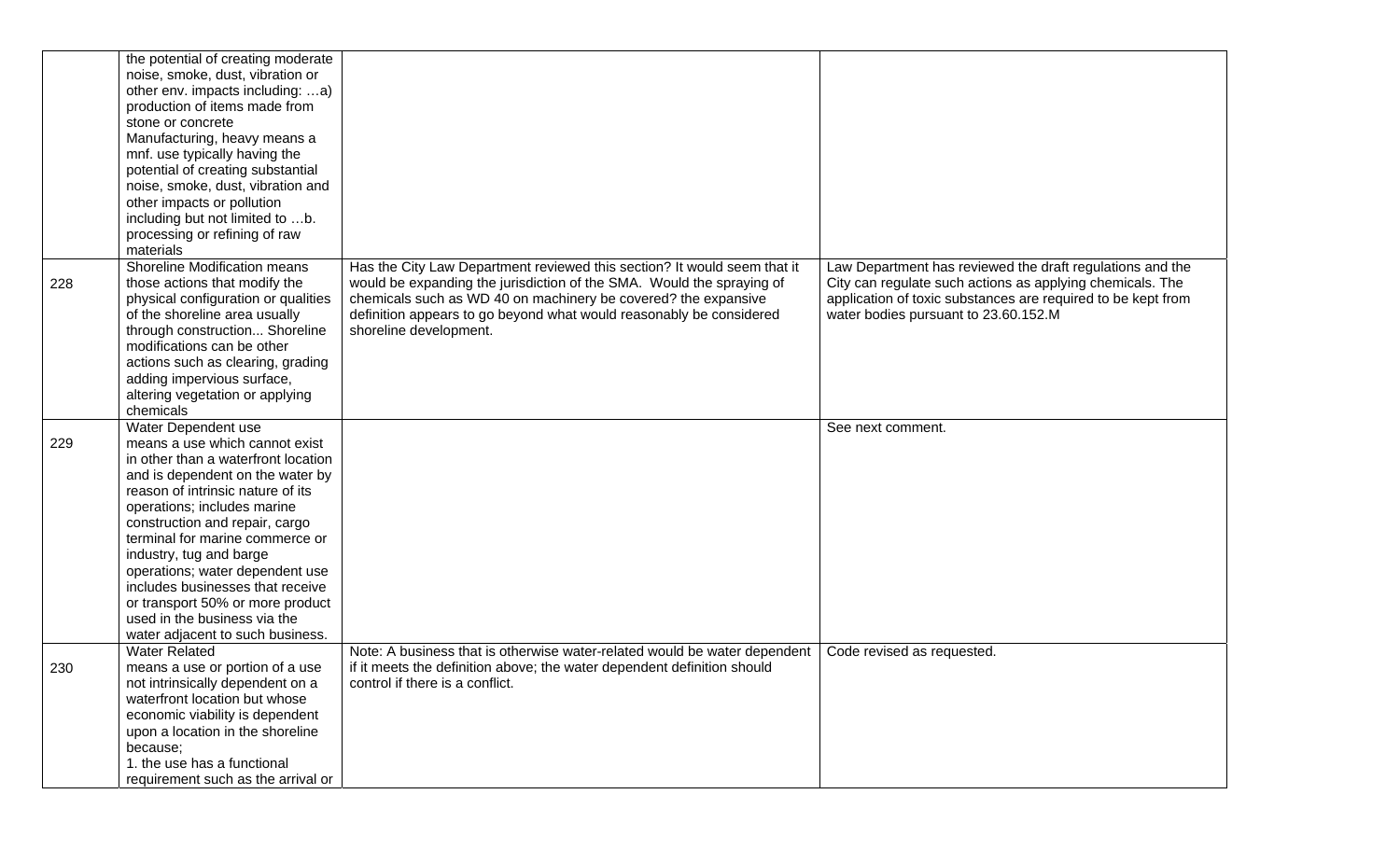|     | shipment of materials by water or<br>the need for large quantities of<br>water<br>2. the use provides a necessary<br>service supportive or WD uses<br>and the proximity of the use to its<br>customers makes its services<br>less expensive and more<br>convenient<br>The following uses are often<br>considered water related: sand<br>and gravel companies and<br>concrete mix and cement plants if<br>operating materials for any of the<br>foregoing uses arrive by boat | Our company depends on material arriving by barge for over 50% of its<br>product; we request that the example either be deleted or clarified by<br>adding "unless it meets the definition of water dependency above."                                                                                                                                                                                                                                                                                                                                                                                                                                                                                                                                                                                                                                                                                                                                                                                                                                                                                                                                                                                           |                                                                                                                                                                                                                                                                                                                               |
|-----|------------------------------------------------------------------------------------------------------------------------------------------------------------------------------------------------------------------------------------------------------------------------------------------------------------------------------------------------------------------------------------------------------------------------------------------------------------------------------|-----------------------------------------------------------------------------------------------------------------------------------------------------------------------------------------------------------------------------------------------------------------------------------------------------------------------------------------------------------------------------------------------------------------------------------------------------------------------------------------------------------------------------------------------------------------------------------------------------------------------------------------------------------------------------------------------------------------------------------------------------------------------------------------------------------------------------------------------------------------------------------------------------------------------------------------------------------------------------------------------------------------------------------------------------------------------------------------------------------------------------------------------------------------------------------------------------------------|-------------------------------------------------------------------------------------------------------------------------------------------------------------------------------------------------------------------------------------------------------------------------------------------------------------------------------|
| 231 | 23.60.016 Significant<br>Development.                                                                                                                                                                                                                                                                                                                                                                                                                                        | How was \$5,718 derived? Anyone familiar with marine construction<br>understands that the cost is generally higher than typical "commercial"<br>construction due to additional bonding requirements because of the<br>overwater nature of the work. This overcomplicates the permitting process<br>and discourages owners from seeking permits because of the complexity<br>and duration of the permitting process. Adding 4 new electrical dockheads<br>would constitute "significant development". Additionally, if you refer to the<br>SMP study Comparison of Land Supply and Demand for Water-Dependent<br>and Water-Related Uses, one of the key conclusions is that the permitting<br>process should be streamlined, not made more burdensome. What this<br>ultimately will result in is more exemption requests and more delays in<br>projects, which not in anyone's best interest. I think it would be appropriate<br>for the City to statistically evaluate permit applications annually to come up<br>with a reasonable threshold for "significant development" projects. Looking<br>at the distribution of data (and standard deviations) should be a sound<br>method for deriving this threshold. | This requirement comes directly from the Department of<br>Ecology. See WAC under RCW 90.58.030(3)(e)                                                                                                                                                                                                                          |
| 232 | 23.60.027 Ecological restoration<br>and mitigation program.                                                                                                                                                                                                                                                                                                                                                                                                                  | While well-intentioned, I think there needs to be more clarity around this.<br>Where will the credits specifically be applied? I think there needs to be<br>better boundaries about how the credits are "spent" and should benefit that<br>immediate area, where possible. For example, payment-in-lieu of physical<br>mitigation earned on the north end of Lake Union (where I own property)<br>should be used for parks or other restoration in that area and not on other<br>areas of the shoreline (i.e. south end of Lake Washington). Simply putting<br>money into a discretionary "fund" I do not believe is in the best interest of<br>anyone involved and undermines the credibility of what-could-be a very<br>effective program.                                                                                                                                                                                                                                                                                                                                                                                                                                                                    | The program is set up based on geographic areas. One<br>geographic area is the Lake Union and the ship Canal. Other<br>geographic areas are described in Section 23.60.914. The<br>current proposal is to keep mitigation impacts and mitigation<br>within these defined geographic areas.                                    |
| 233 | 23.60.122 Nonconforming uses.                                                                                                                                                                                                                                                                                                                                                                                                                                                | When calculating the reduction in over water coverage, grated decking and<br>translucent roofing shall not be included? Why? Covered moorage serves<br>a valuable purpose and is very highly regulated already and supports the<br>vibrancy of the maritime community. "Classic" boats, that generally require<br>covered moorage, are a very significant part of the maritime culture and                                                                                                                                                                                                                                                                                                                                                                                                                                                                                                                                                                                                                                                                                                                                                                                                                      | Covered moorage is allowed in many locations. However, it has<br>been City policy to prohibit covered moorage in Lake Union.<br>This is to preserve views of the water. This provision addresses<br>covered moorage in Lake Union and is not a requirement but is<br>intended to work as an incentive to reduce the amount of |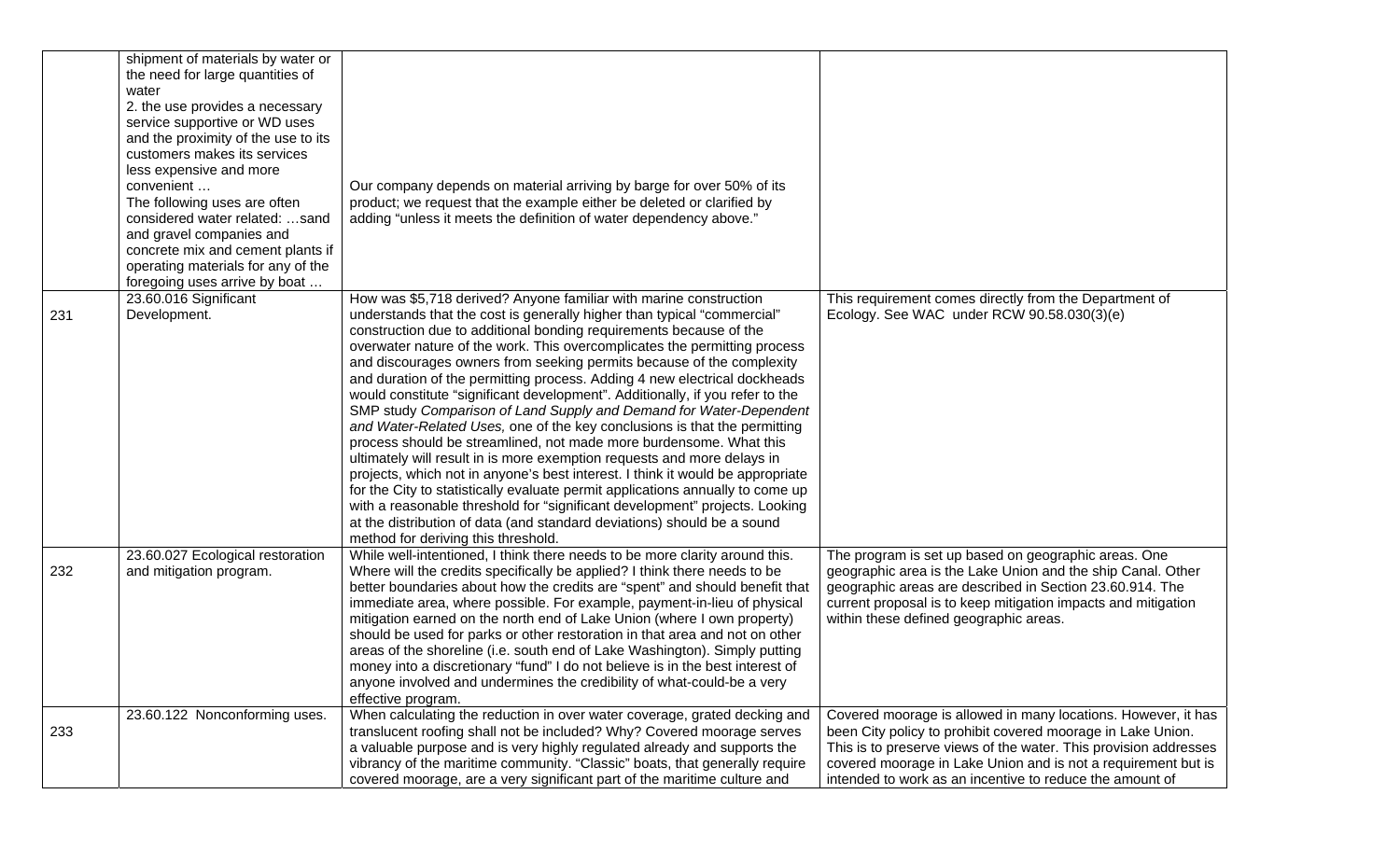|     |                                       | regularly partake in the numerous celebrations that bring people down to<br>enjoy the waterways. By ultimately requiring the reduction of covered<br>moorage, we discourage this type of vessel from locating in this area and<br>vessels that do stay require more maintenance due to the exposure to the<br>elements-which is ultimately what we want to minimize. I think the City                                                                                                                                                                                                                                                                                                                                                                                                                                                                                                                                             | covered moorage in Lake Union. There are others                                                                                                                                                                                          |
|-----|---------------------------------------|-----------------------------------------------------------------------------------------------------------------------------------------------------------------------------------------------------------------------------------------------------------------------------------------------------------------------------------------------------------------------------------------------------------------------------------------------------------------------------------------------------------------------------------------------------------------------------------------------------------------------------------------------------------------------------------------------------------------------------------------------------------------------------------------------------------------------------------------------------------------------------------------------------------------------------------|------------------------------------------------------------------------------------------------------------------------------------------------------------------------------------------------------------------------------------------|
|     |                                       | needs to re-evaluate what their true objective is here because adding<br>grated decking to a dock will have a significant impact to the marine<br>environment (by always letting light through) whereas the benefits of<br>removing covered moorage is negligible (the light cannot pass through the<br>boats).                                                                                                                                                                                                                                                                                                                                                                                                                                                                                                                                                                                                                   |                                                                                                                                                                                                                                          |
| 234 | 23.60.152 General development.        | There is surely a lot of focus on the use of building materials, especially in<br>terms of maintenance and repairs. While "durable, non-toxic components"<br>are the preferred materials, they simply don't hold up in many marine<br>environments and ultimately will have a far more adverse impact on the<br>environment than using ACZA treated lumber that follows AWPA<br>standards. These products are not engineered to last and usually are far<br>more costly to use. Additionally, the environment is not best served by<br>continually having to repair repairs because the materials do not last.<br>ACZA has been studied by the EPA and has been generally accepted as<br>safe to use in marine environments. As the safety in and around marine<br>environment has been proven, there is no reason why ACZA should not be<br>permissible.                                                                         | ACZA will be allowed when necessary and with consultation<br>with other resource regulatory agencies. ACZA leaches copper<br>and increased levels of copper are toxic to fish and aquatic<br>organisms that live on and in the sediment. |
| 235 | 23.60.170. View corridors.            | My lot is approximately 120' wide and currently does not have any<br>buildings at the street level or above. Under the proposed requirements,<br>what options do I have around development? Similar to a lot of Lake Union<br>property owners, the upland portion of the property is very minimal. The<br>vast majority of my property is submerged. I would love to be able to<br>develop the property in a tasteful manner to contribute to quality of the<br>shoreline while also contributing to the viability of my business. For small<br>property owners, this requirement just seems overly burdensome. There<br>should be some alterative standards around size or proximity of other view<br>corridors. There is a waterway about 50 yards down from me that offers<br>unobstructed views of the water and Seattle skyline. Imposing view<br>corridor requirements could significantly impair the value of my property. | DPD continues to evaluate the view corridor standards.<br>Also see section exceptions to view corridors located in Section<br>23.60.170.                                                                                                 |
| 236 | 23.60.187 Walkways/piers.             | No walkway is allowed to exceed 4' for piers that are not shared. This is<br>simply not safe. I have a 5' walkway today that extends about 300' into<br>Lake Union. Between dock carts, tenants passing each other, power<br>pedestals with cords protruding, anything less than 5' is creating an unsafe<br>situation. In the winter when winds pick up, that could be particularly<br>unsafe if only 4'. I encourage City representatives to walk down my dock<br>and evaluate how truly safe 4' might be in these types of conditions. We<br>cannot compromise the safety of marina tenants in this case.                                                                                                                                                                                                                                                                                                                      | This provision is for residential piers. Non-residential piers do<br>not have a limit on the width of the walkways.                                                                                                                      |
| 237 | 23.60.187.D Slip-side<br>maintenance. | The formula for "scraping, sanding, or cutting" does not make practical<br>sense. "One person per 10 lineal feet of one side"? The language needs<br>to be worked on to something that is more practical and or feasible. I don't<br>disagree with the intent here, but how is anyone supposed to regulate if                                                                                                                                                                                                                                                                                                                                                                                                                                                                                                                                                                                                                     | Section revised and the standard is that BMPs need to meet<br>the Department of Ecology's Resource Manual For Pollution<br>Prevention in Marinas May 1998, Revised 2009 Publication<br>#9811 in a Director's rule.                       |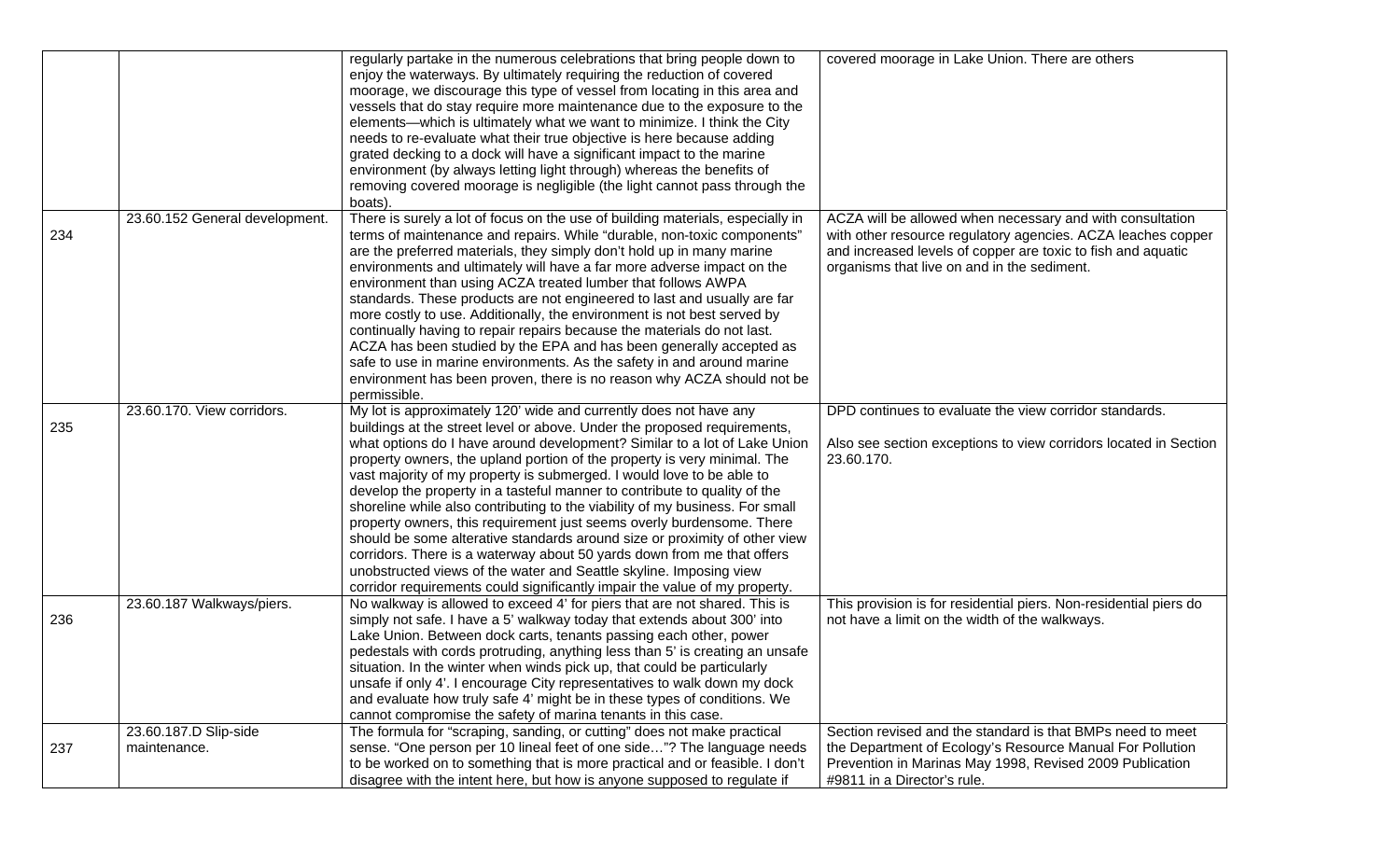|     |                            | this is not easily quantifiable?                                                |                                                                  |
|-----|----------------------------|---------------------------------------------------------------------------------|------------------------------------------------------------------|
|     | 23.60.200.B.3 Restrooms.   | Again, I have a small marina (<40 slips) with very few liveaboards. I have a    | Requirement deleted.                                             |
| 238 |                            | very nice unisex restroom that I just built this year and have had no           |                                                                  |
|     |                            | complaints about accessibility or availability by either sex. Putting in a      |                                                                  |
|     |                            | second bathroom facility is a needless expense and a waste of space-            |                                                                  |
|     |                            | space I don't have. I don't understand what the true intent is here and how     |                                                                  |
|     |                            | this aligns with the goals of the SMP? This should be removed from the          |                                                                  |
|     |                            | SMP.                                                                            |                                                                  |
|     | 23.60.200.B.4 Waste.       | Again, as a small marina with boats larger than 20 feet, I would be required    | The provision regarding sewage pump-out is in the current        |
| 239 |                            | to provide "1) sewage pump-out facilities or the best available method of       | regulations and it is good shoreline management policy to keep   |
|     |                            | disposing of sewage wastes, AND 2) disposal facilities for removal of bilge     | this provision in the regulations. Sewage should not be dumped   |
|     |                            | waste" This is not at all practical or feasible for small marinas. Have such    | into the water.                                                  |
|     |                            | facilities is extremely cost-prohibitive as small property owners likely do not |                                                                  |
|     |                            | have the capital to install and maintain such a device. Not only that, the      | Regarding bilge water, this water can be a pollutant and it also |
|     |                            | mobile pump out services are a viable niche business that has worked well       | should not be dumped into the water. This requirement has        |
|     |                            | for decades and we should help these businesses grow, not compete               | been deleted and are now addressed through the requirement       |
|     |                            | with them. My understanding is that the goal of the SMP is to encourage         | to follow the BMPs outlined in the Department of Ecology's       |
|     |                            | water-dependent uses? As such, this requirement should be removed or            | Resource Manual For Pollution Prevention in Marinas May          |
|     |                            |                                                                                 | 1998, Revised 2009 Publication #9811 in a Director's rule.       |
|     |                            | altered such that owners/operators are required to provide tenants              |                                                                  |
|     |                            | information on the nearest available services.                                  |                                                                  |
|     | 23.60.200.E.1              | Liveaboards. Liveaboards without a doubt contribute to the overall vibrancy     | The original proposal was not to eliminate live-aboards.         |
| 240 |                            | of the waterfront. They provide security and peace during the off hours.        | However live-aboard is a residential use overwater and this use  |
|     |                            | Liveaboards follow the same marina rules as other tenants and follow the        | can have negative impacts on the aquatic environment. The        |
|     |                            | marina best practices. They are required to dispose of waste using a pump       | regulations regarding live-aboards have been revised and live-   |
|     |                            | out facility or boat-side service. There is no reason to restrict the           | aboards continue to be an allowed use overwater. See revised     |
|     |                            | liveaboard occupancy or instituting a registration program that is              | sections 23.60.200 and 214.                                      |
|     |                            | ridiculously burdensome, hard to manage and provide oversight, and              |                                                                  |
|     |                            | serves no apparent purpose. Again, one of the core objectives is "provide"      |                                                                  |
|     |                            | the maximum public access and enjoyment of the City." Liveaboards               |                                                                  |
|     |                            | provide life and culture to the shorelines and provide owners with self-        |                                                                  |
|     |                            | policing after hours and this should be encouraged, not discouraged.            |                                                                  |
|     | 23.60.502.A Commercial use | The City sanctioned a study Comparison of Land Supply and Demand for            | Recreational marinas are an allowed use in the Urban             |
| 241 | restrictions.              | Water-Dependent and Water-Related Uses that appeared to indicate that           | Commercial environment, which the majority of Lake Union is      |
|     |                            | the demand around the Lake Union area would be in the area of                   | designated as Urban Commercial. The restriction on               |
|     |                            | recreational moorage—which, incidentally, is completely discouraged in          | recreational marinas was for the Urban Maritime and Urban        |
|     |                            | this draft. That aside, the study seemed to indicate the demand for             | Industrial shoreline environments to minimize conflicts between  |
|     |                            | commercial space actually was declining. By establishing                        | industrial and recreational users of the water. The code has     |
|     |                            | quotas/restrictions based on water-dependent uses, the City is                  | been revised to allow recreational marinas in the UM and UI      |
|     |                            | undermining the financial viability of the property owner. Vacancy is at a      | shoreline environments in the Lake Union and Ship Canal          |
|     |                            | high point. Owners can't afford to sit with office suites vacant chasing a      |                                                                  |
|     |                            |                                                                                 | areas when they do not conflict with industrial uses of the      |
|     |                            | diminishing sector. This would result in one of two things: 1) the property     | water.                                                           |
|     |                            | owner going bankrupt due to lack of revenue because of the vacant               |                                                                  |
|     |                            | property, or 2) the property owner having to make significant concessions       | Regarding the types of uses allowed. The City is providing       |
|     |                            | to attract the few businesses looking for space to meet the City's              | more flexibility based on existing conditions.                   |
|     |                            | requirement-which could ultimately lead to insolvency or meager profit          |                                                                  |
|     |                            | potential.                                                                      |                                                                  |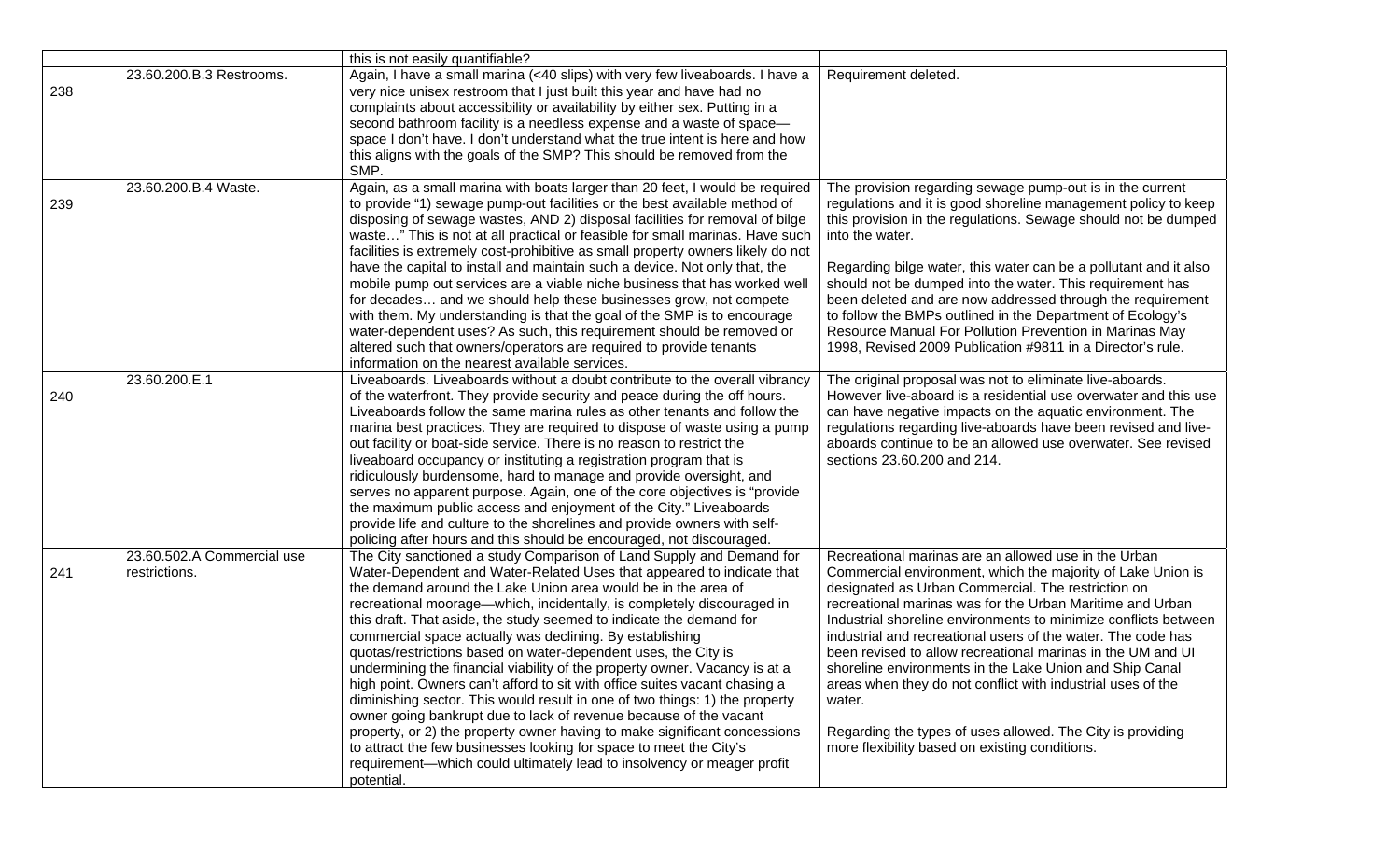|     | 23.60.510 Shoreline setbacks. | Again, similar to many of the property owners around Lake Union, the                                                                                                                                                                                                                                                                                                                                                                                                                                                                                                                                                                                                                                                                                                                                                                                                                                                                                                                                                                                                                                                                                                                                                                                                                                                                                                                                                                                                                                                                                                                                                                                                                                                                                                                                                                                                                                     | See Section 23.60.504 this is a new section that provides for                                                                                                                                                                                                                              |
|-----|-------------------------------|----------------------------------------------------------------------------------------------------------------------------------------------------------------------------------------------------------------------------------------------------------------------------------------------------------------------------------------------------------------------------------------------------------------------------------------------------------------------------------------------------------------------------------------------------------------------------------------------------------------------------------------------------------------------------------------------------------------------------------------------------------------------------------------------------------------------------------------------------------------------------------------------------------------------------------------------------------------------------------------------------------------------------------------------------------------------------------------------------------------------------------------------------------------------------------------------------------------------------------------------------------------------------------------------------------------------------------------------------------------------------------------------------------------------------------------------------------------------------------------------------------------------------------------------------------------------------------------------------------------------------------------------------------------------------------------------------------------------------------------------------------------------------------------------------------------------------------------------------------------------------------------------------------|--------------------------------------------------------------------------------------------------------------------------------------------------------------------------------------------------------------------------------------------------------------------------------------------|
| 242 |                               | upland side the property is very minimal. The vast majority of the land is                                                                                                                                                                                                                                                                                                                                                                                                                                                                                                                                                                                                                                                                                                                                                                                                                                                                                                                                                                                                                                                                                                                                                                                                                                                                                                                                                                                                                                                                                                                                                                                                                                                                                                                                                                                                                               | additional use on small lots, defined as lots with less than 35-ft                                                                                                                                                                                                                         |
|     |                               | submerged. The setback guidelines basically would prohibit any                                                                                                                                                                                                                                                                                                                                                                                                                                                                                                                                                                                                                                                                                                                                                                                                                                                                                                                                                                                                                                                                                                                                                                                                                                                                                                                                                                                                                                                                                                                                                                                                                                                                                                                                                                                                                                           | of dry land.                                                                                                                                                                                                                                                                               |
|     |                               | development on my site.                                                                                                                                                                                                                                                                                                                                                                                                                                                                                                                                                                                                                                                                                                                                                                                                                                                                                                                                                                                                                                                                                                                                                                                                                                                                                                                                                                                                                                                                                                                                                                                                                                                                                                                                                                                                                                                                                  |                                                                                                                                                                                                                                                                                            |
| 243 | 23.60.514 Public access.      | The majority of my property is submerged and the property that isn't<br>submerged is private parking-which I am required by City Municipal Code<br>to provide. I cannot give up any space to "public access" without giving up<br>parking and not meeting my minimum requirement for spots dedicated to<br>tenant use. Additionally, it is completely unreasonable for the City to force<br>the liability on to the property owner to provide public access on private<br>property or to give up land just for the right to improve my property to<br>improve safety for economic viability. In the case that this were to happen,<br>the City should be required to manage the liability (i.e. someone trips and<br>falls, drowns, etc). This is not a reasonable request and would be akin to<br>the City requiring that I allow the public to camp out in my backyard.<br>Additionally, the tenants of the marina have a right to have secure<br>moorage 24/7 without the general public walking up and down the docks<br>for the same reason apartment tenants have the right to have secure entry<br>in and out of their buildings. Additionally, our tenants adhere to strict<br>marina rules to protect themselves, their neighbors, and the environment. It<br>would be impossible to enforce that upon the public making use of the<br>property, creating potentially unsafe conditions (i.e. simply smoking on the<br>docks where it is strictly prohibited). There are several great City-owned<br>parks around Lake Union and Lake Washington that are safe and designed<br>for public use. Private property should remain just that, private, whereas<br>the City can promote the wonderful parks we already have for public use.<br>Residential waterfront homes are not required to provide public access in<br>their yards, why would it be reasonable for private marina owners to have | Public access is not and would not be required on private<br>docks.<br>Public access for boating facilities is required by the<br>Department of Ecology see WAC 173-26-241(3)(c).<br>See revised Section 23.60.164 where exceptions for marinas<br>with little or no dry land is provided. |
|     |                               | to?                                                                                                                                                                                                                                                                                                                                                                                                                                                                                                                                                                                                                                                                                                                                                                                                                                                                                                                                                                                                                                                                                                                                                                                                                                                                                                                                                                                                                                                                                                                                                                                                                                                                                                                                                                                                                                                                                                      |                                                                                                                                                                                                                                                                                            |
| 244 |                               | Marina Land use and re-configuration:<br>The survival of Moorages and Marinas depends on how economic use of<br>moorage uplands and submerged lands are utilized and configured. Some<br>moorages are able to utilize their uplands for uses that are not necessarily<br>"water related or water dependant". Those uses, especially during<br>economic down turns may be the only way that the marinas are able to<br>exist. During economic down turns, many of the "normal boating tenants"<br>eliminate the discretionary income uses. Unfortunately, pleasure craft fits<br>into the discretionary definition. Greater flexibility on uplands will be<br>necessary in the future in order for marinas and moorages to survive.<br>Additionally as times change, the marinas must change. The City of<br>Seattle's own research indicates a future need for boat moorage and<br>marinas that will need to cater to their clients by re-configuring their<br>existing facilities. No penalties as a loss of moorage or operational<br>function or additional habitat costs should exist for trying to reconfigure                                                                                                                                                                                                                                                                                                                                                                                                                                                                                                                                                                                                                                                                                                                                                                                      | Seattle is allowing greater flexibility for the non-water-<br>dependent and non-water-related uses on sites.<br>The code has been revised to allow for recreational marinas in<br>the Lake Union and Ship Canal area when they do not conflict<br>with WD/WR industrial users              |
|     |                               | their facilities in order to fulfill the need indicated by the City of Seattle<br>research.                                                                                                                                                                                                                                                                                                                                                                                                                                                                                                                                                                                                                                                                                                                                                                                                                                                                                                                                                                                                                                                                                                                                                                                                                                                                                                                                                                                                                                                                                                                                                                                                                                                                                                                                                                                                              |                                                                                                                                                                                                                                                                                            |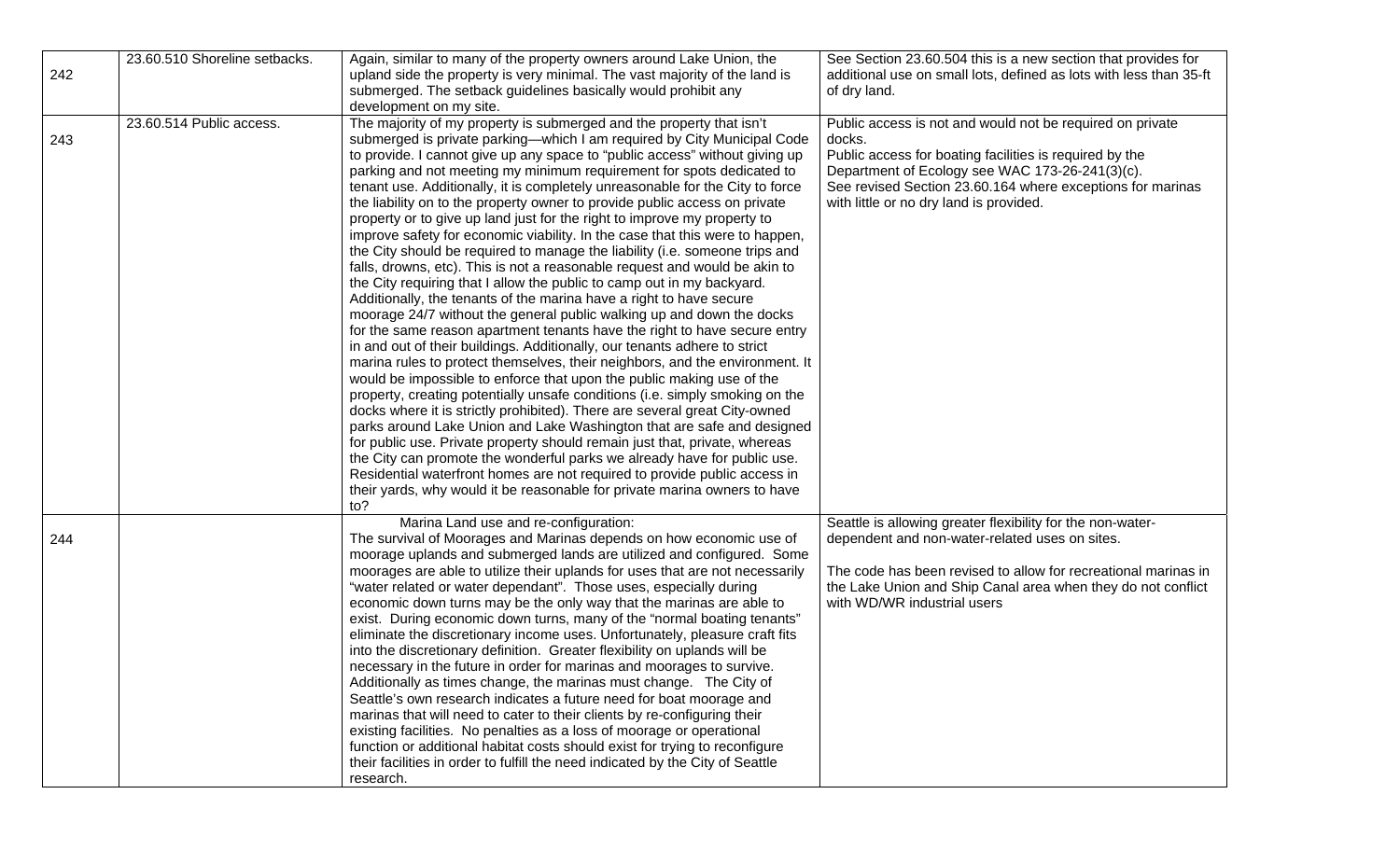|     | Loss of Income to Washington State Agencies:                                                                                              | The proposed code does not increase use restrictions on the    |
|-----|-------------------------------------------------------------------------------------------------------------------------------------------|----------------------------------------------------------------|
| 245 | If exceptional limitations are place on uplands, then adverse affects for                                                                 | dry land portion of sites.                                     |
|     | funding State of Washington agencies results. Monetary value of uplands                                                                   |                                                                |
|     | is dependent on what the uplands can be used for. Washington State                                                                        |                                                                |
|     | Department of Natural Resources (DNR) submerged lands are valued by                                                                       |                                                                |
|     | direction from WAC's and RCW statute. Those statutes use upland values                                                                    |                                                                |
|     | as a basis for submerged land leases and permits. As the decrease in                                                                      |                                                                |
|     | upland land value occurs (submerged or otherwise), a decrease in rents                                                                    |                                                                |
|     | and permit fees to the State of Washington results. This is also true in the                                                              |                                                                |
|     | County tax assessor's office. An increase in restrictions and/or                                                                          |                                                                |
|     | maintenance costs of the upland land and improvements will adversely                                                                      |                                                                |
|     | affect how the State of Washington receives funding as a result of driving                                                                |                                                                |
|     | down the property values and real estate tax basis.                                                                                       |                                                                |
|     | Over regulation for repairs:                                                                                                              | These standards are considered Best Management Practices       |
| 246 | In addition to the usability of the land is the ability to make repairs to                                                                | and are good policy for shoreline regulations to protect the   |
|     | structures. The SMP is creating an onerous situation that could possibly                                                                  | ecological functions while providing for use of the water.     |
|     | destroy the marina and moorage business due to over regulation of repair                                                                  |                                                                |
|     | methods and materials. All language within the SMP, revised or otherwise,                                                                 |                                                                |
|     | should have a reasonableness test for economic benefit and environmental                                                                  |                                                                |
|     | benefit. If "feasible" becomes the standard then Marinas and Moorages                                                                     |                                                                |
|     | will not survive due to economic strife                                                                                                   |                                                                |
|     | Commerce and Navigation of the Ship Canal:                                                                                                | The City is required to meet the requirements set forth by the |
| 247 | The Ship Canal was created by an act of the United States Congress in                                                                     | Department of Ecology as described in WAC 173-26.              |
|     | 1894 for the benefit of the people on behalf of Navigation and Commerce.                                                                  |                                                                |
|     | The benefits of the Ship Canal include the elimination of total flooding of                                                               |                                                                |
|     | the Duwamish River Basin as well as enhancing navigation via commercial                                                                   |                                                                |
|     | and recreational vessels. (Commercial and recreational vessels transport                                                                  |                                                                |
|     | under Federal Navigation guidelines of Admiralty law.) Commerce is how                                                                    |                                                                |
|     | trade is executed on dry land. The City does not have jurisdiction over                                                                   |                                                                |
|     | Admiralty law.                                                                                                                            |                                                                |
|     | Issues of Different Geographical Areas:                                                                                                   | The shoreline environments are established to regulate areas   |
| 248 | Different issues arise within the City of Seattle due to their geographical                                                               | based on their unique characteristics See Section 23.60.222    |
|     | characteristics. The Duwamish River Basin and its industrial climate are                                                                  |                                                                |
|     | different than that of the Lake Washington Ship Canal / Lake Union. Green                                                                 |                                                                |
|     | Lake and other areas of Lake Washington are different than Elliott Bay.                                                                   |                                                                |
|     | Each area has similarities as well as dramatic differences. The SMP                                                                       |                                                                |
|     | unfortunately tries to put all of the issues into one wrapper with pointers                                                               |                                                                |
|     | and exceptions with various code changes depending upon overlying or                                                                      |                                                                |
|     | underlying zones. The SMP becomes counter productive using over                                                                           |                                                                |
|     | regulation and micro management. A simpler method must be developed.<br>This method may be a more common sense method of less regulation. |                                                                |
|     | Update the SMP - More or Less Stringent?                                                                                                  | Please see WAC 173-26 Shoreline Master Program Guidelines.     |
| 249 | The directive by the State of Washington is to update the existing SMP.                                                                   | Seattle is required to update their code based on these new    |
|     | Updating does not mean to create greater regulation or more stringent                                                                     | standards.                                                     |
|     | guidelines. Updating should also mean deregulation and minimizing                                                                         | The 200' limit is established in the Shoreline Management Act  |
|     | preconceived notions that the original SMP was accurate. It appears that                                                                  | RCW 98.58.                                                     |
|     |                                                                                                                                           |                                                                |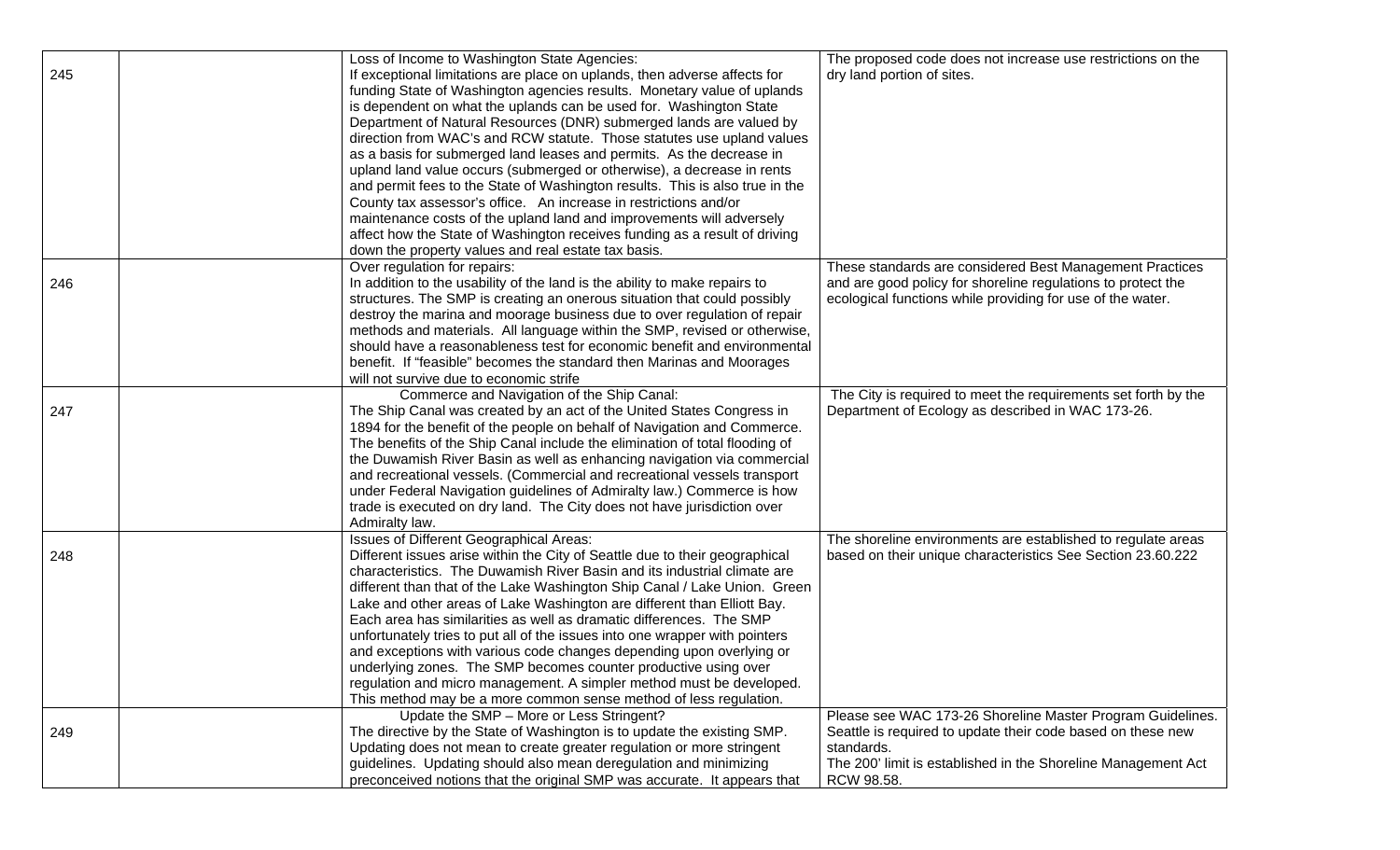|     |                                     | the "old SMP" had significant regulations and restrictions and that the                                                                  | One use that is water-dependent (recreational marinas) are a     |
|-----|-------------------------------------|------------------------------------------------------------------------------------------------------------------------------------------|------------------------------------------------------------------|
|     |                                     | drafters of the "New SMP" are using the "old SMP" as a minimal position                                                                  | conditional use in the Urban Industrial shoreline environment in |
|     |                                     | when, in fact, some of the restrictions should be eliminated. Several of the                                                             | the Duwamish area to ensure that they do not interfere with      |
|     |                                     | current limitations have already proven detrimental to the City of Seattle                                                               | water-dependent industrial uses.                                 |
|     |                                     | economy such as the 200' limit and the over protectionist view as to what                                                                |                                                                  |
|     |                                     | can or cannot be permitted outright within that zone. Trying to establish a                                                              |                                                                  |
|     |                                     | conditional use for submerged land that really should not need conditional                                                               |                                                                  |
|     |                                     | use requirements due to its intrinsic nature should not be questioned. (A                                                                |                                                                  |
|     |                                     | marina is a conditional use for a water oriented / water dependant activity?                                                             |                                                                  |
|     |                                     | As an association for Boat Marinas and Moorages, we can truthfully state                                                                 |                                                                  |
|     |                                     |                                                                                                                                          |                                                                  |
|     |                                     | that most boats float. If your boat is floating in a marina, a marina should<br>be considered an allowed use and not a conditional use). |                                                                  |
|     |                                     |                                                                                                                                          |                                                                  |
|     |                                     | Promised Changes in the New SMP:                                                                                                         | See revised regulations                                          |
| 250 |                                     | We realize that much of the original draft SMP proposal has had significant                                                              |                                                                  |
|     |                                     | input with promised changes to various stakeholders. Several of our                                                                      |                                                                  |
|     |                                     | members have submitted input and we therefore will wait for the second                                                                   |                                                                  |
|     |                                     | round of draft to expand the critique of the SMP.                                                                                        |                                                                  |
|     |                                     | <b>Request a Drafting Committee:</b>                                                                                                     | DPD worked with a Citizen Advisory Committee, which              |
| 251 |                                     | We respectfully request that those of us who have a first hand interest in                                                               | consisted of many stakeholders, including two members of the     |
|     |                                     | the lands and adjacent waters be part of a drafting committee with the                                                                   | North Seattle Industrial Association and a representative from   |
|     |                                     | intent to add greater relevance to the SMP due to the relationship of                                                                    | Todd Shipyard, the Port and a commercial marina business         |
|     |                                     | economic importance in concert with environmental desires. A drafting                                                                    | owner from Lake Union. Please see Citizen Advisory               |
|     |                                     | committee of actual stakeholders may avert significant misconceptions                                                                    | Committee Report September 2009.                                 |
|     |                                     | assumed by city planners who are unfamiliar with the operations of                                                                       |                                                                  |
|     |                                     | marinas and moorages.                                                                                                                    |                                                                  |
|     | Problem: The<br>$\mathbf{1}$ .      | Solution:                                                                                                                                |                                                                  |
| 252 | inability in the future to use      | Defer to the American Wood Preserver Association on<br>a.                                                                                | DPD has revised the original creosote pile replacement           |
|     | treated wood for our float and pier | both a state and local level that will allow us to use practical marine                                                                  | standard and is allowing sleeving of creosote piles.             |
|     | decking AND the requirement to      | approved treated wood. (Example: Bad CCA versus good ACZA)                                                                               |                                                                  |
|     | completely replace any treated      | Deterioration of a fresh water piling is almost always at the top<br>b.                                                                  | ACZA will be allowed when necessary and with consultation        |
|     | pilings.                            | portion of the wood that succumbs to dry rot. The ability to cap, splice or                                                              | with other resource regulatory agencies. ACZA leaches copper     |
|     | Plastic (Trex™)<br>а.               | sleeve a piling is of paramount importance in maritime industries. Do not                                                                | and increased levels of copper are toxic to fish and aquatic     |
|     | decking has no structural           | require the removal of existing pile (creosote or otherwise), nor should                                                                 | organisms that live on and in the sediment.                      |
|     | strength; non-treated wood          | there be penalty in environmental habitat credit costs for continued use of                                                              |                                                                  |
|     | deteriorates rapidly in marine      | the existing pile unless the City pays for the change. The private sector                                                                |                                                                  |
|     |                                     |                                                                                                                                          |                                                                  |
|     | environments; aluminum or steel     | already paid permit fees for its installation and the City did not object to its                                                         |                                                                  |
|     | grating is cost prohibitive.        | installation. The city therefore has ownership in part of the problem in its                                                             |                                                                  |
|     | Piling with<br>b.                   | original acceptance of the designs.                                                                                                      |                                                                  |
|     | creosote treatment are still 98%    |                                                                                                                                          |                                                                  |
|     | solid below the waterline. To       |                                                                                                                                          |                                                                  |
|     | remove the pile and replace it      |                                                                                                                                          |                                                                  |
|     | with a non-creosote pile will be    |                                                                                                                                          |                                                                  |
|     | cost prohibitive. We have over      |                                                                                                                                          |                                                                  |
|     | 1000 pile. Generally when repairs   |                                                                                                                                          |                                                                  |
|     | are made they must be made in       |                                                                                                                                          |                                                                  |
|     | groups. This is because the cost    |                                                                                                                                          |                                                                  |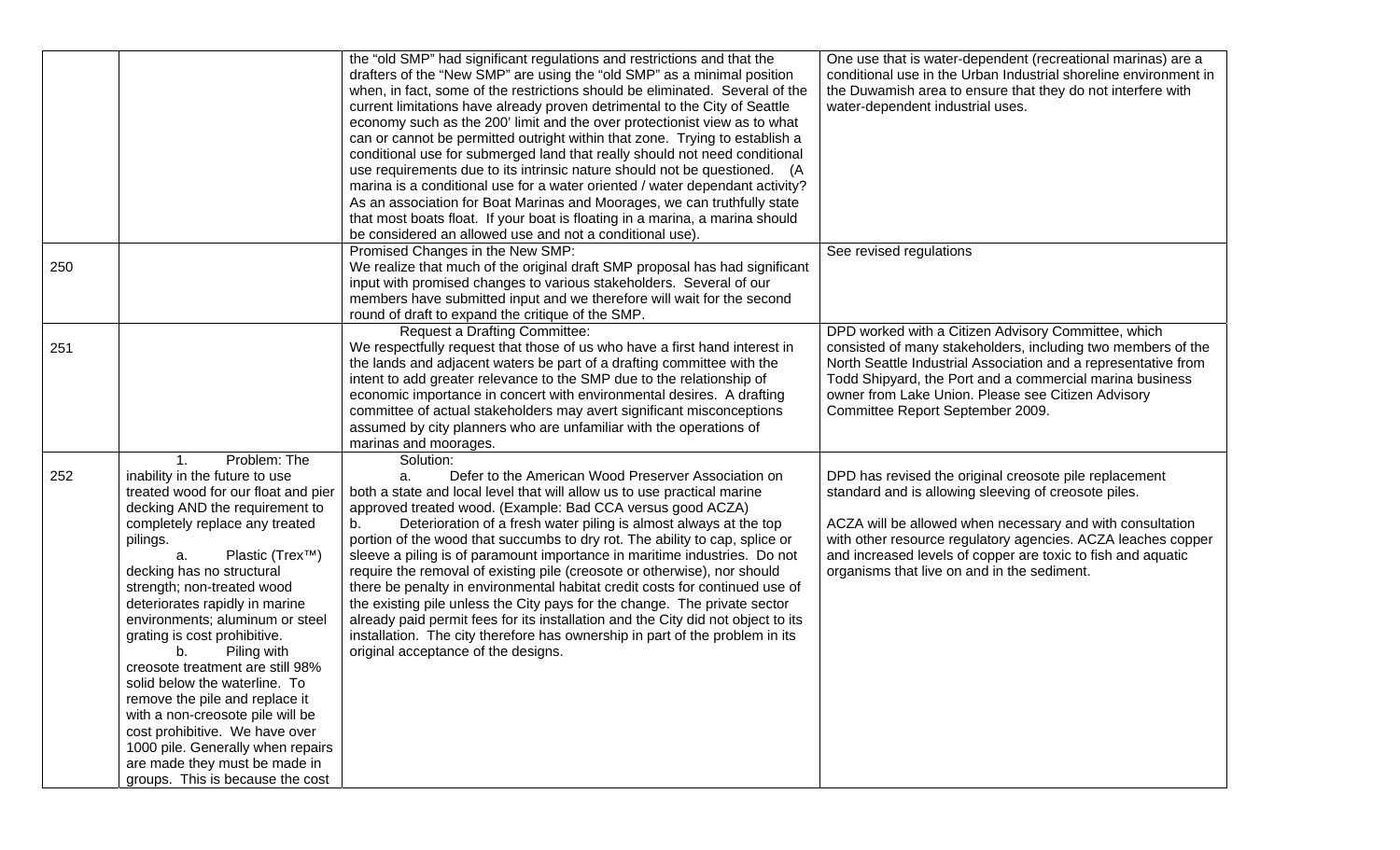|     | to mobilize a crane and materials    |                                                                           |                                                               |
|-----|--------------------------------------|---------------------------------------------------------------------------|---------------------------------------------------------------|
|     | is high. Three years ago our         |                                                                           |                                                               |
|     | annual cost to maintain our          |                                                                           |                                                               |
|     | marina was 70% of our income         |                                                                           |                                                               |
|     | when we were full. Due to the        |                                                                           |                                                               |
|     |                                      |                                                                           |                                                               |
|     | economy, we are currently 23%        |                                                                           |                                                               |
|     | vacant. For the past few years       |                                                                           |                                                               |
|     | this relates to a negative cash      |                                                                           |                                                               |
|     | flow.                                |                                                                           |                                                               |
|     | The cost of repair<br>C.             |                                                                           |                                                               |
|     | versus replacement is huge. A        |                                                                           |                                                               |
|     | report from KPFF Consulting          |                                                                           |                                                               |
|     | Engineers dated September 24,        |                                                                           |                                                               |
|     | 2010 for pile replacement at         |                                                                           |                                                               |
|     | Harron Island was approximately      |                                                                           |                                                               |
|     | \$21,000 / pile. Using this as a     |                                                                           |                                                               |
|     |                                      |                                                                           |                                                               |
|     | guideline, it would cost over        |                                                                           |                                                               |
|     | \$50,000,000 for our marina to       |                                                                           |                                                               |
|     | comply and this excludes the refit   |                                                                           |                                                               |
|     | of the existing structures to the    |                                                                           |                                                               |
|     | replaced pile.                       |                                                                           |                                                               |
|     | Disturbing the<br>d.                 |                                                                           |                                                               |
|     | sediments during replacement of      |                                                                           |                                                               |
|     | a piling can be more detrimental     |                                                                           |                                                               |
|     | to the environment than capping      |                                                                           |                                                               |
|     | a piling.                            |                                                                           |                                                               |
|     | 2.<br>Problem: In the                | Solution: The UM environment should be expanded. Flexibility of uses on   | Use table for the UM environment has been revised. All water- |
| 253 | Urban Maritime (UM)                  | waterfront properties must be encouraged.                                 | dependent and water-related commercial and industrial uses    |
|     | environment, there are nine uses     |                                                                           | are allowed. See Section 23.60.502                            |
|     | allowed outright, on waterfront      |                                                                           |                                                               |
|     | lots. Of the nine, only three deal   |                                                                           |                                                               |
|     |                                      |                                                                           |                                                               |
|     | with non-public entities that        |                                                                           |                                                               |
|     | include Parks, Utilities, bridges    |                                                                           |                                                               |
|     | and tunnels or streets. We can       |                                                                           |                                                               |
|     | either; start a tugboat company,     |                                                                           |                                                               |
|     | have dry boat storage or start a     |                                                                           |                                                               |
|     | light sales or service of marine     |                                                                           |                                                               |
|     | parts.                               |                                                                           |                                                               |
|     | Any other uses<br>a.                 |                                                                           |                                                               |
|     | are tied to confusing and            |                                                                           |                                                               |
|     | irritatingly hard to fathom sections |                                                                           |                                                               |
|     | of the code that is so laced with    |                                                                           |                                                               |
|     | double negatives that it is          |                                                                           |                                                               |
|     | impossible to comprehend.            |                                                                           |                                                               |
|     | Problem: The<br>3.                   | Solution: Recognize that property owners built in good faith and included | The uses allowed under the existing code compared to the      |
|     | draft SMP and strict adherence to    | sanctioned uses that made economic sense and should be able to            |                                                               |
| 255 |                                      |                                                                           | uses allowed under the proposed code have not changed         |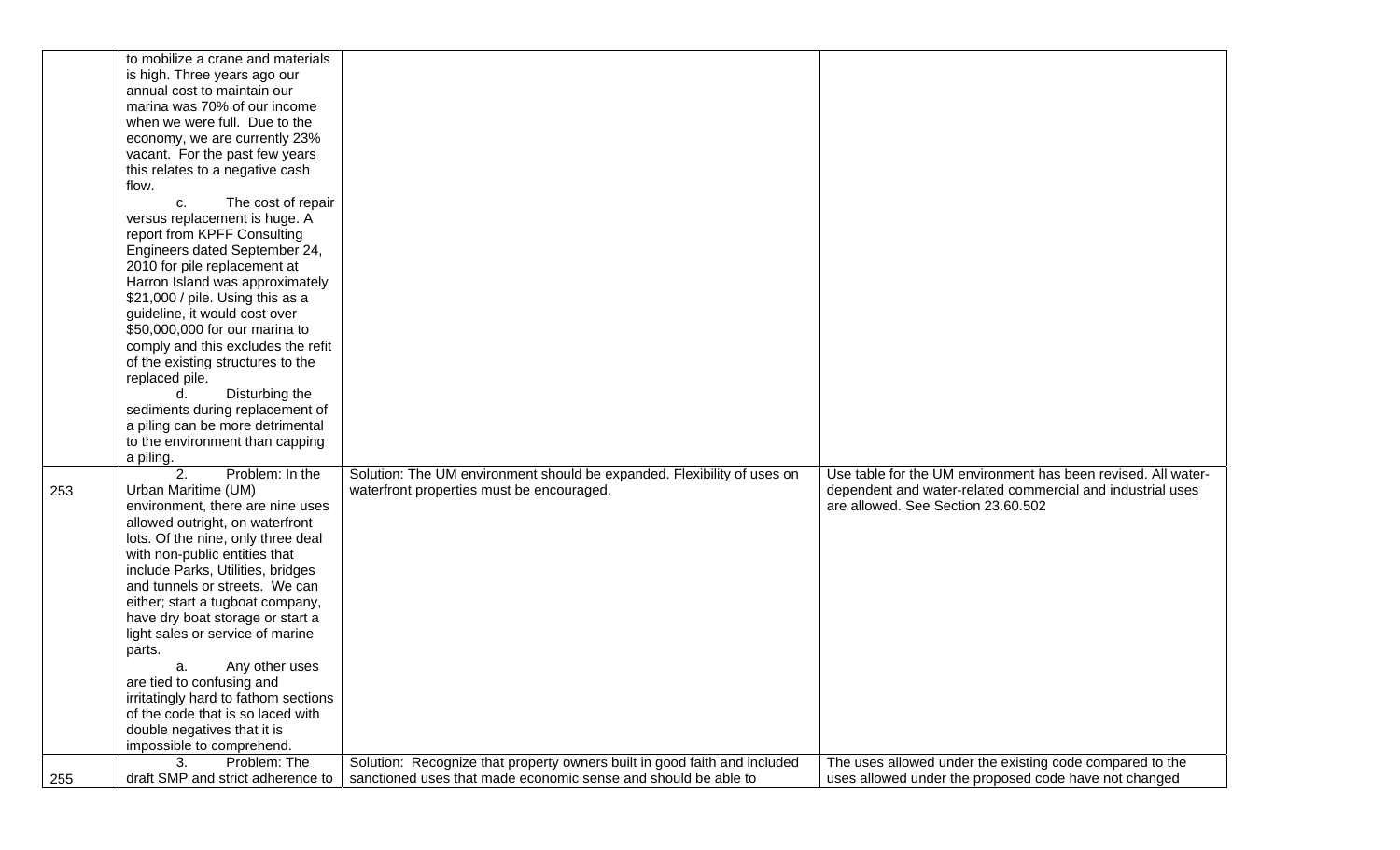|     | it has the unintended                | continue to do both into the future without being held hostage to pay       | significantly so there will not many new non-conforming uses   |
|-----|--------------------------------------|-----------------------------------------------------------------------------|----------------------------------------------------------------|
|     | consequence of making most all       | exorbitant fees for the privilege of changing the use.                      | created.                                                       |
|     | of the structures and a number of    |                                                                             |                                                                |
|     | land uses in the area from the       |                                                                             |                                                                |
|     | Locks to Webster Point 'non-         |                                                                             |                                                                |
|     | conforming'.                         |                                                                             |                                                                |
|     | A 'non-conforming' use               |                                                                             |                                                                |
|     | designation has created and will     |                                                                             |                                                                |
|     | continue to create a stagnant        |                                                                             |                                                                |
|     | business environment in which        |                                                                             |                                                                |
|     | property owners stop investing in    |                                                                             |                                                                |
|     | their assets. Any attempt to         |                                                                             |                                                                |
|     | upgrade a property will be met by    |                                                                             |                                                                |
|     | an expensive and time                |                                                                             |                                                                |
|     | consuming maze of Special Use,       |                                                                             |                                                                |
|     |                                      |                                                                             |                                                                |
|     | <b>Shoreline Conditional Use</b>     |                                                                             |                                                                |
|     | permits or Variances. Expecting a    |                                                                             |                                                                |
|     | reasonable economic rate of          |                                                                             |                                                                |
|     | return will be impossible due to its |                                                                             |                                                                |
|     | financial burden of requirements.    |                                                                             |                                                                |
|     | Problem: Public<br>$4_{-}$           | Solution:                                                                   | The WAC requires public access and has required public         |
| 256 | Access on private property. The      | If the City wants public access it should fund the purchase<br>a.           | access since at least 1987.                                    |
|     | SMP shifts the requirement of        | of waterfront property with good access or upgrade existing public property |                                                                |
|     | providing public access onto the     | to take advantage of views and direct water access.                         | The public access requirements have not changed from what is   |
|     | backs of private property owners.    | Incentives for allowing public access should be given to<br>b.              | required by the existing SMP regulations except that a new     |
|     | Public Access is<br>a.               | property owners.                                                            | provision to allow "payment in lieu" to meet the public access |
|     | being required for commercial or     | Adhere to the Advisory Memorandum by the State<br>C.                        | requirement is included in the proposed new regulations.       |
|     | recreational marinas - which are     | Attorney General to avoid the unconstitutional takings of private property. |                                                                |
|     | preferred water dependent uses       | All private land or land under control of upland property                   |                                                                |
|     | and are inherently being used for    | including permitted land that is used, submerged or otherwise, should be    |                                                                |
|     | the public.                          | used in all calculations.                                                   |                                                                |
|     | The requirement<br>b.                | Recognize existing moorage is already providing public access to<br>е.      |                                                                |
|     | for Public Access is being tied to   | the water.                                                                  |                                                                |
|     | the percentage of water              |                                                                             |                                                                |
|     | dependent uses on the property       |                                                                             |                                                                |
|     | without being able to count the      |                                                                             |                                                                |
|     | submerged property - which is        |                                                                             |                                                                |
|     | our water dependent use, all be it   |                                                                             |                                                                |
|     | under an existing conditional use.   |                                                                             |                                                                |
|     | Public access<br>C.                  |                                                                             |                                                                |
|     | requirements are being tied to       |                                                                             |                                                                |
|     | any future permitting application    |                                                                             |                                                                |
|     | which creates a forfeiture of        |                                                                             |                                                                |
|     | private property ownership rights.   |                                                                             |                                                                |
|     | Liability and<br>d.                  |                                                                             |                                                                |
|     | insurance issues and the             |                                                                             |                                                                |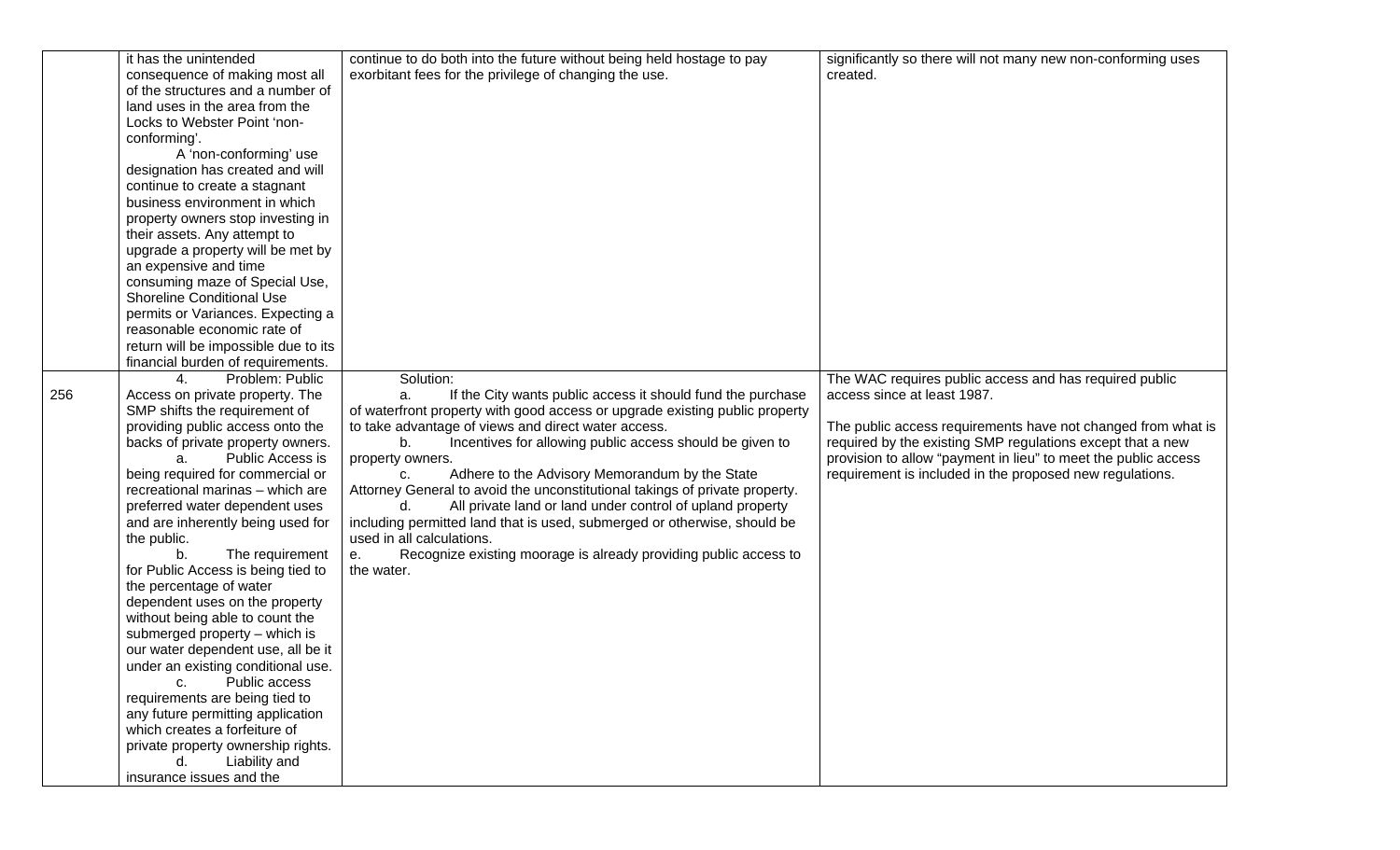| 257 | hardships created for businesses<br>is not addressed.<br><b>Forced Public</b><br>e.<br>access on IG1 (zoned Heavy<br>Industrial Land) with UM overlay<br>should not be required.<br>Problem: The<br>5.<br>draft code requires payment of<br>Habitat Credits or Pay-in-Lieu for<br>numerous permit submissions.<br>However upgrades to meet code                                                                                                                                                                                                                                                                                                                                                                                                                                                                                                                                                                                                                     | Solution:<br>Eliminate the Habitat Credit or Pay-in-Lieu provisions for<br>a.<br>change of use applications with an existing building footprint.<br>The code should be giving credit to the property to 'bank'<br>b.<br>for requirements already met in like manner as they do for requirements | Habitat credits are required if a use that is not water dependent<br>or water-related is being proposed. If Habitat credits were not<br>allowed then these uses that are not water-dependent or water-<br>related could not be allowed. The WAC requires that for such<br>uses another goal of the SMA is required otherwise such uses                                                                                                                                                                                                                                               |
|-----|---------------------------------------------------------------------------------------------------------------------------------------------------------------------------------------------------------------------------------------------------------------------------------------------------------------------------------------------------------------------------------------------------------------------------------------------------------------------------------------------------------------------------------------------------------------------------------------------------------------------------------------------------------------------------------------------------------------------------------------------------------------------------------------------------------------------------------------------------------------------------------------------------------------------------------------------------------------------|-------------------------------------------------------------------------------------------------------------------------------------------------------------------------------------------------------------------------------------------------------------------------------------------------|--------------------------------------------------------------------------------------------------------------------------------------------------------------------------------------------------------------------------------------------------------------------------------------------------------------------------------------------------------------------------------------------------------------------------------------------------------------------------------------------------------------------------------------------------------------------------------------|
|     | are not recognized in any<br>manner. Every time a permit is<br>requested, more upgrades or<br>payment is required. Bringing in a<br>new tenant without a change of<br>use will still trigger costly Habitat<br>Credit fees.                                                                                                                                                                                                                                                                                                                                                                                                                                                                                                                                                                                                                                                                                                                                         | needed to be done.<br>Eliminate all Habitat Credit charges and use a flat rate fee.<br>C.                                                                                                                                                                                                       | should be prohibited.                                                                                                                                                                                                                                                                                                                                                                                                                                                                                                                                                                |
| 258 | Problem: View<br>6.<br>corridors, Lot coverage<br>The View<br>a.<br>Corridor requirement of 35% of<br>the width of the property is<br>excessive especially on Marinas<br>that have doglegs in the piers to<br>accommodate existing lot lines.<br>The doglegs unfortunately limit<br>the straight view to the center of<br>the channel. The improvements<br>are a result of leases or permits<br>with the State or Washington and<br>permitted by the City of Seattle.<br>The property owners should not<br>be penalized for upgrading their<br>properties by having to eliminate<br>previously permitted structures in<br>order to improve their properties.<br>The Lot<br>b.<br>Coverage requirement of 80% for<br>Water related /water Dependant<br>use on an industrial zoned<br>property defeats the purpose of<br>industrial zoned property. Even<br>the most recent study made by<br>the City of Seattle indicates that<br>there is three times more property | Solution: Work with property owners on the code language and<br>requirements to achieve SMA compliance while ensuring the long-term<br>economic viability of the UM community.                                                                                                                  | a. View Corridors for a water-dependent use is 15% of the lot.<br>A marina is a water dependent use and moorage is allowed in<br>the view corridors.<br>b. The Industrial Lands Market study suggests that there is less<br>land than required to meet the demand for water-dependent<br>and water-related uses.<br>c. this standard is not required if the project cannot<br>accommodate the requirement. If an applicant can demonstrate<br>that this requirement will significantly interfere with the<br>operation of their business this standard can be modified or<br>waived. |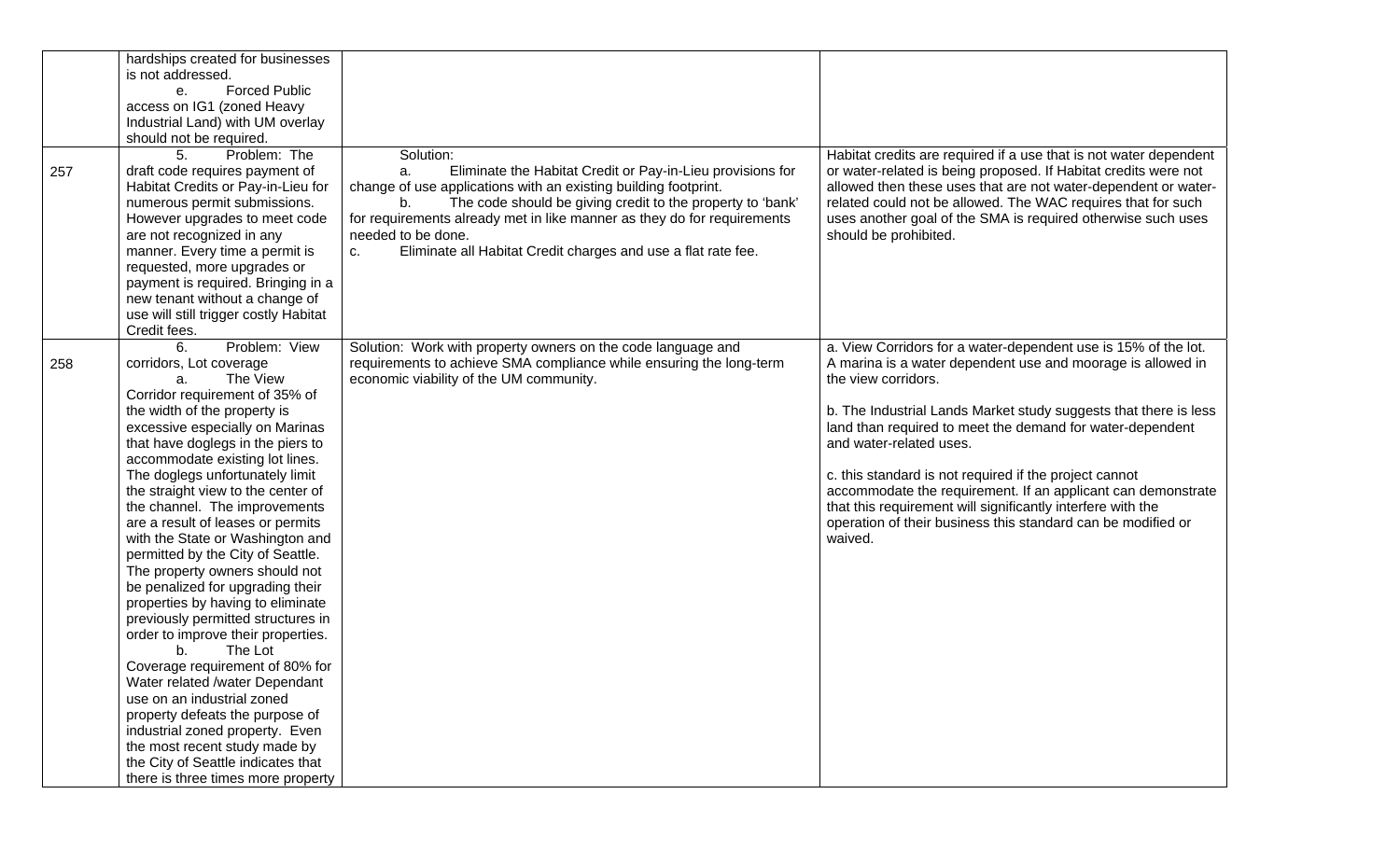|     | available in the ship canal than                                                                                                                                 |                                                                         |                                                             |
|-----|------------------------------------------------------------------------------------------------------------------------------------------------------------------|-------------------------------------------------------------------------|-------------------------------------------------------------|
|     | can be filled with water related                                                                                                                                 |                                                                         |                                                             |
|     | businesses in the next 20 years.                                                                                                                                 |                                                                         |                                                             |
|     | Industrial Property should allow                                                                                                                                 |                                                                         |                                                             |
|     | outright the existing limitations for                                                                                                                            |                                                                         |                                                             |
|     | the underlying zone and not be                                                                                                                                   |                                                                         |                                                             |
|     | hindered by overlaying UM                                                                                                                                        |                                                                         |                                                             |
|     |                                                                                                                                                                  |                                                                         |                                                             |
|     | zoning.                                                                                                                                                          |                                                                         |                                                             |
|     | The Waterward<br>C.                                                                                                                                              |                                                                         |                                                             |
|     | requirement for docks or piers is                                                                                                                                |                                                                         |                                                             |
|     | 15' from the shoreline or a depth                                                                                                                                |                                                                         |                                                             |
|     | of 8' of water. This will severely                                                                                                                               |                                                                         |                                                             |
|     | restrict the ability to hand launch                                                                                                                              |                                                                         |                                                             |
|     | watercraft or moor small boats in                                                                                                                                |                                                                         |                                                             |
|     | the near shore, sheltered areas                                                                                                                                  |                                                                         |                                                             |
|     | and discourages water                                                                                                                                            |                                                                         |                                                             |
|     | dependent uses.                                                                                                                                                  |                                                                         |                                                             |
|     | The combined<br>d.                                                                                                                                               |                                                                         |                                                             |
|     | overall requirements become                                                                                                                                      |                                                                         |                                                             |
|     | excessive exactions.                                                                                                                                             |                                                                         |                                                             |
|     | Problem: The<br>7 <sub>1</sub>                                                                                                                                   | Solution: Delete this language.                                         | DPD continues to evaluate this standard.                    |
| 259 | draft code is requiring                                                                                                                                          |                                                                         |                                                             |
|     | landscaping to screen both boats                                                                                                                                 |                                                                         |                                                             |
|     | and trailers. This is contrary to                                                                                                                                |                                                                         |                                                             |
|     | the goal of encouraging water                                                                                                                                    |                                                                         |                                                             |
|     | dependent/water related uses.                                                                                                                                    |                                                                         |                                                             |
|     | Land is scarce and dealers and                                                                                                                                   |                                                                         |                                                             |
|     |                                                                                                                                                                  |                                                                         |                                                             |
|     | service providers must be able to                                                                                                                                |                                                                         |                                                             |
|     | showcase their products                                                                                                                                          |                                                                         |                                                             |
|     | 8.<br>Problem:                                                                                                                                                   | Solution: Work with the marina owners to amend and delete as necessary. | See revised Section 23.60.200.                              |
| 260 | Micromanagement of current                                                                                                                                       |                                                                         |                                                             |
|     | business practices by SMP code                                                                                                                                   |                                                                         | Many of the proposed requirements have been deleted and are |
|     | greatly restricts private property                                                                                                                               |                                                                         | now addressed through the requirement to follow the BMPs    |
|     | owners' ability to conduct day-to-                                                                                                                               |                                                                         | outlined in the Department of Ecology's Resource Manual For |
|     | day business.                                                                                                                                                    |                                                                         | Pollution Prevention in Marinas May 1998, Revised 2009      |
|     | This is especially clear in                                                                                                                                      |                                                                         | Publication #9811 in a Director's rule.                     |
|     | 23.60.200, Standards for                                                                                                                                         |                                                                         |                                                             |
|     | marinas, commercial and                                                                                                                                          |                                                                         |                                                             |
|     | recreational.                                                                                                                                                    |                                                                         |                                                             |
|     |                                                                                                                                                                  |                                                                         |                                                             |
|     |                                                                                                                                                                  |                                                                         |                                                             |
|     |                                                                                                                                                                  |                                                                         |                                                             |
|     |                                                                                                                                                                  |                                                                         |                                                             |
|     |                                                                                                                                                                  |                                                                         |                                                             |
|     |                                                                                                                                                                  |                                                                         |                                                             |
|     |                                                                                                                                                                  |                                                                         |                                                             |
|     | Examples of this:<br>Genders for<br>a.<br>bathrooms<br>Hours of<br>b.<br>operation for bathrooms<br>Number of live-<br>C.<br>aboards; definition of live-aboards |                                                                         |                                                             |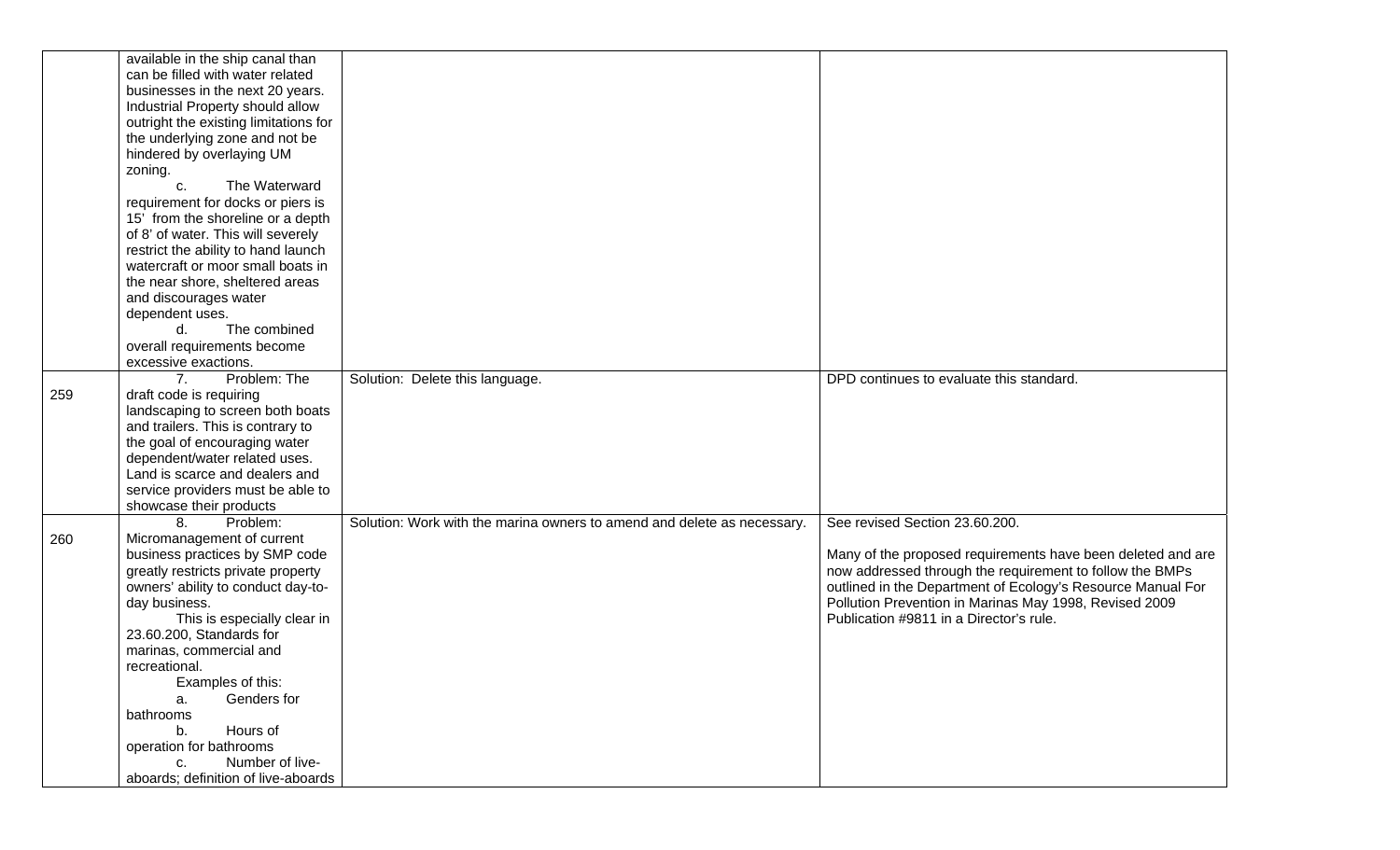|     | <b>Best</b><br>d.                   |                                                                               |                                                                  |
|-----|-------------------------------------|-------------------------------------------------------------------------------|------------------------------------------------------------------|
|     | Management Practices that           |                                                                               |                                                                  |
|     | exceed anything physically          |                                                                               |                                                                  |
|     | capable.                            |                                                                               |                                                                  |
|     | Number of<br>е.                     |                                                                               |                                                                  |
|     | people working on a boat            |                                                                               |                                                                  |
|     | Amount of                           |                                                                               |                                                                  |
|     | transient moorage in a private      |                                                                               |                                                                  |
|     |                                     |                                                                               |                                                                  |
|     | facility                            |                                                                               |                                                                  |
|     | Amount of<br>g.                     |                                                                               |                                                                  |
|     | commercial moorage in a             |                                                                               |                                                                  |
|     | recreational marina and vice        |                                                                               |                                                                  |
|     | versa.                              |                                                                               |                                                                  |
|     | Uses onboard<br>h.                  |                                                                               |                                                                  |
|     | vessels                             |                                                                               |                                                                  |
|     | Creation of a                       |                                                                               |                                                                  |
|     | new registration form and criteria  |                                                                               |                                                                  |
|     | for live-aboards with penalties for |                                                                               |                                                                  |
|     | violations                          |                                                                               |                                                                  |
|     | Problem: In<br>9.                   | Solution: Work with business and property owners on the language and          | Clarified uses allowed and shoreline modifications to address    |
| 261 | many cases, the language of the     | intent in order to create a more workable document for all.                   | this comment. See updated section 23.60.172 and 23.60.502.       |
|     | draft SMP is unclear, inconsistent  |                                                                               |                                                                  |
|     | and difficult to follow to a        |                                                                               |                                                                  |
|     |                                     |                                                                               |                                                                  |
|     | conclusion, especially in the UM    |                                                                               |                                                                  |
|     | section. Often the requirements     |                                                                               |                                                                  |
|     | are overreaching, unclear relative  |                                                                               |                                                                  |
|     | to Federal and State regulations    |                                                                               |                                                                  |
|     | and not practical.                  |                                                                               |                                                                  |
|     | Problem: The<br>10.                 | Solution: Examine what exactly is being required and not read into the        | The City has followed the requirements of WAC 173-26             |
| 262 | City of Seattle is overreaching its | directive more restrictive language. Interpret the directive in a corporative | Shoreline Master Program Guidelines and continues to work        |
|     | directive from the State of         | business friendly environment that will enhance economic development          | with the Department of Ecology staff regarding the proposed      |
|     | Washington. The City is             | rather than restrict it. The DPD should partner with property owners and      | SMP regulations.                                                 |
|     | attempting to exercise its          | businesses around the affected waters to draft appropriate language that      |                                                                  |
|     | authority fostering a clear         | works for all parties who know the issues first hand rather than trying to    |                                                                  |
|     | undertaking of over exuberance      | train city planners in the intricacies of business management of marinas or   |                                                                  |
|     | and control contrary to what is     | the economics of doing business in the City of Seattle. The different water   |                                                                  |
|     | reasonable for the city and         | bodies should be treated differently due to their inherent differences. The   |                                                                  |
|     | businesses to survive during next   | Duwamish industrial area has significant different characteristics than the   |                                                                  |
|     |                                     | Lake Washington Federal Ship Canal. One shoe will not fit all in our          |                                                                  |
|     | twenty years.                       |                                                                               |                                                                  |
|     |                                     | Seattle boundaries. Legal issues are also apparent due to the Federal         |                                                                  |
|     |                                     | nature of Admiralty Law and the fact that the Lake Washington Federal         |                                                                  |
|     |                                     | Ship Canal incorporates Federal Waters transferred back to the Federal        |                                                                  |
|     |                                     | Government from the States original receipt by the equal footings doctrine    |                                                                  |
|     |                                     | as a result of the Congressional Act of 1894.                                 |                                                                  |
|     |                                     | boat storage. Seattle must allow this type of shoreline use in the near       | Dry boat storage is allowed with exceptions to exceed the        |
| 263 |                                     | future. Seattle will need to have storage like this example to come close to  | height limit for certain structures in the Urban Maritime, Urban |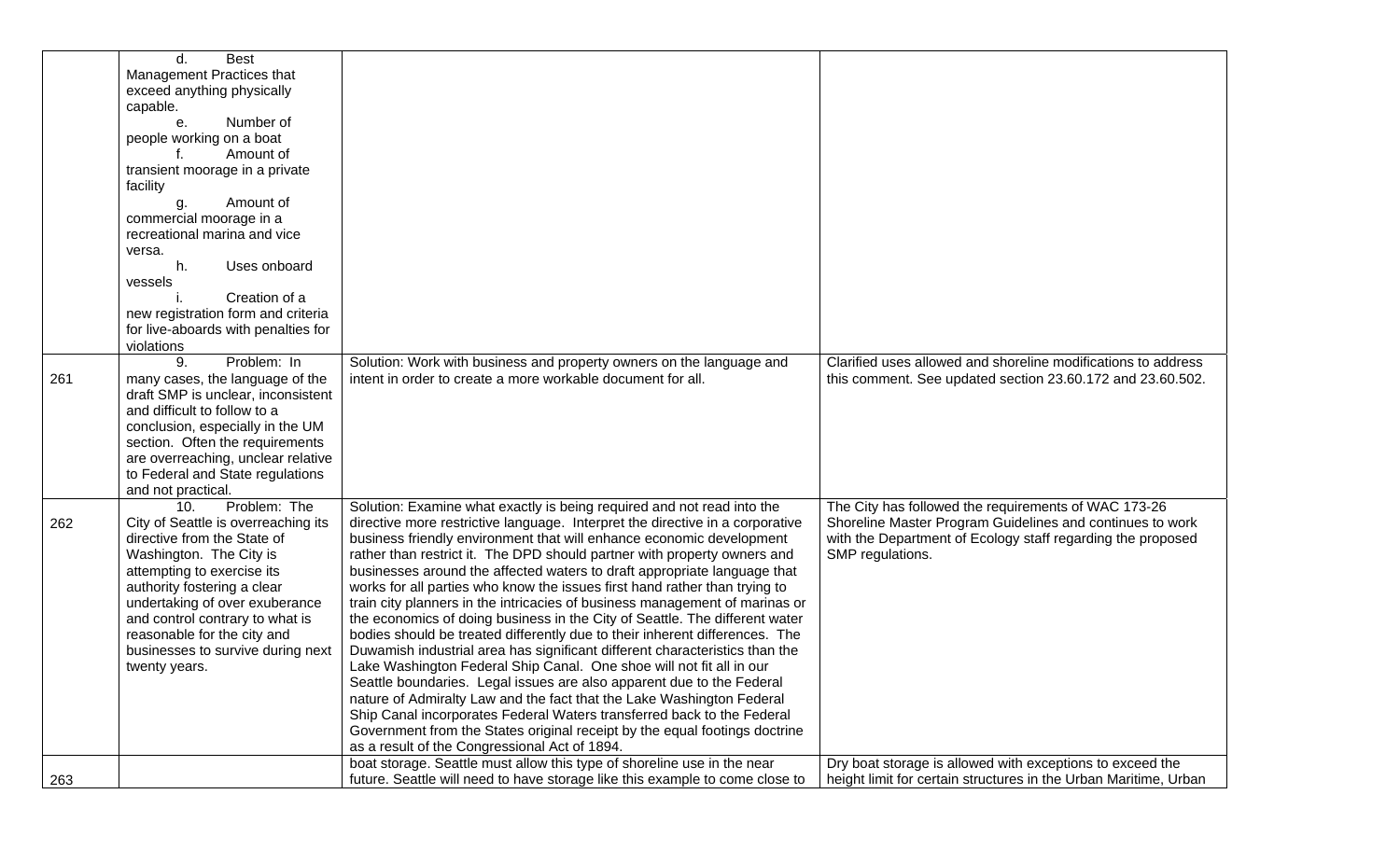|     | the economic forecast for Lake Union and the Ship Canal.                                                                                          | Industrial and Urban General shoreline environments.                                         |
|-----|---------------------------------------------------------------------------------------------------------------------------------------------------|----------------------------------------------------------------------------------------------|
|     | New "boat moorage, recreational marina and vessel upland storage" In UI                                                                           | Draft regulations have been revised to allow recreational                                    |
| 264 | (ship canal), UC and UM. This is where your study showed the growth.                                                                              | marinas in both the Urban Maritime and Urban Industrial                                      |
|     | Boat Clubs and community yacht clubs as well as eating establishments                                                                             | shoreline environments and recreational marinas have always                                  |
|     | are a part of the boating industry. These items make the marina property                                                                          | been allowed in the UC shoreline environment.                                                |
|     | attractive. This will result in a large number of new jobs. This is important                                                                     |                                                                                              |
|     | with the loss of fishing, shipyard, tug boat and other maritime jobs we have                                                                      | As stated above dry boat storage is allowed in the UM, UI and                                |
|     | seen in the past 10 years I see no reason not to allow.                                                                                           | UC shoreline environments.                                                                   |
|     |                                                                                                                                                   | There has been no change in how yacht boat and beach clubs                                   |
|     |                                                                                                                                                   | are regulated in the UI, UM and UC shoreline environments.                                   |
|     | Ferguson Terminal Company is located in the Urban Industrial                                                                                      | Code section clarified to address slip-side maintenance of non-                              |
| 265 | environment. It is a 6-acre marine terminal with a large warehouse.                                                                               | commercial vessels.                                                                          |
|     | Vessels to 400 feet moor at the terminal for off loading/loading and repair.                                                                      |                                                                                              |
|     | The proposed draft presents many changes to our current and future                                                                                | See subsection 23.60.187.D                                                                   |
|     | operations:                                                                                                                                       |                                                                                              |
|     | Vessel maintenance Suggest no new shore side over water                                                                                           |                                                                                              |
|     | regulations for maintenance.                                                                                                                      |                                                                                              |
|     | Regulations of uses on vessels while moored We must allow crew                                                                                    | See 23.60.200 code section has been revised to eliminate 25%                                 |
| 266 | to stay on board large seafood processing and other vessels in the harbor                                                                         | live-aboard limit.                                                                           |
|     | Offices in the UI and UM We should have additional options                                                                                        | Office use is allowed pursuant to 23.60.482, 502 and 504.                                    |
| 267 |                                                                                                                                                   |                                                                                              |
|     | Ship Canal UI needs different rules than Duwamish River UI                                                                                        | Uses in UI have been adjusted see revised Section 23.60.504                                  |
| 268 | Through the use of additional caveats?                                                                                                            |                                                                                              |
|     | Caretaker on property in UI This is most important for security                                                                                   | Caretaker units are considered an accessory use and are                                      |
| 269 |                                                                                                                                                   | allowed as such when required for the operation of the                                       |
|     |                                                                                                                                                   | business.                                                                                    |
|     | Additional options in the 20 % non WD/WR List of allowed uses                                                                                     | Additional uses are allowed see revised Sections 23.60.482                                   |
| 270 | must be expanded                                                                                                                                  | and 23.60.502. Height exceptions exist for equipment and if                                  |
|     | Height restrictions should be 60 ft Allows for future dry stack marinas and                                                                       | needed for the operation of the water-dependent/water related                                |
|     | warehouse options (Ferguson Terminal warehouse is 60 ft in height) (How                                                                           | use. Heights can be 55-ft in the ship canal and 80-ft in the                                 |
|     | else are we going to come up with the 315,866 sq ft of moorage?)                                                                                  | Duwamish.                                                                                    |
|     | Recreational moorage in the UI According to your "Comparison of                                                                                   | Conditional uses do not go though City Council approval but go                               |
| 271 | Land Supply and Demand for Water Dependent and Water Related Uses"                                                                                | through the Department of Ecology for approval and the code                                  |
|     | (12/09), recreational moorage in the Ship Canal will have a future growth of                                                                      | has been revised to allow recreational marinas in the ship canal                             |
|     | 315,866 sq ft or 66% of total Ship Canal growth by 2030. Why make this<br>use a conditional use and force future operators to go through the City | and Lake Union if they do not interfere with WD and WR<br>manufacturing and industrial uses. |
|     | Council? The conditional use process is very expensive, and may require 1                                                                         |                                                                                              |
|     | to 2 years for approval. There are 10 recreational moorages in the Ship                                                                           |                                                                                              |
|     | Canal UI at this time, including one of the largest covered moorages in                                                                           |                                                                                              |
|     | Puget Sound. A new recreational moorage would not be a new industry.                                                                              |                                                                                              |
|     | Boating clubs are a major factor in making industry grow. If we are going to                                                                      |                                                                                              |
|     | have the amount of moorage in the Ship Canal and Lake Union as                                                                                    |                                                                                              |
|     | proposed in your study, we should allow yacht and boat clubs. The industry                                                                        |                                                                                              |
|     | often says to sell boats, sell boating.                                                                                                           |                                                                                              |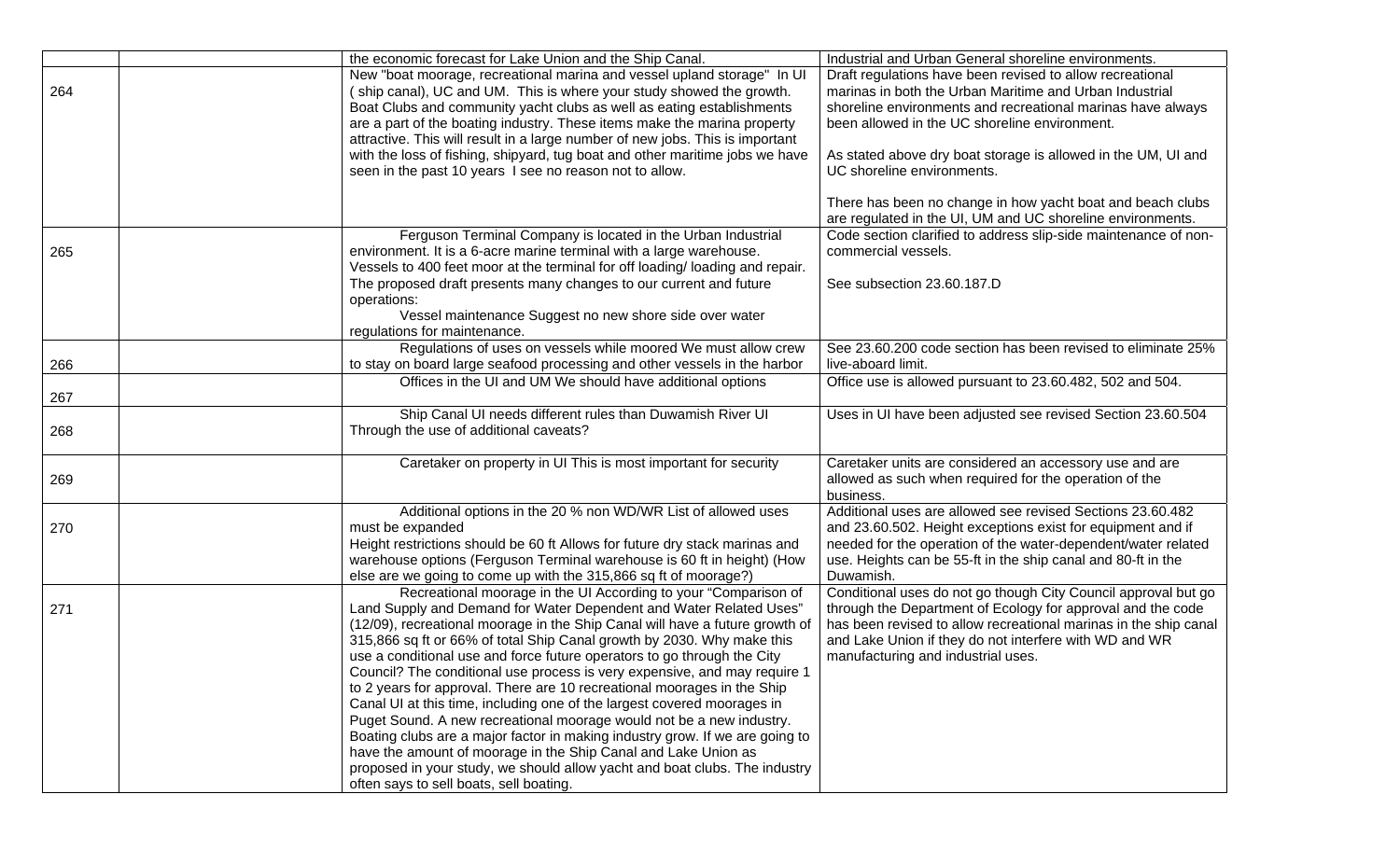| 272 |                                                                                                                                                                                                                                                                                                                                                                                                                                                                                                                                                                                                                                                                                                                                                   | Public access not needed on private property in UI The city should<br>not force industry to provide public access in the UI or force payment for an<br>alternative location. This will only reduce future growth and present serious<br>security problems. I have been advised by an attorney that public access is<br>not required by DOE.                                                                                                                                                                                                    | Public access is not required for WD uses in the UI except for<br>recreational boating facilities. Additionally there are other<br>exceptions to the view corridor requirements, see Section<br>23.60.170.                                                                                                                                                                                                                                                                    |
|-----|---------------------------------------------------------------------------------------------------------------------------------------------------------------------------------------------------------------------------------------------------------------------------------------------------------------------------------------------------------------------------------------------------------------------------------------------------------------------------------------------------------------------------------------------------------------------------------------------------------------------------------------------------------------------------------------------------------------------------------------------------|------------------------------------------------------------------------------------------------------------------------------------------------------------------------------------------------------------------------------------------------------------------------------------------------------------------------------------------------------------------------------------------------------------------------------------------------------------------------------------------------------------------------------------------------|-------------------------------------------------------------------------------------------------------------------------------------------------------------------------------------------------------------------------------------------------------------------------------------------------------------------------------------------------------------------------------------------------------------------------------------------------------------------------------|
| 273 |                                                                                                                                                                                                                                                                                                                                                                                                                                                                                                                                                                                                                                                                                                                                                   | View corridor restrictions Why no wet moorage, storage of boats under<br>repair, open storage or parking? Most of the Ship Canal is at the bottom of<br>a hill and very little, if any, of the view would change by allowing the above.<br>These restrictions would not be acceptable for a cargo operation.                                                                                                                                                                                                                                   | These are all allowed in the view corridor see Section<br>23.60.170.                                                                                                                                                                                                                                                                                                                                                                                                          |
| 274 |                                                                                                                                                                                                                                                                                                                                                                                                                                                                                                                                                                                                                                                                                                                                                   | No wood piling repair This requirement is not acceptable. Do you have any<br>studies that show how much of a problem a 25-year old wood piling is<br>compared to removing the piling and roof as well as a floor of a building to<br>drive a new steel piling? I understand no new wood piling, but a 25-year<br>old piling may not leach an amount that could be considered a threat to the<br>environment.                                                                                                                                   | Creosote continues to leach throughout its existence.<br>This requirement has been modified to allow sleeving of the<br>creosote piles .See 23.60.152 J                                                                                                                                                                                                                                                                                                                       |
| 275 | Comprehensive Plan LU G57<br>stresses the need to "encourage<br>economic activity and<br>development (of water-dependent<br>uses) by supporting the retention<br>and expansion of existing water-<br>dependent and water-related<br>businesses on waterfront lots."                                                                                                                                                                                                                                                                                                                                                                                                                                                                               | Implore you to return to this goal. Seattle is such a unique spot because of<br>the myriad of waterfront businesses, access and life. Please provide an<br>update that respects our region's maritime heritage.                                                                                                                                                                                                                                                                                                                                | The SMP is required to balance the need for water dependent<br>uses, public access and shoreline protection. Seattle is<br>committed to meeting all three goals and has revised the use<br>tables for the Urban Industrial and Urban Maritime shoreline<br>environments to clearly state the allowance for WD and WR<br>industrial and commercial uses. Additionally provisions have<br>been added and clarifications made for shoreline modifications<br>for WD and WR uses. |
| 276 | As I'm sure<br>you're aware, the maritime<br>industry in Seattle has taken a<br>beating in recent years, and<br>many water-dependent<br>businesses have had to close<br>their doors. As such, it is more<br>difficult than ever to attain the<br>required mix of office to water-<br>dependent/water related use. If I<br>have vacancies because I cannot<br>find a water-dependent/water<br>related tenant, I will eventually<br>run through my reserves and be<br>unable to maintain the moorage<br>aspect of my marina (or pay my<br>property taxes, for that matter),<br>which I'm sure is counter to what<br>the SMP is trying to achieve.<br>Further, in "Comparison of Land<br>Supply and Demand for Water-<br>Dependent and Water-Related | If I am reading this information correctly, the study is projecting that the<br>primary source of increased water-dependent demand in Lake Union<br>relates to recreational marinas. Yet in the UM zone, the development of<br>future marinas, or the expansion of existing ones, is prohibited. While I find<br>this to be a contradiction, it does seem that my small marina is doing its<br>part to satisfy the demand in Lake Union for recreational moorage, and as<br>such, it is important for my marina to remain economically viable. | Code revised to allow recreational marinas in the UI and UM<br>shoreline environments in the Ship Canal and Lake Union if<br>they do not conflict with WD/WR industrial and manufacturing<br>uses.                                                                                                                                                                                                                                                                            |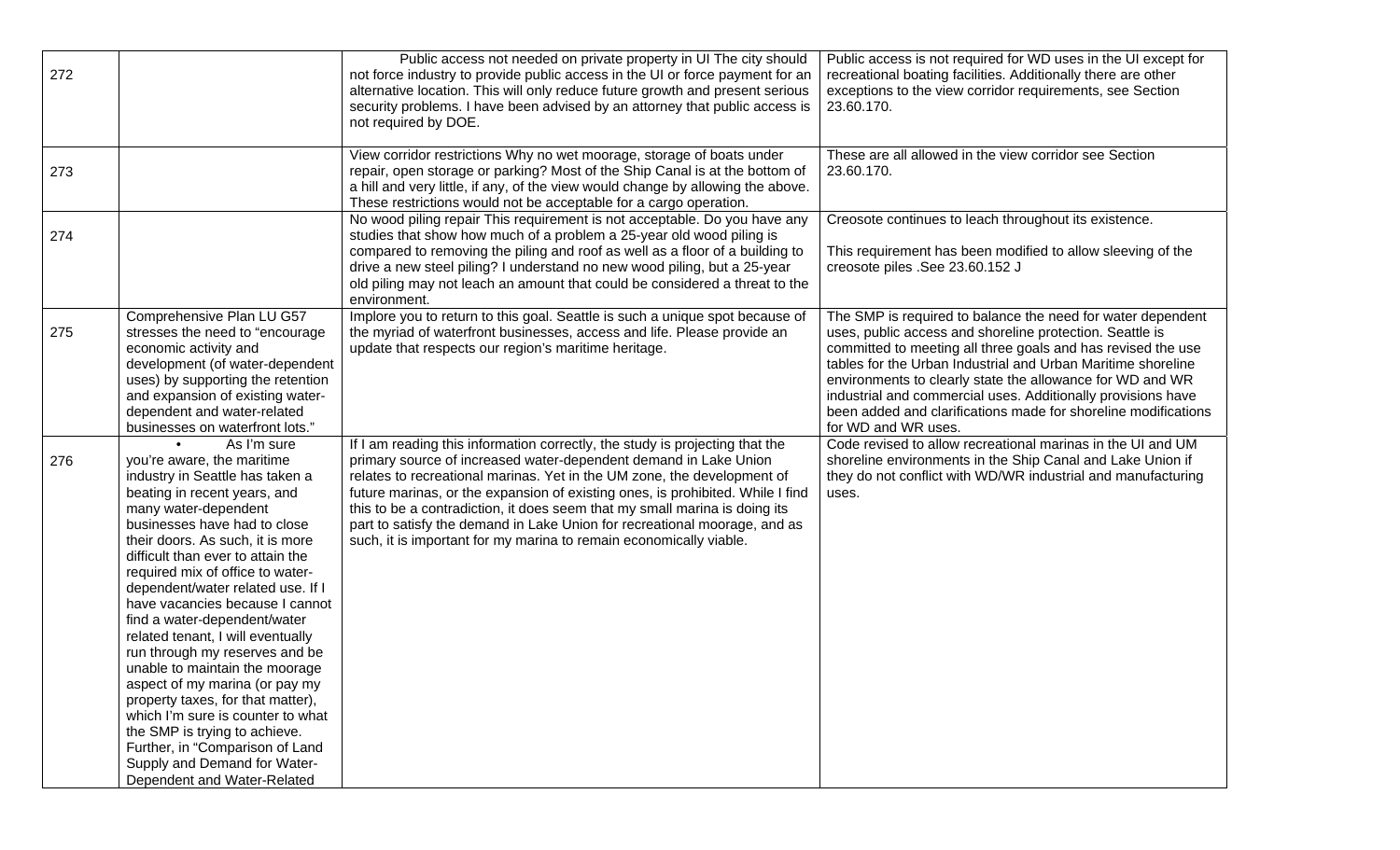|     | Uses," a study commissioned by      |                                                                 |
|-----|-------------------------------------|-----------------------------------------------------------------|
|     | the DPD, one of the findings is:    |                                                                 |
|     |                                     |                                                                 |
|     | "While the vacant land supply       |                                                                 |
|     | appears adequate in total, it falls |                                                                 |
|     | well short of projected demand in   |                                                                 |
|     |                                     |                                                                 |
|     | Duwamish, Lake Union, Portage       |                                                                 |
|     | Bay, and Ship Canal. The            |                                                                 |
|     | increased demand in Portage         |                                                                 |
|     | Bay and Lake Union is primarily     |                                                                 |
|     | related to recreational moorage."   |                                                                 |
|     | (p. 42)                             |                                                                 |
|     | The setbacks, view                  | Maintenance and repair is allowed under the existing code and   |
| 277 | corridors, and lot coverage         | will continue to be allowed under the proposed code. These are  |
|     | restrictions are difficult to       | exempt activities but do require review by DPD for compliance   |
|     | swallow. If my facility burns down  | with the SMP, which is required.                                |
|     | or otherwise needs to be rebuilt, I |                                                                 |
|     | would like to know in no uncertain  | If your property is destroyed by fire you can replace to the    |
|     | terms that I will be able to occupy | existing foot print.                                            |
|     | the same footprint as before. I     |                                                                 |
|     | want to be able to maintain an      | If you rebuild/replace then you will be required to meet the    |
|     |                                     |                                                                 |
|     | attractive property, not one that   | standards in the place at the time. The only new requirement is |
|     | detracts from the neighborhood      | for setbacks. If you have a small lot and within the UM         |
|     | because I can't get approval to fix | shoreline environment then see Section 23.60.504 and if you     |
|     | it up.                              | are in the UC shoreline environment see Section 23.60.124 for   |
|     |                                     | development standards on small lots.                            |
|     | Bathroom facilities used            | Code section has been revised to address your concerns see      |
| 278 | to be only "adequate to serve the   | Section 23.60.200.                                              |
|     | marina;" now, men's and             |                                                                 |
|     | women's rooms are required.         |                                                                 |
|     | Under the new SMP, the Director     |                                                                 |
|     | of DPD would have the power to      |                                                                 |
|     | dictate hours and number of         |                                                                 |
|     | facilities based on providing       |                                                                 |
|     | "reasonable hygiene."               |                                                                 |
|     | (23.60.200.B.3). Many smaller       |                                                                 |
|     | marinas really only need one        |                                                                 |
|     | bathroom. Space on the uplands      |                                                                 |
|     |                                     |                                                                 |
|     | at these small marinas is already   |                                                                 |
|     | at a premium, and giving the        |                                                                 |
|     | Director power over minutiae like   |                                                                 |
|     | hours and numbers of restrooms      |                                                                 |
|     | seems overly intrusive. I'm also    |                                                                 |
|     | concerned about the potential       |                                                                 |
|     | added cost of having to add a       |                                                                 |
|     | restroom as a stipulation for       |                                                                 |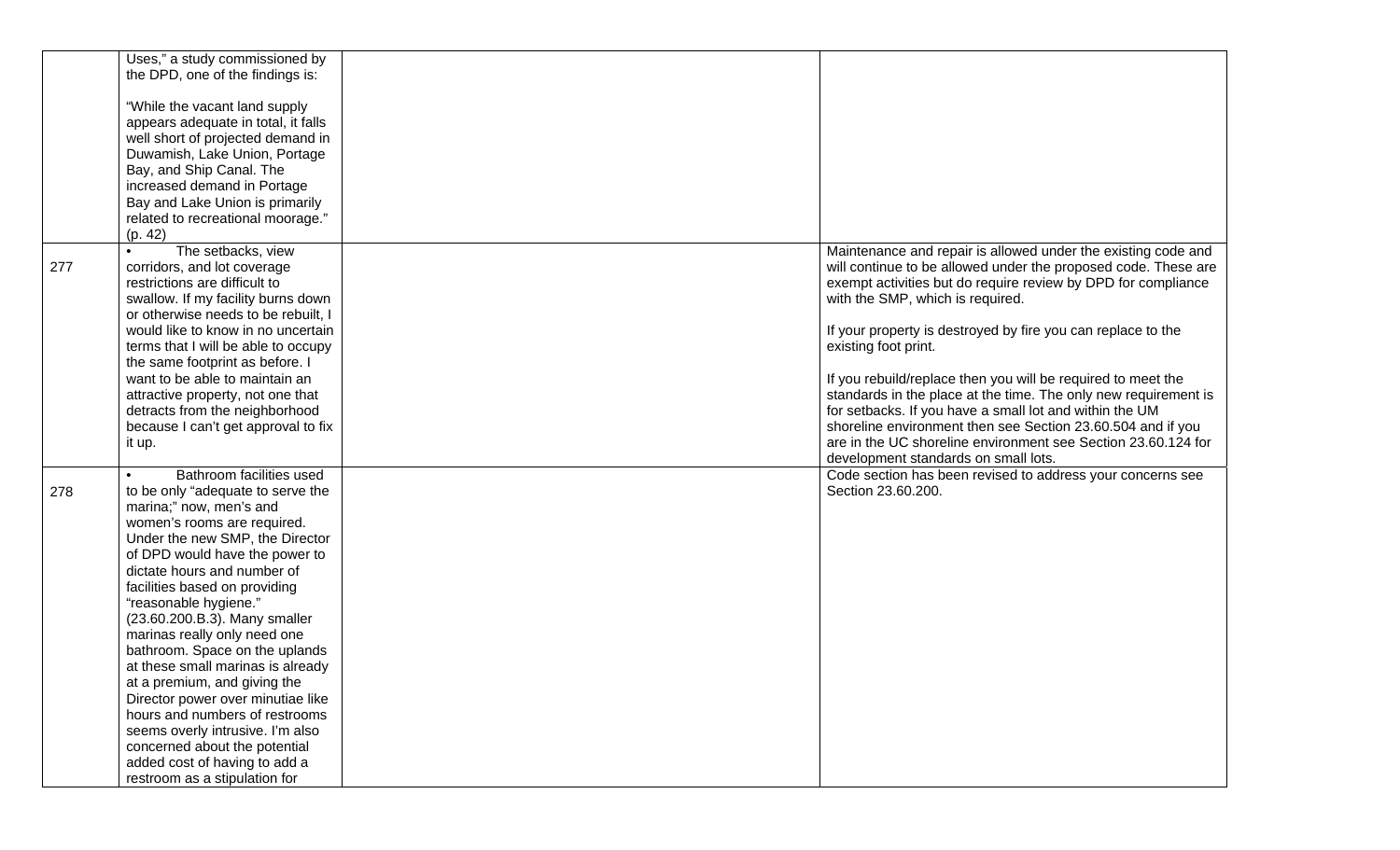|     | completing a marina renovation. I      |                                                                          |                                                        |
|-----|----------------------------------------|--------------------------------------------------------------------------|--------------------------------------------------------|
|     | suggest setting a threshold below      |                                                                          |                                                        |
|     | which it is acceptable to have         |                                                                          |                                                        |
|     | only one restroom.                     |                                                                          |                                                        |
|     | The proposed SMP                       |                                                                          | See Comment #258                                       |
| 279 | places increased restrictions on       |                                                                          |                                                        |
|     | moorage (23.60.200.B.8): Puget         |                                                                          |                                                        |
|     | Sound, Lake Washington-8'              |                                                                          |                                                        |
|     | from OHW. Lake Union and               |                                                                          |                                                        |
|     |                                        |                                                                          |                                                        |
|     | Portage Bay-15' from OHW.              |                                                                          |                                                        |
|     | This is too restrictive to our ability |                                                                          |                                                        |
|     | to moor small boats, thus              |                                                                          |                                                        |
|     | reducing our ability to generate       |                                                                          |                                                        |
|     | water-dependent income. I would        |                                                                          |                                                        |
|     | hope that this regulation could be     |                                                                          |                                                        |
|     | relaxed, at least so that Lake         |                                                                          |                                                        |
|     | Union, Portage Bay, Lake               |                                                                          |                                                        |
|     | Washington, and Puget Sound all        |                                                                          |                                                        |
|     | have the 8' rule.                      |                                                                          |                                                        |
|     | Under the proposed                     | I suggest that Chemonite-treated products continue to be permitted. BMPs | Treated lumber is allowed if necessary see response to |
| 280 | SMP, Chemonite-treated lumber          | employed by the industry make the product resistant to leaching, and the | Comment #19.                                           |
|     | will no longer be allowed              | product has been approved by EPA for use in marine environments.         |                                                        |
|     | (23.60.187.B.13). Eliminating this     |                                                                          |                                                        |
|     | product for use in dock repair will    |                                                                          |                                                        |
|     | increase the frequency of repairs      |                                                                          |                                                        |
|     | dramatically. Durable products do      |                                                                          |                                                        |
|     | not exist as a practical substitute    |                                                                          |                                                        |
|     | for replacing caps and stringers       |                                                                          |                                                        |
|     | on existing docks. If operators are    |                                                                          |                                                        |
|     | forced to use non-treated wood         |                                                                          |                                                        |
|     | for these repairs, maintenance         |                                                                          |                                                        |
|     | costs will increase dramatically,      |                                                                          |                                                        |
|     | and the environmental impact of        |                                                                          |                                                        |
|     | having to make the same repairs        |                                                                          |                                                        |
|     | to the same section of dock will       |                                                                          |                                                        |
|     |                                        |                                                                          |                                                        |
|     | unnecessarily increase, as well-       |                                                                          |                                                        |
|     | not to mention the waste created       |                                                                          |                                                        |
|     | by using more wood products            |                                                                          |                                                        |
|     | over time.                             |                                                                          |                                                        |
|     | All marinas (unless under              |                                                                          | See Comments #101, #114 and #126.                      |
| 281 | 2,000 of moorage and 100%              |                                                                          |                                                        |
|     | WDWR) must provide public              |                                                                          |                                                        |
|     | access (23.60.514). This is            |                                                                          |                                                        |
|     | problematic on many levels:            |                                                                          |                                                        |
|     | liability, operations, and logistics,  |                                                                          |                                                        |
|     | to name a few. I imagine that          |                                                                          |                                                        |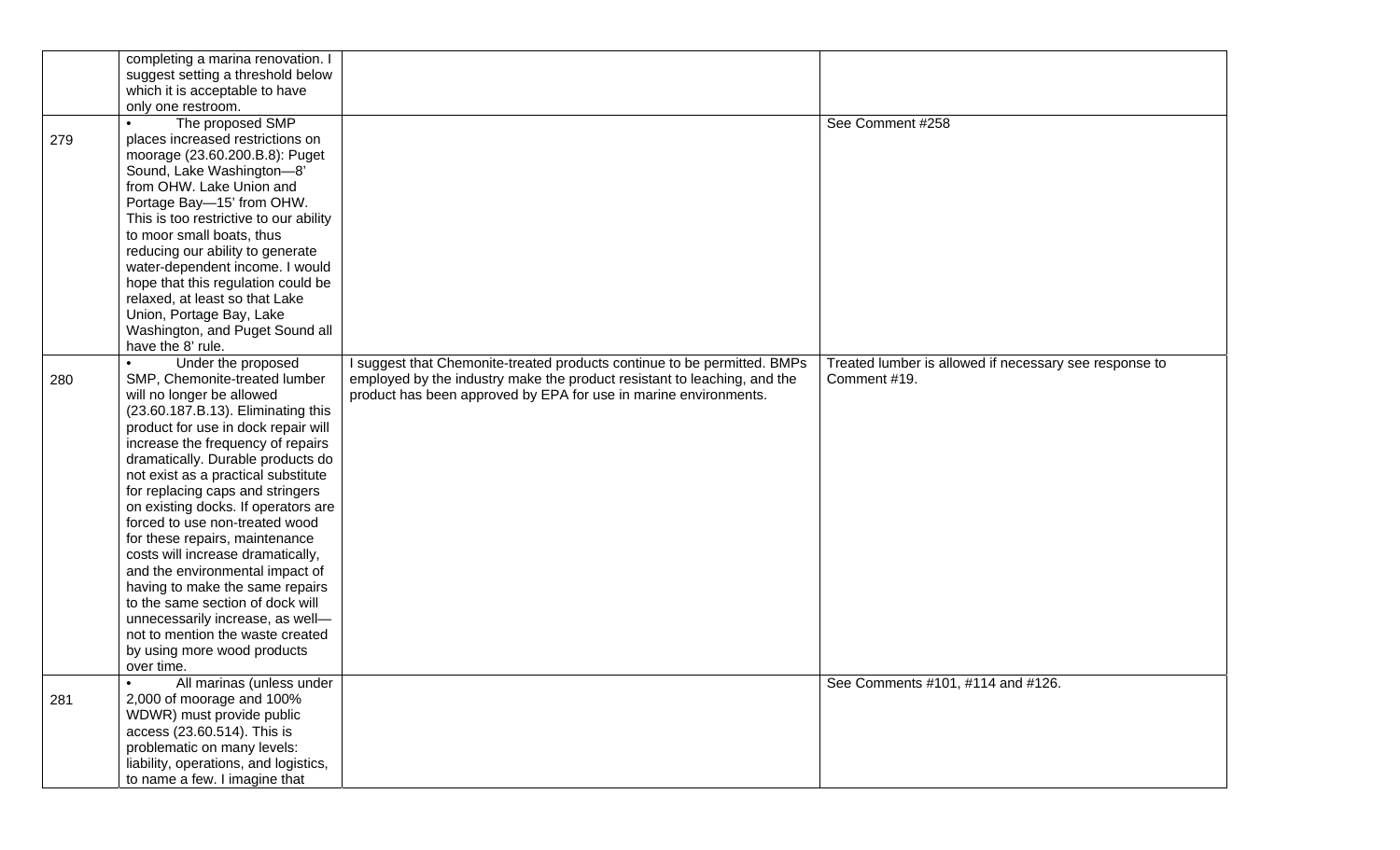|     | many of us will have difficulty                                     |                                          |
|-----|---------------------------------------------------------------------|------------------------------------------|
|     | getting insurance coverage for                                      |                                          |
|     | this stipulation, and smaller                                       |                                          |
|     | marinas simply do not have                                          |                                          |
|     | space for the requirements                                          |                                          |
|     | outlined in 23.60.164. I suggest                                    |                                          |
|     | setting a higher threshold based                                    |                                          |
|     | on the upland characteristics of                                    |                                          |
|     | an individual lot, assessing                                        |                                          |
|     | whether public access is practical                                  |                                          |
|     | on a case-by-case basis.                                            |                                          |
|     | The proposed SMP limits                                             | Code revised see response to Comment #49 |
| 282 | live-aboards to 25% of the marina                                   |                                          |
|     | (23.60.200.E1.b.2.). In addition,                                   |                                          |
|     | we must register with the                                           |                                          |
|     | Department annually and pay a                                       |                                          |
|     | fee "to recover the cost of issuing                                 |                                          |
|     | registration numbers." This                                         |                                          |
|     | clause makes us subject to fines                                    |                                          |
|     | if we don't manage this to the                                      |                                          |
|     | satisfaction of the DPD, and                                        |                                          |
|     | subjects us to potential "fee                                       |                                          |
|     | inflation" over time.                                               |                                          |
|     |                                                                     |                                          |
|     |                                                                     |                                          |
|     | Additionally, a live-                                               | Code revised see response to Comment #49 |
| 283 | aboard vessel is defined as a                                       |                                          |
|     | " vessel that is used as a live-                                    |                                          |
|     | aboard vessel for four or more                                      |                                          |
|     | days in any seven day period."                                      |                                          |
|     | (23.60.200.E.1.b) However, in the                                   |                                          |
|     | definitions section, it is defined as                               |                                          |
|     | "a vessel that is used as a                                         |                                          |
|     | dwelling unit for any period of                                     |                                          |
|     | time." Live-aboard usage can be                                     |                                          |
|     | difficult to identify and enforce.                                  |                                          |
|     | The potential for additional fees                                   |                                          |
|     | and fines is concerning, and                                        |                                          |
|     | these definitions will be very                                      |                                          |
|     | difficult to observe on a day-to-                                   |                                          |
|     | day basis. Many boat owners                                         |                                          |
|     | might stay on their boats for a few                                 |                                          |
|     | days during one given week. This                                    |                                          |
|     | does not make them live-aboards                                     |                                          |
|     | in the practical sense of the word.                                 |                                          |
|     | I suggest striking both definitions                                 |                                          |
|     | with language based on number<br>of days in a given month, like the |                                          |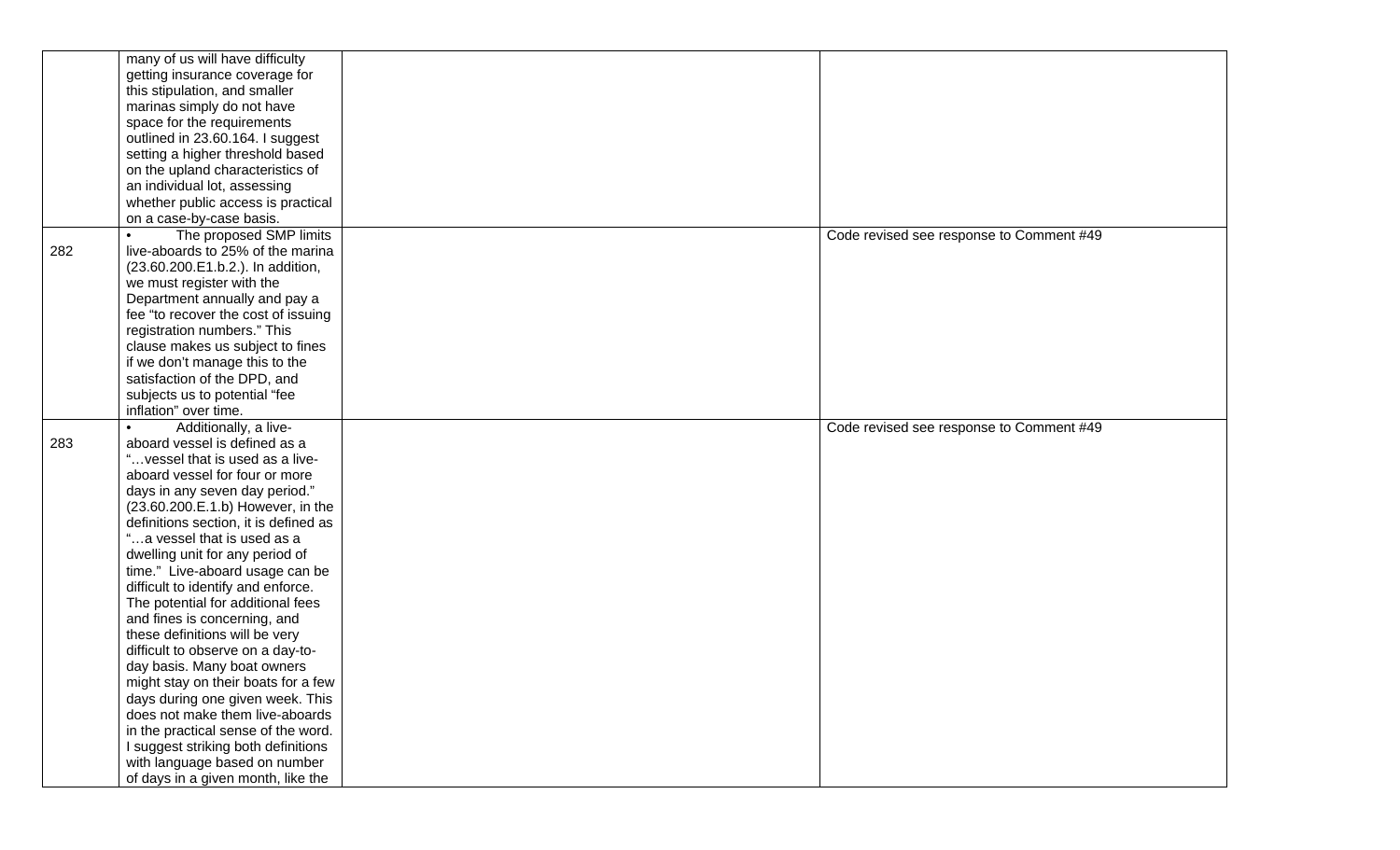|     | DNR does. This would be much        |                                                                |
|-----|-------------------------------------|----------------------------------------------------------------|
|     | easier to observe and comply        |                                                                |
|     | with.                               |                                                                |
|     | 23.60.724 allowed beach             | Code revised to address concerns. Deleted proposed changes     |
| 284 | clubs and yacht clubs, but has      | to yacht boat and beach clubs. See Sections 23.60.482 and      |
|     | now been deleted. (Table A,         | 23.60.502.                                                     |
|     | 23.60.502). This further reduces    |                                                                |
|     | the options for operators trying to |                                                                |
|     | comply with Water-related/Water-    |                                                                |
|     | dependent language, increasing      |                                                                |
|     | the potential for prolonged         |                                                                |
|     | vacancies, and endangering          |                                                                |
|     | economic viability of the           |                                                                |
|     | operation as a whole. I suggest     |                                                                |
|     | continuing to allow for conditional |                                                                |
|     | approval of yacht clubs.            |                                                                |
|     | <b>Existing recreational</b>        | This provision is deleted. Recreational marinas are an allowed |
| 285 | marinas may not expand              | use if they can demonstrate that they will not conflict with   |
|     | (23.60.502.H), including over-      | industrial users.                                              |
|     | water coverage due to "piers,       |                                                                |
|     | floats, larger vessels, house       |                                                                |
|     | barges, or floating homes, or       |                                                                |
|     | additional vessels or house         |                                                                |
|     | barges. New recreational marinas    |                                                                |
|     | are prohibited." This is a huge     |                                                                |
|     | issue in terms of reconfiguration.  |                                                                |
|     | What if the square foot coverage    |                                                                |
|     | of water is the same, but many      |                                                                |
|     | small vessels are replaced by       |                                                                |
|     | fewer large ones? Is that           |                                                                |
|     | permitted?                          |                                                                |
|     | Further, this language might        | See response to comment #285                                   |
| 286 | prevent an operator from having     |                                                                |
|     | a boat dealer or other water-       |                                                                |
|     | dependent business as a tenant.     |                                                                |
|     | Many water-dependent                |                                                                |
|     | businesses need the option of       |                                                                |
|     | rafting boats when necessary.       |                                                                |
|     | Moorage is a fluid thing; this      |                                                                |
|     | regulation seems overly             |                                                                |
|     | burdensome to day-to-day            |                                                                |
|     | operations of marinas, and could    |                                                                |
|     | make it increasingly difficult to   |                                                                |
|     | survive financially.                |                                                                |
|     | I am requesting that                | Code revised to address comment. See Section 23.60.402.        |
| 287 | existing dwelling units, on upland  |                                                                |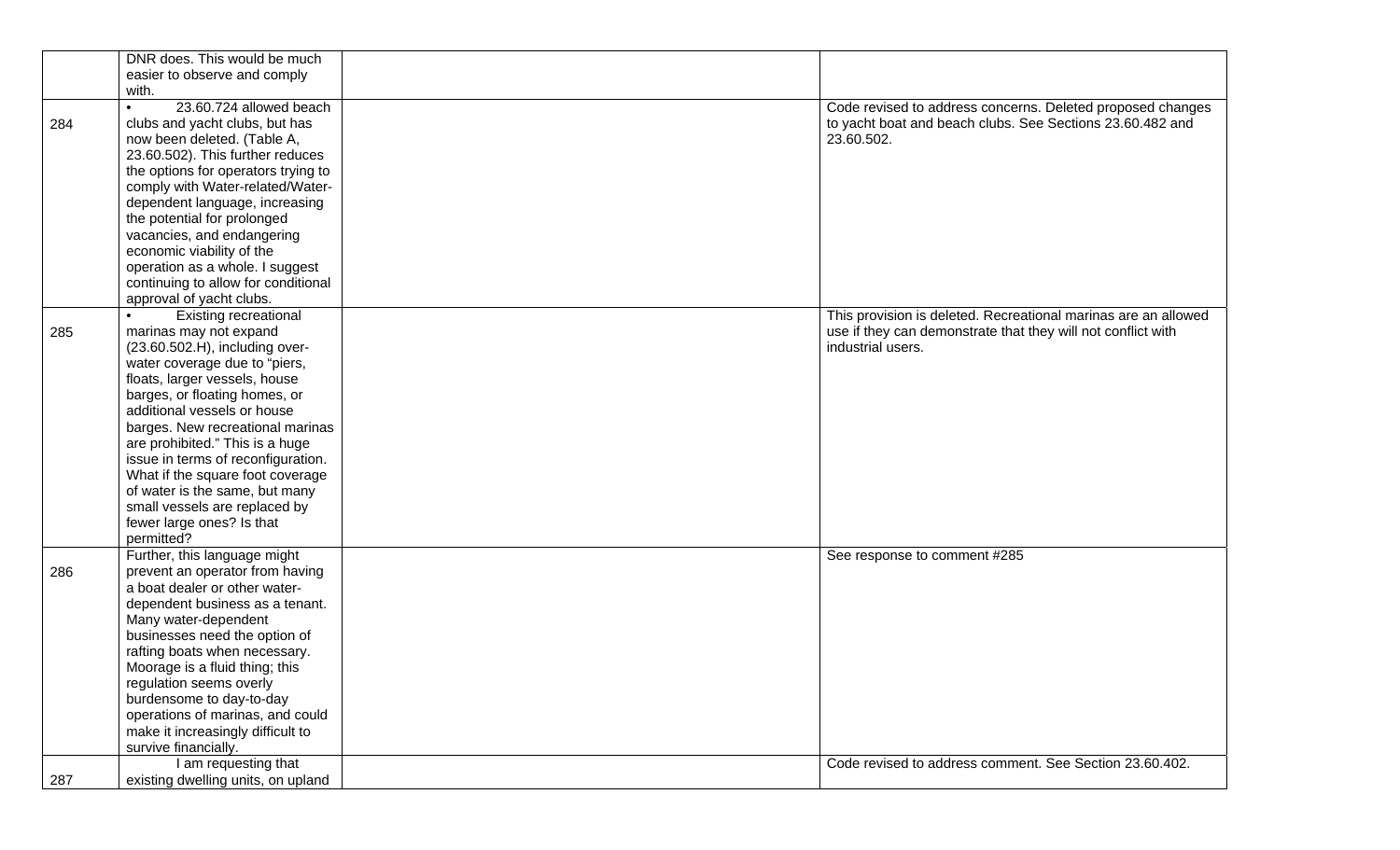| lots in the UG environment be                       |  |
|-----------------------------------------------------|--|
| permitted outright as they are in                   |  |
| the existing shoreline code                         |  |
| (23.60.780. A.) . This will affect                  |  |
| only about 5 houses which were                      |  |
| all built as residences in 1900-                    |  |
| 1915 in the only UG Environment                     |  |
| in Seattle.                                         |  |
| Under the new code, they                            |  |
| would be turned into non-                           |  |
| conforming uses and non-                            |  |
| conforming structures (J13 in                       |  |
| table A for section 23.60.402).                     |  |
| Please note that Part 2,                            |  |
| 23.60.122 B1.A. has provisions                      |  |
| that are even more strict than the                  |  |
| underlying zoning for non-                          |  |
| conforming uses.                                    |  |
| I could find no support in                          |  |
| the Citizen Advisory Committee                      |  |
| Report for making existing SF                       |  |
| residences on upland lots in UG                     |  |
| environments not permitted.                         |  |
| Indeed, on page 37 the CAC                          |  |
| expressed concern that proposed                     |  |
| changes," appear to create                          |  |
| widespread structural and use                       |  |
| non-conformities"                                   |  |
| Under the existing                                  |  |
| shoreline regulations, an owner                     |  |
| would be governed by underlying                     |  |
| zoning which allows these                           |  |
| structures to have new dormers                      |  |
| and decks and balconies.<br>Under the new rules, an |  |
| owner could make no changes to                      |  |
| the building exterior that increase                 |  |
| bulk in any way as they would be                    |  |
| governed by shoreline                               |  |
| nonconformities.                                    |  |
| I can find no net                                   |  |
| ecological benefit in making this                   |  |
| change.                                             |  |
| As a fall back provision if the                     |  |
| proposed change must be made,                       |  |
| then match your nonconforming                       |  |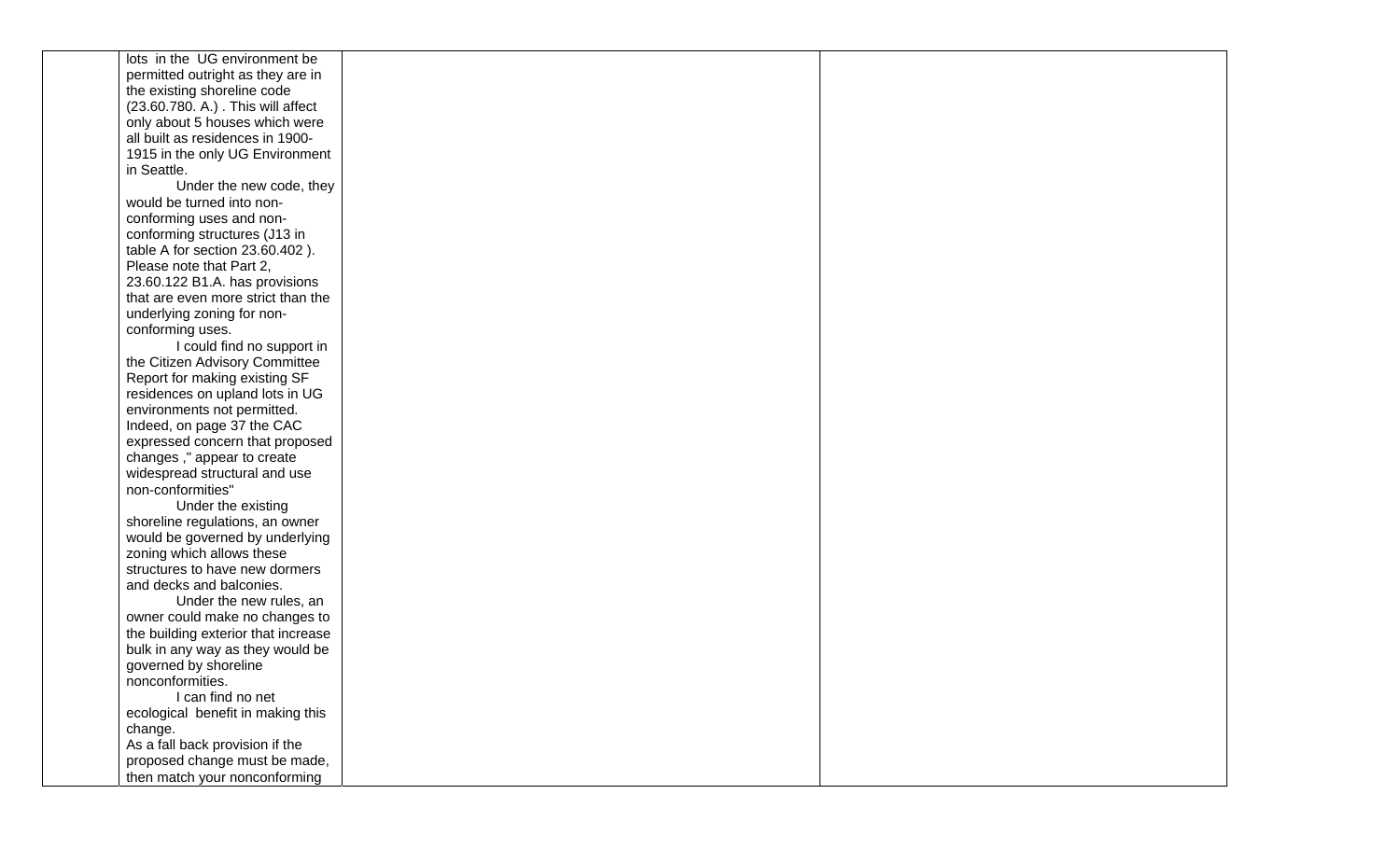|     | standards with underlying zoning<br>language as is present in<br>23.42.106 A which gives |                                                                                                                                                                                                                                                                                                                                                                                                                                                                                                                                                                                                                      |                                                                                                                                                                                                                                                                                                                                       |
|-----|------------------------------------------------------------------------------------------|----------------------------------------------------------------------------------------------------------------------------------------------------------------------------------------------------------------------------------------------------------------------------------------------------------------------------------------------------------------------------------------------------------------------------------------------------------------------------------------------------------------------------------------------------------------------------------------------------------------------|---------------------------------------------------------------------------------------------------------------------------------------------------------------------------------------------------------------------------------------------------------------------------------------------------------------------------------------|
|     | homeowners more flexibility.                                                             |                                                                                                                                                                                                                                                                                                                                                                                                                                                                                                                                                                                                                      |                                                                                                                                                                                                                                                                                                                                       |
| 288 | 23.60.027                                                                                | not well defined                                                                                                                                                                                                                                                                                                                                                                                                                                                                                                                                                                                                     | Section rewritten see revised Section 23.60.027                                                                                                                                                                                                                                                                                       |
| 289 | 23.60.032.D and 23.60.034.B.4                                                            | mitigate all adverse effects to ecological functions" misunderstanding                                                                                                                                                                                                                                                                                                                                                                                                                                                                                                                                               | Standard removed see revised sections 23.60.032, 34 and 36.                                                                                                                                                                                                                                                                           |
| 290 | 23.60.039                                                                                | feasible doesn't include cost analyses/economic component                                                                                                                                                                                                                                                                                                                                                                                                                                                                                                                                                            | Feasible is defined by the Department of Ecology. See WAC<br>173-26.                                                                                                                                                                                                                                                                  |
| 291 | 23.60.152.K                                                                              | Creosote pile repairs                                                                                                                                                                                                                                                                                                                                                                                                                                                                                                                                                                                                | Repair is allowed through "sleeving" and when opportunity to<br>remove creosote piles, DPD is evaluating how mitigation funds<br>could be used to do this.                                                                                                                                                                            |
| 292 | 23.60.187.D                                                                              | slip side repair - people misunderstand this provision need to clarify.                                                                                                                                                                                                                                                                                                                                                                                                                                                                                                                                              | Clarified see revised subsection 23.60.187.D.                                                                                                                                                                                                                                                                                         |
| 293 | 23.60.188                                                                                | Hard engineering see comment from Pacific Fisherman                                                                                                                                                                                                                                                                                                                                                                                                                                                                                                                                                                  | See response to Pacific Fishermen's comment.                                                                                                                                                                                                                                                                                          |
| 294 | 23.60.200                                                                                | The new SMP Completely redefines commercial moorage to be<br>commercial marinas, and thus all commercial moorage will now fall under<br>the rules for marinas. This is not well considered or well thought out.<br>Commercial moorage has very different needs from marinas. More vessel<br>repair and maintenance happens on commercial vessels. Commercial<br>vessels often have crew living aboard, which will conflict with the proposed<br>live aboard rules.                                                                                                                                                   | Definition revised to address concerns. See revised definition<br>for Marina, commercial.23.60.926.                                                                                                                                                                                                                                   |
| 295 | 23.60.214. A                                                                             | The overly broad definition of dwelling unit and live aboard will directly<br>conflict with commercial vessel operations and their need to have crew<br>stay on the vessel. This needs to be significantly changed to accommodate<br>commercial vessel needs or eliminated                                                                                                                                                                                                                                                                                                                                           | Comment addressed see revised section 23.60.214                                                                                                                                                                                                                                                                                       |
| 296 | 23.60.900                                                                                | There are many issues with definitions in the SMP                                                                                                                                                                                                                                                                                                                                                                                                                                                                                                                                                                    | Definitions revised base on Pacific Fisherman's suggestions.                                                                                                                                                                                                                                                                          |
| 297 | <b>CW Zone</b><br>23.60.300                                                              | This zone undergoes a significant change in what are allowed uses,<br>outlawing long term moorage and most vessel repair activities in the CW<br>zones. Most shipyards in Lake Union and the Ship Canal have piers built<br>on their shared property lines with CW zones Street ends and have been<br>using them as part of their working waterfronts for decades. If Seattle is<br>being honest in its stated goal of supporting the marine industry around<br>here, it cannot make this change which will drastically cut into these yard's<br>ability to continue to function.                                    | Uses allowed in the CW have been revised and include all uses<br>that are currently allowed. See revised Section 23.60.60.310                                                                                                                                                                                                         |
| 298 | <b>UM Shoreline</b><br>23.60.502                                                         | Offices uses are not being outright banned in the UM zone in the proposed<br>SMP. This is a change from the current code and does not take into<br>account reasonable and viable maritime related business that should be<br>allowed. These uses include naval architects and engineers, marine<br>insurance companies, naval inspectors, maritime law specialists, and other<br>specialized professional services that support the marine trade industry. I<br>realize that some of these could be allowed via the conditional use<br>process, but that only allows a small percentage of a site to be utilized and | In the existing code office uses are limited and required a<br>conditional use. The proposal in the 1 <sup>st</sup> draft was identical to the<br>existing regulations.<br>However, based on comments the conditional use approval<br>process has been removed and offices meeting the standards<br>in Section 23.60.502 are allowed. |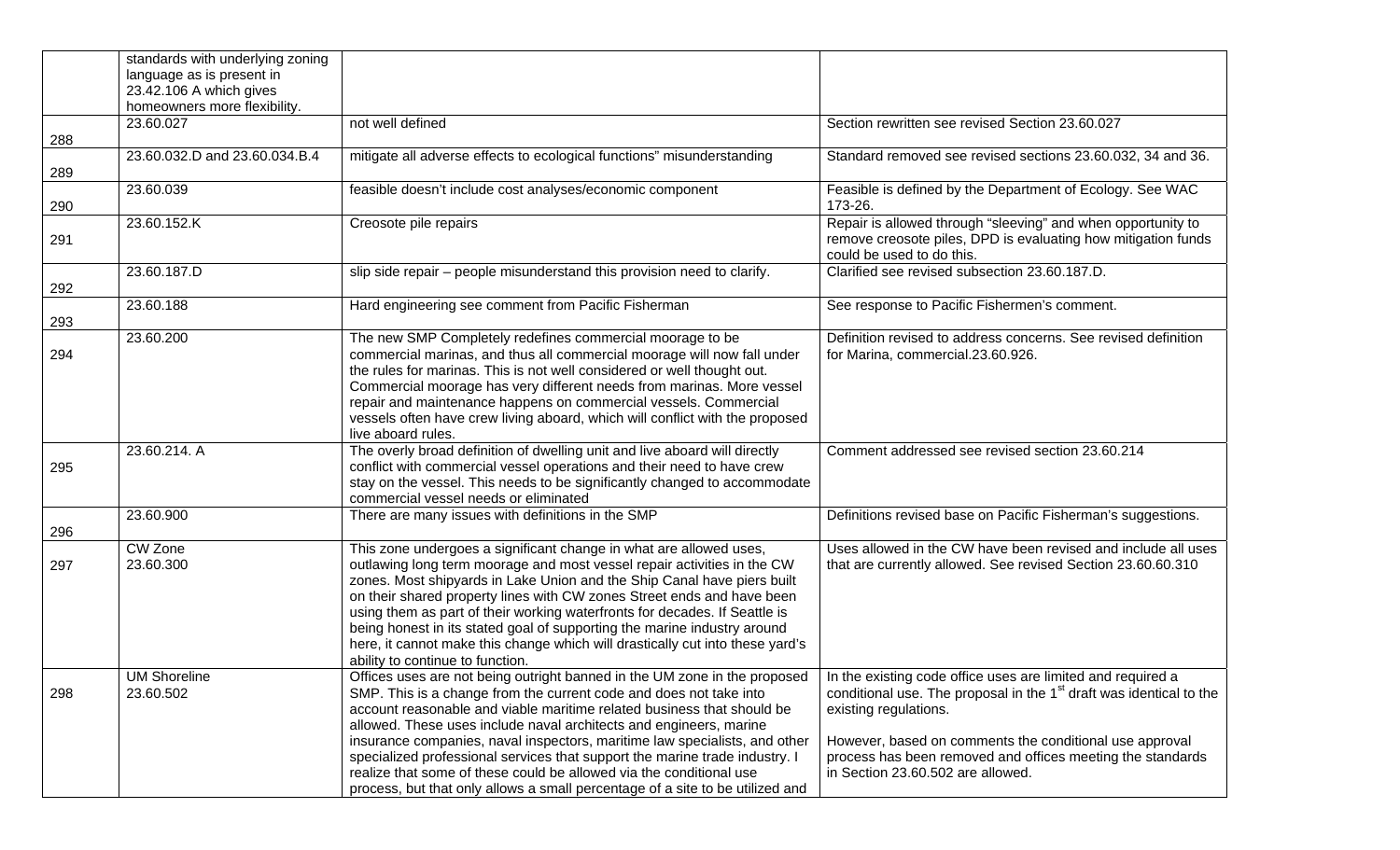| takes up to a year or more to complete the conditional use permit process.<br>The realities of leasing a property and securing tenants cannot wait on a<br>12 month approval process. It simply is not practical.<br>There should be not be separate dredging standards in the SMP. This is<br>23.60.504.D<br>Required by WAC 173-26-231(3)(f)<br>more than adequately covered in the DOE, Army Corps, and Fish Wildlife<br>299<br>permitting standards. Another level of permitting is not required.<br>23.60.504.H<br>Piers, docks and floats should be an allowed use for WR uses as well as<br>Piers, docks and floats are allowed for WR uses that require<br>use of such structures. See revised section 23.60.187 Table A.<br>WD uses. If WR uses are allowed on sites b/c they have need to have<br>300<br>access to the water. That being the case, the facilities that allow that<br>access to the water (piers, docks and floats), should be an allowed use for<br>WR uses without having to go through special use or conditional use<br>process. |
|---------------------------------------------------------------------------------------------------------------------------------------------------------------------------------------------------------------------------------------------------------------------------------------------------------------------------------------------------------------------------------------------------------------------------------------------------------------------------------------------------------------------------------------------------------------------------------------------------------------------------------------------------------------------------------------------------------------------------------------------------------------------------------------------------------------------------------------------------------------------------------------------------------------------------------------------------------------------------------------------------------------------------------------------------------------|
|                                                                                                                                                                                                                                                                                                                                                                                                                                                                                                                                                                                                                                                                                                                                                                                                                                                                                                                                                                                                                                                               |
|                                                                                                                                                                                                                                                                                                                                                                                                                                                                                                                                                                                                                                                                                                                                                                                                                                                                                                                                                                                                                                                               |
|                                                                                                                                                                                                                                                                                                                                                                                                                                                                                                                                                                                                                                                                                                                                                                                                                                                                                                                                                                                                                                                               |
|                                                                                                                                                                                                                                                                                                                                                                                                                                                                                                                                                                                                                                                                                                                                                                                                                                                                                                                                                                                                                                                               |
|                                                                                                                                                                                                                                                                                                                                                                                                                                                                                                                                                                                                                                                                                                                                                                                                                                                                                                                                                                                                                                                               |
|                                                                                                                                                                                                                                                                                                                                                                                                                                                                                                                                                                                                                                                                                                                                                                                                                                                                                                                                                                                                                                                               |
|                                                                                                                                                                                                                                                                                                                                                                                                                                                                                                                                                                                                                                                                                                                                                                                                                                                                                                                                                                                                                                                               |
|                                                                                                                                                                                                                                                                                                                                                                                                                                                                                                                                                                                                                                                                                                                                                                                                                                                                                                                                                                                                                                                               |
|                                                                                                                                                                                                                                                                                                                                                                                                                                                                                                                                                                                                                                                                                                                                                                                                                                                                                                                                                                                                                                                               |
|                                                                                                                                                                                                                                                                                                                                                                                                                                                                                                                                                                                                                                                                                                                                                                                                                                                                                                                                                                                                                                                               |
|                                                                                                                                                                                                                                                                                                                                                                                                                                                                                                                                                                                                                                                                                                                                                                                                                                                                                                                                                                                                                                                               |
|                                                                                                                                                                                                                                                                                                                                                                                                                                                                                                                                                                                                                                                                                                                                                                                                                                                                                                                                                                                                                                                               |
| Existing armored bulkheads should be replaceable and maintainable<br>23.60.504.I<br>Proposed code allows this, section clarified to clearly include                                                                                                                                                                                                                                                                                                                                                                                                                                                                                                                                                                                                                                                                                                                                                                                                                                                                                                           |
| without having to justify their need or existence within the commercial and<br>301<br>this provision.                                                                                                                                                                                                                                                                                                                                                                                                                                                                                                                                                                                                                                                                                                                                                                                                                                                                                                                                                         |
| industrial waterfront areas. This does not represent a loss of ecological                                                                                                                                                                                                                                                                                                                                                                                                                                                                                                                                                                                                                                                                                                                                                                                                                                                                                                                                                                                     |
| function and is critical to maintaining a working waterfront, as is                                                                                                                                                                                                                                                                                                                                                                                                                                                                                                                                                                                                                                                                                                                                                                                                                                                                                                                                                                                           |
| contemplated by the WAC guidelines.                                                                                                                                                                                                                                                                                                                                                                                                                                                                                                                                                                                                                                                                                                                                                                                                                                                                                                                                                                                                                           |
| There should be no required setbacks for WDWR uses. If WR uses are to<br>23.60.510<br>The setback requirement is for structures and a minimal set                                                                                                                                                                                                                                                                                                                                                                                                                                                                                                                                                                                                                                                                                                                                                                                                                                                                                                             |
| be allowed on a shoreline property because they have need to access the<br>back of 15-ft is proposed. This setback is good policy to reduce<br>302                                                                                                                                                                                                                                                                                                                                                                                                                                                                                                                                                                                                                                                                                                                                                                                                                                                                                                            |
| water, then they have need to be coming and going to the water and the<br>impacts caused by structures including artificial lights and the                                                                                                                                                                                                                                                                                                                                                                                                                                                                                                                                                                                                                                                                                                                                                                                                                                                                                                                    |
| setbacks are unreasonably hindering the very work those businesses need<br>need for larger shoreline stabilization structures.                                                                                                                                                                                                                                                                                                                                                                                                                                                                                                                                                                                                                                                                                                                                                                                                                                                                                                                                |
|                                                                                                                                                                                                                                                                                                                                                                                                                                                                                                                                                                                                                                                                                                                                                                                                                                                                                                                                                                                                                                                               |
| to do and why they are located there.                                                                                                                                                                                                                                                                                                                                                                                                                                                                                                                                                                                                                                                                                                                                                                                                                                                                                                                                                                                                                         |
| Vessels only allowed to be used for "customary" uses while moored. What<br>DPD is working to clarify this language.                                                                                                                                                                                                                                                                                                                                                                                                                                                                                                                                                                                                                                                                                                                                                                                                                                                                                                                                           |
| the heck does this mean and who determines what is customary.<br>303                                                                                                                                                                                                                                                                                                                                                                                                                                                                                                                                                                                                                                                                                                                                                                                                                                                                                                                                                                                          |
| <b>Best Available Scientific</b><br>Documents referenced are not from studies of Salmon Bay and the<br>DPD respectfully disagrees with these statements and in fact                                                                                                                                                                                                                                                                                                                                                                                                                                                                                                                                                                                                                                                                                                                                                                                                                                                                                           |
| documents cited are old some date back to 1931<br>our Best Available Science was challenged during the update<br>Information<br>304                                                                                                                                                                                                                                                                                                                                                                                                                                                                                                                                                                                                                                                                                                                                                                                                                                                                                                                           |
| of our Environmentally Critical Areas Code and the Growth<br>WAC 365-195-905(2) Criteria for determining which information is the "best                                                                                                                                                                                                                                                                                                                                                                                                                                                                                                                                                                                                                                                                                                                                                                                                                                                                                                                       |
| available science" states "The department will make available a list of<br>Management Hearings Board upheld DPD's conclusions drawn                                                                                                                                                                                                                                                                                                                                                                                                                                                                                                                                                                                                                                                                                                                                                                                                                                                                                                                           |
| resources that state agencies have identified as meeting the criteria for<br>from the BAS document. Additionally, DPD was challenged on                                                                                                                                                                                                                                                                                                                                                                                                                                                                                                                                                                                                                                                                                                                                                                                                                                                                                                                       |
| best available science pursuant to this chapter. Such information should be<br>a project for our science in regards to requiring mitigation for                                                                                                                                                                                                                                                                                                                                                                                                                                                                                                                                                                                                                                                                                                                                                                                                                                                                                                               |
| reviewed for local applicability" Based on our review, there is no<br>impacts to the aquatic environment. DPD won the challenge on                                                                                                                                                                                                                                                                                                                                                                                                                                                                                                                                                                                                                                                                                                                                                                                                                                                                                                                            |
| information that has local applicability sufficient to reach the conclusions<br>a summary judgment in which DPD submitted information from                                                                                                                                                                                                                                                                                                                                                                                                                                                                                                                                                                                                                                                                                                                                                                                                                                                                                                                    |
| our BAS and the rational that DPD used for requiring mitigation.<br>made in the report.                                                                                                                                                                                                                                                                                                                                                                                                                                                                                                                                                                                                                                                                                                                                                                                                                                                                                                                                                                       |
| Furthermore, WAC 365-195-905 (5a) Characteristics of a valid scientific<br>See longer explanation titled Best Available Science response.                                                                                                                                                                                                                                                                                                                                                                                                                                                                                                                                                                                                                                                                                                                                                                                                                                                                                                                     |
| process provides a list of the characteristics expected in a valid scientific<br>305                                                                                                                                                                                                                                                                                                                                                                                                                                                                                                                                                                                                                                                                                                                                                                                                                                                                                                                                                                          |
| process. WE have addressed our concerns below for each characteristic                                                                                                                                                                                                                                                                                                                                                                                                                                                                                                                                                                                                                                                                                                                                                                                                                                                                                                                                                                                         |
| listed in 365-195-905 (5a).                                                                                                                                                                                                                                                                                                                                                                                                                                                                                                                                                                                                                                                                                                                                                                                                                                                                                                                                                                                                                                   |
| 1. Peer Review Section 3-2 of the report states that the lead author was                                                                                                                                                                                                                                                                                                                                                                                                                                                                                                                                                                                                                                                                                                                                                                                                                                                                                                                                                                                      |
| one person from a local consulting company and two employees from the                                                                                                                                                                                                                                                                                                                                                                                                                                                                                                                                                                                                                                                                                                                                                                                                                                                                                                                                                                                         |
| City of Seattle. There was no representative of the maritime industry to                                                                                                                                                                                                                                                                                                                                                                                                                                                                                                                                                                                                                                                                                                                                                                                                                                                                                                                                                                                      |
| who provided peer review                                                                                                                                                                                                                                                                                                                                                                                                                                                                                                                                                                                                                                                                                                                                                                                                                                                                                                                                                                                                                                      |
| 2. Methods. The apparent method provided was that the documents were<br>See longer explanation titled Best Available Science response.                                                                                                                                                                                                                                                                                                                                                                                                                                                                                                                                                                                                                                                                                                                                                                                                                                                                                                                        |
| "reviewed" with pertinent information developed in recent years that<br>306                                                                                                                                                                                                                                                                                                                                                                                                                                                                                                                                                                                                                                                                                                                                                                                                                                                                                                                                                                                   |
| identifies the effects of urban development on the aquatic habitat and                                                                                                                                                                                                                                                                                                                                                                                                                                                                                                                                                                                                                                                                                                                                                                                                                                                                                                                                                                                        |
| those actions appropriate to protect and restore natural functions to this                                                                                                                                                                                                                                                                                                                                                                                                                                                                                                                                                                                                                                                                                                                                                                                                                                                                                                                                                                                    |
| habitat. No such document(s) listed in the reference for Section 3 Salmon                                                                                                                                                                                                                                                                                                                                                                                                                                                                                                                                                                                                                                                                                                                                                                                                                                                                                                                                                                                     |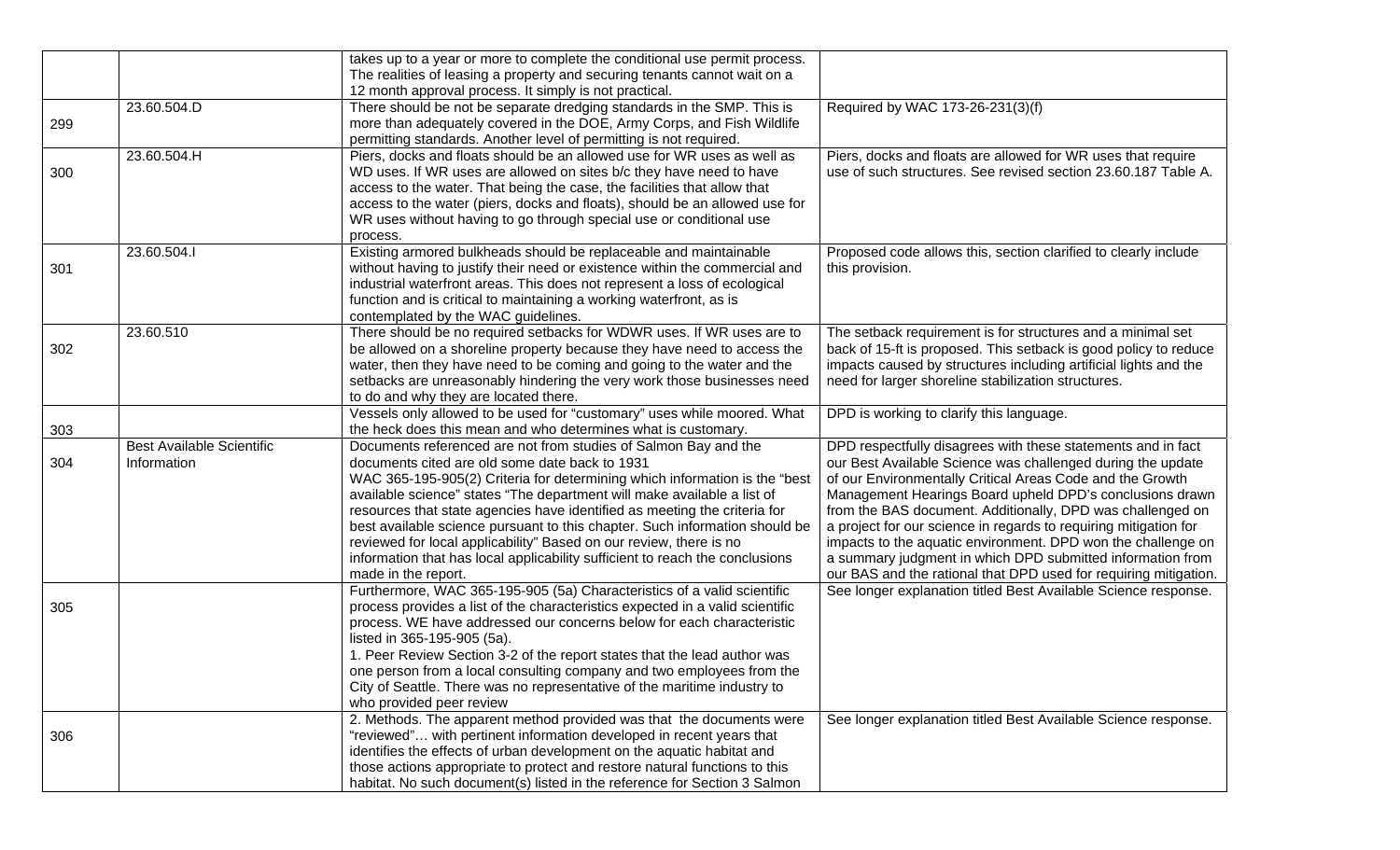|     |                                                                                                                                                                                                                                                                                                  | Bay and the Ship Canal.                                                                                                                                                                                                                                                                                                                                                                                                                                                                                                                                                                                                                      |                                                                                                                                                                                                                                                                                   |
|-----|--------------------------------------------------------------------------------------------------------------------------------------------------------------------------------------------------------------------------------------------------------------------------------------------------|----------------------------------------------------------------------------------------------------------------------------------------------------------------------------------------------------------------------------------------------------------------------------------------------------------------------------------------------------------------------------------------------------------------------------------------------------------------------------------------------------------------------------------------------------------------------------------------------------------------------------------------------|-----------------------------------------------------------------------------------------------------------------------------------------------------------------------------------------------------------------------------------------------------------------------------------|
| 307 |                                                                                                                                                                                                                                                                                                  | 3. Logical con[c]lusions and reasonable inferences. Gaps in data are<br>written off as taking too long to gather, as stated in the Purpose &<br>Background section of the report.                                                                                                                                                                                                                                                                                                                                                                                                                                                            | See longer explanation titled Best Available Science response.                                                                                                                                                                                                                    |
| 308 |                                                                                                                                                                                                                                                                                                  | 4 Quantitative analysis. There is no discussion regarding the quantitative<br>methods or appropriate statistical data analysis. We believe this is the case<br>since there is very little or no data available for Salmon Bay or the Ship<br>Canal.                                                                                                                                                                                                                                                                                                                                                                                          | See longer explanation titled Best Available Science response.                                                                                                                                                                                                                    |
| 309 |                                                                                                                                                                                                                                                                                                  | 5. Context. Since there is very little or no data, the conclusions drawn in<br>the report are not representative of aquatic habitat in Salmon Bay or the<br>Ship Canal.                                                                                                                                                                                                                                                                                                                                                                                                                                                                      | See longer explanation titled Best Available Science response.                                                                                                                                                                                                                    |
| 310 |                                                                                                                                                                                                                                                                                                  | 6. References. As previously stated, the majority of the documents<br>references have no direct references to or discussion of Salmon Bay and<br>the Ship Canal                                                                                                                                                                                                                                                                                                                                                                                                                                                                              | See longer explanation titled Best Available Science response.                                                                                                                                                                                                                    |
| 311 |                                                                                                                                                                                                                                                                                                  | Based on our review the BAS information is weak to non-existence for<br>Salmon Bay and The Ship Canal. Since This is the basis for policy making<br>by the City of Seattle for the SMP, we believe that many of the conclusions<br>regarding aquatic habitat made in the report are not valid for Salmon Bay<br>and the Ship Canal.                                                                                                                                                                                                                                                                                                          | See longer explanation titled Best Available Science response.                                                                                                                                                                                                                    |
| 312 | Part 3. Development Standards<br>23.60.152.C Are too restrictive for<br>operating businesses that require<br>bulkheads to conduct daily<br>business operations. Barges,<br>ships and other watercraft require<br>bulkheads to load and unload raw<br>materials, products and other<br>materials. | The City of Bellingham SMP has no buffer (0 feet) for vertical features<br>including sheet piling for water oriented uses. The City of Seattle should<br>consider same for our vertical features.                                                                                                                                                                                                                                                                                                                                                                                                                                            | Seattle is proposing a 15-ft building set-back for WD and WR<br>uses in the UI and UM shoreline environment. This provision<br>will prevent future stability issues and the potential need for<br>larger bulkheads which in turn will trigger additional mitigation.              |
| 313 | SAMP - Habitat Credits &<br><b>Mitigation Alternative Selection</b><br>using Disproportionate Cost<br>Analysis                                                                                                                                                                                   | The City should evaluate the economic incentives of the purchase and sale<br>of habitat credits for mitigation banking. Mitigation credits for projects<br>conducted in Salmon Bay and the Ship Canal may be better suited for<br>mitigation in other parts of the city. Cost should be an important<br>consideration for the determination of mitigation projects. We request that<br>DPD consider using Disproportionate Cost Analysis (DCA) when<br>considering mitigation alternatives, where costs are disproportionate to<br>benefits if the incremental costs of an alternative exceed the incremental<br>degree of benefit achieved. | Due to limitation of staff time, DPD proposes to do this after the<br>SMP is adopted. DPD will seek public input on this process.                                                                                                                                                 |
| 314 | Dred[g]ing and Fill<br>23.60.182 and 23.60.184                                                                                                                                                                                                                                                   | Standards for dred[g]ing and fill should be deleted. Dredging and fill are<br>already highly regulated by the Corps of Engineers, WA State Department<br>of Ecology, and other agencies. Dredging and Fill rules promulgated by the<br>City are over-reaching and unnecessary.                                                                                                                                                                                                                                                                                                                                                               | WAC requirement 173-26-231 DPD is required to include this<br>see response to comments #199 and #200.                                                                                                                                                                             |
| 315 | <b>Previous Planning Effort</b><br>We are concerned that the<br>proposed SMP has direct conflict<br>with the City of Seattle<br>Comprehensive Plan to preserve                                                                                                                                   |                                                                                                                                                                                                                                                                                                                                                                                                                                                                                                                                                                                                                                              | One of the goals of the SMP is to provide for preferred uses<br>and WD industrial uses are a preferred. All WD industrial uses<br>are an allowed use on waterfront lots in the UI and UM<br>shoreline environments.<br>BINMIC is not specifically mentioned because the UI and UM |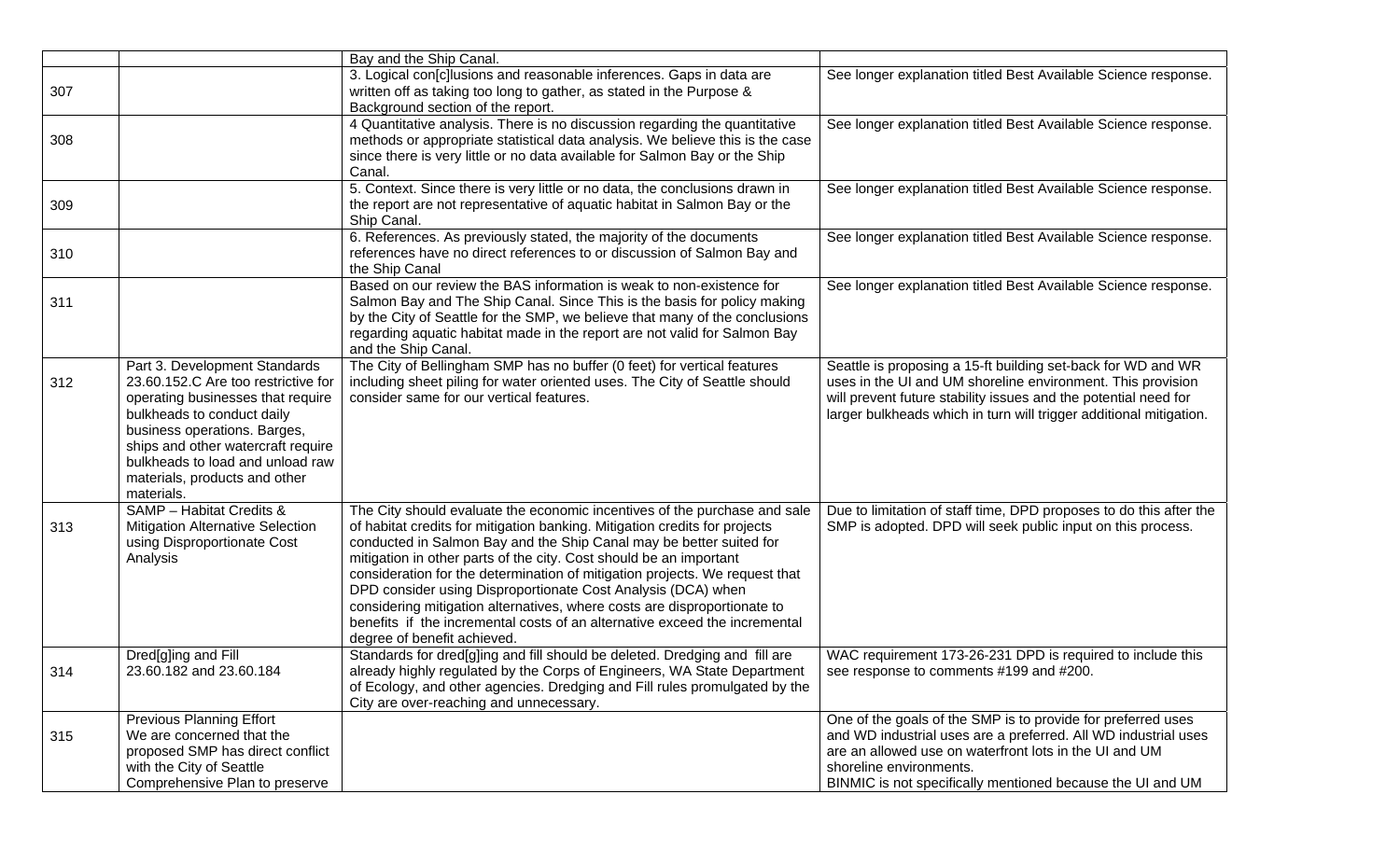|     | industrial uses, especially those<br>that rely on the shoreline and are<br>water-dependent. Further[ ]more,<br>there is no discussion of the<br><b>Ballard Interbay Northend</b><br>Manufacturing and Industrial<br>Center Plan (BINMIC Plan),<br>which was completed as a<br>requirement of the GMA and the<br>City of Seattle Neighborhood<br>Planning to retain and attract<br>employment in Seattle. The<br>BINMIC Plan is available on the<br>City of Seattle Department of<br>Neighborhood webpage.                                                                                                                                                                                                                                                            |                                                                                                                                                                                                                                                                                                                                                                                                                                                                                                                                                                                                                                                                                                                                                                                                                                                                                                                                                                                                                                                                                                                                             | environments are the shoreline environments where BINMIC<br>occurs; therefore the purpose and management policies of the<br>UI and UM environments align with the Comprehensive Plan<br>and the direction and effort to preserve industrial lands for<br>maritime industrial uses.                                                                         |
|-----|----------------------------------------------------------------------------------------------------------------------------------------------------------------------------------------------------------------------------------------------------------------------------------------------------------------------------------------------------------------------------------------------------------------------------------------------------------------------------------------------------------------------------------------------------------------------------------------------------------------------------------------------------------------------------------------------------------------------------------------------------------------------|---------------------------------------------------------------------------------------------------------------------------------------------------------------------------------------------------------------------------------------------------------------------------------------------------------------------------------------------------------------------------------------------------------------------------------------------------------------------------------------------------------------------------------------------------------------------------------------------------------------------------------------------------------------------------------------------------------------------------------------------------------------------------------------------------------------------------------------------------------------------------------------------------------------------------------------------------------------------------------------------------------------------------------------------------------------------------------------------------------------------------------------------|------------------------------------------------------------------------------------------------------------------------------------------------------------------------------------------------------------------------------------------------------------------------------------------------------------------------------------------------------------|
| 316 | Recommend to DPD to form an<br>industry advisory committee that<br>meets on a regular basis with<br>DPD staff to work through in<br>detail the SMP, to ensure that<br>protection of the environment<br>does not lead to economic loss.                                                                                                                                                                                                                                                                                                                                                                                                                                                                                                                               |                                                                                                                                                                                                                                                                                                                                                                                                                                                                                                                                                                                                                                                                                                                                                                                                                                                                                                                                                                                                                                                                                                                                             | DPD had a Citizen Advisory Committee that met for 13 months<br>and discussed the requirements of the Department of Ecology's<br>WAC guidelines. Present on this committee were industrial and<br>commercial interests including the Port, Todds Shipyard,<br>Salmon Bay Marine Center, Fergusson Terminal, the<br>Longshoreman's Union, and Martin Nelson. |
| 317 | We are concerned about<br>the provisions of the draft Seattle<br>Shoreline Master Program<br>(SMP) distributed<br>February 8 in regard to live-<br>aboard marinas, particularly the<br>limit of liveaboard slips to 25% of<br>total moorage slips and<br>associated registration<br>requirements.<br>Live-aboard Moorage<br>Regulation We have had a<br>vibrant live-aboard community for<br>36 years using about 35% of our<br>slips for live-aboard purposes<br>without any known environmental<br>degradation. Over the years, we<br>developed a self-imposed live-<br>aboard limit based on the<br>capacities of our shoreside<br>facilities, rather than a random<br>arbitrary number. While a<br>percentage limit is desirable due<br>to WAC 332-30-171 and is | The SMA requires protections for shoreline natural resources to<br>ensure no net loss of<br>environmental function. We believe that live-aboard regulations<br>requiring toilet facilities, sewage waste disposal facilities for boats, and<br>shower facilities connected to a sanitary sewer are appropriate to carry out<br>the policy goals the Shoreline Management Act (SMA) has set for SMPs. A<br>limit that reduces the number of long-established live-aboard uses goes<br>well beyond the goal of "no net loss", however.<br>Draft SMP regulations do not conform to proposed Shoreline<br>Comprehensive Plan Goals.<br>Proposed goal LU235 reads: "Allow live-aboards on vessels in<br>moorage areas and provide standards that mitigate the impacts of live-<br>aboard uses on the shoreline environment" (emphasis added). We believe<br>this is an appropriate goal, and that standards mitigating any impacts of<br>liveaboard uses are appropriate. A percentage limitation on existing live-<br>aboard slips is not "a standard mitigating impacts", bu[tr] rather a flat out<br>limitation on existing live-aboard uses. | Live-aboard regulations revised see Sections 23.60.200 and<br>23.60.214.                                                                                                                                                                                                                                                                                   |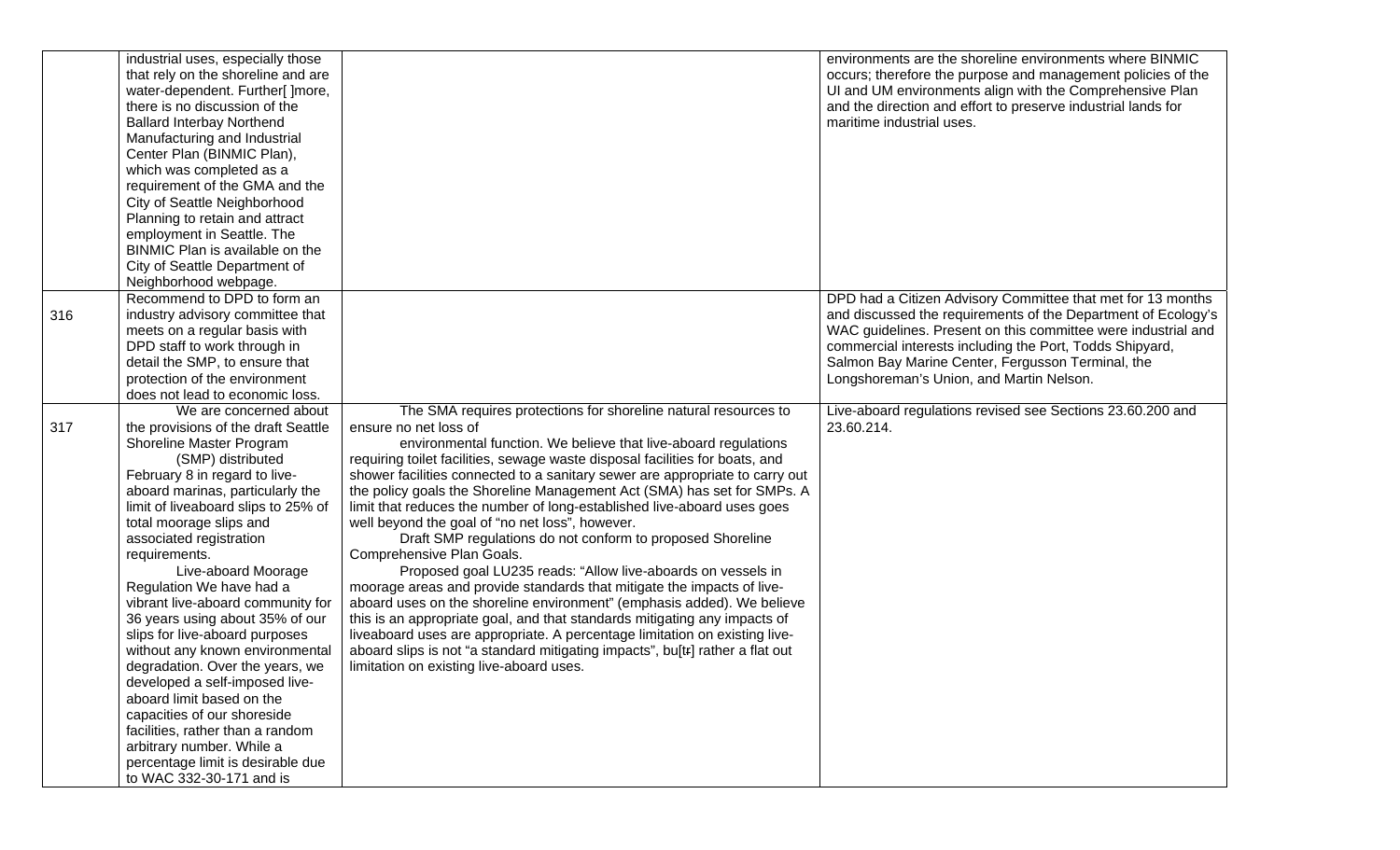|     | appropriate to regulate new uses,     |                                                                                |                                                                  |
|-----|---------------------------------------|--------------------------------------------------------------------------------|------------------------------------------------------------------|
|     | we believe the grandfather            |                                                                                |                                                                  |
|     | provisions should apply to            |                                                                                |                                                                  |
|     | moorage slips rather than to          |                                                                                |                                                                  |
|     | particular vessels. The SMP is a      |                                                                                |                                                                  |
|     | land-use ordinance that should        |                                                                                |                                                                  |
|     | not have its applicability changed    |                                                                                |                                                                  |
|     | when a vessel is moved, rather        |                                                                                |                                                                  |
|     | than when a residential use is        |                                                                                |                                                                  |
|     | abandoned.                            |                                                                                |                                                                  |
|     | Additionally, we find the             |                                                                                | Live-aboard regulations revised see Sections 23.60.200 and       |
| 318 | annual registration and fee           |                                                                                | 23.60.214.                                                       |
|     | requirement for live-aboard use to    |                                                                                |                                                                  |
|     | be unnecessarily                      |                                                                                |                                                                  |
|     | burdensome. This is equivalent to     |                                                                                |                                                                  |
|     | requiring apartment building          |                                                                                |                                                                  |
|     | owners to register their              |                                                                                |                                                                  |
|     | apartments and pay a fee              |                                                                                |                                                                  |
|     | annually. If live-aboard uses are     |                                                                                |                                                                  |
|     | limited at a facility, they should be |                                                                                |                                                                  |
|     | limited in the same manner as the     |                                                                                |                                                                  |
|     | number of living units are limited    |                                                                                |                                                                  |
|     | in an apartment complex $-$ by        |                                                                                |                                                                  |
|     | designation or one-time               |                                                                                |                                                                  |
|     | registration only.                    |                                                                                |                                                                  |
|     | We respectfully request the           |                                                                                |                                                                  |
|     | grandfathering of existing            |                                                                                |                                                                  |
|     | moorage slips used for liveaboard     |                                                                                |                                                                  |
|     | purposes, and the removal of the      |                                                                                |                                                                  |
|     | annual registration and fee           |                                                                                |                                                                  |
|     | imposed on live-aboard uses,          |                                                                                |                                                                  |
|     | from the draft Seattle Shoreline      |                                                                                |                                                                  |
|     | Master Program.                       |                                                                                |                                                                  |
|     | <b>Impractical Mitigation</b>         | We request that the standard for filtration of water runoff from               | Feasible is a term used when applying mitigation sequencing      |
| 319 | Standards                             | parking facilities be changed to "remove to the extent reasonable"             | and mitigation sequencing is required for all development within |
|     | Proposed SMC                          | Preferably, any standard for filtration of water runoff from parking areas in  | the shoreline environment. Therefore, this is the appropriate    |
|     | $23.60.162(E)$ requires that          | shoreline districts should be no more stringent than that applied to any       | term for this standard. The City's stormwater coded provides     |
|     |                                       |                                                                                |                                                                  |
|     | additional parking or reconfigured    | other parking facility in the city whose surface waters run directly to bodies | guidance on what is considered feasible in treating stormwater.  |
|     | parking "remove to the maximum        | of water; they both have the same effect on the marine environment.            |                                                                  |
|     | extent feasible contaminants from     |                                                                                |                                                                  |
|     | surface water runoff" (emphasis       |                                                                                |                                                                  |
|     | added). The standard of "to the       |                                                                                |                                                                  |
|     | extent feasible" as defined in        |                                                                                |                                                                  |
|     | proposed SMC 23.60.039 does           |                                                                                |                                                                  |
|     | not allow for considerations of       |                                                                                |                                                                  |
|     | cost or practicality. This standard   |                                                                                |                                                                  |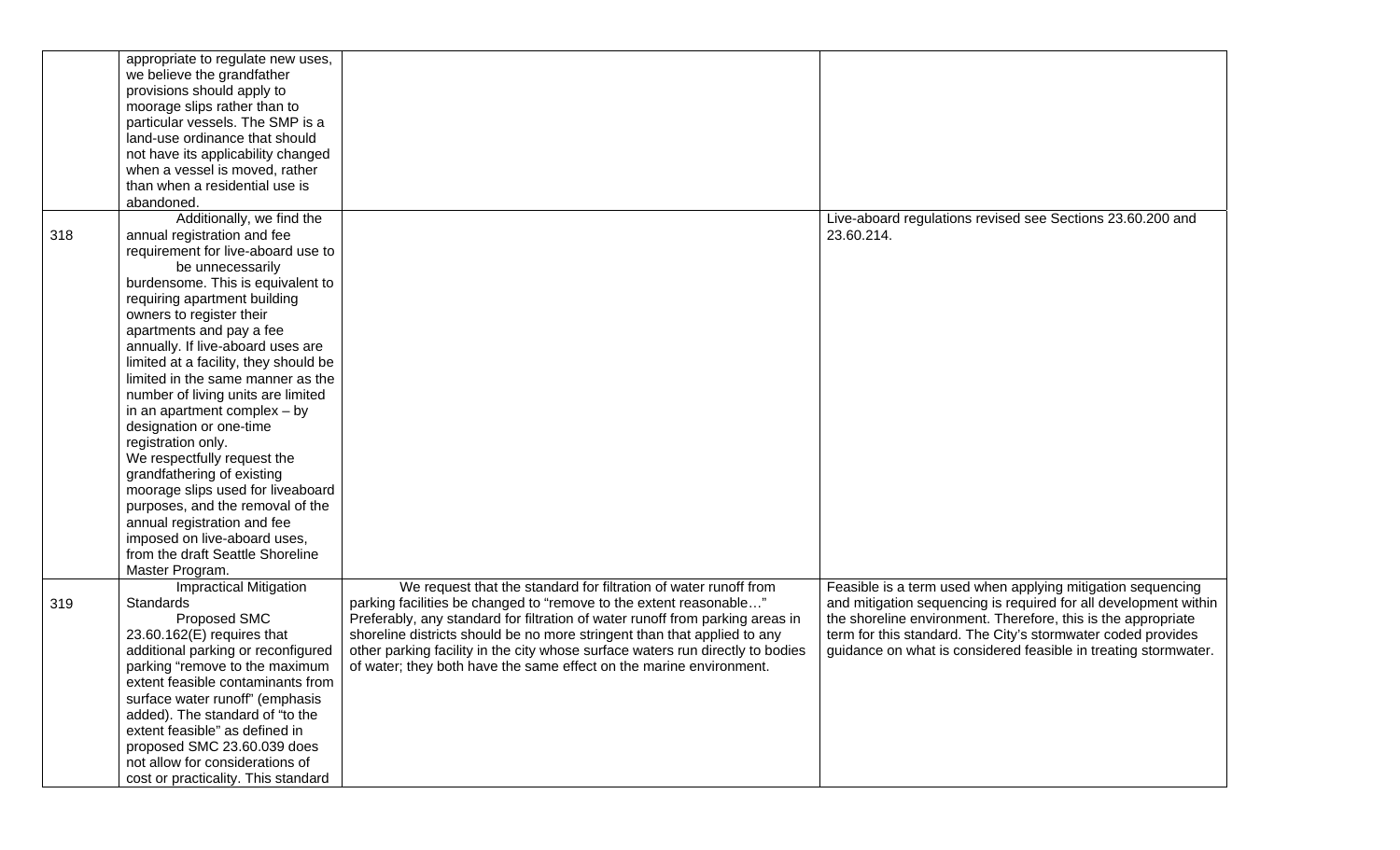|     | would require extremely<br>expensive active filtering systems<br>utilizing large tanks and pumped<br>filtration similar to that used in<br>boatyards to remove pollutants<br>(often resulting in water with less<br>copper content that Seattle tap<br>water!). By contrast the standard<br>of "reasonable" as set forth in<br>proposed SMC 23.60.040 allows<br>the consideration of costs and<br>alternatives.                                                                                                                                                                                                                                                                                                                                                                                                                                                                                                                                                                                                                                                                                                                                                                      |                                                                                                                                                                                                                                                                                                                                                                                                                                                                                                                                                                                                                                                                                                                                                                                                                                                                                                                                                                                                    |                                                                                                                                                |
|-----|--------------------------------------------------------------------------------------------------------------------------------------------------------------------------------------------------------------------------------------------------------------------------------------------------------------------------------------------------------------------------------------------------------------------------------------------------------------------------------------------------------------------------------------------------------------------------------------------------------------------------------------------------------------------------------------------------------------------------------------------------------------------------------------------------------------------------------------------------------------------------------------------------------------------------------------------------------------------------------------------------------------------------------------------------------------------------------------------------------------------------------------------------------------------------------------|----------------------------------------------------------------------------------------------------------------------------------------------------------------------------------------------------------------------------------------------------------------------------------------------------------------------------------------------------------------------------------------------------------------------------------------------------------------------------------------------------------------------------------------------------------------------------------------------------------------------------------------------------------------------------------------------------------------------------------------------------------------------------------------------------------------------------------------------------------------------------------------------------------------------------------------------------------------------------------------------------|------------------------------------------------------------------------------------------------------------------------------------------------|
| 320 | Similarly, under proposed<br>SMC 23.60.152, light transmitting<br>features are required to be<br>installed for all replaced piers,<br>floats and similar structures to the<br>maximum extent feasible. Under<br>the "to the extent feasible"<br>standard, our heavy cargo<br>handling wharves would be<br>required to be replaced with light<br>transmitting material irrespective<br>of cost or practicality, which<br>would make their replacement<br>prohibitive. Likewise, our floating<br>docks, which contain utility<br>chases in the center section,<br>would need to have these utility<br>chases constructed out of light<br>transmitting material - an<br>impractical requirement.<br>This standard would<br>prohibit the replacement of our<br>floating concrete docks with the<br>same. These are narrow docks<br>for which floatation consumes the<br>entire surface area of the dock.<br>Grating the deck of these narrow<br>floats would accomplish no light<br>transmission purpose<br>whatsoever, and anything spilled<br>on the float (a not infrequent<br>experience) would immediately<br>fall into and pollute the water<br>rather than pooling on the surface | We request that the standard for light transmission in piers, floats<br>and similar<br>structures be changed to "the extent reasonable." In a related<br>provision, proposed SMC 23.60.200 would require marina piers and floats<br>to be "grated to the maximum extent feasible taking into account the<br>structural and use requirements of the pier" It is difficult to understand<br>what the qualifier $-$ "taking into account the structural and use<br>requirements of the pier" - means when the standard is one of feasibility<br>(i.e., can be accomplished without regard to cost or practicality).<br>We respectfully request that the requirement for grating marina<br>floats be removed in order to prevent increased pollution. If the<br>requirement is not removed, the standard should at least be changed to,<br>"marina piers and floats shall be grated to the maximum extent reasonable<br>taking into account the structural and use requirements of the pier or float." | Standards have been revised to address the comment. Solid<br>decking will be allowed based on the new standards. See<br>Section 23.60.187.C.5. |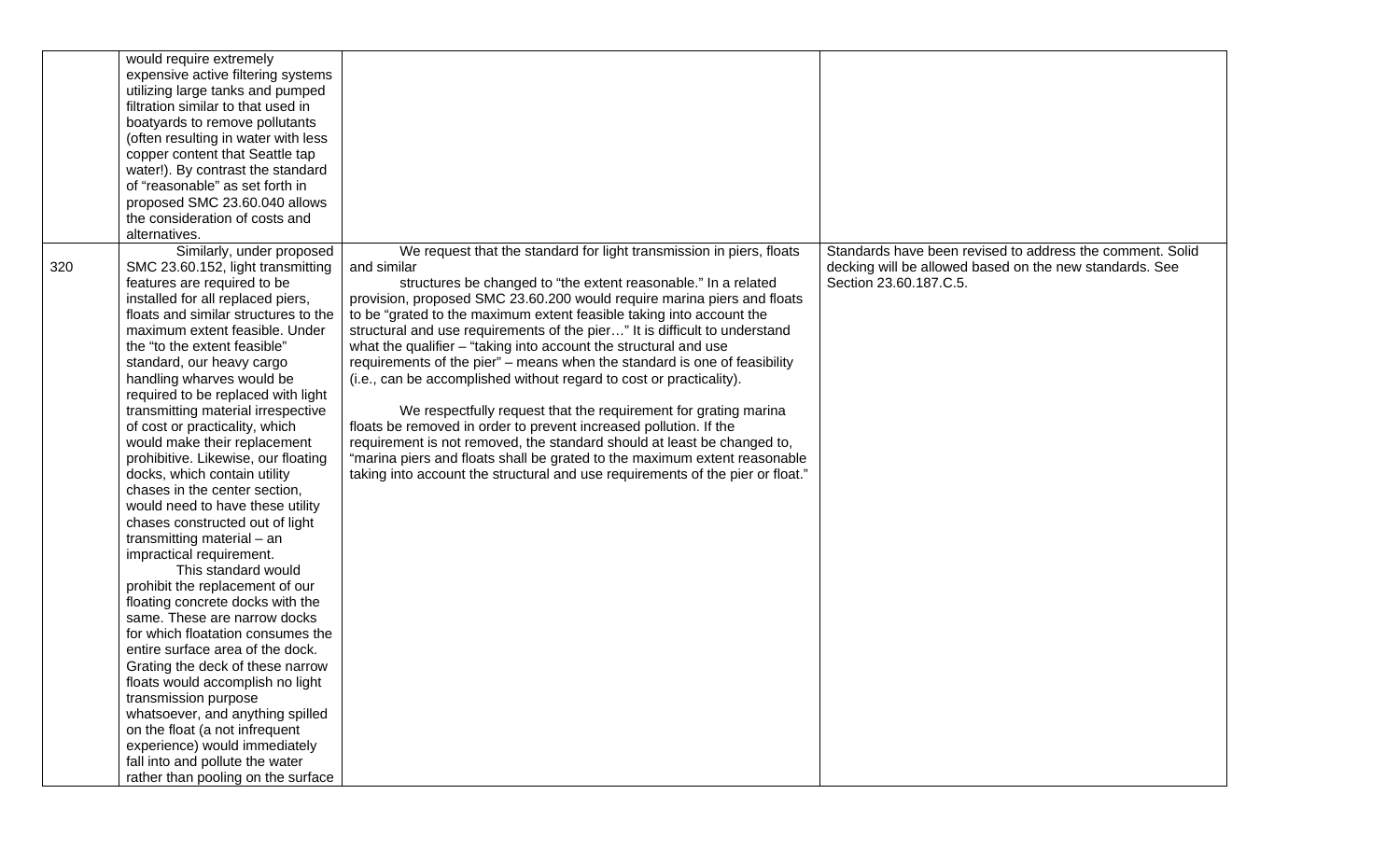|     | for clean up.                                  |                                                                                                                                                                                                                                                                                                                                                                                                                                                                                                                                                                                                                                    |                                                                                                                                                                                                                                                                                                                                                                                                                                               |
|-----|------------------------------------------------|------------------------------------------------------------------------------------------------------------------------------------------------------------------------------------------------------------------------------------------------------------------------------------------------------------------------------------------------------------------------------------------------------------------------------------------------------------------------------------------------------------------------------------------------------------------------------------------------------------------------------------|-----------------------------------------------------------------------------------------------------------------------------------------------------------------------------------------------------------------------------------------------------------------------------------------------------------------------------------------------------------------------------------------------------------------------------------------------|
| 321 | 23.60.182<br>Dredging requirements             | Dredging is already regulated by State and Federal agencies; stormwater,<br>shoreline stabilization                                                                                                                                                                                                                                                                                                                                                                                                                                                                                                                                | See response to comments #199 and #200                                                                                                                                                                                                                                                                                                                                                                                                        |
|     |                                                | The draft SMP should be amended to remove City review of issues already<br>subject to State or Federal review and/or approval. The City's roll should<br>be to require that                                                                                                                                                                                                                                                                                                                                                                                                                                                        |                                                                                                                                                                                                                                                                                                                                                                                                                                               |
| 322 | 23.60.032 and 23.60.034 and<br>23.60.036       | The SMP contains inappropriate mitigation requirements that are not<br>consistent with state law and regional practice This standard is not<br>achievable and goes beyond the required no net loss of ecological<br>functions.                                                                                                                                                                                                                                                                                                                                                                                                     | Language clarified, See revised Sections 23.60.032, 23.60.034,<br>23.60.036.                                                                                                                                                                                                                                                                                                                                                                  |
| 323 | 23.60.158<br>Mitigation requirements           | Review clarify and simplify the Seattle SMP so that the City's role is to<br>confirm that work is consistent with regulatory standards in Puget Sound<br>as applied by State and Federal agencies                                                                                                                                                                                                                                                                                                                                                                                                                                  | WAC requirement see WAC 173-26-201(2)(e)                                                                                                                                                                                                                                                                                                                                                                                                      |
| 324 | Water-Dependent use definition                 | Definition of water dependent use on an individual structure basis is<br>completely inappropriate<br>The SMP needs to provide facility owners w/flexibility to improve and/or<br>configure water dependent facilities w/out having to be second guessed by<br>City planners                                                                                                                                                                                                                                                                                                                                                        | The language is to clarify what water-dependent uses are<br>allowed overwater. An office and warehouse use may be<br>accessory to a water-dependent use but is not an appropriate<br>use over water. Accessory offices and warehouses are allowed<br>on the dry land of waterfront lots. The water-related definition<br>allows for accessory offices and for warehouse uses.                                                                 |
| 325 |                                                | The SMP should include a category for "water-dependent facility" over<br>which the 20% rule does not apply unless the essential use of the entire<br>facility is changed.                                                                                                                                                                                                                                                                                                                                                                                                                                                          | The City is required to meet the Shoreline Master Program<br>Guidelines (WAC 173-26), which require that waterfront lots be<br>used by the preferred water-dependent and water-related<br>uses. The City is meeting this obligation by limiting the use by<br>uses that are not water-dependent or water-related on<br>waterfront lots. The suggested proposal does not provide the<br>specificity on how it would meet the WAC requirements. |
| 326 |                                                | As a subset of this issue, the SMP must include zoning provision that<br>allows "water-dependent facilities" to provide temporary housing for<br>essential ship's crew that need to be housed near a vessel for security and<br>firefighting purposes. There are occasions when a vessel is undergoing<br>repair and crew cannot be housed onboard, and yet they must be close to<br>the vessel. In one case last year, it took our shipyard four months to get a<br>zoning waiver from the City to accommodate US Navy personnel in the<br>shipyard. The circumstances could apply to tug boat and other vessel<br>crews as well. | This is and would be considered an accessory use and would<br>be allowed as such.                                                                                                                                                                                                                                                                                                                                                             |
| 327 |                                                | Shoreline stabilization too focused on protecting structures not facilities                                                                                                                                                                                                                                                                                                                                                                                                                                                                                                                                                        | See regulations for replacement of existing hard shoreline<br>stabilization, which is allowed for water-dependent uses.<br>Additionally, the provision that is sited includes uses not just<br>structures for new shoreline stabilization.<br>This provision does not pertain to water-dependent uses, which<br>maintenance, repair and replacement of hard shoreline<br>stabilization is allowed see 23.60.198.E                             |
| 328 | 23.60.486<br>Height restriction is unnecessary | Along much of the UI shoreline there are no views. Adding height<br>restrictions above and beyond existing zoning rules is redundant and<br>unnecessary. Increasing the height restriction to 100' to 120' could be                                                                                                                                                                                                                                                                                                                                                                                                                | Height is required to be regulated see RCW 90.58.320.                                                                                                                                                                                                                                                                                                                                                                                         |